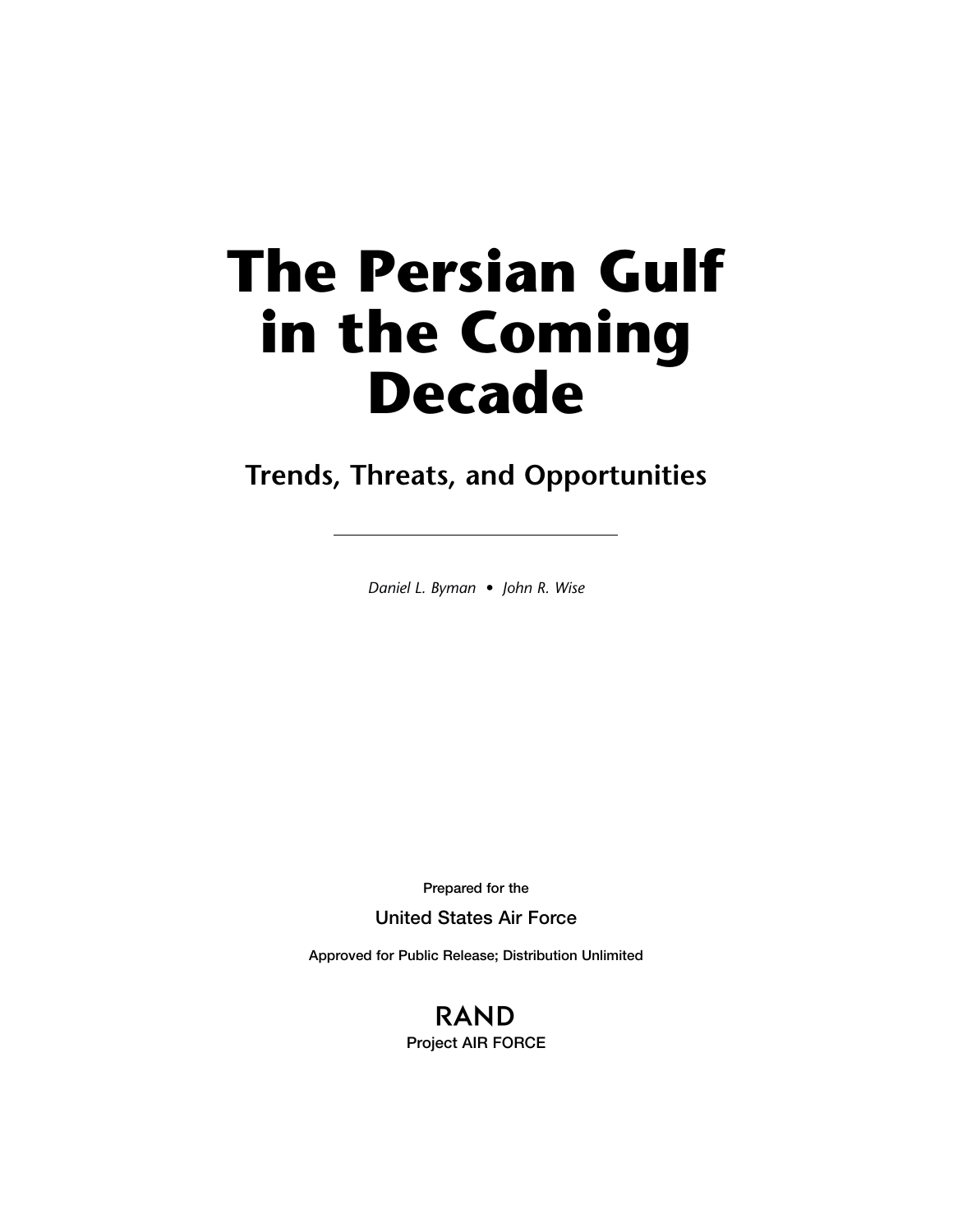| <b>Report Documentation Page</b>                                                                  |                                                            |                                                    |  |  |  |  |
|---------------------------------------------------------------------------------------------------|------------------------------------------------------------|----------------------------------------------------|--|--|--|--|
| <b>Report Date</b><br>01FEB2003                                                                   | <b>Report Type</b><br>N/A                                  | Dates Covered (from to)                            |  |  |  |  |
| <b>Title and Subtitle</b>                                                                         |                                                            | <b>Contract Number</b>                             |  |  |  |  |
| Opportunities                                                                                     | The Persian Gulf in the Coming Decade Trends, Threats, and | <b>Grant Number</b>                                |  |  |  |  |
|                                                                                                   |                                                            | <b>Program Element Number</b>                      |  |  |  |  |
| Author(s)                                                                                         |                                                            | <b>Project Number</b>                              |  |  |  |  |
|                                                                                                   |                                                            | <b>Task Number</b>                                 |  |  |  |  |
|                                                                                                   |                                                            | <b>Work Unit Number</b>                            |  |  |  |  |
| Performing Organization Name(s) and Address(es)<br><b>RAND</b>                                    |                                                            | <b>Performing Organization Report Number</b>       |  |  |  |  |
| <b>Sponsoring/Monitoring Agency Name(s) and Address(es)</b>                                       |                                                            | <b>Sponsor/Monitor's Acronym(s)</b>                |  |  |  |  |
|                                                                                                   |                                                            | <b>Sponsor/Monitor's Report Number(s)</b>          |  |  |  |  |
| <b>Distribution/Availability Statement</b><br>Approved for public release, distribution unlimited |                                                            |                                                    |  |  |  |  |
| <b>Supplementary Notes</b>                                                                        |                                                            |                                                    |  |  |  |  |
| <b>Abstract</b>                                                                                   |                                                            |                                                    |  |  |  |  |
| <b>Subject Terms</b>                                                                              |                                                            |                                                    |  |  |  |  |
| <b>Report Classification</b><br>unclassified                                                      |                                                            | <b>Classification of this page</b><br>unclassified |  |  |  |  |
| <b>Classification of Abstract</b><br>unclassified                                                 |                                                            | <b>Limitation of Abstract</b><br>UU                |  |  |  |  |
| <b>Number of Pages</b><br>94                                                                      |                                                            |                                                    |  |  |  |  |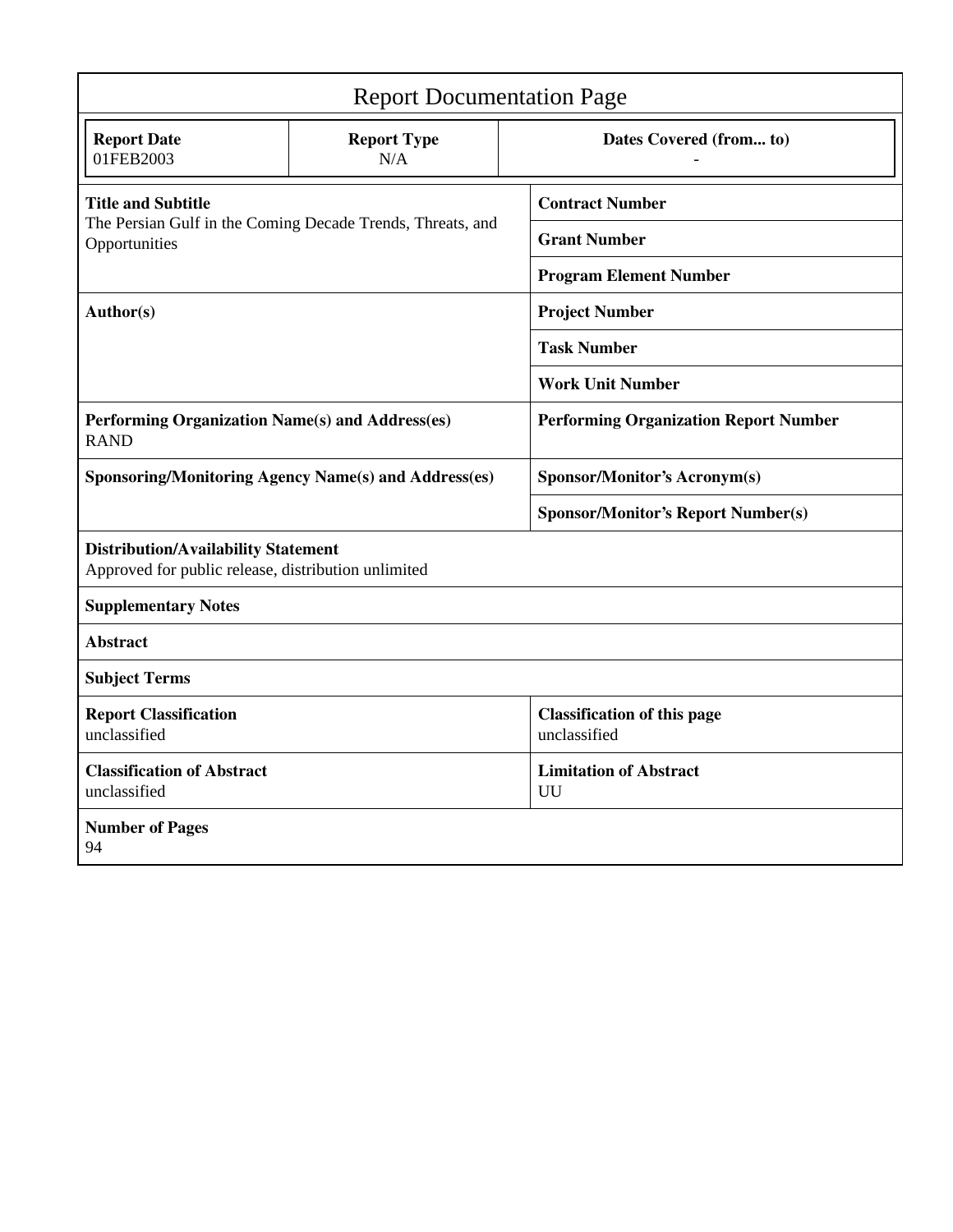The research reported here was sponsored by the United States Air Force under Contract F49642-01-C-0003. Further information may be obtained from the Strategic Planning Division, Directorate of Plans, Hq USAF.

#### **Library of Congress Cataloging-in-Publication Data**

Byman, Daniel, 1967– The Persian Gulf in the coming decade : trends, threats, and opportunities / Daniel L. Byman, John R. Wise. p. cm. "MR-1528." Includes bibliographical references (p.). ISBN 0-8330-3206-2 1. Persian Gulf Region. 2. Persian Gulf Region—Relations—United States. 3. United States—Relations—Persian Gulf Region. I. Wise, John R. II. Title. DS326 .B96 2002

953.6—dc21

2002026577

RAND is a nonprofit institution that helps improve policy and decisionmaking through research and analysis. RAND® is a registered trademark. RAND's publications do not necessarily reflect the opinions or policies of its research sponsors.

*Cover design by Stephen Bloodsworth*

#### © Copyright 2002 RAND

All rights reserved. No part of this book may be reproduced in any form by any electronic or mechanical means (including photocopying, recording, or information storage and retrieval) without permission in writing from RAND.

Published 2002 by RAND

1700 Main Street, P.O. Box 2138, Santa Monica, CA 90407-2138 1200 South Hayes Street, Arlington, VA 22202-5050 201 North Craig Street, Suite 202, Pittsburgh, PA 15213-1516 RAND URL: http://www.rand.org/ To order RAND documents or to obtain additional information, contact Distribution Services: Telephone: (310) 451-7002; Fax: (310) 451-6915; Email: order@rand.org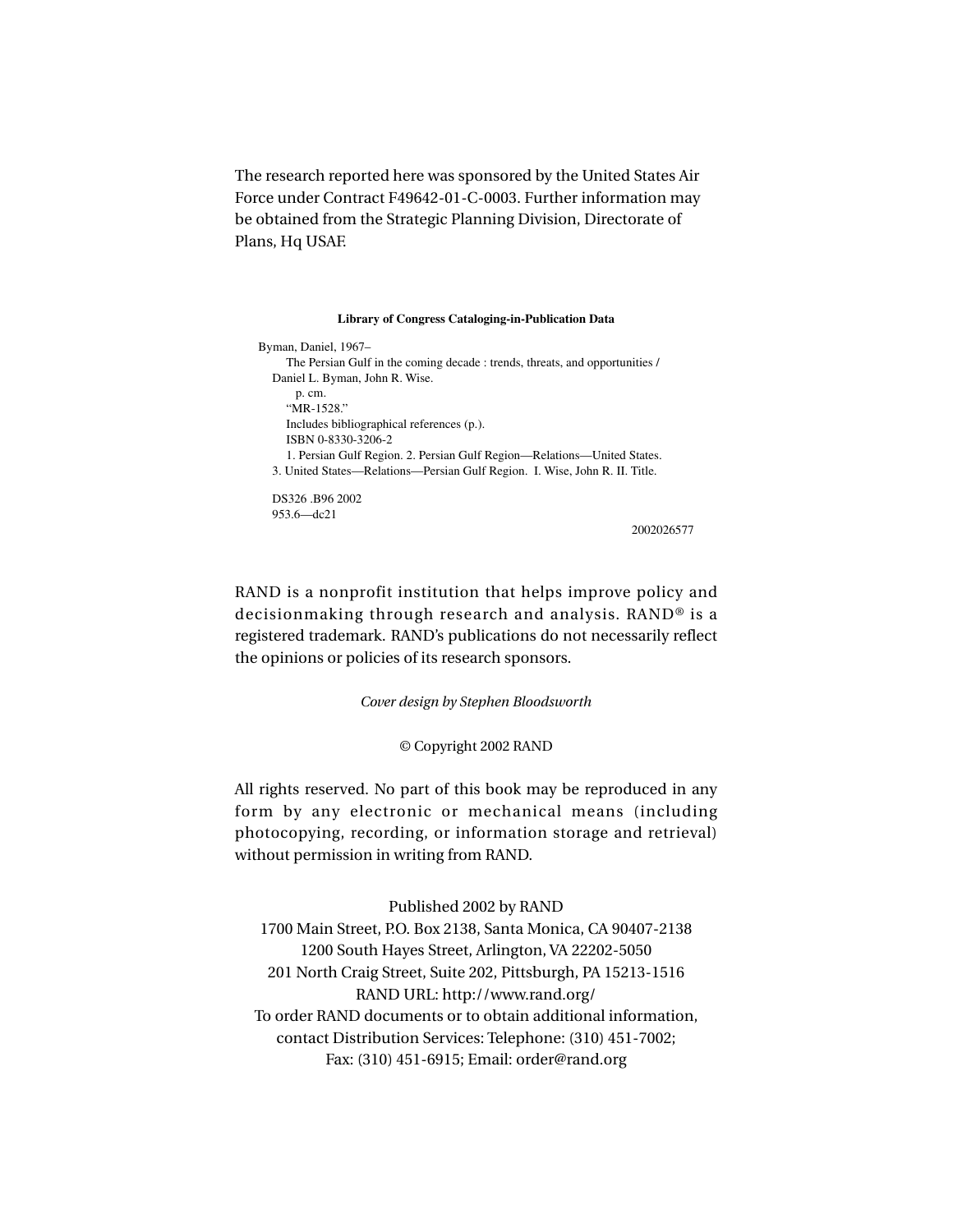## **PREFACE**

This report examines likely challenges to U.S. interests in the Persian Gulf region in the coming decade. In particular, the report explores the conventional military strength of Iran and Iraq, the potential for subversion, and the social and economic weaknesses of all the regional states. In addition, it seeks to identify key uncertainties and trends that may shape the region's future. It then assesses the implications of these trends for the United States, particularly the U.S. military.

The research was completed before the September 11, 2001 terrorist attacks on the United States. These attacks had profound implications not only for America but also for the countries of the Persian Gulf. This report does not address the ramifications of these attacks and the U.S. response; the U.S. campaign is still unfolding and the issues are the subject of current RAND research.

The project was sponsored by the Director of Operational Plans Office of the Deputy Chief of Staff for Air and Space Operations (HQ USAF/XOX) and took place in the Strategy and Doctrine Program of RAND's Project AIR FORCE. Comments are welcomed and may be addressed to the Program Director, Dr. Ted Harshberger.

#### **PROJECT AIR FORCE**

Project AIR FORCE, a division of RAND, is the Air Force federally funded research and development center (FFRDC) for studies and analysis. It provides the Air Force with independent analysis of policy alternatives affecting the development, employment, combat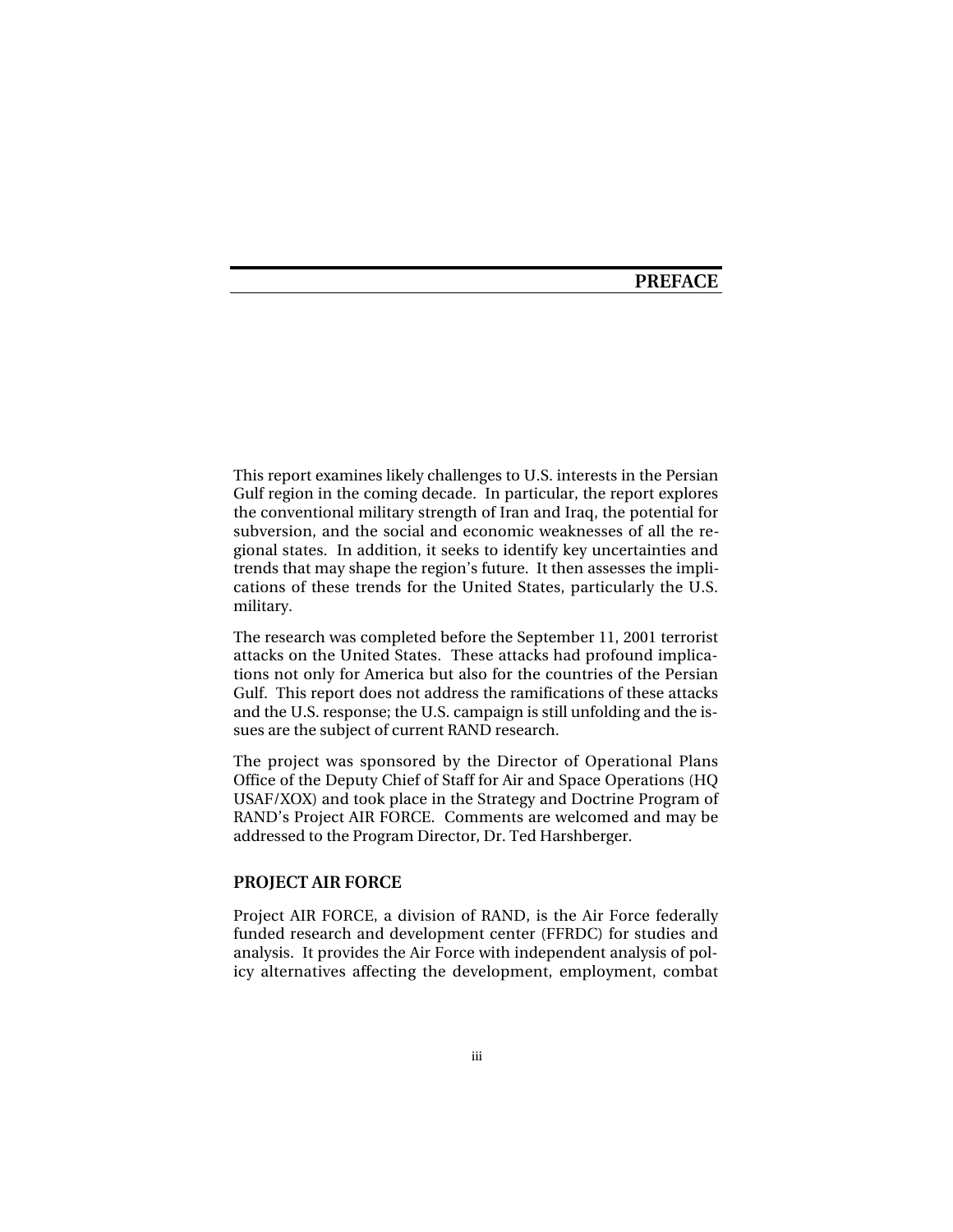readiness, and support of current and future aerospace forces. Research is performed in four programs: Aerospace Force Development; Manpower, Personnel, and Training; Resource Management; and Strategy and Doctrine.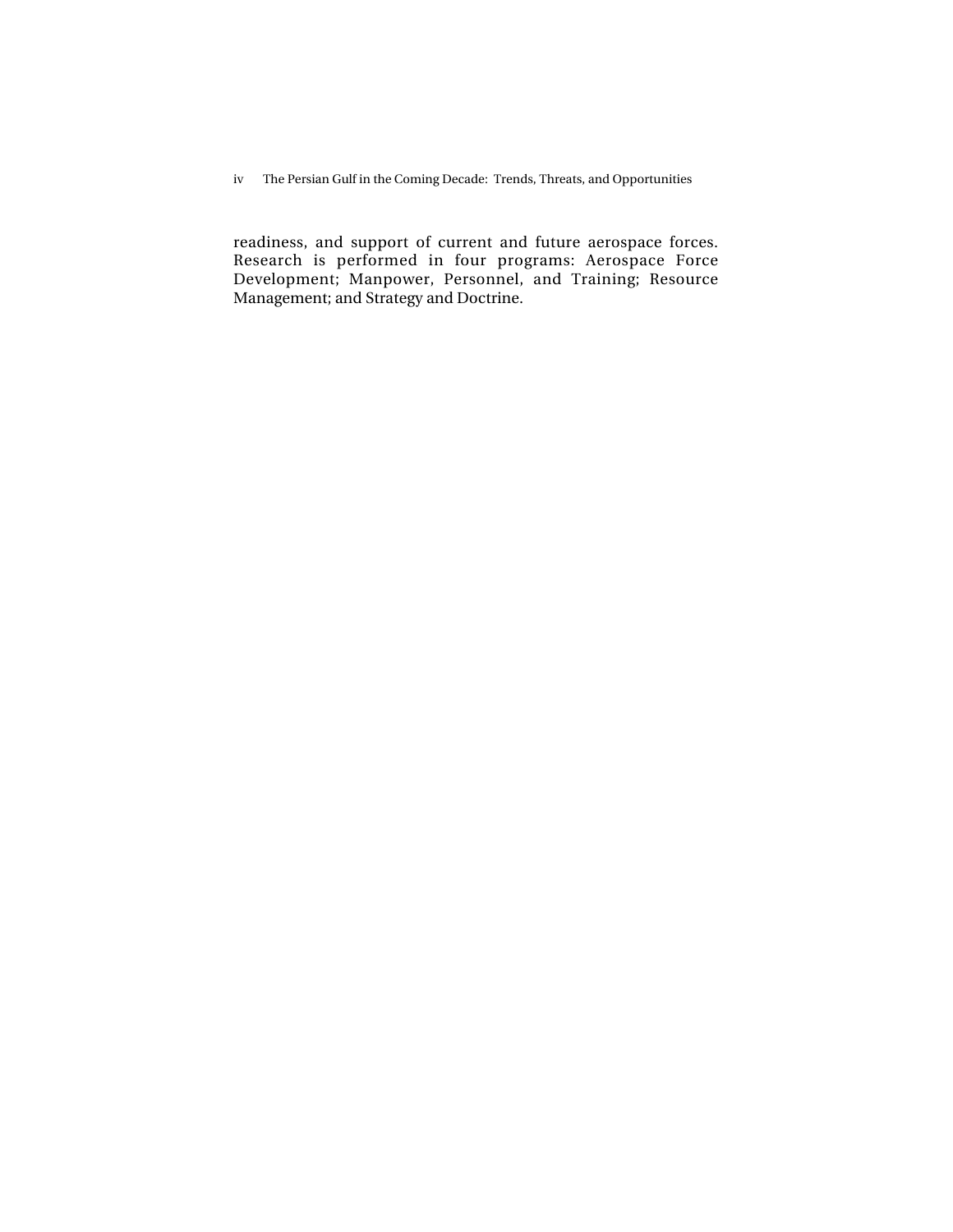# **CONTENTS**

|                                                                                                                                                                                                                                          | iii                           |
|------------------------------------------------------------------------------------------------------------------------------------------------------------------------------------------------------------------------------------------|-------------------------------|
|                                                                                                                                                                                                                                          | vii                           |
|                                                                                                                                                                                                                                          | ix                            |
|                                                                                                                                                                                                                                          | xi                            |
| Acknowledgments                                                                                                                                                                                                                          | xvii                          |
| <b>Chapter One</b><br>INTRODUCTION<br>U.S. Interests in the Gulf Region<br>Structure and Research Approach                                                                                                                               | 1<br>$\overline{2}$<br>6<br>8 |
| Chapter Two<br>THE DECLINING CONVENTIONAL THREAT FROM IRAN<br>Iraq's Limited Conventional Military Capabilities<br>The Uncertain Future of Sanctions<br>Continued Iranian Weakness<br>The Future Military Threat from Iran and Iraq: Key | 11<br>12<br>12<br>16<br>19    |
| Uncertainties<br>The Pace of Rebuilding $\dots\dots\dots\dots\dots\dots\dots\dots\dots$<br>A Shift Toward WMD?                                                                                                                           | 26<br>26<br>28<br>30          |
|                                                                                                                                                                                                                                          | 32<br>32                      |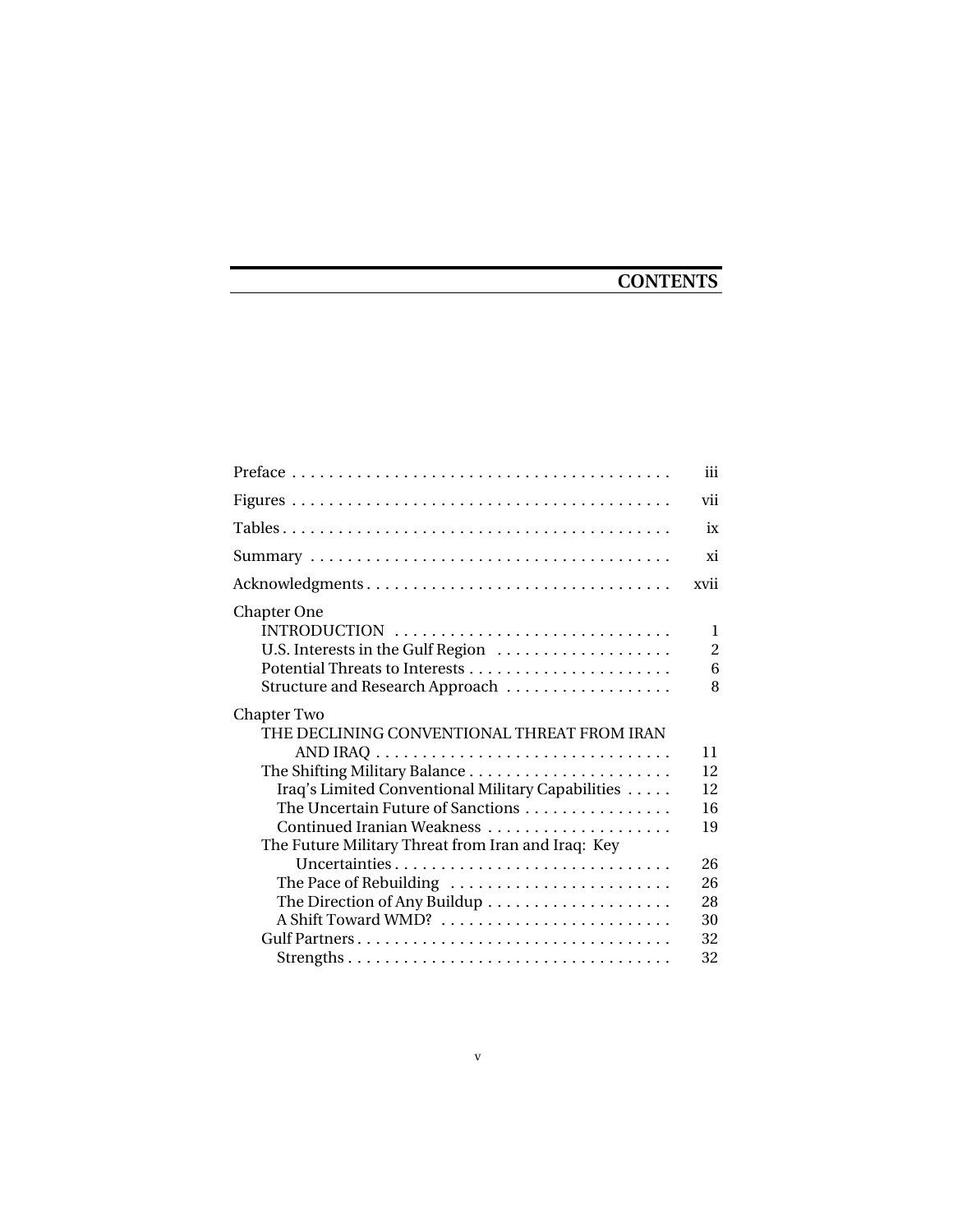|                                                     | 36 |
|-----------------------------------------------------|----|
| The Dominant U.S. Position                          | 40 |
| A Decline in Subversion                             | 43 |
| <b>Chapter Three</b>                                |    |
| INTERNAL THREATS TO REGIONAL PARTNERS               | 47 |
|                                                     | 47 |
| Growing Stagnation and Reform                       | 47 |
| Economic Problems Common to the Gulf States         | 48 |
| Limited Momentum for Reform                         | 52 |
|                                                     | 52 |
| How the U.S. Presence and Policy Increase           |    |
| Challenges                                          | 53 |
| Opposition to U.S. Policy in the Middle East        | 55 |
| Dramatic Regime Change in Iraq or Iran              | 55 |
| <b>Chapter Four</b>                                 |    |
| CONCLUSIONS                                         | 59 |
| The Shifting Challenge                              | 59 |
| The Conflicting Security Dynamics of the Oil Market | 60 |
| Looking Outside the Middle East                     | 63 |
| Anticipating Instability Within U.S. Adversaries    | 64 |
| Preparing for Anti-U.S. Pressure Among Partners     | 64 |
|                                                     | 66 |
|                                                     |    |
| Appendix: MILITARY STRENGTH IN THE GULF STATES      | 67 |
|                                                     | 75 |
|                                                     |    |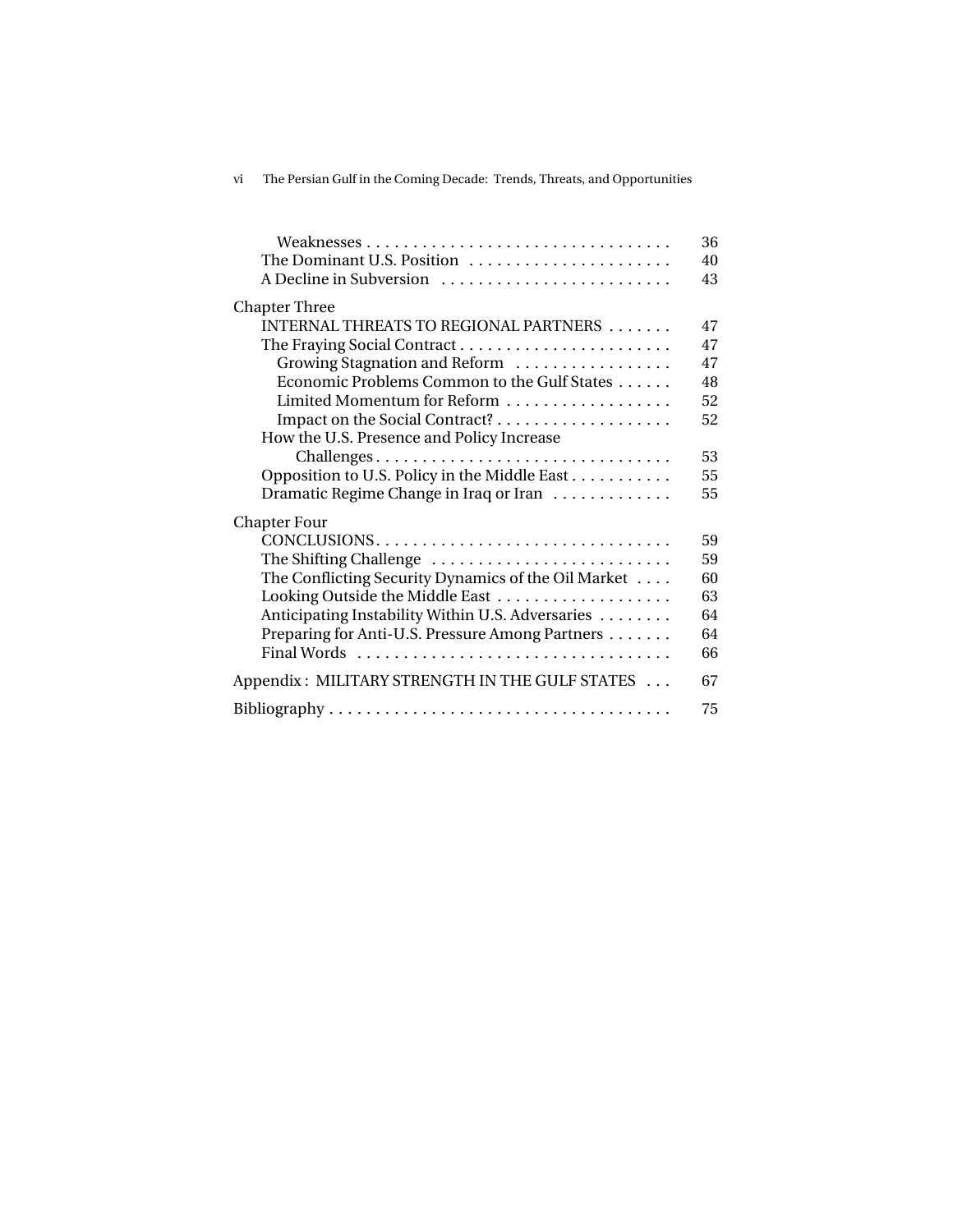# **FIGURES**

| 2.1. Iraqi, Iranian, and Gulf States' "Quality" Main Battle |     |
|-------------------------------------------------------------|-----|
|                                                             | -35 |
| 2.2. Iraqi, Iranian, and Gulf States' "Quality" Combat      |     |
|                                                             | -36 |
| A.1. Gulf States' "Quality" Main Battle Tanks               | -72 |
|                                                             |     |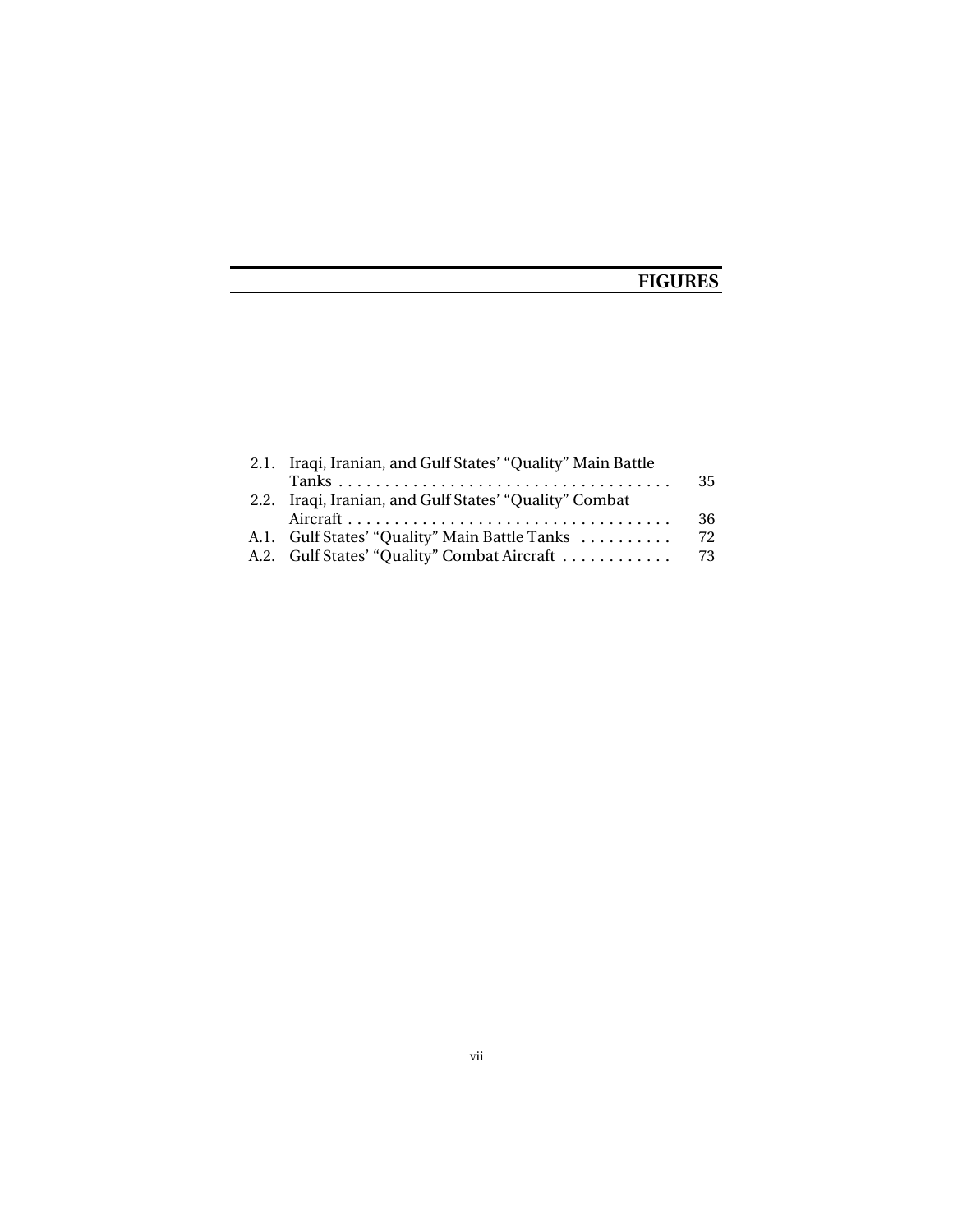# **TABLES**

| 1.1.  | Past Challenges to U.S. Interests in the Gulf             | 6  |
|-------|-----------------------------------------------------------|----|
| 2.1.  | Origins of Iraqi Military Platforms                       | 14 |
| 2.2.  | Iraqi and Kuwaiti Military Assets                         | 17 |
| 2.3.  | Origins of Iranian Military Platforms                     | 22 |
| 2.4.  | Iranian Air Transport                                     | 24 |
| 2.5.  | Distance from Iranian Airfields to Gulf Capitals          | 24 |
| 2.6.  |                                                           | 25 |
|       | 2.7. Gross Military Measures for Iran, Iraq, and the Gulf |    |
|       |                                                           | 32 |
| 2.8.  | Gulf State Selected Military Purchases, 1991–2000         | 34 |
| 2.9.  | Naval Surface Assets in the Gulf                          | 37 |
| 2.10. | Population of Eligible Military Recruits                  | 38 |
| A.1.  | Gross Measures of Military Strength in the Gulf           | 68 |
| A.2.  |                                                           | 69 |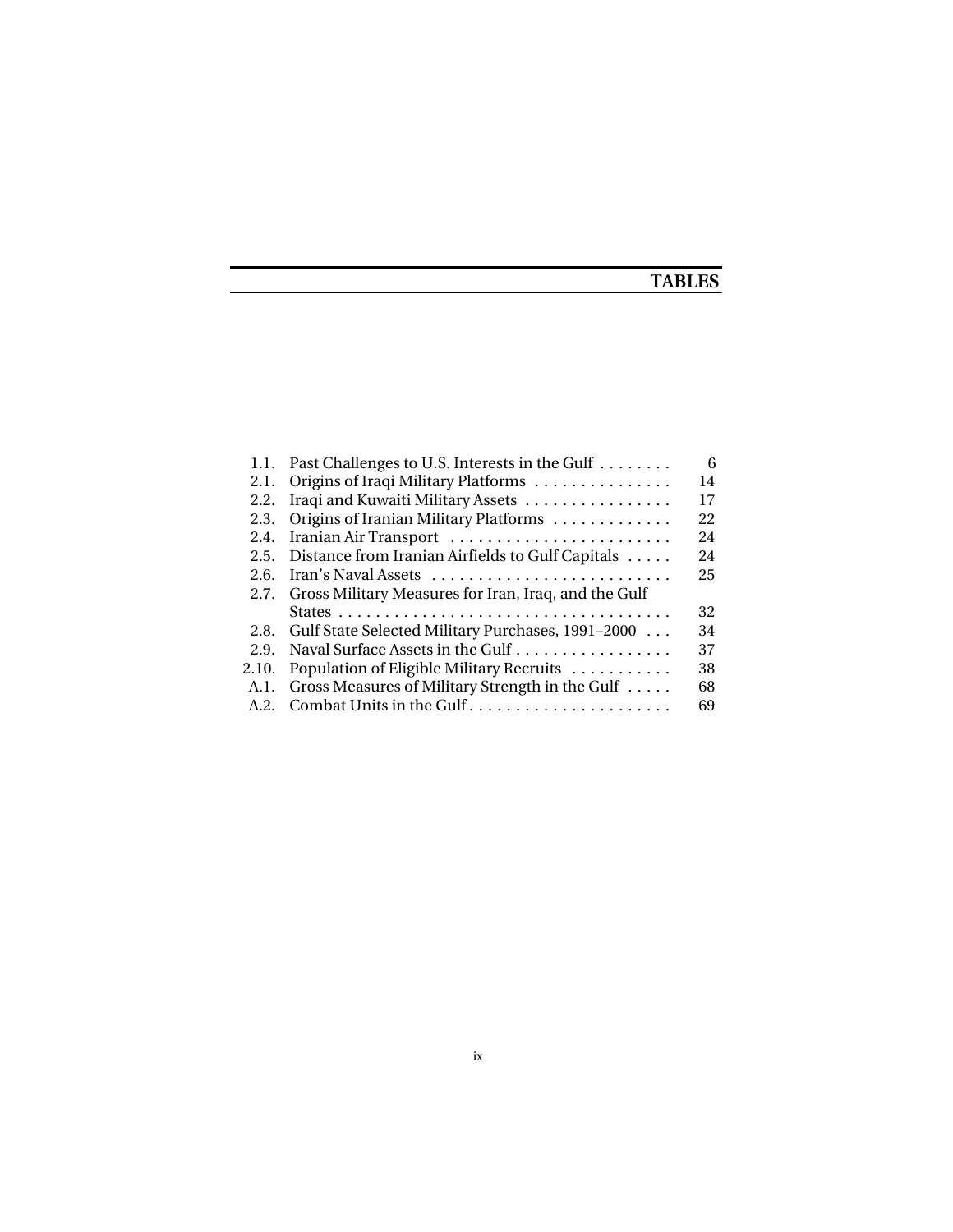## **SUMMARY**

The war and instability that have long characterized the Persian Gulf have diminished in the last decade—a shift that calls for a reevaluation of U.S. policy. The conventional military threat to U.S. partners has lessened. However, the Gulf regimes, while generally stable, may face increased popular pressure to curtail ties to the United States, particularly to the U.S. military.

# **THE DANGER IN THE PAST**

The United States and its partners in the Gulf region have faced a range of challenges over the last 25 years. Iraq invaded Kuwait in 1990 and, after being expelled by a massive coalition military effort, has continued to threaten the security of U.S. partners in the region. In 1971, Iran occupied several islands claimed by the United Arab Emirates (UAE). It has since increased its military presence on the islands and has even deployed chemical weapons there during crises. Iran and Iraq's rivalry with each other has at times spilled outside their borders, leading them to bully or subvert U.S. regional partners.

Internal instabilities have also posed a threat to U.S. partners. Iran and Iraq both sponsored terrorism in the Gulf, with Tehran in particular engaged in a range of efforts to overthrow the conservative Gulf monarchies. Islamists in Saudi Arabia have used violence against the regime and U.S. forces. Bahrain suffered widespread communal rioting and unrest in the mid-1990s, as Bahraini Shi'a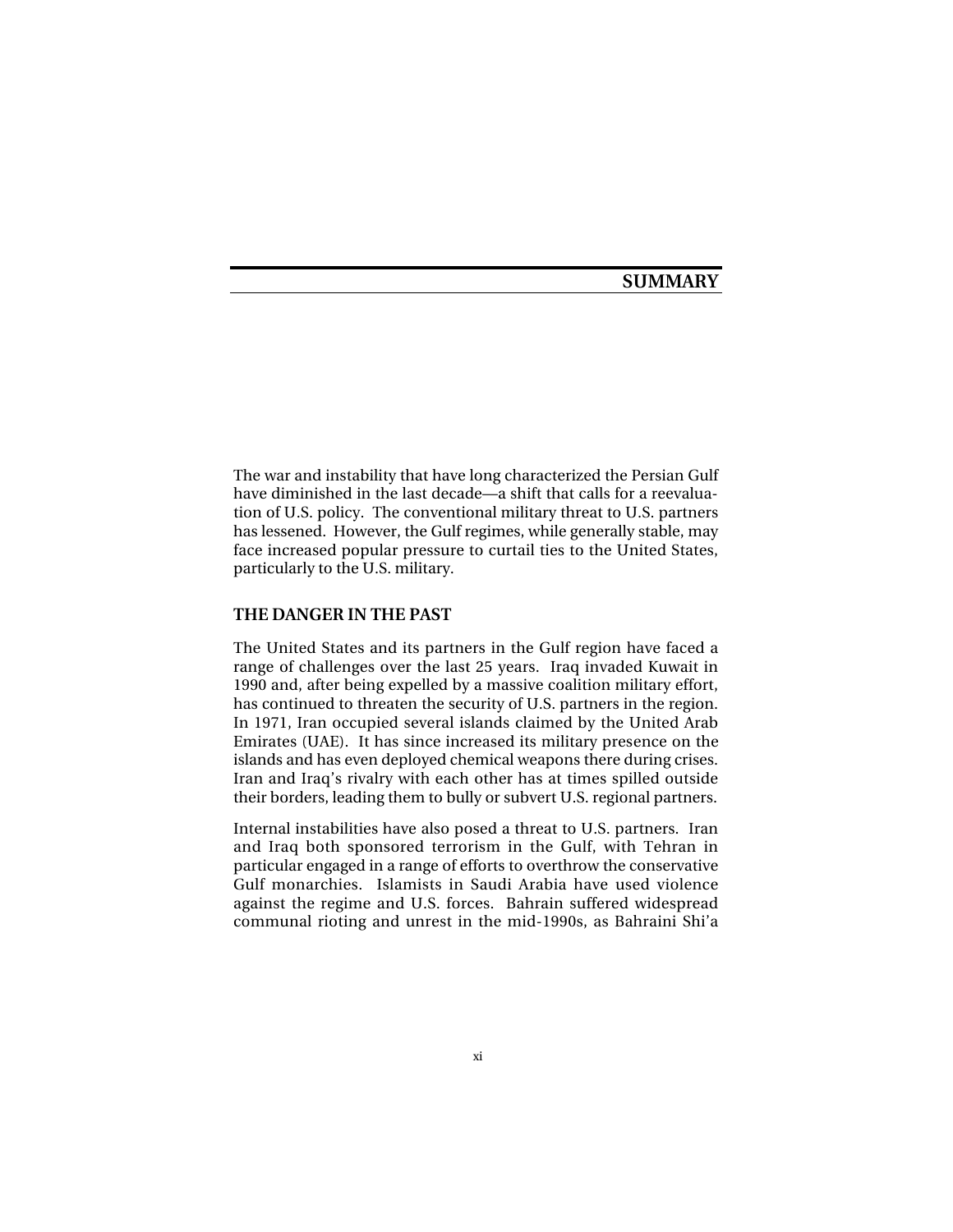protested against discrimination and demanded a greater voice in decisionmaking.<sup>1</sup>

#### **THE SHIFTING MILITARY BALANCE**

\_\_\_\_\_\_\_\_\_\_\_\_\_\_

The military balance in the Gulf is far more favorable to the United States and its partners than it was in the past. Iraq's military is weaker in both absolute and relative terms than it was in 1990. Iraqi forces have never recovered from the battering they took from the U.S.-led coalition in Operation Desert Storm. Sanctions have prevented Iraq from importing significant numbers of weapons or upgrading existing systems. Iraqi morale is low, and the officer ranks are heavily politicized.

As a result, it is questionable whether Iraq can initiate, let alone sustain, conventional operations involving more than a few divisions. However, given the proximity of Kuwait to Iraq, the small size of Kuwaiti forces, and the favorable terrain, Iraq could overrun Kuwait if U.S. forces were not present. Baghdad could also deploy several divisions against Jordan, Syria, Iran, and Turkey.

Iraq's ability to rebuild its conventional military forces and revitalize its economy depends heavily on whether sanctions are lifted and what, if any, restrictions remain on the regime. Iraq's weapons of mass destruction (WMD) expertise and programs are considerable and, if sanctions were lifted, the country could gain a nuclear capacity within several years. Another priority for Iraq is to rebuild its chemical, biological, and missile systems.

Iran poses even less of a conventional military threat to the Gulf states than does Iraq. Although Tehran has faced fewer restrictions on its military purchases than has Baghdad in the last decade, its initial military position was far weaker. Iran has not fully recovered

<sup>&</sup>lt;sup>1</sup>The September 11, 2001 terrorist attacks had a profound impact on the Gulf region and on U.S. relations with the Middle East more broadly. The attacks strongly affect U.S. relations with Saudi Arabia and other states whose citizens have provided financial support for and manpower to radical causes. In addition, the U.S. response has considerable implications for the stability of friendly regimes. Nevertheless, this report does not address these issues; the ramifications from the attack and from the subsequent U.S. campaign against terrorism are still unfolding and are the subject of current RAND research.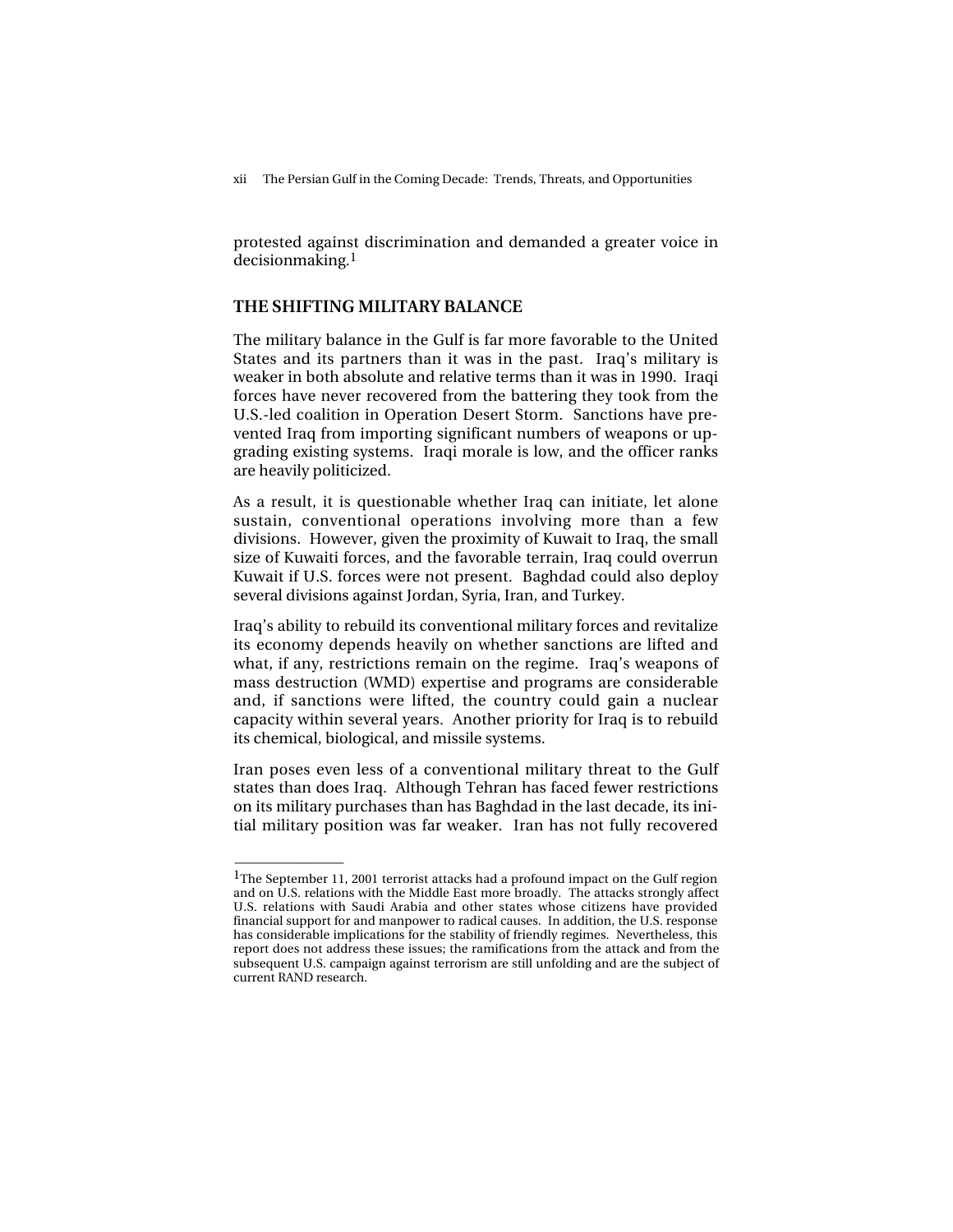Summary xiii

from the Iran-Iraq war, which killed hundreds of thousands of Iranians and destroyed much of Iran's military equipment. The war also created widespread opposition to military adventurism in general among the Iranian people. Iran's military lacks a dependable supplier, and its budget has been limited in the last decade, although increases in oil prices in the past two years have provided more currency for arms purchases. In addition, Tehran would need far greater capabilities to pose a conventional military threat to the Gulf states because of geography: Iranian forces must conduct amphibious operations across the Persian Gulf or go through Iraqi territory, either of which would be difficult and exponentially more challenging than an Iraqi invasion of Kuwait.

In addition to decreased danger of outright invasion, the threat of Iranian-backed subversion has also fallen in the last decade. Since the mid-1990s, Iran has become far less active in promoting unrest in the Gulf. Tehran has cultivated the goodwill of the Gulf states to improve cooperation in oil pricing and, in general, pursues a less aggressive regional foreign policy. Perhaps most important, the attraction of the Iranian revolution has declined in the Gulf, reducing the number of potential supporters.

Iran still poses a range of potential threats to U.S. interests. Iran could use its clandestine network to subvert an already unstable Gulf state. It could use its limited forces to temporarily deny commercial shipping access to the Gulf. Finally, Iran could seize an island in the Gulf claimed by a U.S. ally or an offshore oil platform. Iran, like Iraq, has pursued a range of WMD programs and it might develop a nuclear weapon in the coming decade.

In addition to the weakness of likely adversaries, the United States has dramatically increased its regional military presence and overall capacity to respond to contingencies. On average, the United States deploys 25,000 personnel in the Gulf region. In addition to the forces it has in the theater, the United States has augmented its cooperation with the Gulf states and its ability to respond rapidly.

# **MARGINALLY STRONGER GULF PARTNERS**

The military balance is increasingly favorable for the United States not only because of the weakness of Iran and Iraq, but also because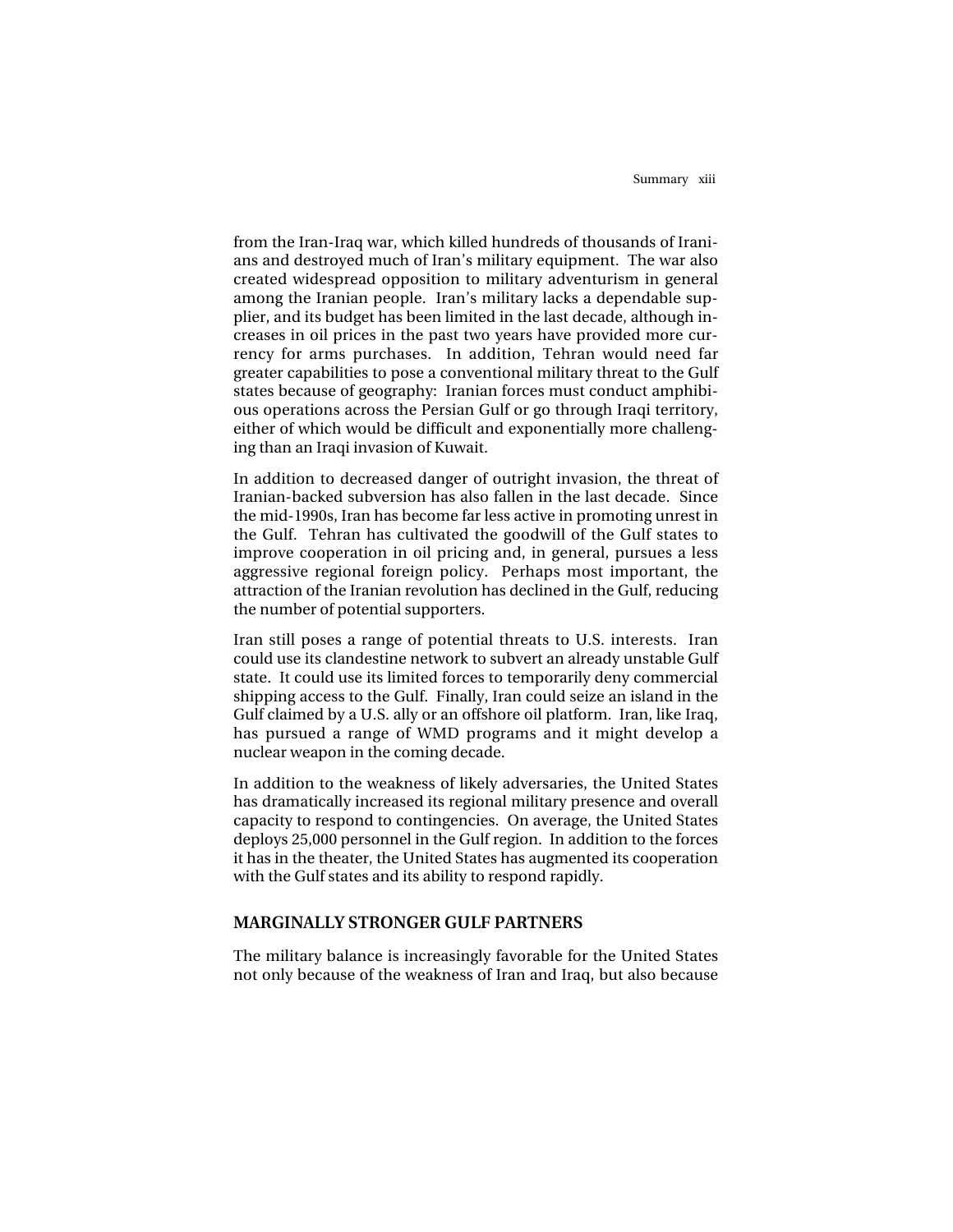of the increased relative strength of its Gulf partners. Given the size of their militaries, the amount of advanced equipment the Gulf states have purchased since the Gulf War is staggering; it includes purchases of state-of-the-art fighter aircraft, tanks, armored personnel carriers, and other costly items. The Gulf states have also benefited from closer cooperation with the U.S. military.

Despite the impressive capabilities of their military systems, the Gulf partners would remain dependent on the United States in many contingencies, particularly those involving an Iraqi invasion of Kuwait or Saudi Arabia. The Gulf states' military forces' skills do not match the capabilities of their sophisticated systems. Many of the Gulf states face severe manpower shortages arising from the small base of eligible recruits. Often the Gulf states do not have the necessary support infrastructure for the systems they own. Training and maintenance may be neglected or perfunctory. Regional land forces' capabilities for maneuver warfare are poor, and they lack effective combined arms and joint capabilities. Although several of the Gulf states' air forces are reasonably skilled at air-to-air operations, they have few air-to-ground capabilities.

#### **THE FRAYING SOCIAL CONTRACT**

Although the external threats to U.S. interests are limited, the picture is darker when the internal situation of U.S. partners is examined. U.S. partners are not on the brink of revolution or dramatic regime change, but it is likely that economic and social pressures will grow in the coming decade, making it more difficult for these states to cooperate openly and wholeheartedly with the United States.

A number of economic and social problems are undermining the political arrangement that has governed social relations in the Gulf since the discovery of oil. The Gulf states have failed to diversify their economies beyond oil. As a result, in Saudi Arabia, Bahrain, and Oman unemployment is growing and the government is less able to provide the services that many Gulf citizens take for granted. Burgeoning populations, poor education systems, and fluctuations in the price of oil only exacerbate the economic problems.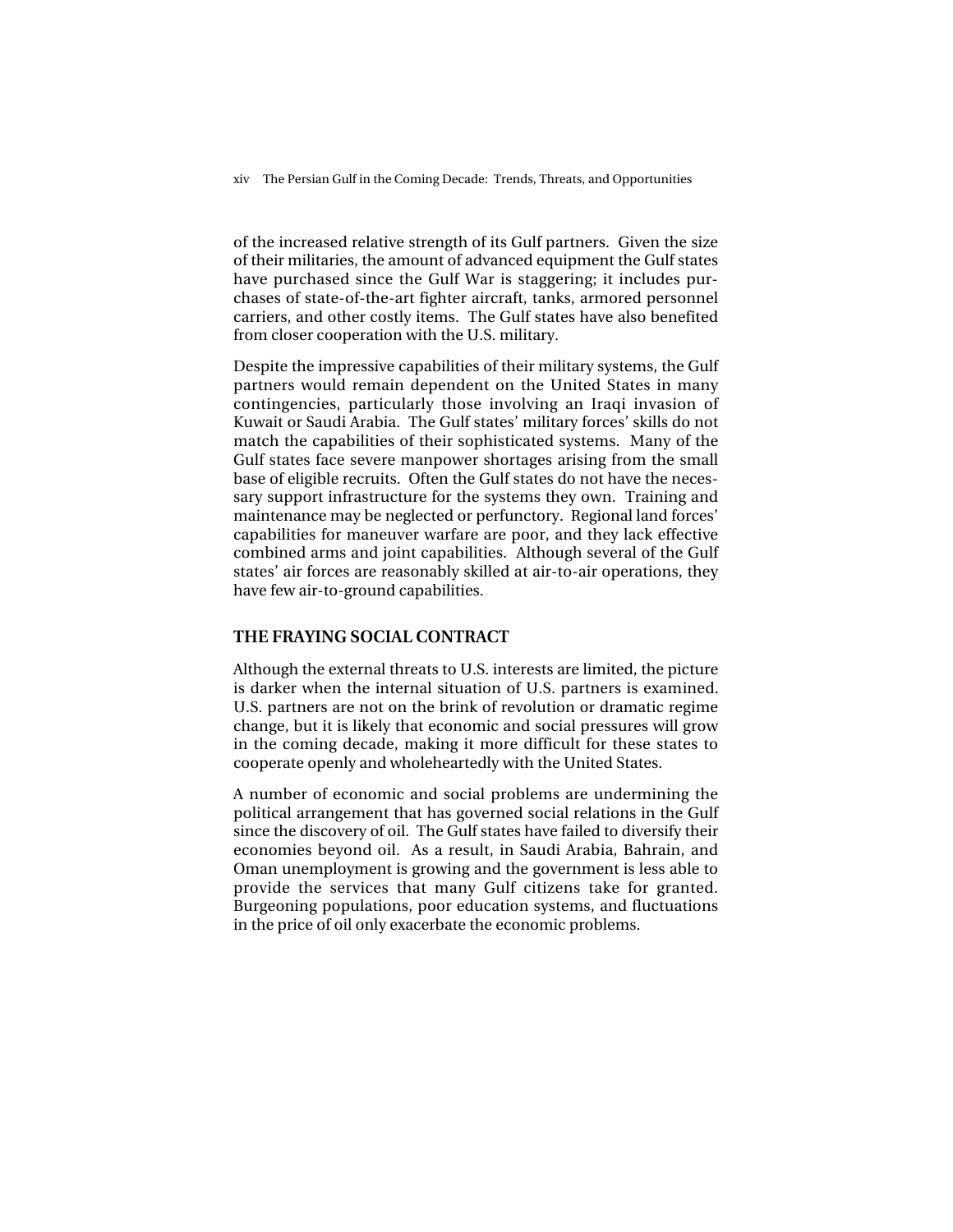Governments in the Gulf are under pressure to be responsive, and the potential for unrest is growing. Gulf governments, however, have not established effective political institutions for managing any increased tension. Although these economic, social, and political problems have not caused massive unrest and are not likely to do so, they raise the prospect of greater criticism, limited unrest, and increased tension.

#### **KEY UNCERTAINTIES**

Several hard-to-predict factors will shape the Gulf in the coming decade. Iran and Iraq face the potential for massive and chronic instability. A collapse of either regime, or even increased turmoil, could lead to civil strife, refugee flows, and other forms of instability. In addition, neighboring powers might meddle, and Iranian or Iraqi leaders might try to divert domestic attention by becoming aggressive abroad.

The quality of the conventional weapons that Iran and Iraq will possess will in large part be determined by Russia—a major supplier to Iran—and Europe, which currently does not sell major systems to either country. Whether Iran or Iraq will possess advanced surfaceto-air missiles and antiship cruise missiles, is trained to use various sophisticated systems, and otherwise is able to acquire the capabilities needed to challenge the United States will depend more on decisions in Moscow or Paris than those in Baghdad or Tehran. During the 1990s, the United States effectively limited the flow of advanced weapons to Iran and to Iraq, but changes in U.S.-Europe or U.S.- Russia relationships could lead to greater problems in the Gulf. The cooperation of outside powers is particularly important to halt Iran and Iraq's WMD programs.

The price of oil is a key question, but the security dynamics of the oil market are often contradictory. On the one hand, a higher oil price will enable Iran and Iraq to purchase more weapons and otherwise sustain their regimes in the face of domestic unrest. On the other hand, a low oil price will hurt U.S. partners as well as adversaries, increasing the risk of political instability in the region.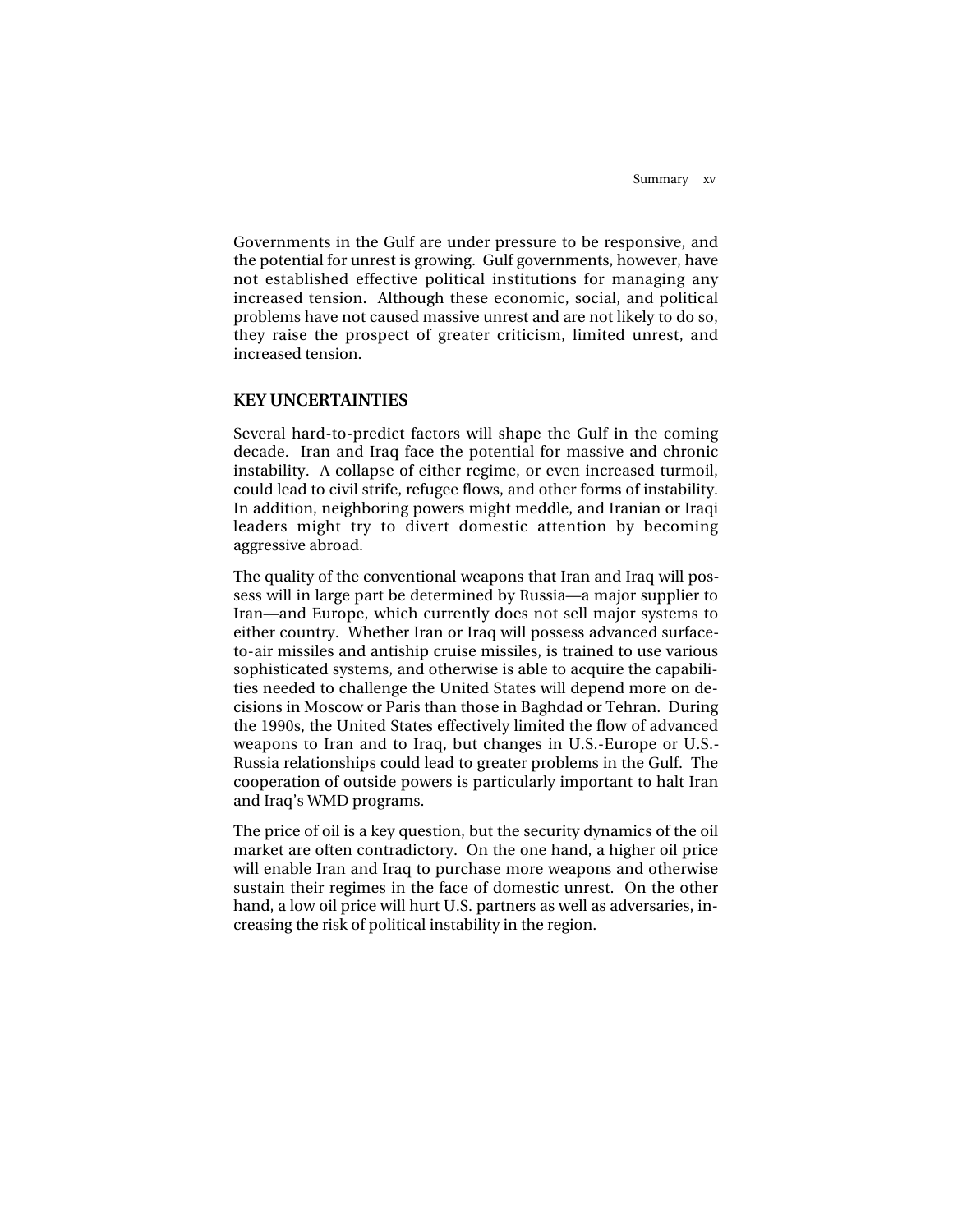#### **PREPARING FOR ANTI-U.S. PRESSURE**

The U.S. military presence and overall U.S. policy at times increase domestic criticism of the Gulf regimes. Much of the public in the Gulf believes their governments spend heavily on supporting U.S. forces, money that they believe would otherwise be used to alleviate economic hardship. The large U.S. military presence also highlights the failure of area regimes to protect their citizens. Depending on foreigners to provide security is particularly problematic because Western political and religious values are often seen as incompatible with Islamic teachings. This dilemma poses particular problems in Saudi Arabia, whose religious establishment believes that Western values are corrupting and should be kept out of the country. Criticism of U.S. support for Israel is widespread, and many area residents also believe that the United States seeks to perpetuate the suffering of the Iraqi people.

The United States currently has achieved a balance between its military requirements in the Gulf and the ability of regional partners to host and work with U.S. forces. Nevertheless, if domestic unrest increases, the Gulf states may face increased pressure to decrease ties to the United States, particularly those with the U.S. military. Such problems may make the operating environment difficult for the United States. Possible problems include placing limits on U.S. operations, responding slowly during a crisis, limiting support for various U.S. political initiatives in the region, cutting military purchases, and reducing the size or visibility of the U.S. military presence.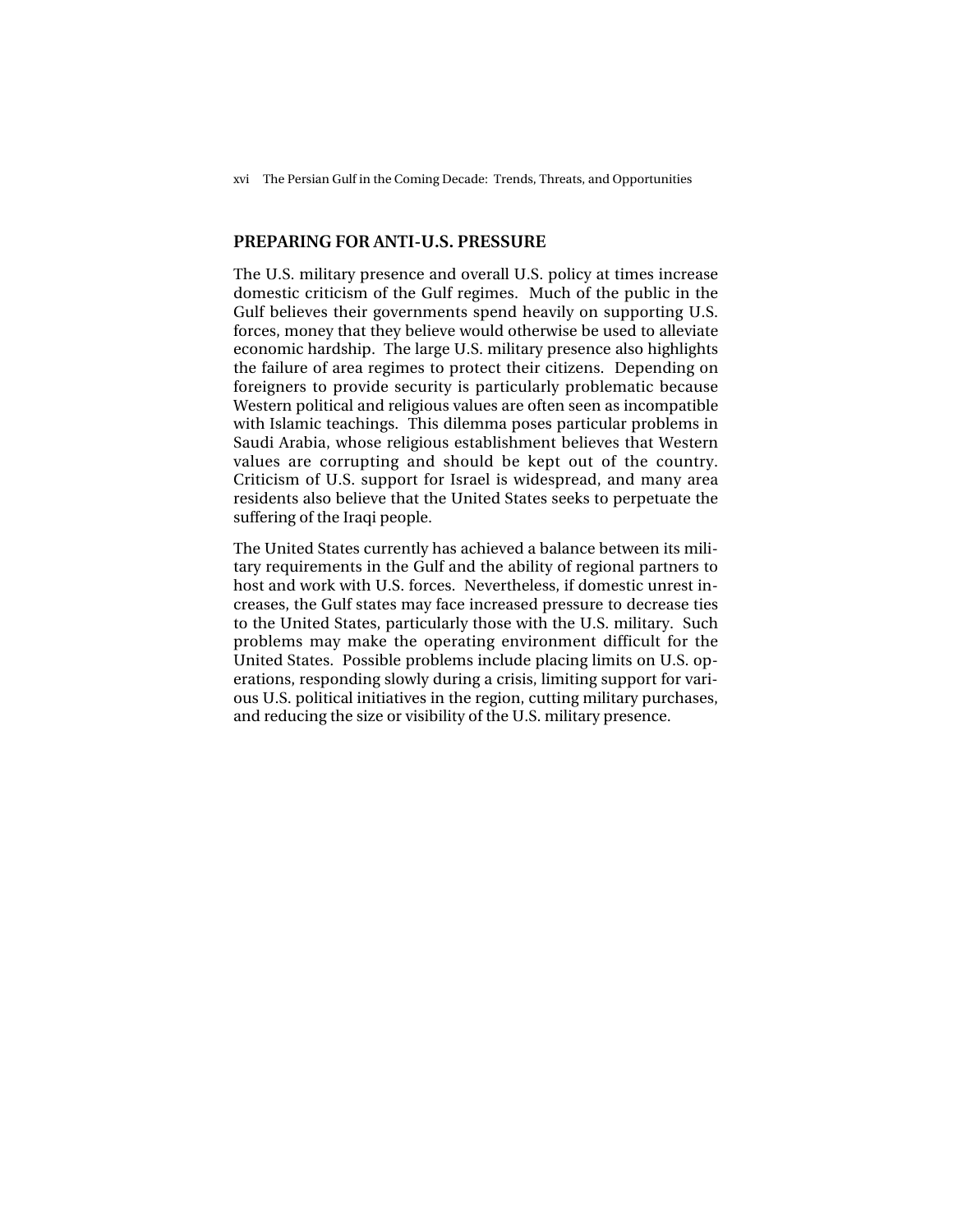# **ACKNOWLEDGMENTS**

Many people gave generously of their time and expertise, greatly strengthening the conclusions in this report. Lt Colonel Michael Davis, General Hugh Cameron (USAF, ret.), David Oemig, and William King offered many insights into the complexities of the region and the resulting complications for U.S. military operations. Geoffrey Kemp and Andrew Parasiliti provided thorough and thoughtful reviews of this document. At RAND, Nora Bensahel, Jerrold Green, Ted Harshberger, C. R. Neu, Jeremy Shapiro, and Alan Vick offered many helpful suggestions and kindly served as a sounding board for a range of ideas and arguments. Risha Henneman's administrative assistance was invaluable, as was that of Leslie Thornton.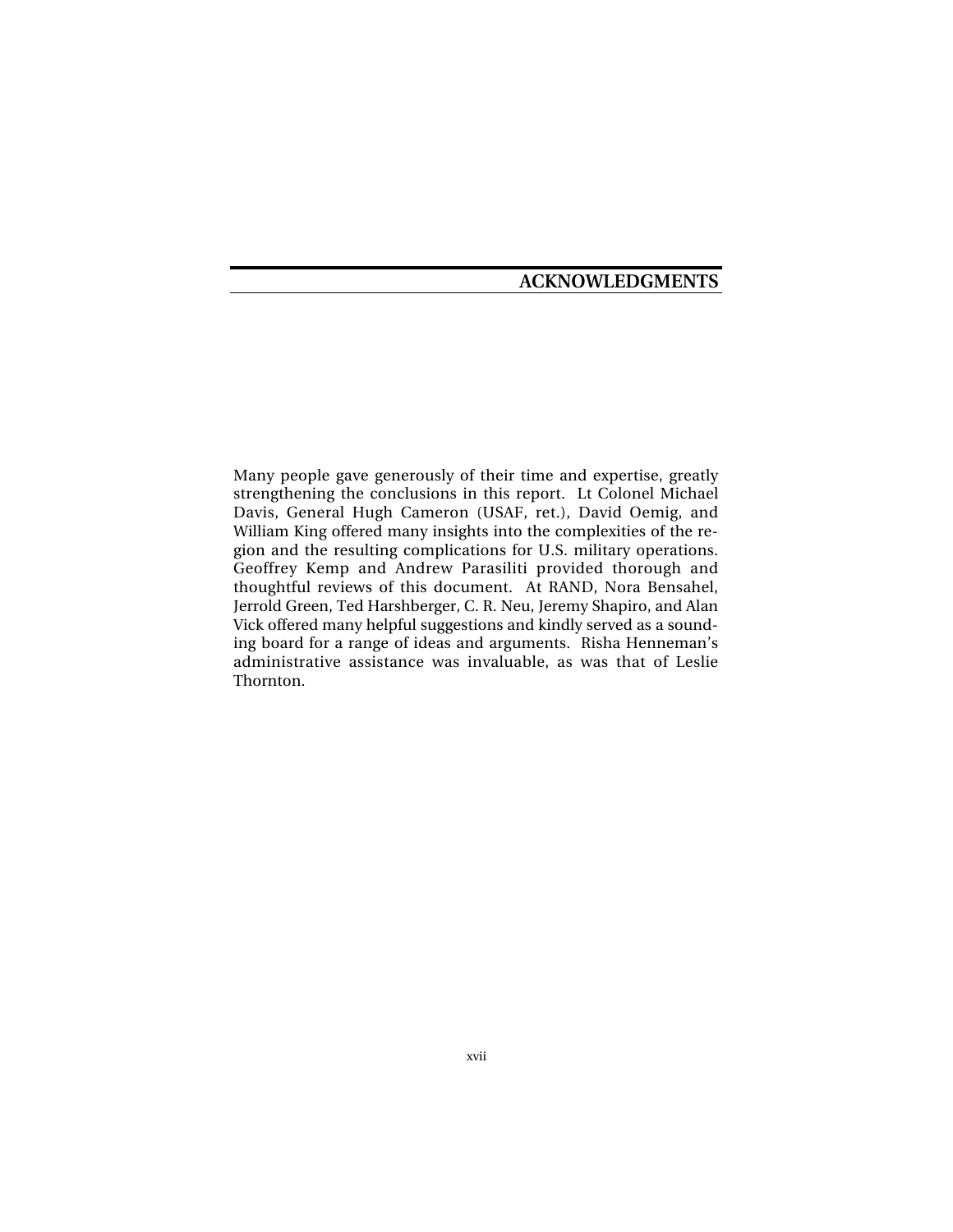#### Chapter One

## **INTRODUCTION**

War, revolution, unrest, and extremism have plagued the Persian Gulf over the last 25 years. The Iranian revolution, the Iran-Iraq war, a Shi'a Muslim coup attempt in Bahrain, riots and demonstrations in Saudi Arabia, the U.S.-Iran naval clashes during the 1987–1988 reflagging effort, the Iraqi invasion of Kuwait, and the post–Gulf War aggressive containment of Iraq and Iran are only the most visible troubles. Understandably, U.S. policy has focused on defending its partners in the region from the twin threats of military aggression and foreign-backed subversion.<sup>1</sup>

This report argues that strife and radicalism have obscured recent trends toward regional stability—a shift that calls for a reevaluation of U.S. policy. The Gulf states of Kuwait, Saudi Arabia, Oman, Bahrain, Qatar, and the United Arab Emirates (UAE) are more secure now than at any time since the fall of the Shah of Iran. Saddam Husayn's Iraq, while still aggressive, is for the moment defanged in a conventional military sense. Reformers who are more pro-Western and less bellicose in general are gaining power in Tehran. Iran and Iraq's conventional forces are weak as a result of import restrictions, maintenance problems, growing obsolescence, poor training, and

 $\overline{\phantom{a}}$ 

<sup>&</sup>lt;sup>1</sup>Although the September 11, 2001 terrorist attacks had a profound impact on the Gulf region and on U.S. relations with the Middle East more broadly, the implications are not addressed in this report. Clearly, the attacks strongly affect U.S. relations with Saudi Arabia and other states whose citizens have provided financial support for and manpower to radical causes. In addition, the U.S. response has considerable implications for the stability of friendly regimes. Nevertheless, this report does not address these issues; the ramifications from the attack and from the subsequent U.S. campaign against terrorism are still unfolding and are the subject of current RAND research.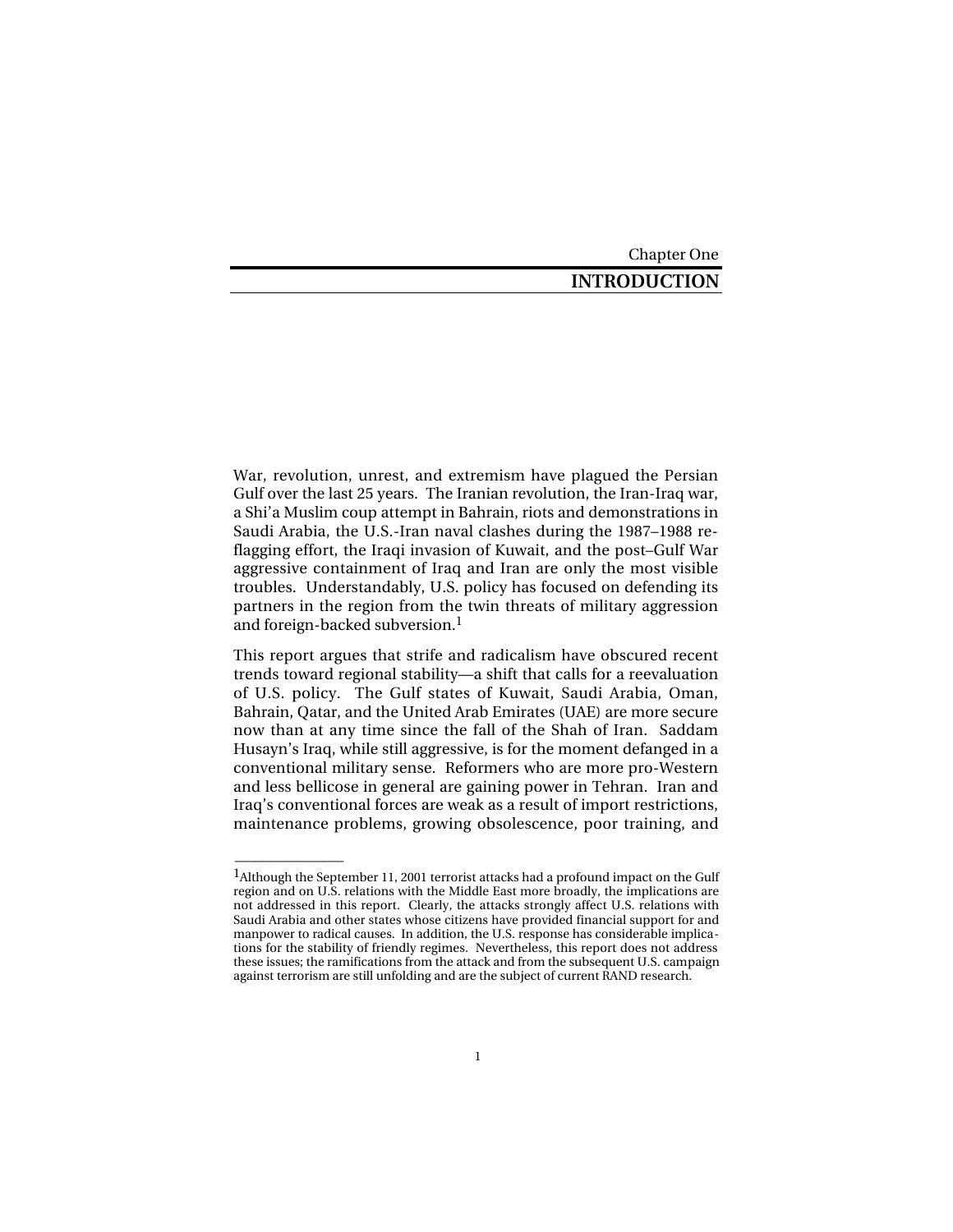limited budgets. Even without the formidable U.S. presence in the region, the two countries pose little danger to their neighbors. The ideological threat also is diminished. The Gulf states have weathered Iranian-inspired and home-grown Islamist unrest, to the surprise of many observers.

Indeed, it is U.S. adversaries, not U.S. partners, that are under siege. The least stable governments in the region today are the noxious regime of Saddam Husayn and the hard-line clerical cabal in Tehran. Although Saddam retains a firm grip on power, he does not exercise control over all of Iraq, let alone his neighbors. Unrest at home continues to simmer, as does ethnic and sectarian tension. Iran's "government of God" is also under siege, albeit a largely quiet one. Since the election of Mohammed Khatami in 1997, Iran's government has slowly shifted its policies from confrontation to conciliation. Yet stability may remain elusive. Even though oil prices rose considerably at the end of the decade and in 2001, Iran's economy has stagnated, and politicians in Tehran may choose a bellicose foreign policy to divert domestic attention from the regime's failures.

Many challenges to U.S. interests in the Gulf remain acute, but they are of a different nature from the ones facing U.S. planners a decade ago. Both Iran and Iraq are pursuing weapons of mass destruction (WMD), and either could acquire conventional systems that would make U.S. military operations more difficult. Gulf regimes, while generally stable, may face increased popular pressure to curtail ties to the United States, particularly those with the U.S. military. Ignoring these changes may lead the United States to prepare for the wrong threat or inadvertently destabilize the very partners it seeks to protect.

#### **U.S. INTERESTS IN THE GULF REGION**

\_\_\_\_\_\_\_\_\_\_\_\_\_\_

The Persian Gulf is a critical region for the United States for a number of reasons.2 The most important U.S. interest is ensuring the free

<sup>&</sup>lt;sup>2</sup>After the September 11, 2001 attacks, the suppression of terrorism has become the primary U.S. concern in the region. The United States has a strong interest in ensuring that Iran and Iraq do not sponsor terrorism against it or its U.S. allies. In addition, the United States seeks to ensure that nationals in Saudi Arabia or other states in the region do not join terrorist groups or provide them with financial or other assistance.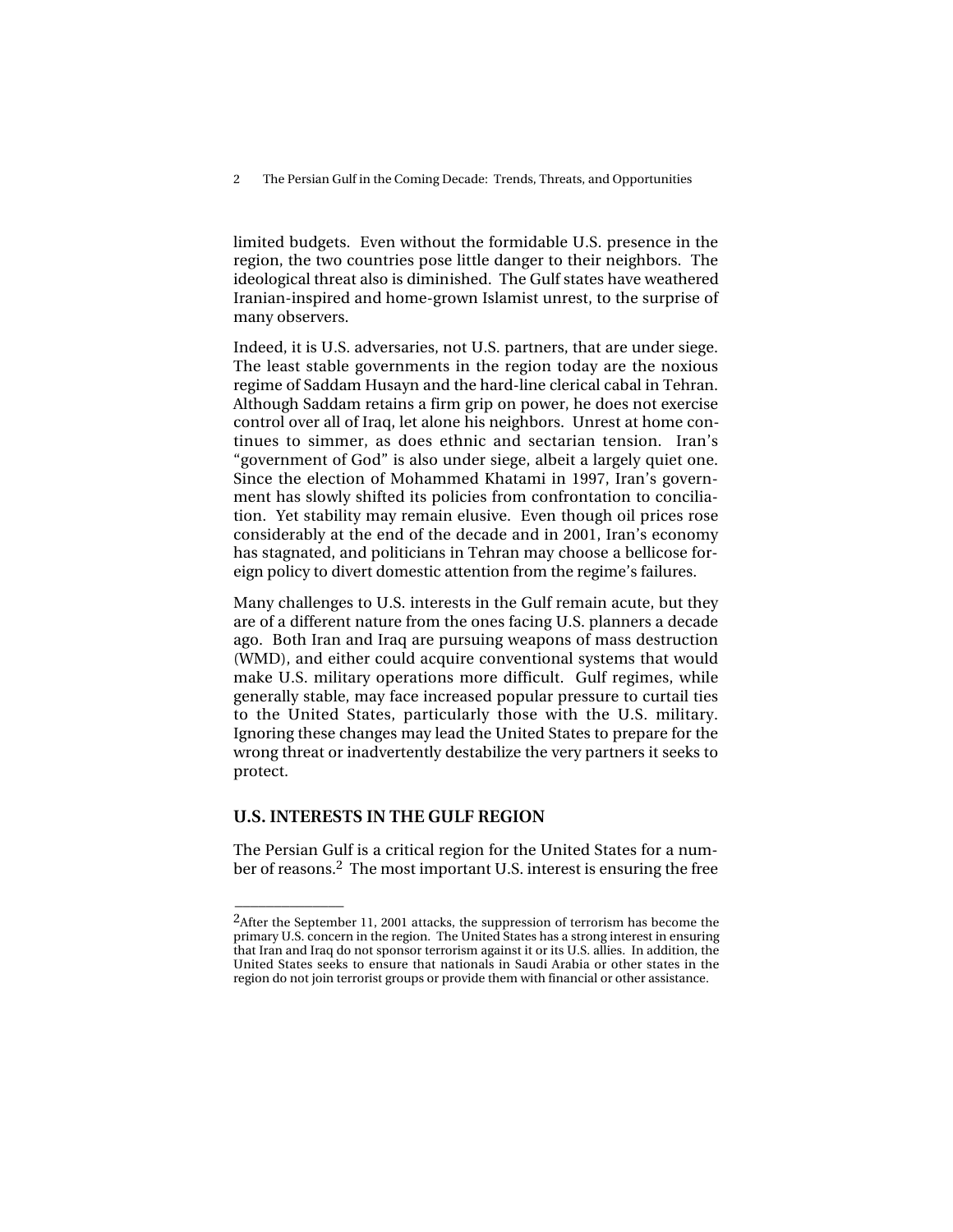flow of oil from the region to world markets. States in the Gulf will remain leading oil exporters in the next decade, although the degree of their dominance will depend heavily on the price of oil. Saudi Arabia alone has more than a quarter of the world's total proven reserves; Iraq has the second largest reserves, possessing over 10 percent of the world's total; while Iran, the UAE, and Kuwait have about 9 percent each.3 By the end of the decade, Iraq's sustainable production capacity could easily double, and perhaps triple, with sufficient foreign investment.4

Several states in the region, including Saudi Arabia and Iraq, have exceptionally low production costs for extracting oil, allowing them to make a profit even if the price of oil plunges.<sup>5</sup> Indeed, because extraction costs are higher everywhere else in the world, the share of the world market that Saudi Arabia and Iraq will enjoy is likely to be far higher if the global price of oil is low.<sup>6</sup>

Even limited instability in the oil market presents daunting problems for industrial economies. Because it is hard to substitute other commodities for oil quickly, oil demand declines slowly even in response to exceptionally high prices. Oil prices skyrocketed 400 per-

 $\overline{\phantom{a}}$ 

<sup>3&</sup>quot;BP Amoco Statistical Review of World Energy 2000," available at http://www. bpamaco.com/worldenergy/oil (accessed on March 5, 2001).

<sup>&</sup>lt;sup>4</sup>Although the potential remains for other parts of the world to develop large reserves, many of these regions are plagued with problems that may prevent the full exploitation of these resources. The Caspian region's estimate of known reserves is roughly comparable to those in the North Sea. Developing this energy, however, remains problematic. Russia repeatedly interferes with international oil companies' attempts to sign agreements to export from and invest in Central Asia and often forces the Central Asians to allocate energy to the states of the former Soviet Union at belowmarket prices.Political turmoil, poor maintenance, and corruption also interfere with attempts to develop Central Asia as a rival to the Gulf. The South China Sea and the Tarim Basin also contain considerable reserves, though it appears that China may have exaggerated the initial findings. Much of the South China Sea reserves are in areas disputed among China, Taiwan, Vietnam, the Philippines, Malaysia, and Brunei. Because of these disputes, the size of the reserves and the cost of retrieving the oil remain uncertain.

<sup>5</sup>http://www.eia.doe.gov/cabs/saudi2.html; http://www.eia.doe.gov/emeu/cabs/ iraq.html; and http://www.eia.doe.gov/emeu/cabs/iran.html.

 $6$ The Gulf also has tremendous natural gas reserves. At the end of 1999, Iran possessed over 15 percent of the world's total share of proven gas reserves, while Qatar, Saudi Arabia, and the UAE control just under 15 percent. "BP Amoco Statistical Review of World Energy 2000," available at http://www.bpamaco.com/worldenergy/ naturalgas.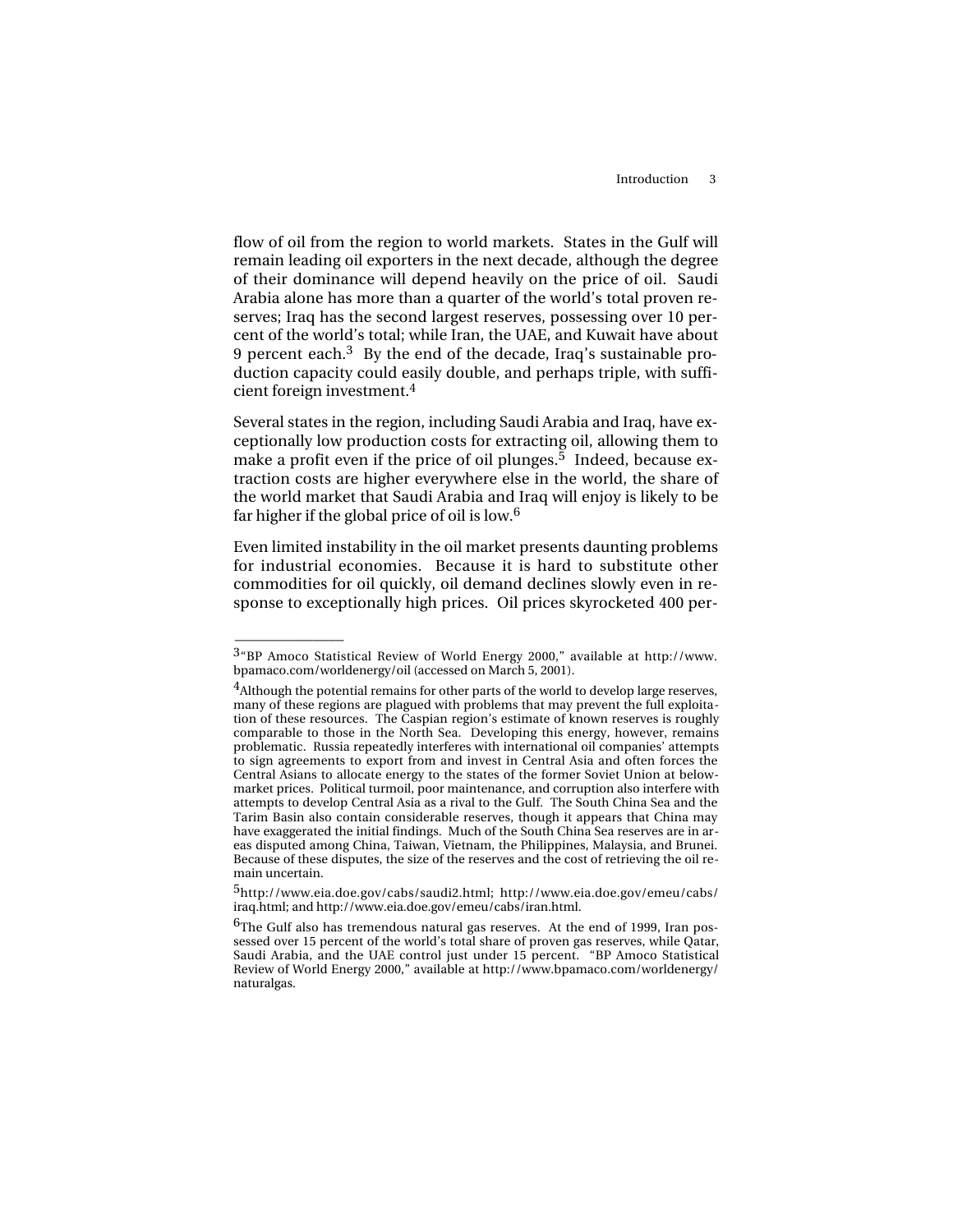cent in 1973 and increased 150 percent and 50 percent respectively in 1979 and 1990. Switching energy sources or reducing the use of energy is difficult and takes time, making short-term disruptions of vital consequence.7 For example, if a crisis in the Middle East resulted in a net shortfall of four million barrels of oil per day—around 6 percent of the world's total consumption—it might cause the price of oil to double in the short term, leading to disruption and possible stagnation among leading advanced industrial economies.8 Oil shocks today, however, are less likely than in the past to cause tremendous disruption because of greater market efficiency, producer desires to create a stable market, latent production potential from developed sources that are not tapped as a result of the high cost of extraction, and government-held reserves.

In addition to ensuring the flow of oil from the Gulf region, the United States also has an interest in preventing, or at least managing, the spread of WMD. Their spread or use is opposed by the United States more generally, even if they do not pose an immediate threat to U.S. interests. Those weapons in the Gulf region pose a threat to U.S. partners and U.S. forces. As discussed in greater detail below, the Gulf region appears especially prone to WMD proliferation, and perhaps even use. The Iran-Iraq war witnessed the repeated use of chemical weapons by Iraq and their occasional use by Iran. Iraq also possessed a vast biological weapons program and came close to developing a nuclear weapon, but the Persian Gulf War and subsequent sanctions and inspection regimes cut these activities short. Iran has pursued nuclear and biological weapons, although its programs lag behind those of Iraq.

The United States also seeks to ensure the security of friendly regimes. In the last decade, the United States has developed strong and close relations to Saudi Arabia, Kuwait, the UAE, Bahrain, Qatar,

<sup>7</sup>Steven R. David, "Saving America from the Coming Civil Wars," *Foreign Affairs*, Vol. 78, No. 1, January/February 1999, p. 112.

<sup>8</sup>For total global consumption patterns, see http://www.eia.doe.gov/pub/oil\_gas/ petroleum/analysis\_publications/oil\_market\_basics/default.htm. For an explanation of the economic impact of an oil price spike, see Edward R. Fried and Philip H. Trezise, *Oil Security: Retrospect and Prospect*, Brookings Institution, Washington, D.C., 1993, pp. 3, 76–77. A rise in the price of oil simultaneously creates recessionary and inflationary pressures, posing a particularly difficult set of problems for policymakers to overcome.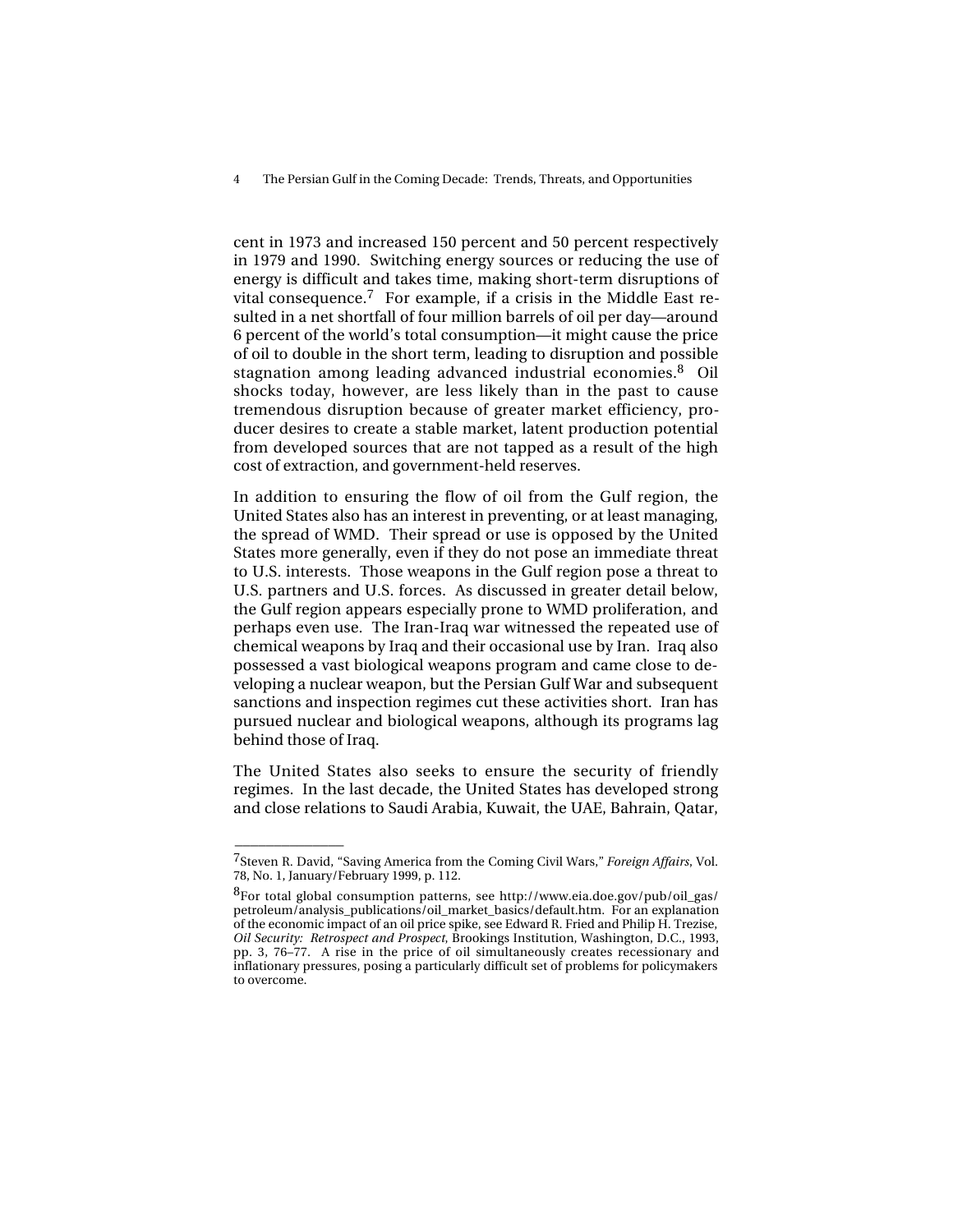and Oman.9 Although these states' possession of, or proximity to, large oil reserves was the initial reason for U.S. efforts to build ties, these relations have taken on a life of their own. It is not clear if the United States would intervene with its own forces to keep these regimes in power (in spite of much hand-wringing, Washington did not intervene after revolution toppled the Shah of Iran). However, the United States would almost certainly view any significant political change with concern and in general it favors the status quo.

Finally, the United States' broad, worldwide interest in democracy and human rights has implications for U.S. actions in the Gulf region, although this interest is honored more in the breach. Saudi Arabia, for example, has no free press or free elections, and Saudi women face a variety of restrictions on their travel, employment, and daily lives. Even Kuwait, perhaps the most democratic of the Gulf states, has a limit on who can vote, a ban on political parties, and other basic impediments to democracy.10 These restrictions elicit only mild criticism from Washington. As Jon Alterman notes, "American officials have tended to accede to official requests to downplay calls for democratization and to shun extensive contacts with those working against the ruling governments."<sup>11</sup>

Concerns over democratization and human rights, however, often limit U.S. actions and could affect the type of support it would provide in a crisis. For example, if unrest in a Gulf state led to mass

 $\overline{\phantom{a}}$ 

<sup>&</sup>lt;sup>9</sup>Many of these relationships became close well before 1990. The United States established a defense cooperation agreement with Oman in 1980. Well before that, the United States had an unwritten "handshake agreement" with Saudi Arabia, with U.S. forces committed to defending the Kingdom's security. See William Quandt, *Saudi Arabia in the 1980s: Foreign Policy, Security, and Oil,* The Brookings Institution, Washington, D.C., 1981; Joseph A. Kechichian, *Oman and the World: The Emergence of an Independent Foreign Policy,* RAND, MR-680-RC, 1995, pp. 139–158; and Nadav Safran, *Saudi Arabia: The Ceaseless Quest for Security,* Cornell University Press, Ithaca, NY, 1988*.*

 $10$ See Nora Bensahel, "Political Reform in the Middle East," in Nora Bensahel and Daniel Byman (eds.), *Security Trends in the Middle East and Their Implications for the United States*, RAND, forthcoming.

<sup>11</sup>Jon Alterman, "The Gulf States and the American Umbrella," *Middle East Review of International Affairs*, Vol. 4, No. 4, December 2000, electronic version. Reports that the U.S. State Department was preparing a new program to promote political, economic, and social reform (Peter Slevin and Glenn Kessler, "U.S. to Seek Mideast Reforms; Programs Aim to Foster Democracy, Education, Markets," *Washington Post,* August 21, 2002) in the region appeared too late for evaluation in this study.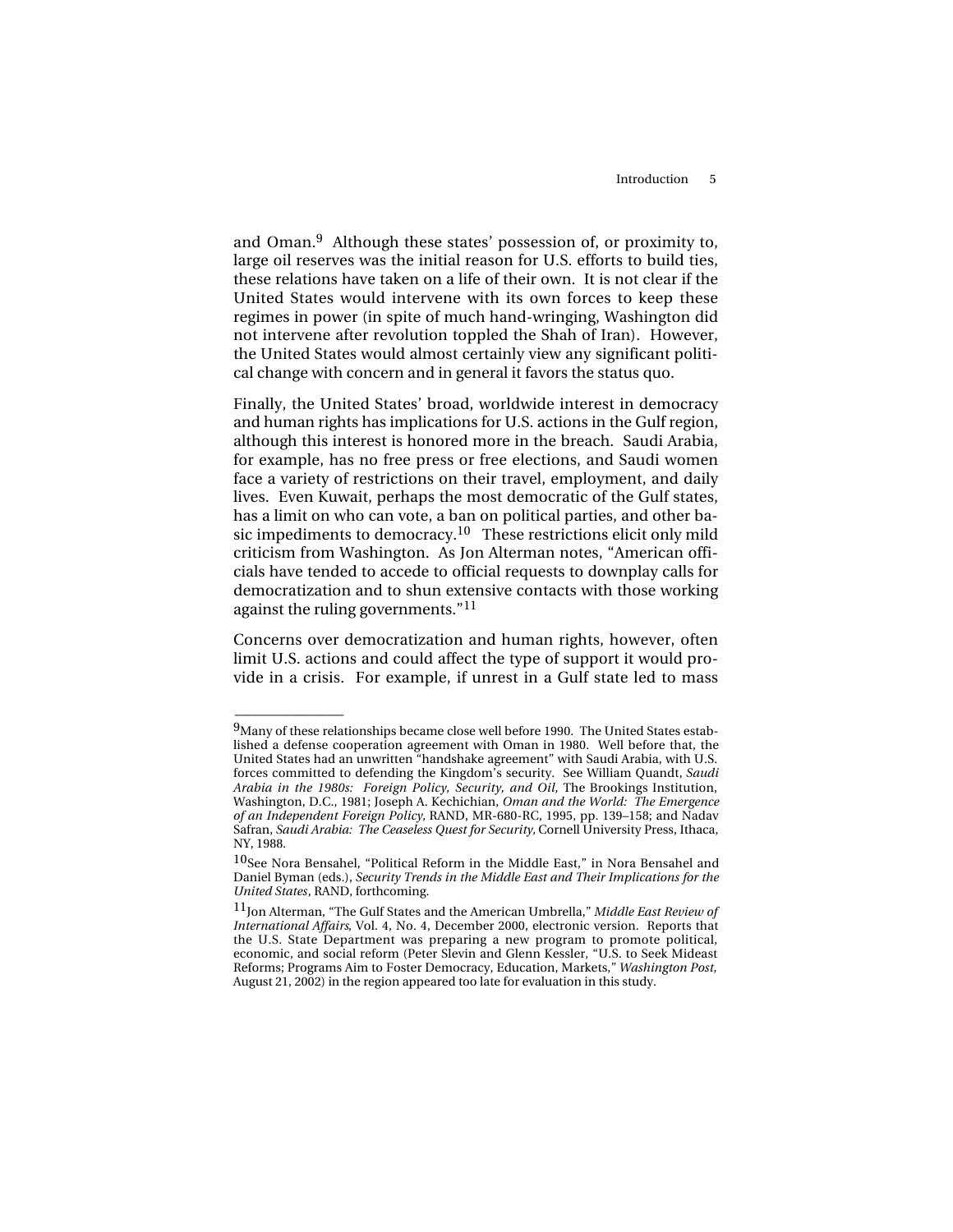demonstrations and the government responded by killing large numbers of unarmed protesters, the United States would have to reconsider arms sales to the country and might otherwise limit ties at least temporarily. In addition, even if unrest threatened the flow of oil or the stability of a friendly regime, it is highly unlikely that the United States would use its own forces to directly assist a regime responsible for torture, arbitrary arrests, and other forms of repression widely condemned in the United States and the West in general. Thus, human rights and democratization goals may inhibit U.S. attempts to defend its other interests.

#### **POTENTIAL THREATS TO INTERESTS**

In recent decades, several different types of threats to U.S. interests have emerged. Examples are presented in Table 1.1.

| <b>External Aggression</b>                                                                                               | External Subversion or<br>Terrorism                                                                                                    | <b>Internal Unrest</b>                                                                            |
|--------------------------------------------------------------------------------------------------------------------------|----------------------------------------------------------------------------------------------------------------------------------------|---------------------------------------------------------------------------------------------------|
| Iraqi invasion of Kuwait<br>(1990)                                                                                       | Iranian support for Shi'a<br>radicals in the Gulf<br>(ongoing, particularly in<br>the 1980s)                                           | Radical seizure of the Grand<br>Mosque in Mecca (1979)                                            |
| Iranian and Iraqi attacks<br>on Gulf tankers during<br>the Iran-Iraq war (1987–<br>1988)                                 | Iranian support for 1981<br>coup attempt in Bahrain                                                                                    | Shi'a riots in Bahrain,<br>Kuwait, and the Eastern<br>Province of Saudi Arabia<br>$(1979 - 1981)$ |
| Iraqi threats to Kuwait<br>(1994)                                                                                        | Iranian efforts to capitalize<br>on Shi'a unrest in Bahrain<br>$(1994 - 1996)$                                                         | Radical attacks on U.S.<br>forces in Saudi Arabia<br>(1995)                                       |
| Iranian and Iraqi WMD<br>programs (ongoing);<br>Iranian seizure of Gulf<br>islands claimed by the<br>UAE (1971 and 1992) | Iranian-affiliated radicals'<br>attempts to assassinate the<br>Emir of Kuwait (1985) and<br>terrorist attacks in Kuwait<br>City (1983) | Shi'a unrest in Bahrain<br>$(1994 - 1996)$                                                        |
|                                                                                                                          | Iranian-backed unrest at the<br>hajj                                                                                                   |                                                                                                   |

# **Table 1.1 Past Challenges to U.S. Interests in the Gulf**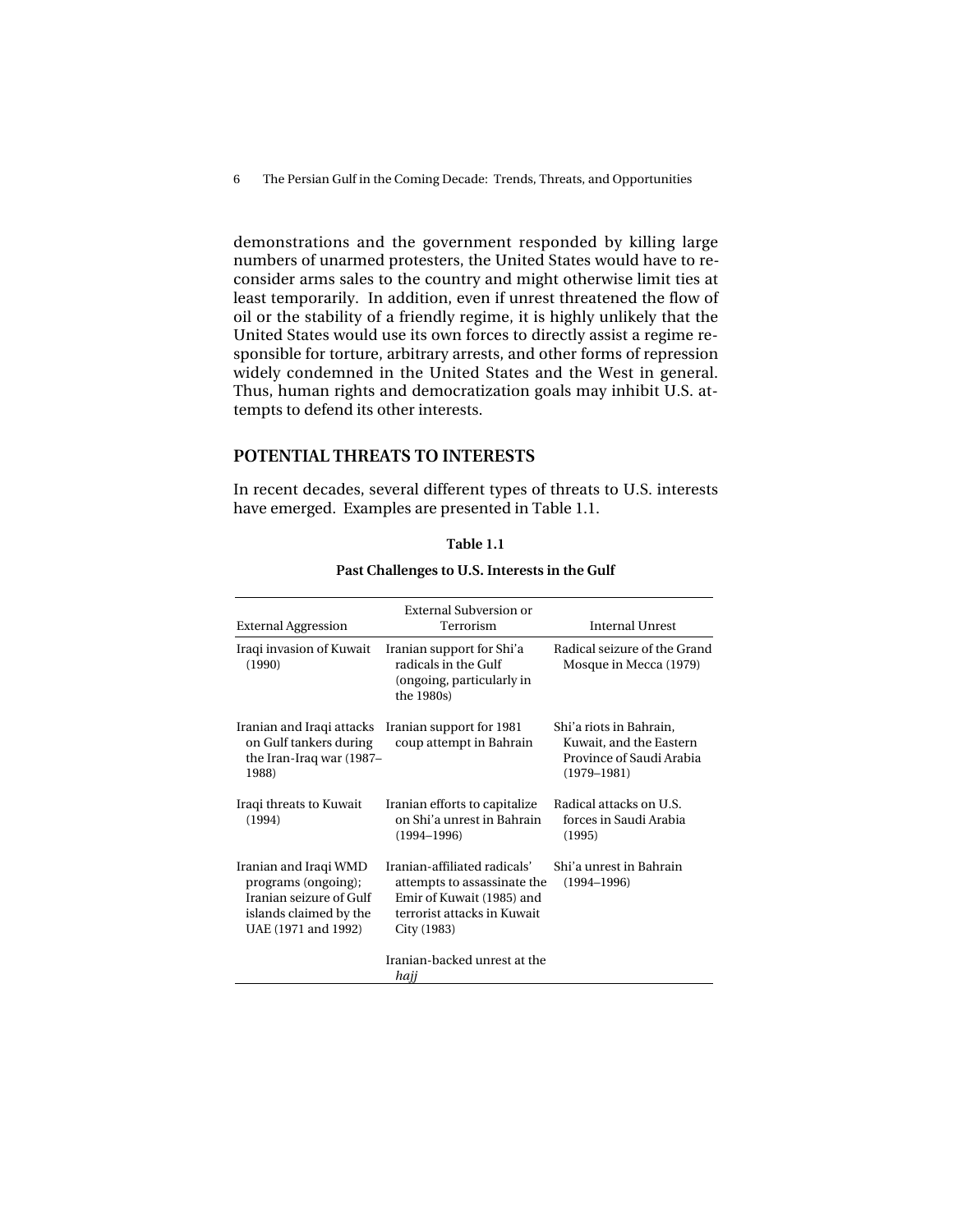The greatest danger in the past was outright aggression by Iran or Iraq. In the 1970s, the two states fought a proxy war over the Shatt al-Arab waterway. Iran and Iraq fought a brutal eight-year war with each other in the 1980s, leading to disruptions in the flow of oil and destabilizing the region. Relations in the 1990s remained tense both sides supported terrorists in the other's country and otherwise sought to destabilize each other.

Iran and Iraq have threatened U.S partners in the Gulf as well as each other. Iraq invaded Kuwait in 1990 and was only expelled by the U.S.-led coalition's massive military effort. Since then, Iraq has repeated its view that Kuwait is an integral part of Iraq. Baghdad has built up troops near the Kuwait border and made numerous threats against Kuwait, Saudi Arabia, and other regional states.12

Iran, particularly in recent years, has been less threatening to the Gulf states than Iraq, but nevertheless has regularly shown aggressive intentions. In 1971, Iran occupied several islands claimed by the UAE. After the Iranian revolution in 1979, Iranian leaders regularly called for the overthrow of Gulf rulers. Tehran backed a coup attempt in Bahrain and supported terrorism in Kuwait and Saudi Arabia.

In its war with Iraq, Iran tried to coerce Kuwait and other regional states into halting their support for Iraq by attacking their shipping, particularly their oil tankers. During the anti-regime demonstrations in Bahrain between 1994 and 1996, Iran tried to take advantage of the unrest by training and supporting Shi'a radicals. Since the mid-1990s, however, Iran has toned down its rhetoric toward its Gulf neighbors and sought to improve ties.

Internal instability also poses a threat to U.S. interests. Political Islam has led to violence in the past, particularly in Saudi Arabia. In 1979, Saudi and other Arab religious extremists seized the Grand Mosque in Mecca, holding off Saudi security forces for two weeks. Angered by long-standing discrimination and inspired by the Iranian revolution, Shi'a in Bahrain, Kuwait, and Saudi Arabia rioted against their governments in the early 1980s. In 1995, Islamists destroyed

 $\overline{\phantom{a}}$ 

<sup>12</sup>For a review, see Daniel Byman and Matthew Waxman, *Confronting Iraq: U.S. Policy and the Use of Force Since the Gulf War,* RAND, MR-1146-OSD, 2000*.*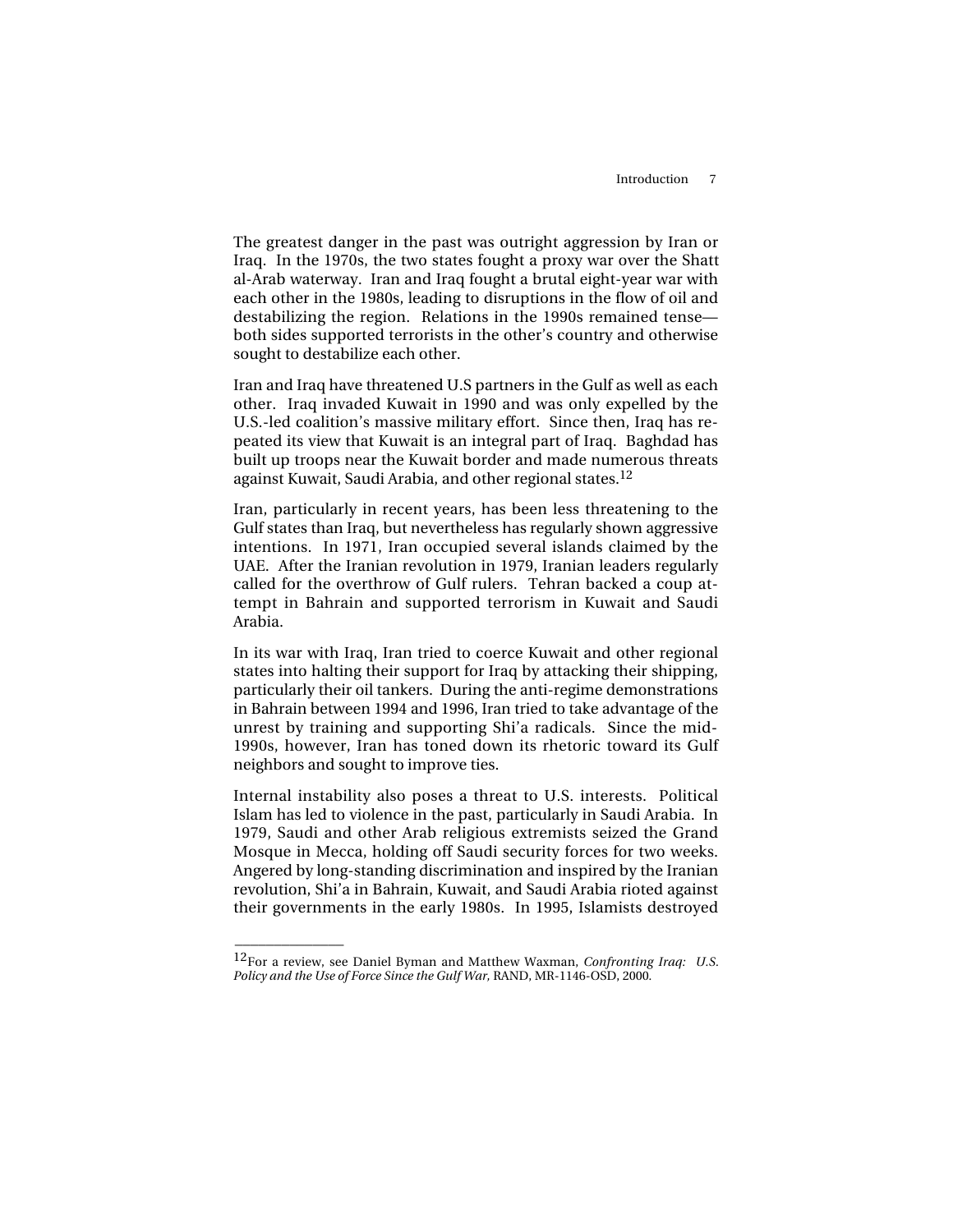the Office of Personnel Management/Saudi Arabian National Guard office in Riyadh, killing seven, including five Americans.13 Bahrain suffered widespread rioting and unrest in the mid-1990s, when Bahraini Shi'a protested against discrimination and demanded a greater voice in decisionmaking. Saudi nationals have been a major component of al-Qaeda, as well as a source of financial support to a range of other anti-U.S. Islamist causes. As discussed in Chapter Three, the potential for similar unrest in the coming decade is considerable. In general, many of the Gulf states face economic problems and rising expectations, and have few institutions for incorporating public sentiment into decisionmaking.

This report finds that several types of threats have diminished in recent years while others remain acute. In particular, conventional military aggression by Iraq or Iran appears highly unlikely as long as U.S. forces are in the region. Foreign-backed subversion also is less of a concern. Internal unrest, however, remains a problem—one that could be exacerbated by the presence of U.S. military forces.

#### **STRUCTURE AND RESEARCH APPROACH**

 $\overline{\phantom{a}}$ 

This report attempts to anticipate likely challenges to U.S. interests in the Gulf region in the coming decade. To this end, it evaluates various threats to U.S. interests, describing their current status and how they might evolve. In particular, the report explores the military strength of Iran and Iraq, the potential for subversion, and the social and economic weaknesses of all the regional states. In addition, it seeks to identify key uncertainties—such as the price of oil and the potential for dramatic regime change in Iran or Iraq—that may have an important impact.

This report uses several sources and techniques in its findings. First, it draws on interviews conducted in the Gulf region during 1999 and 2000 that covered a range of topics, particularly military readiness and regime stability. Among those interviewed were Gulf businessmen, military and political officials, and U.S. military and diplomatic officials. Second, it uses available primary information, particularly

 $^{13}$ Responsibility remains unclear for the 1996 attack on the U.S. military's Khobar Towers facility in Saudi Arabia, which killed 19 Americans.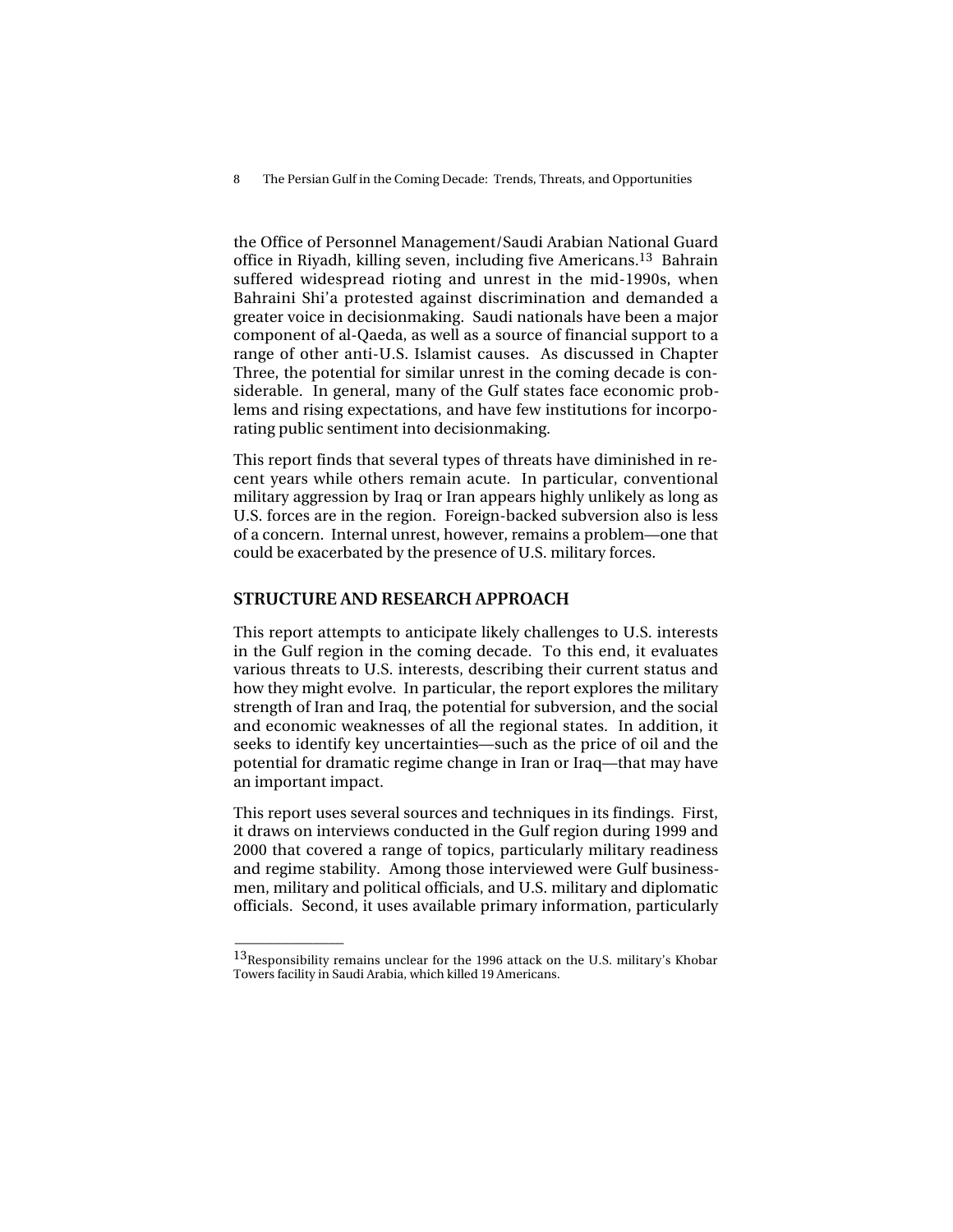Introduction 9

economic data, when possible. Third, it employs secondary sources on the region. Fourth, many of these judgments were checked against the opinions of other regional experts.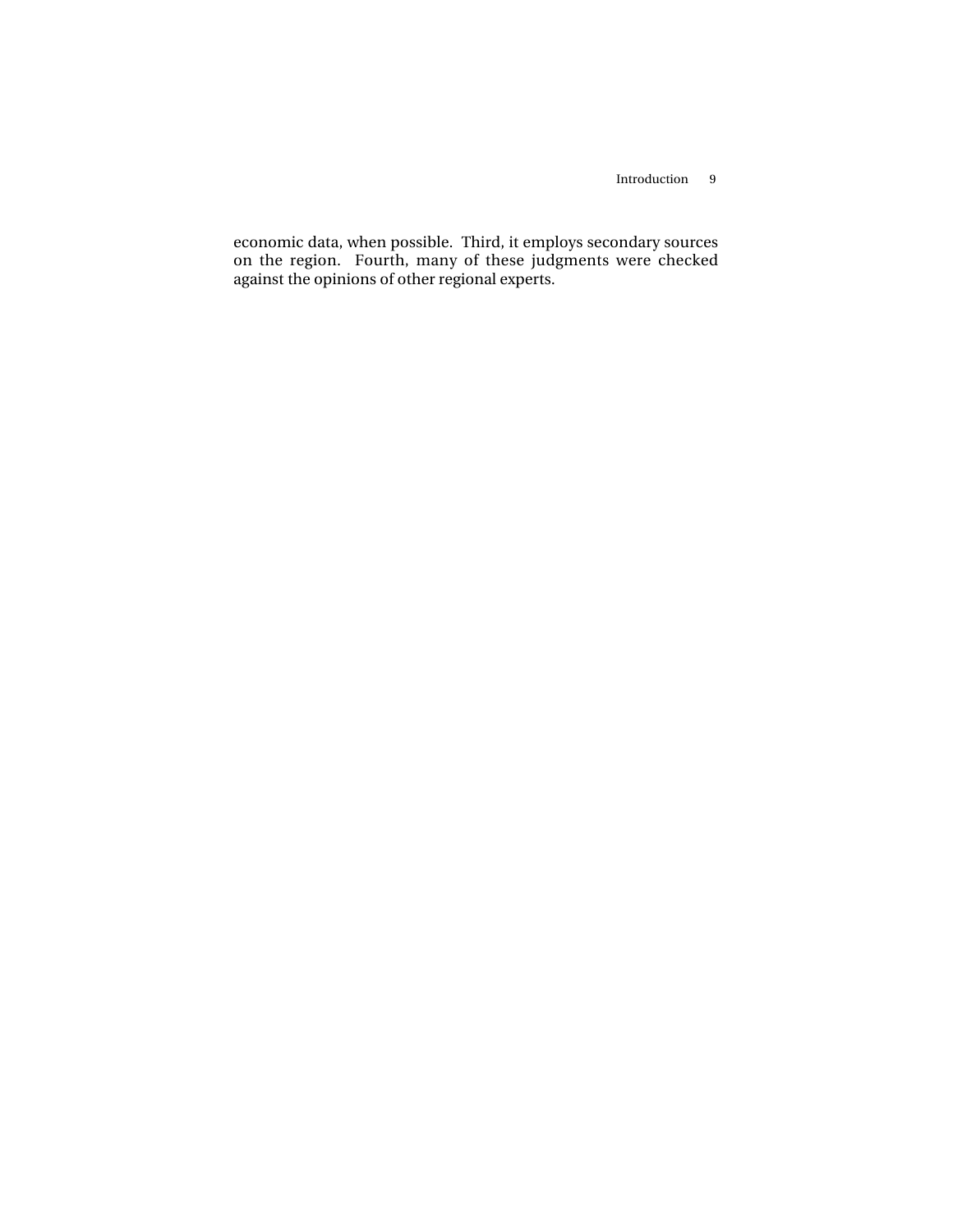Chapter Two

# **THE DECLINING CONVENTIONAL THREAT FROM IRAN AND IRAQ**

The possibility of an Iranian or Iraqi attack on U.S. partners in the Gulf has dominated U.S. military planning for the Gulf region since the 1990 Iraqi invasion of Kuwait. U.S. concern about Iranianbacked subversion or terrorism is of even longer duration, dating to the aftermath of the 1979 Iranian revolution. This chapter assesses the conventional military threat from Iran and Iraq and then examines the potential for Iran or Iraq to subvert Gulf governments.

Baghdad's ambitions are expansive, although Iraq currently lacks the military capabilities to achieve them. Saddam Husayn's regime appears committed to gaining regional hegemony and, if possible, regaining control over Kuwait. In addition to invading Kuwait in 1990, Baghdad built up forces along Kuwait's border in 1994 and has repeatedly issued threats against Kuwait in the face of international condemnation. Nor are Iraq's aggressive intentions necessarily unique to Saddam's regime. After Kuwait's independence in 1961, Iraqi Prime Minister 'Abd al-Karim Qasim claimed Kuwait as part of Iraq, foreshadowing the claims Saddam made almost 30 years later.<sup>1</sup>

Iran, for its part, has proven only slightly less aggressive in the last three decades. Under the Shah, Iran seized the islands of Abu Musa and the Greater and Lesser Tunbs, which are claimed by the UAE.<sup>2</sup>

 $\overline{\phantom{a}}$ 

<sup>1</sup>Phebe Marr, *The Modern History of Iraq,* Westview Press, Boulder, CO, 1985, pp. 180– 181.

<sup>&</sup>lt;sup>2</sup>Abu Musa is claimed by the emirate of Sharjah; the Tunbs are claimed by Ras al-Khaymah.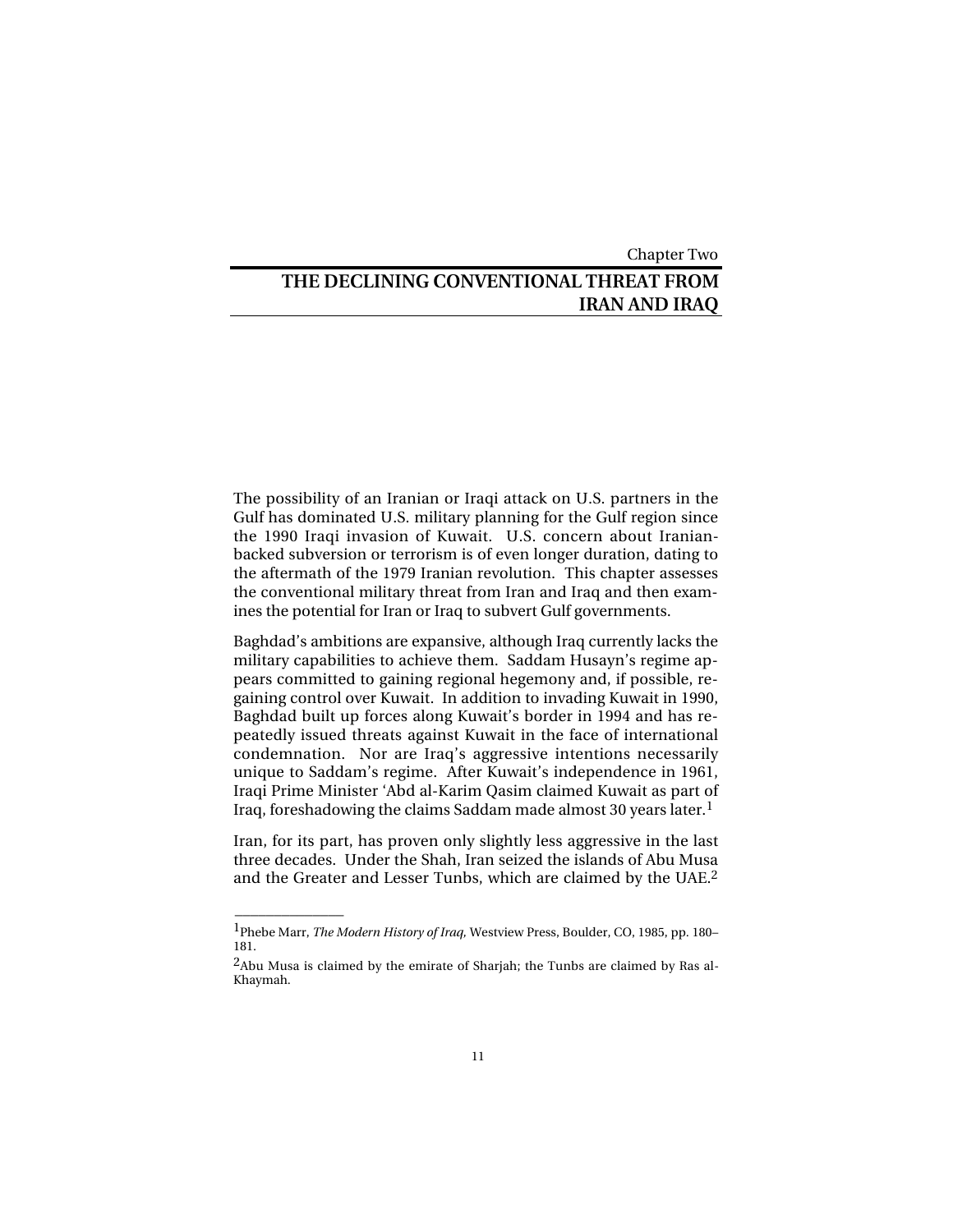After the 1979 Islamic revolution, Iran repeatedly issued threats against the Gulf states, with one Iranian leader claiming that Bahrain was rightfully part of Iran.3 In 1987–1988, Iran also targeted the shipping, and, in a few instances, the territory, of U.S. partners to punish them for supporting Iraq in its war with Iran. In addition to outright military pressure, Tehran regularly supported Shi'a radicals against the Gulf regimes.

The conventional military threat that Iran and Iraq pose to the region, however, has diminished in the last decade. Although both countries' militaries remain larger and more capable in general than those of U.S. Gulf partners, and their WMD ambitions are particularly troubling, in general the conventional balance has shifted markedly in favor of U.S. partners in the last decade. Indeed, this shift in the balance of forces becomes a remarkable imbalance in favor of the Gulf states when U.S. forces are taken into account. In addition, Iran's ability and inclination to subvert Gulf governments has declined, reducing another potential threat to the Gulf regimes.

#### **THE SHIFTING MILITARY BALANCE**

 $\overline{\phantom{a}}$ 

Both Iran and Iraq are relatively weak by historical standards, while the Gulf states have grown stronger. In addition, the considerable U.S. presence has greatly altered the regional balance in favor of U.S. partners. Without U.S. forces in the region, Iraq would still pose a serious threat to the security of U.S. regional partners, while Iran's threat would be real but limited becauser of the difficulty of conducting operations across the Gulf. With U.S. forces in the region, however, the conventional military threat potential aggressors pose is limited.

#### **Iraq's Limited Conventional Military Capabilities**

Iraq's military is far weaker in both absolute and relative terms than it was in 1990. Iraqi forces have never recovered from the battering they took from the U.S.-led coalition in Operation Desert Storm.

<sup>3</sup>Lenore Martin, *The Unstable Gulf: Threats from Within*, Lexington Books, Lexington, MA, 1984, p. 48.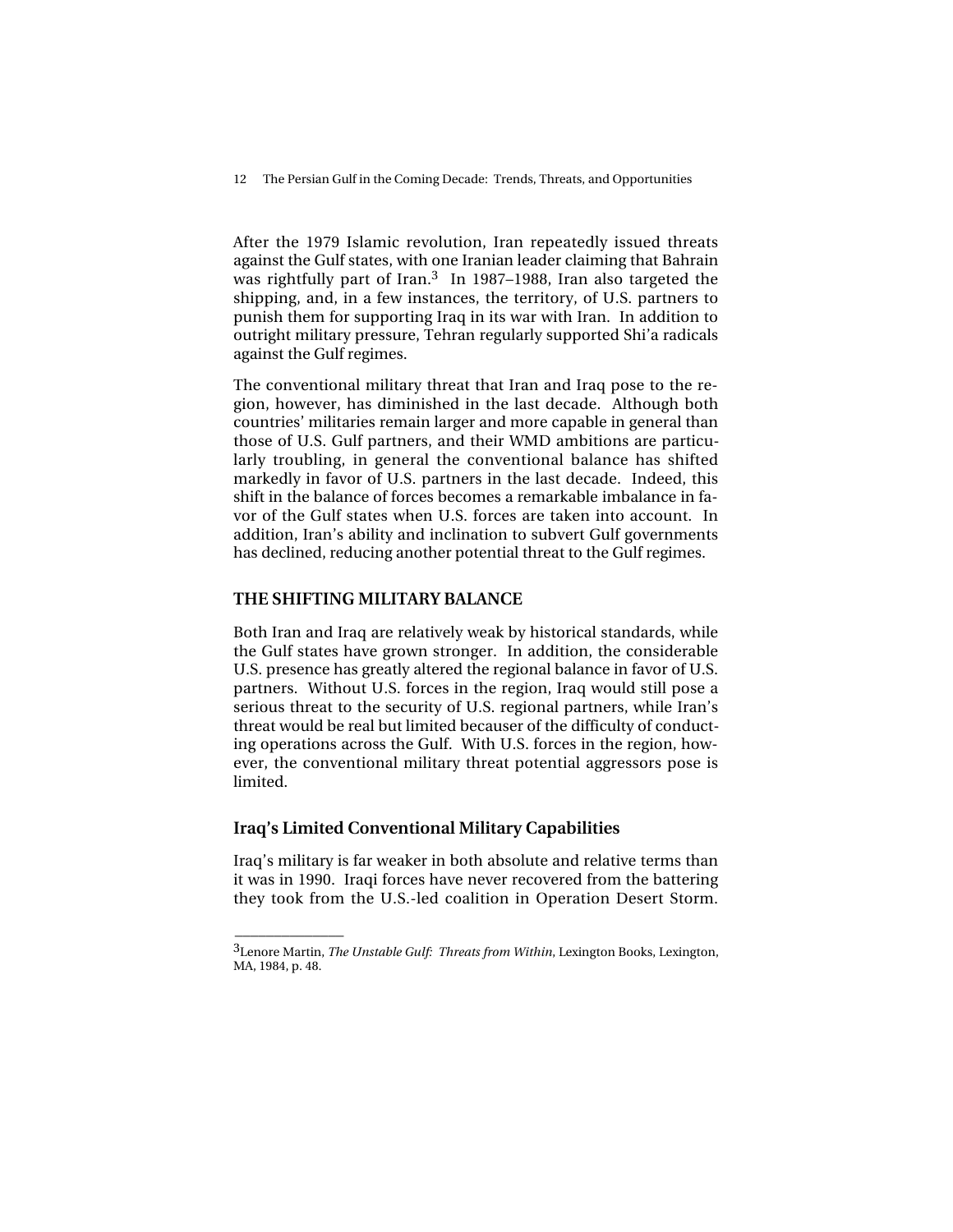Coalition forces destroyed, or Iraqi forces abandoned, over 2600 tanks, 1600 armored personnel carriers (APCs), and 2000 artillery pieces. Republican Guard units, the best armed of all the Iraqi military forces, lost roughly half of their heavy equipment.<sup>4</sup>

As a result of sanctions, Iraq has not imported significant numbers of weapons or upgraded existing systems despite its losses in the Gulf War. In addition, UN control over official Iraqi spending has prevented Baghdad from directing its limited budget toward military purchases. For most of the decade, this revenue represented roughly \$1 billion per year—hardly enough to rebuild Iraq's forces, let alone expand them, even if the regime could smuggle in larger shipments.<sup>5</sup> Although smuggling and other illegal means have allowed Iraq to acquire some foreign-made spare parts, the regime has not been able to make large-scale purchases.6 Iraqi arms imports since 1992 total only about \$380 million. As of January 1, 2001, Iraq's "arms deficit" an estimate of the cumulative shortfall in the amount of money required merely to maintain its post–Gulf War force—exceeded \$16 billion.<sup>7</sup>

Iraq also has relied on a wide range of suppliers, making it particularly difficult to acquire spare parts needed to ensure readiness. The Iraqi inventory includes systems from the former Soviet bloc, France, the United States, and other countries. (See Table 2.1.)

International sanctions have prevented Iraq from using overseas maintenance facilities for repair or overhaul. Foreign technicians are no longer available to provide maintenance and Iraq has not been able to replenish its parts and supplies. Iraq has long favored combat arms while neglecting maintenance.8 Not surprisingly, the condition

<sup>4</sup>Eliot Cohen (ed.), *Gulf War Air Power Survey*, Vol. 2, Office of the Secretary of the Air Force, Washington, D.C., 1993, pp. 259–261.

<sup>5</sup>Betsy Pisik, "Iraqi Trade Doing Fine Despite Sanctions," *Washington Times*, October 25, 2000, p. 1.

 $6$ One recent report noted that the Iraqi intelligence service has been trying to buy spare parts on the black market even for its T-55 tanks.

<sup>7</sup>Anthony H. Cordesman, *If We Fight Iraq: Iraq and the Conventional Military Balance*, Center for Strategic and International Studies, Washington, D.C., January 31, 2002, p. 40.

<sup>&</sup>lt;sup>8</sup>Kenneth Pollack, "The Influence of Arab Culture on Arab Military Effectiveness," unpublished dissertation, Cambridge, MA, 1996, pp. 329, 350–351.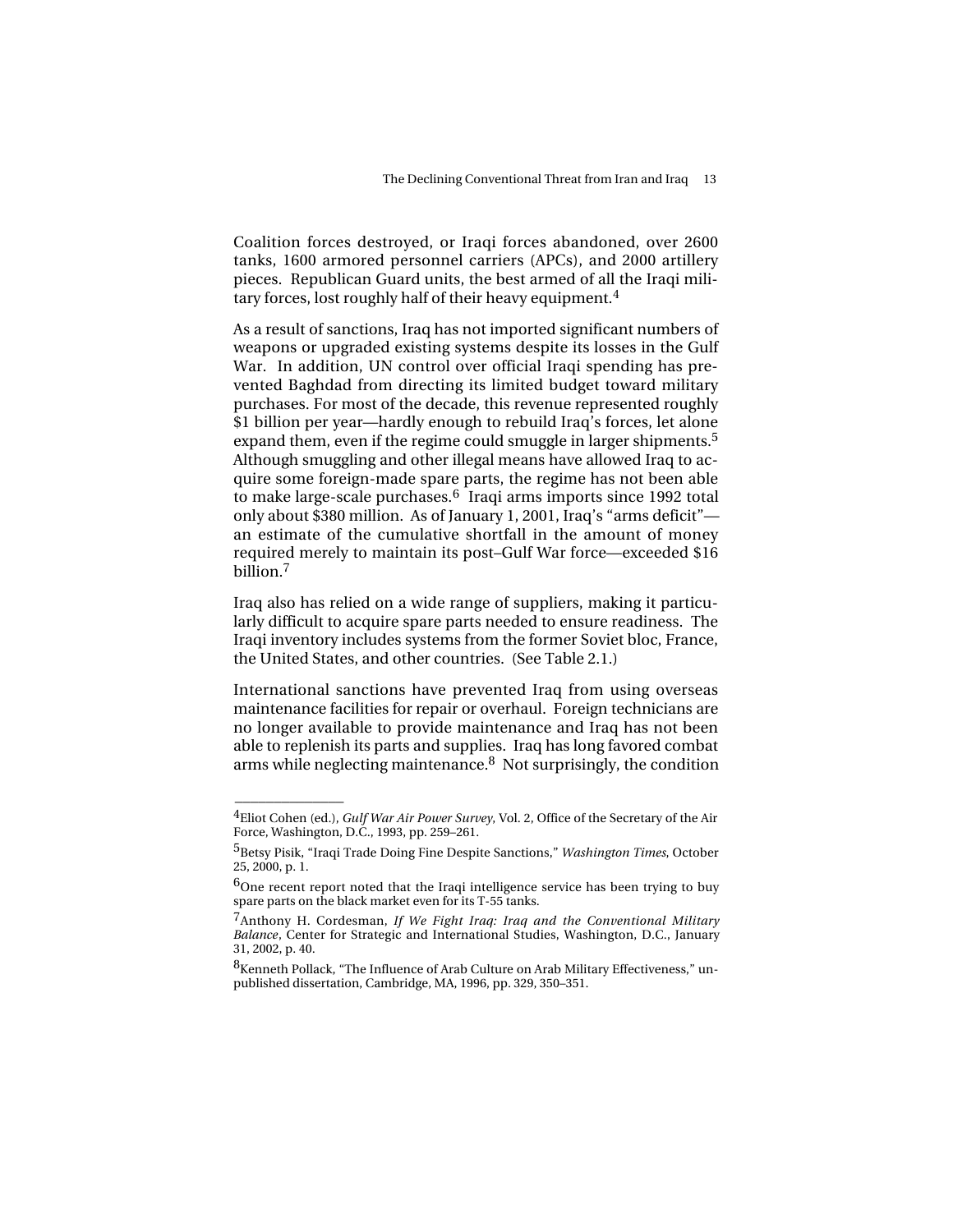#### **Table 2.1**

#### **Origins of Iraqi Military Platforms**

| Supplier             | Main Battle<br>Tank (MBT) | APC.                | Combat Aircraft<br>(Rotary) | Combat Aircraft<br>(Fixed-Wing) |
|----------------------|---------------------------|---------------------|-----------------------------|---------------------------------|
| <b>United States</b> | M-60A1                    | M-113A1/A2          |                             |                                 |
| Russia/Former        | $T-72$                    | BTR-50/60/152 Mi-24 |                             | MiG 21/23/25/29                 |
| Soviet Union         | T-62                      | MT-LB               |                             | Su-20/22/24D/25                 |
| (FSU)                |                           |                     |                             |                                 |
| France               |                           | Panhard M-3         | SA 316/321/342              | Mirage F-1                      |
| China                | Type-59                   |                     |                             |                                 |
| Czech Republic       |                           | OT-62/64            |                             |                                 |
| Brazil               |                           | EE-3 Urutu          |                             |                                 |

SOURCE: International Institute of Strategic Studies, *The Military Balance, 2000–2001*, London, 2001 (equipment of U.S. origin is more than a decade old).

of Iraq's aviation assets is poor. Estimates, for instance, suggest that the serviceability of fixed-wing aircraft is about 50 percent; helicopter serviceability is less well known.<sup>9</sup> (Serviceability is the number of platforms ready for combat use with minor or no repair.)

Training, never the Iraqi military's forte, has been further limited for budget reasons. Few pilots have had any but the most basic instruction; a 2000 estimate suggested that senior pilots received 90 to 120 flying hours per year, while junior pilots received only 20.10 Nor has Iraq been able to exercise large formations with any regularity.11

As a result, the Iraqi military is a somewhat motley force of unknown combat strength. Two-thirds of the army's 2200 main battle tanks are obsolete T-55s, T-62s, M-48s, M-60s, and a variety of other models. Most of Iraq's modern armor—as well as other advanced equipment—is apportioned to elite Republican Guard units, leaving the

<sup>9</sup>International Institute of Strategic Studies, *The Military Balance, 1999–2000,* London, p. 134; Anthony H. Cordesman and Ahmed Hashim, *Iraq: Sanctions and Beyond*, Westview Press, Boulder, CO, 1997, p. 259.

<sup>10</sup>Jane's Sentinel Security Assessment, *Iraq—Air Force*, January 9, 2002; International Institute of Strategic Studies, *The Military Balance, 1999–2000*.

<sup>11</sup>Andrew Cockburn and Patrick Cockburn, *Out of the Ashes: The Resurrection of Saddam Hussein,* HarperCollins, New York, 1999*,* pp. 218–230; and Amatzia Baram, *Building Toward Crises: Saddam Hussein's Strategy for Survival,* Washington Institute for Near East Policy, Washington, D.C., 1998, pp. 45–49.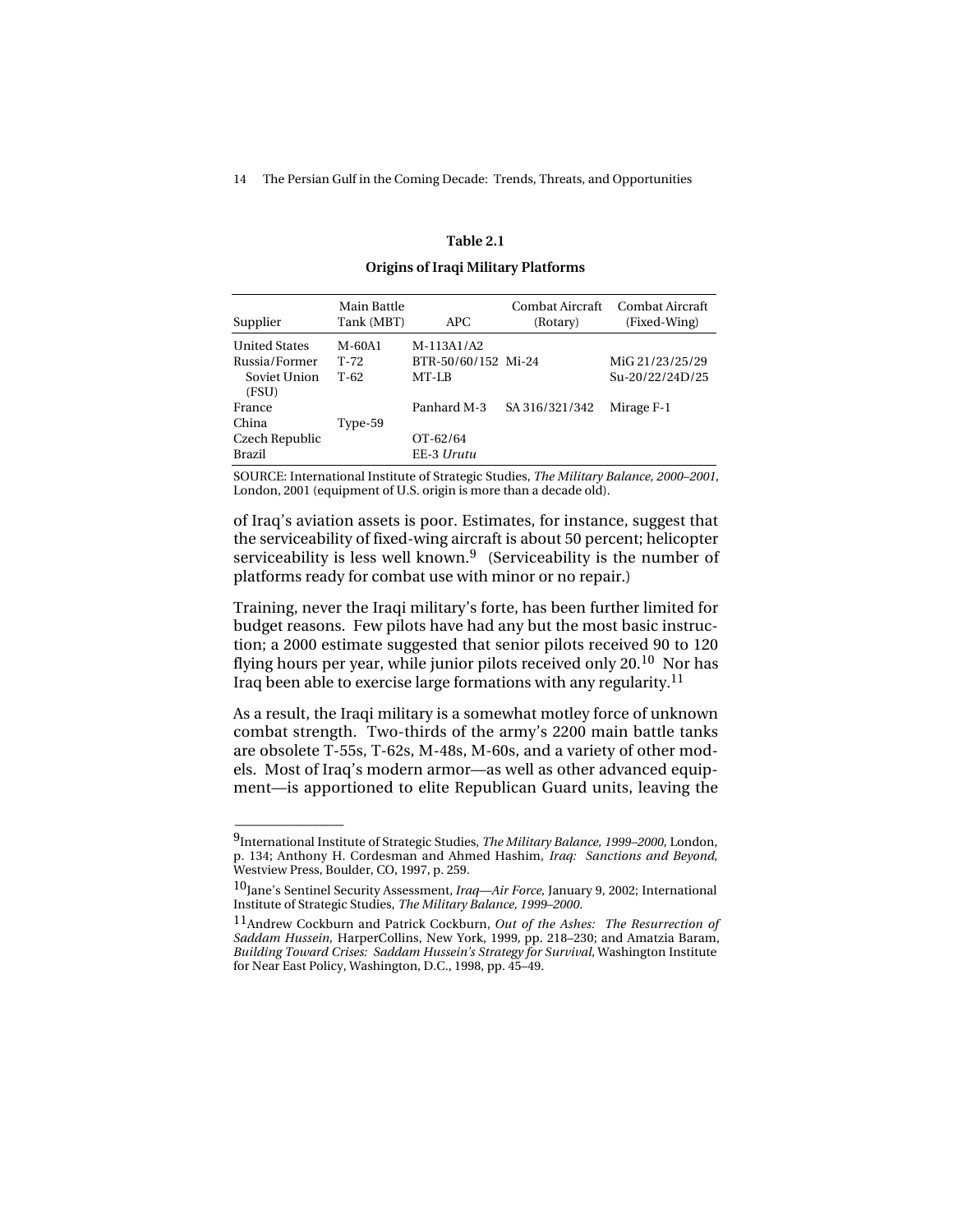majority of army units poorly supplied. One-third of Iraq's 318 combat aircraft are obsolete MiG 21s, 23s and F-7s.<sup>12</sup>

Many nonquantifiable aspects of military readiness suggest that Iraqi forces are in a poor state. Although information is scarce, morale is probably low. Repeated purges, limited budgets, and the general deterioration of the military forces—once the strongest in the Arab world—have almost certainly undermined morale, a trend that is particularly pronounced outside of the Republican Guard.13 Since the end of the Gulf War, military officers have attempted at least three coups, suggesting continued dissatisfaction with the regime.

Iraq also suffers from several problems that are not directly linked to the Gulf War and Iraq's subsequent isolation. Iraqi pilots in general have not been encouraged to be flexible or aggressive, so that they do not exploit the aircraft they possess. Iraqi noncommissioned officers do not exercise the leadership common in Western armies. Officers are often discouraged from showing initiative.<sup>14</sup>

In addition, Iraq's military remains heavily politicized, greatly decreasing its overall effectiveness. After the Gulf War and the subsequent anti-regime revolts in the north and south, Iraq purged or shot thousands of officers; such purges have been common in recent Iraqi history.<sup>15</sup> Further, the regime has ideological commissars who operate at all levels of the military to ensure loyalty to the Baath regime. Generals are rotated frequently to ensure that none entrench his position.

This atmosphere of fear and suspicion has a pernicious effect on the military. Promotion is often based more on political connections than on competence. Key decisions, such as when to begin a major operation or to retreat, are often made by a few political leaders with

<sup>12</sup>Cordesman, *If We Fight Iraq.*

<sup>13</sup>See, for example, Julian Borger, "Iraq Rearming for War, Say Defectors," *The Guardian*, April 29, 2002.

<sup>14</sup>Cordesman and Hashim, *Iraq,* p. 259; Pollack, "The Influence of Arab Culture on Arab Military Effectiveness," pp. 267–358.

<sup>15</sup>Michael Eisenstadt, "Recent Changes in Saddam's Inner Circle: Cracks in the Wall?" *Policywatch* 22, November 22, 1991, pp. 1–2.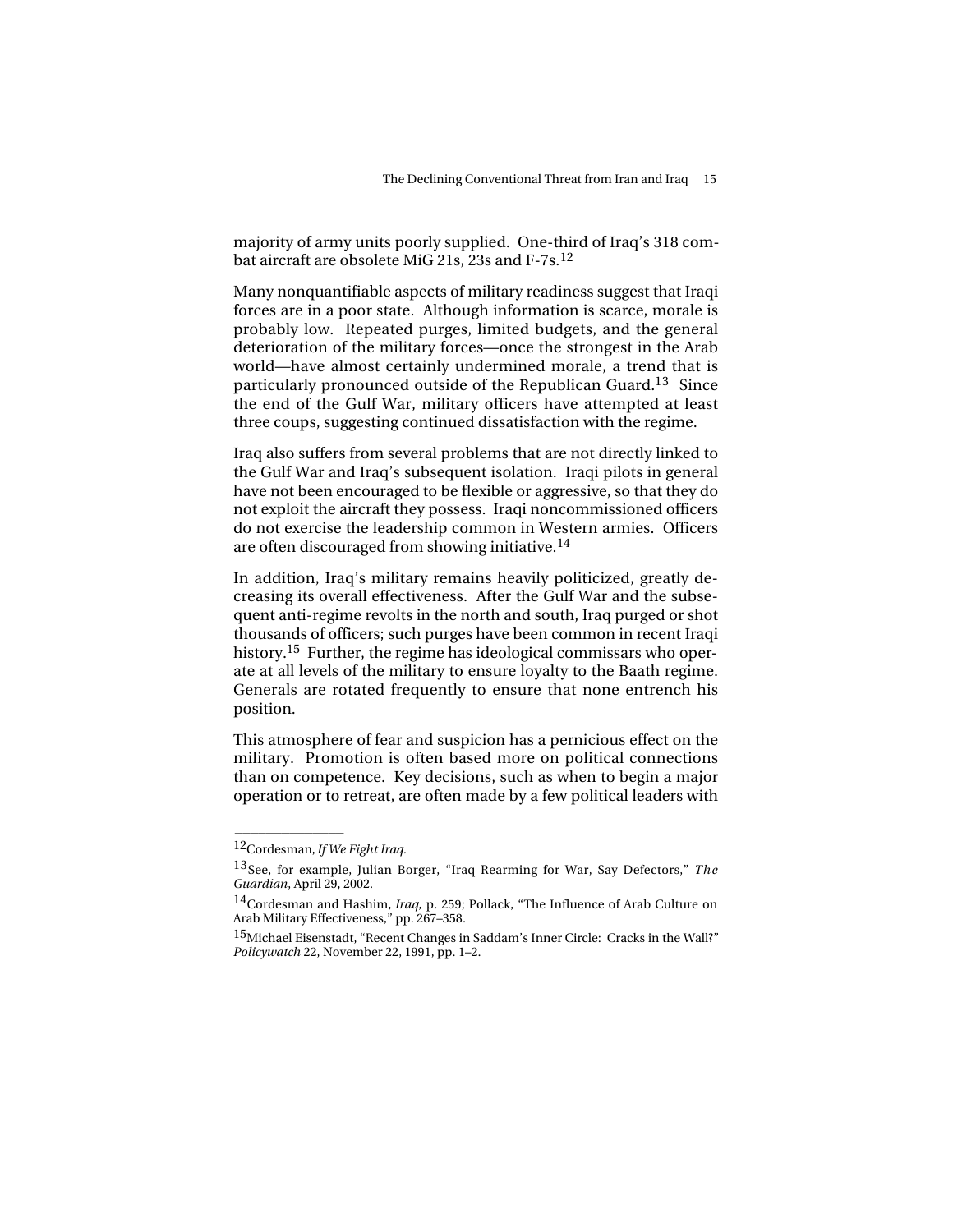no input from the military.16 Dissenting opinion, particularly if it has the potential to embarrass Iraq's political leadership, is strongly discouraged. Iraq's chain of command is confused, with multiple militaries and services having similar responsibilities. Even more important, the heavy politicization has undermined morale and professionalism.<sup>17</sup>

As a result, it is questionable whether Iraq can initiate, let alone sustain, conventional operations involving more than a few divisions. However, given the proximity of Kuwait to Iraq, the small size of Kuwaiti forces, and the favorable terrain, Iraq could overrun Kuwait if U.S. forces were not present (see Table 2.2). Iraq could also deploy several divisions against other neighboring states (Jordan, Syria, Iran, and Turkey), although these countries have strong enough militaries to resist Iraq.

## **The Uncertain Future of Sanctions**

\_\_\_\_\_\_\_\_\_\_\_\_\_\_

Iraq's ability to rebuild its military forces and revitalize its economy depends heavily on whether sanctions are lifted and what, if any, restrictions remain on the regime. Since 1990, Iraq has suffered an array of sanctions that control what Baghdad can purchase. It directs part of its revenue to the autonomous Kurdish north and to Kuwait for reparations. Blame for the sanctions' continuation lies on Saddam's shoulders, and even under sanctions his regime could have taken many steps to alleviate the humanitarian impact.<sup>18</sup> That said, it is undeniable that sanctions, combined with Iraq's poor

<sup>16</sup>For example, the decision to invade Kuwait in 1990 was made almost entirely by political leaders, with little military input. During the Iran-Iraq war, Saddam personally ordered disastrous decisions, such as maintaining an exposed position at Mehran that led to heavy Iraqi casualties and the loss of territory. Fred Axelgard, "Iraq and the War with Iran," *Current History*, February 1987, p. 61. For a discussion of the trend of the politicization of militaries throughout the region, see Risa Brooks, "Civil-Military Relations in the Middle East," in Nora Bensahel and Daniel Byman (eds.), *Security Trends in the Middle East and Their Implications for the United States,* RAND, forthcoming.

<sup>17</sup>Andrew Parasiliti and Sinan Antoon, "Friends in Need, Foes to Heed: The Iraqi Military in Politics," *Middle East Policy*, Vol. 7, No. 4, October 2000, pp. 134–138.

<sup>&</sup>lt;sup>18</sup>Obvious examples include accepting the "oil for food" arrangement, which was proposed in 1991 but accepted only in 1996, and requesting the UN to approve a greater number of contracts for food and medicine.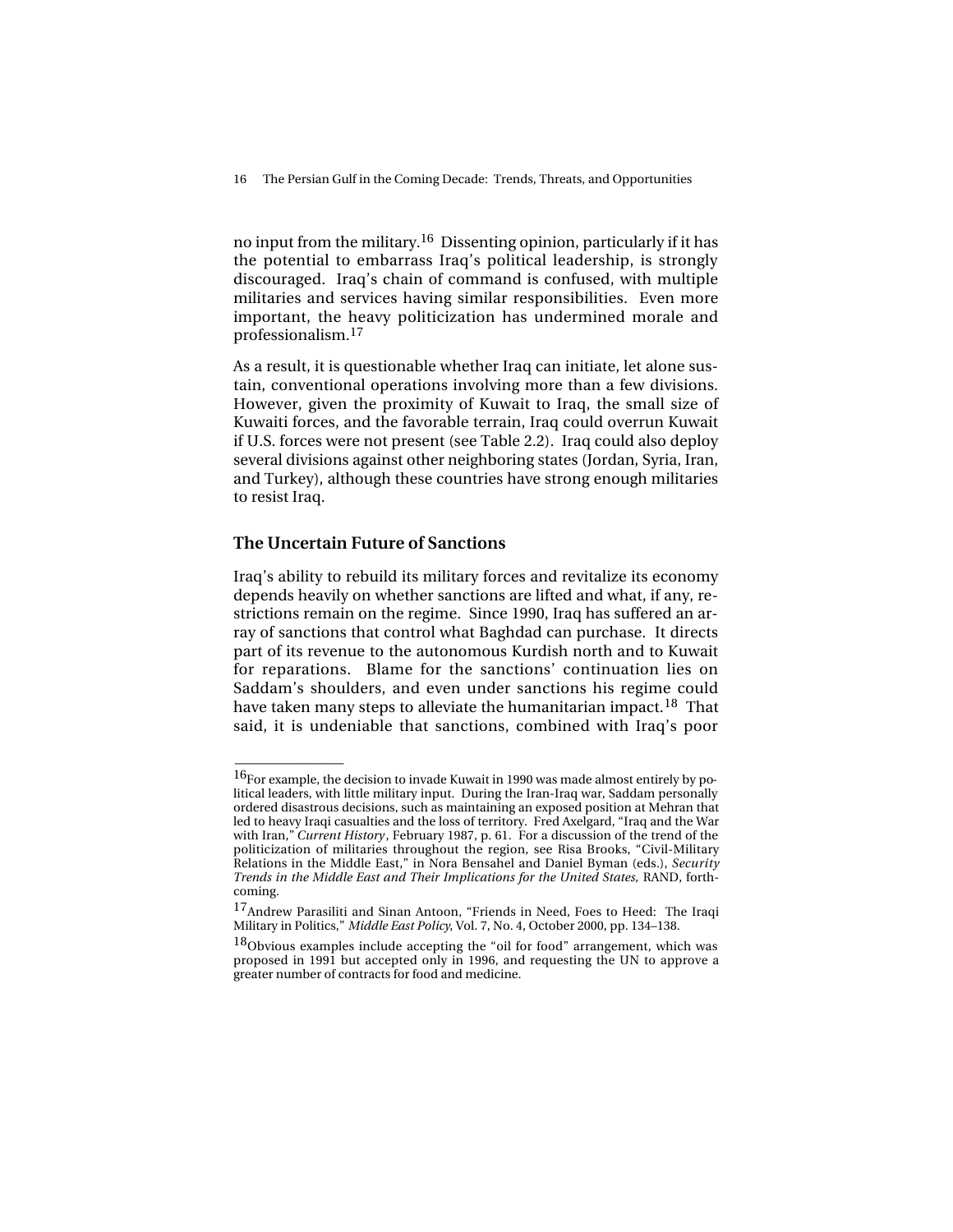|  | Table 2.2 |
|--|-----------|
|  |           |

#### **Iraqi and Kuwaiti Military Assets**

| Country Size of Army                                         | Combat<br>Units                                                                             | <b>MBT</b>  | Ouality<br>Active<br><b>MBT</b> | Ground<br>Combat<br>Vehicles | Self-<br>Propelled<br>Artillery | Towed<br>Artillery System | Multiple-<br>Launch<br>Rocket |           | Ouality   | Combat Combat Combat Air<br>Aircraft Aircraft Squadrons |
|--------------------------------------------------------------|---------------------------------------------------------------------------------------------|-------------|---------------------------------|------------------------------|---------------------------------|---------------------------|-------------------------------|-----------|-----------|---------------------------------------------------------|
| Iraq<br>140,000<br>Republican<br>Guard<br>Kuwait 11,000 army | 325,000 army 3 Armd Div<br>11 Inf Div<br>3 Mech Div<br>7 RG Div<br>3 Armd Bde<br>2 Mech Bde | 2200<br>385 | 700<br>293                      | 6600<br>748                  | 150<br>59                       | 1800<br>$\theta$          | 150<br>27                     | 310<br>48 | 112<br>48 | 17<br>4                                                 |

SOURCES: IISS, *The Military Balance, 2000–2001*; Jane's Sentinel Security Assessments, *Iraq—Air Force,* January 9, 2002.

NOTE: The figures assume equal maintenance of Iraqi and Kuwaiti equipment, almost certainly not the case in reality. Iraqi fixedwing aircraft are reported to be at 50 percent serviceability (IISS, *The Military Balance, 2000–2001*) and rotary-wing aircraft at unknown levels of serviceability. One 2001 report suggested that of Iraq's 2200 MBTs, only 1000 are operational "with about 30% out of service at any time," with APCs available in the same proportion. (Sean Boyne and Salameh Nematt, "Baghdad Resurgent," *Jane's Defence Weekly*, July 25, 2001.) The figures for Kuwait's quality "active" MBTs omit the nearly 100 M1A3 MBTs remaining in storage.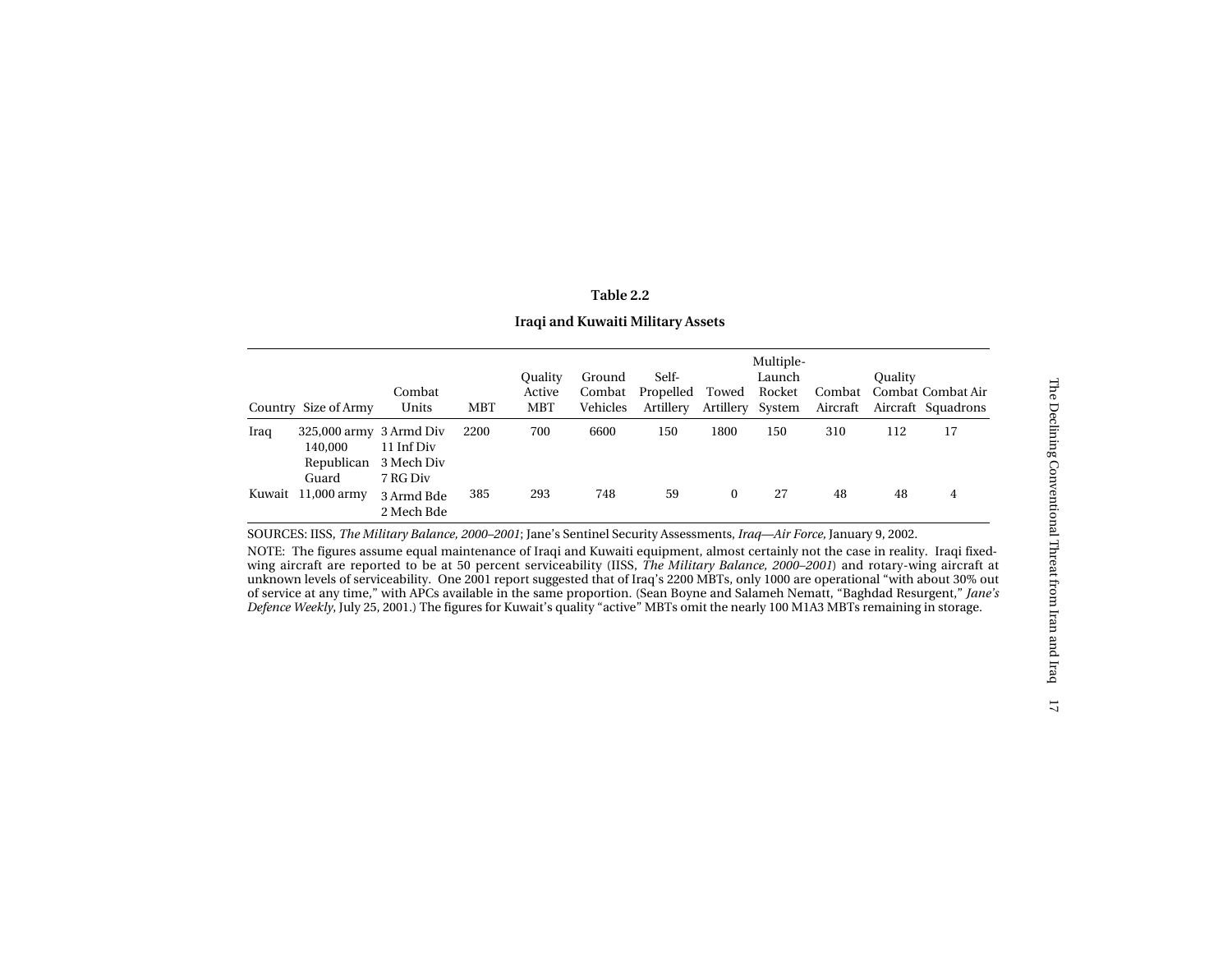overall economic management, have shattered the country's economy, leading to the destruction of the formal economy and the creation of an economic mafia enriched by smuggling and preferential access to the regime.<sup>19</sup>

The international community, including the United States, is reviewing the sanctions, and it appears likely that they will be loosened in the coming years. On May 14, 2002, the UN Security Council significantly overhauled the sanctions regime, creating a list of military and dual-use items that are restricted but otherwise opening the way for the increased import of humanitarian and civilian goods; the new regime was scheduled to be implemented between May and July 2002.20 Meanwhile, the ceiling on the amount of oil Iraq can export has been lifted, greatly increasing the revenue available to Iraq (although the UN still must approve all Iraqi purchases). Far more countries appear willing to trade with Baghdad. Iraq has publicized the suffering of the Iraqi people, blaming sanctions for their misery a perception that, regardless of who is truly culpable, is widely accepted. Sanctions have come under wide criticism, particularly in the Arab world but also in Europe, for their humanitarian impact. At the very least, it is likely that the Iraqi regime will regain control of its oil revenues from the UN and restrictions on dual-use items are likely to be reduced.<sup>21</sup>

Lifting sanctions will benefit Iraq in general, but there are drawbacks from Baghdad's perspective. The regime will have more money to spend, enabling it to co-opt larger segments of the population. Restoring Iraq's economy, however, will require rooting out an en-

<sup>19</sup>Sanctions have led to a profound health crisis in Iraq. The "oil for food" arrangement authorized under UN Security Council Resolution 986 mitigated many of the basic nutrition problems Iraqis suffered in the initial years of sanctions. Nevertheless, the quality of health care has declined significantly since before the Gulf War. Among other problems, malnutrition is common, drinking water is often not safe, and sewage systems are in poor repair. See W. Kreisel, "Health Situation in Iraq," testimony presented at the European Union Committee on Foreign Affairs, Human Rights, Common Security, and Defense Policy, Brussels, Belgium, February 26, 2001, electronic version.

<sup>20</sup>Colum Lynch, "UN Council Approves Revision of Iraqi Sanctions," *Washington Post*, May 14, 2002.

<sup>21</sup>Colin L. Powell, "Opening Statement Before the Senate Foreign Relations Committee," March 8, 2001.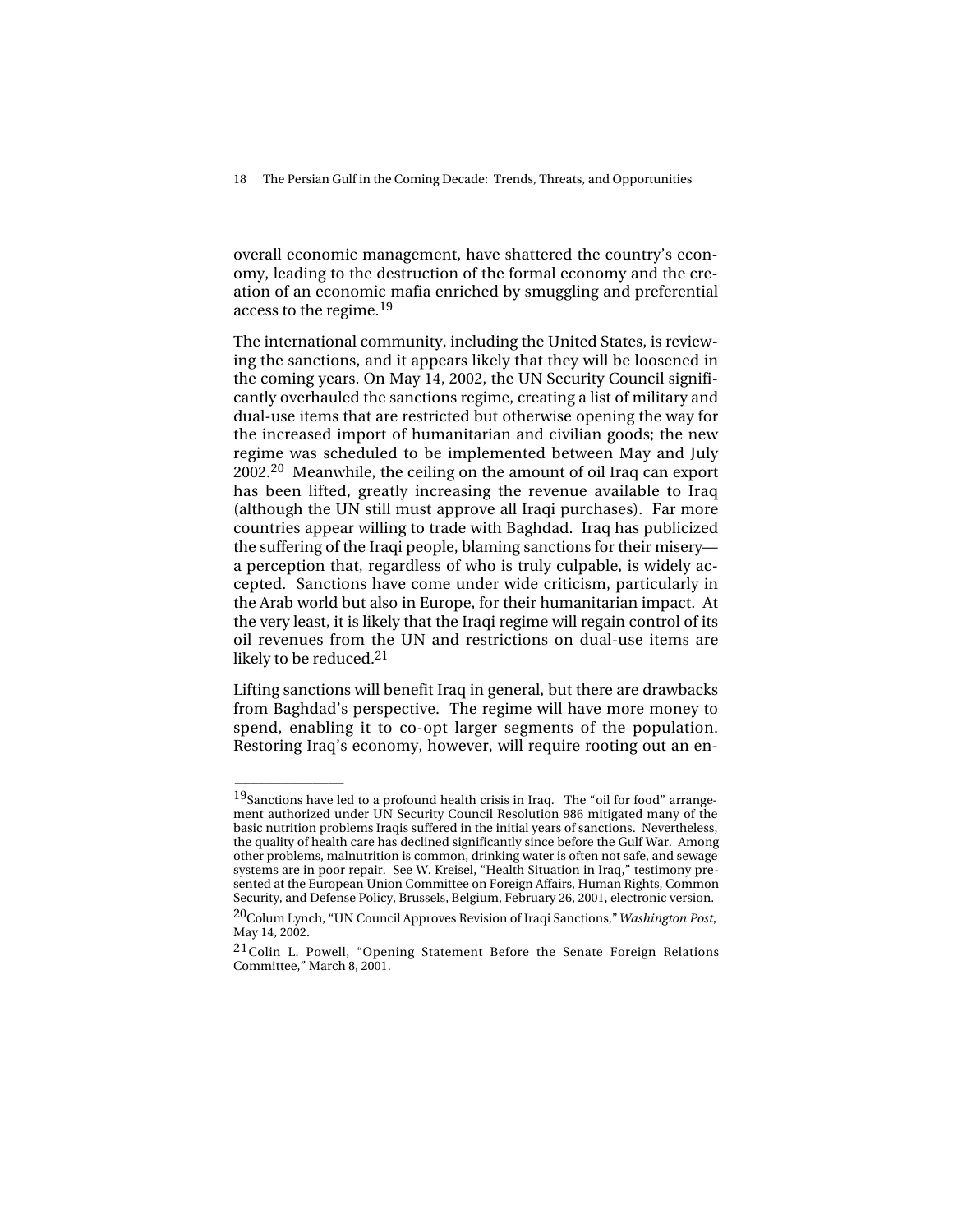trenched black market as well as encouraging the renewal of the private sector. In addition, the Iraqi regime has blamed sanctions for all of Iraq's problems—their removal will expose Iraq's economic mismanagement, corruption, and other problems.22 As Isam al-Khafaji notes, "Gulf War smoke and a decade of sanctions have masked the fact that Iraq has been heading toward a socioeconomic crisis."23

Limited sanctions that affect only military items would still have a profound impact on the region's military balance. The Baath regime has proven able to acquire televisions, washing machines, and other consumer goods, but smuggling in large numbers of main battle tanks or missile launchers is an almost impossible task. Opponents of sanctions such as France and Russia base their criticism on the suffering caused by sanctions, not on the merits of the Iraqi regime. U.S. relations with these states would have to sour considerably before they would sell many advanced weapons to Iraq.

#### **Continued Iranian Weakness**

 $\overline{\phantom{a}}$ 

Iran poses even less of a conventional military threat to the Gulf states than does Iraq. Although Iran has faced fewer restrictions than has Iraq in the last decade, its initial military position was far weaker. In addition, the capabilities Iran would need to pose a conventional military threat to the Gulf states are far greater because of geography: Iranian forces would have to conduct amphibious operations across the Persian Gulf, go through Iraqi territory, or mount a large-scale airborne assault operation, any of which would be difficult and exponentially more challenging than an Iraqi invasion of Kuwait.

<sup>&</sup>lt;sup>22</sup>The fate of the Iraqi regime remains a tremendously important variable in the oil market. If Saddam is removed from power or if relations with his regime are normalized, investment in Iraq's oil sector could change the entire oil supply picture. Iraq's revenue depends in part on renewing and expanding its 30-year-old oil infrastructure, which requires considerable outside help. Iraq seeks to more than double its overall production in the next decade and, should sanctions be lifted, this objective is quite feasible. James Richard, "New Cohesion in OPEC's Cartel? Pricing and Politics," *Middle East Review of International Affairs*, Vol. 3, No. 2, June 1999, electronic version; Energy Information Administration, *International Energy Outlook 2000*, March 31, 2000, available at http://www.eia.doe.gov/oiaf/ieo.html (accessed January 17, 2001).

<sup>23</sup>Al-Khafaji, "The Myth of Iraqi Exceptionalism," *Middle East Policy*, Vol. 7, No. 4, October 2000, pp. 66–67.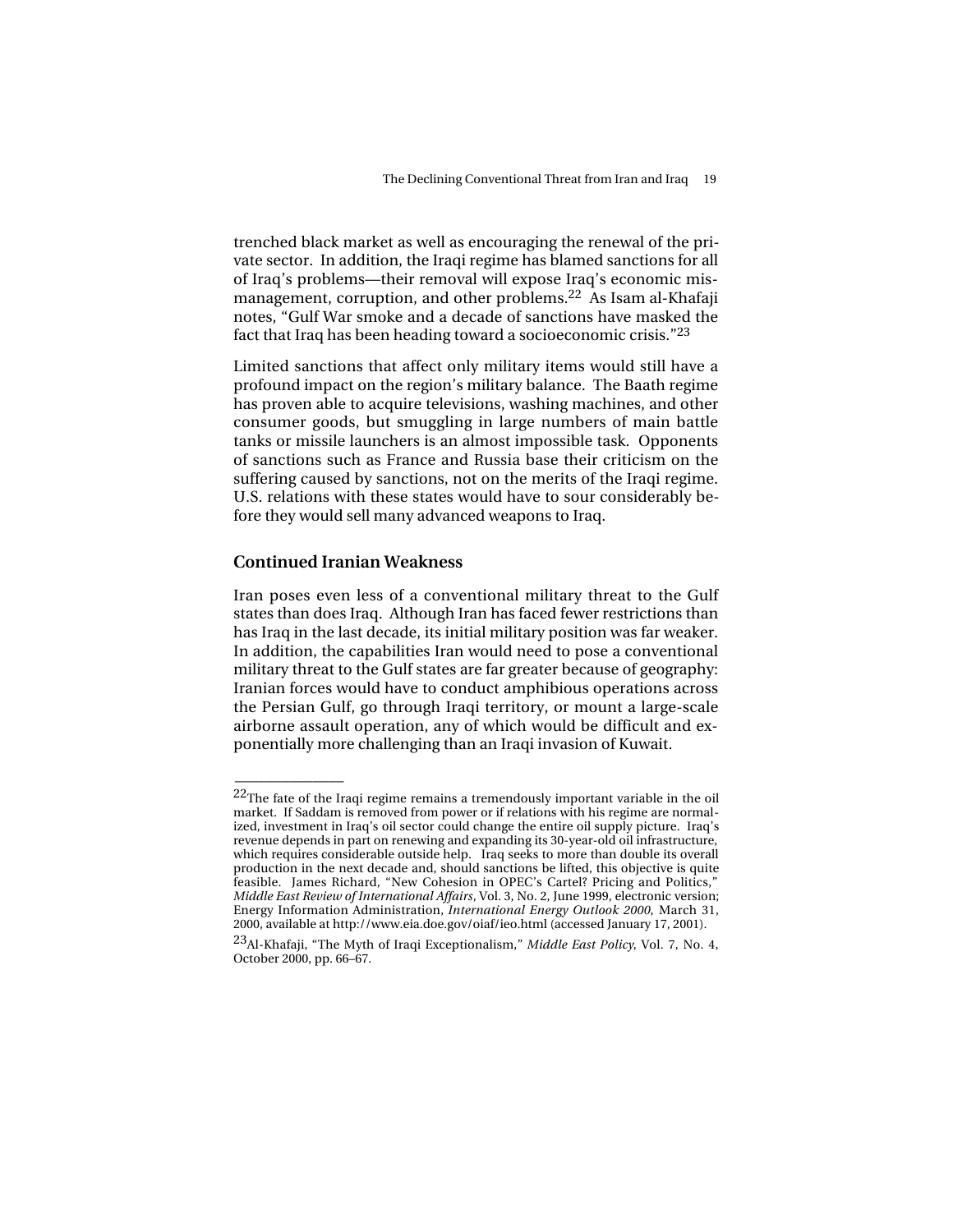Iran has not fully recovered from the Iran-Iraq war. The war cost Iran hundreds of thousands of casualties, destroying the flower of a generation of youth.24 During the closing months of the war, Iran lost up to 60 percent of its heavy equipment.<sup>25</sup> Estimates of the economic cost of the war vary widely. Tehran claims that it suffered over a trillion dollars in damages. A more conservative estimate appears to be around \$600 billion, a staggering figure for a middle-income state.26

The war also had a profound effect on the Iranian psyche. Iran's eventual loss, and the widespread understanding that Iran could have ended the fighting in 1982, contributed to bitterness in Iran.<sup>27</sup> A comparison can be made with post–World War I France: Iranians today lament the waste of the war and view calls for military action with extreme suspicion. As Shahram Chubin notes, as a result of the war the Iranian regime is "no longer able to effectively call upon its populace for crusades and sacrifices, but will have to act more like a normal state."28 In part because of this popular disillusionment with the use of force, Iran's military and security forces have avoided steps that would involve Iran in a confrontation. In 1998, Iran backed down from a confrontation with the Taliban in Afghanistan after Taliban forces overran Mazar-i Sharif, killed several Iranian dissidents, and massacred many Afghan Shi'a. Iran also backed down from a confrontation with Turkey in July 1999.29

28As quoted in Sciolino, *Persian Mirrors,* p. 185.

 $\overline{\phantom{a}}$ 

 $^{24}$ Estimates of Iranian casualties vary widely. It is probable that over 300,000 Iranians died and over 600,000 were wounded. Elaine Sciolino, *Persian Mirrors: The Elusive Face of Iran,* The Free Press, New York, 2000, p. 179.

<sup>25</sup>Anthony H. Cordesman, *Iran's Military Forces in Transition: Conventional Threats and Weapons,* Praeger, Westport, CT, 1999, p. 23

<sup>26</sup>H. Amirahmadi, "Economic Costs of the War and Reconstruction in Iran," in C. Bina and H. Zangeneh (eds.), *Modern Capitalism and Islamic Ideology in Iran*, St. Martin's Press, New York, 1992, pp. 290–292.

 $^{27}{\rm In}$  1982 Iranian forces had recovered the territory lost in the initial Iraqi invasion of 1980, but Khomeini kept the war going for six more years in the hope of removing Saddam Husayn from power. William Quandt, "The Middle East on the Brink: Prospects for Change," *Middle East Journal*, Vol. 50, No. 1, Winter 1996, p. 13; and R. K. Ramazani, *Revolutionary Iran,* Johns Hopkins Press, Baltimore, MD, 1988, p. 74.

<sup>&</sup>lt;sup>29</sup>Iran claims that Turkish troops in July 1999 attacked sites in Iran as part of their anti–Kurdistan Workers' Party (PKK) campaign. Turkey claims that these were sites in northern Iraq and questioned the presence of Iranians there. A joint commission to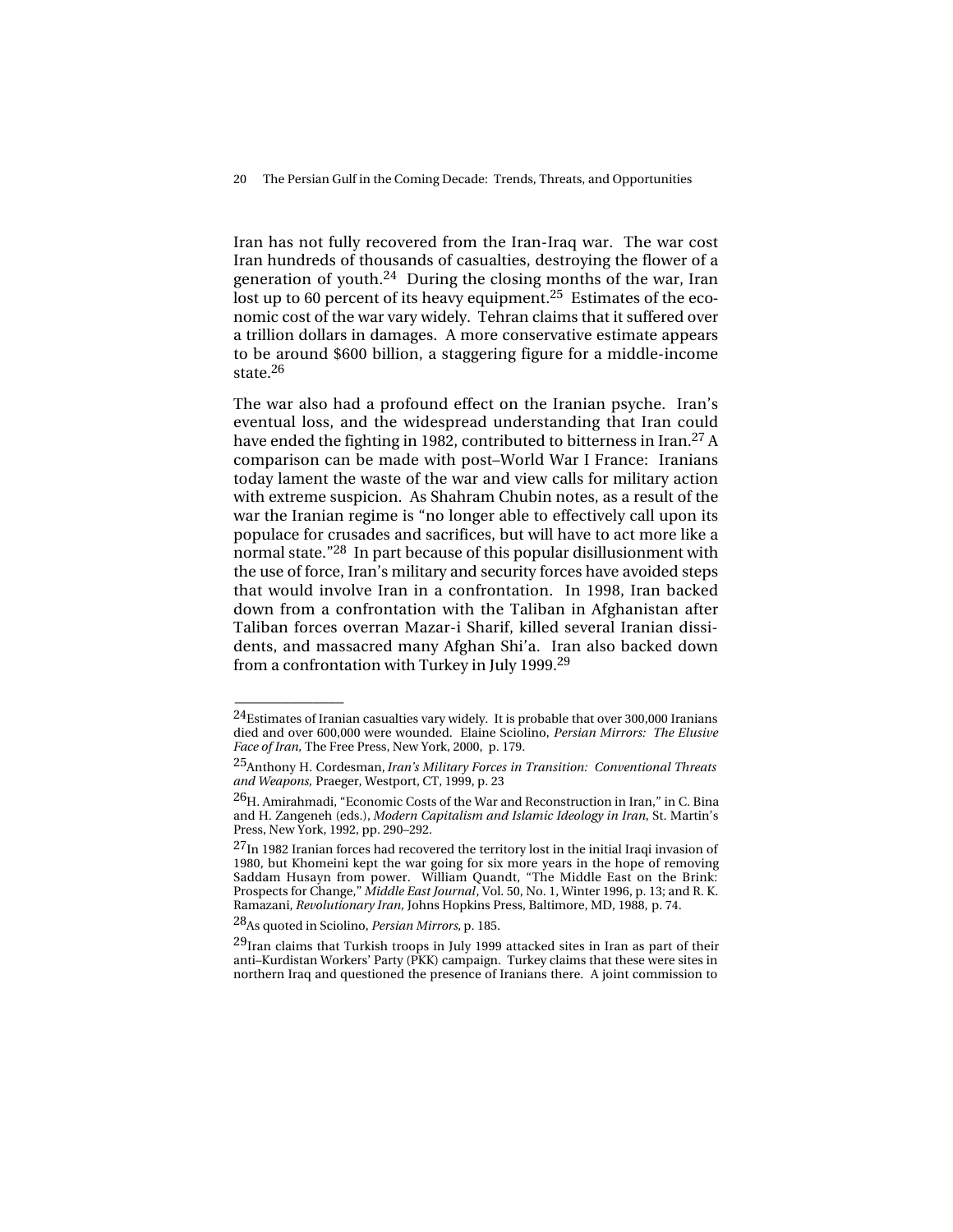It is not likely that Iran's military would be up to the task if the political leadership changed tack and sought to coerce or intimidate its neighbors. Much of Iran's equipment is obsolete. During the 1990s, Iran acquired several hundred T-72 tanks; small numbers of SA-2s, SA-5s, and SA-6s; 30 Su-24 strike aircraft and 60 MiG-29 fighters; 3 *Kilo*-class submarines; and perhaps 50 C-802 antiship cruise missiles.30 Nevertheless, these acquisitions only scratch the surface of what Iran needs if it seeks to dominate the Gulf militarily or even to defend itself against a resurgent Iraq. Of the over 1000 modern tanks and perhaps 200 aircraft that Iran sought over the last decade, it acquired only 230 and 72, respectively.<sup>31</sup> Many of Iran's systems are older Soviet or Chinese systems. Less than half of Iran's armored forces are equipped with T-72 tanks; the rest rely on far older T-54s or T-55s or even Chieftain Mk 3/5s or M-60A1s. Iran's air defense is antiquated, with SA-7s its primary surface-to-air missile (SAM) system. F-14s and F-4s sold to Iran during the Shah's rule make up much of its air force, although the acquisition of Su-24s and MiG-29s has improved its air posture somewhat.

Iran's military is also plagued by a lack of a dependable supplier and as a result a reliance on too many suppliers. In the last 25 years, Iran has purchased equipment from the United States, China, Russia, and other countries (see Table 2.3).

Iran has been stymied in its efforts to acquire many advanced systems. U.S. pressure on Russia and former Soviet bloc countries has led those countries to reduce the number of transfers and the type of systems approved.32 Because Iran lacks a dependable supplier, its

**\_\_\_\_\_\_\_\_\_\_\_\_\_\_\_\_\_\_\_\_\_\_\_\_\_\_\_\_\_\_\_\_\_\_\_\_\_\_\_\_\_\_\_\_\_\_\_\_\_\_\_\_\_\_\_\_\_\_\_\_\_**

discuss security was revitalized and a parliamentary friendship group was created. Iran reassured Turkey that its eastern border would remain safe and secure. See the comments of Hojjat el Eslam Hasan Rowhani, Vice-Speaker of the Majles [parliament], Islamic Republic News Agency (IRNA), BBC ME/3700MED/7, November 24, 1999. See also the brief report on the incident in *Le Monde,* July 20, 1999, p. 7.

<sup>30</sup>Michael Eisenstadt, "The Armed Forces of the Islamic Republic of Iran: An Assessment," *Middle East Review of International Affairs*, Vol. 5, No. 1, December 2000, electronic version; *The Military Balance, 1999–2000,* pp. 132–133. This figure includes Iraqi aircraft sent to Iran for safety during the Persian Gulf War, which Iran never returned.

<sup>31</sup>Eisenstadt, "The Armed Forces of the Islamic Republic of Iran."

<sup>32&</sup>quot;The Iranian Arms Effort," *Gulf States Newsletter*, Vol. 25, No. 634, April 17, 2000, p. 8; Eugene Rumer, *Dangerous Drift: Russia's Middle East Policy*, Washington Institute for Near East Policy, Washington, D.C., 2000*,* pp. 55–68.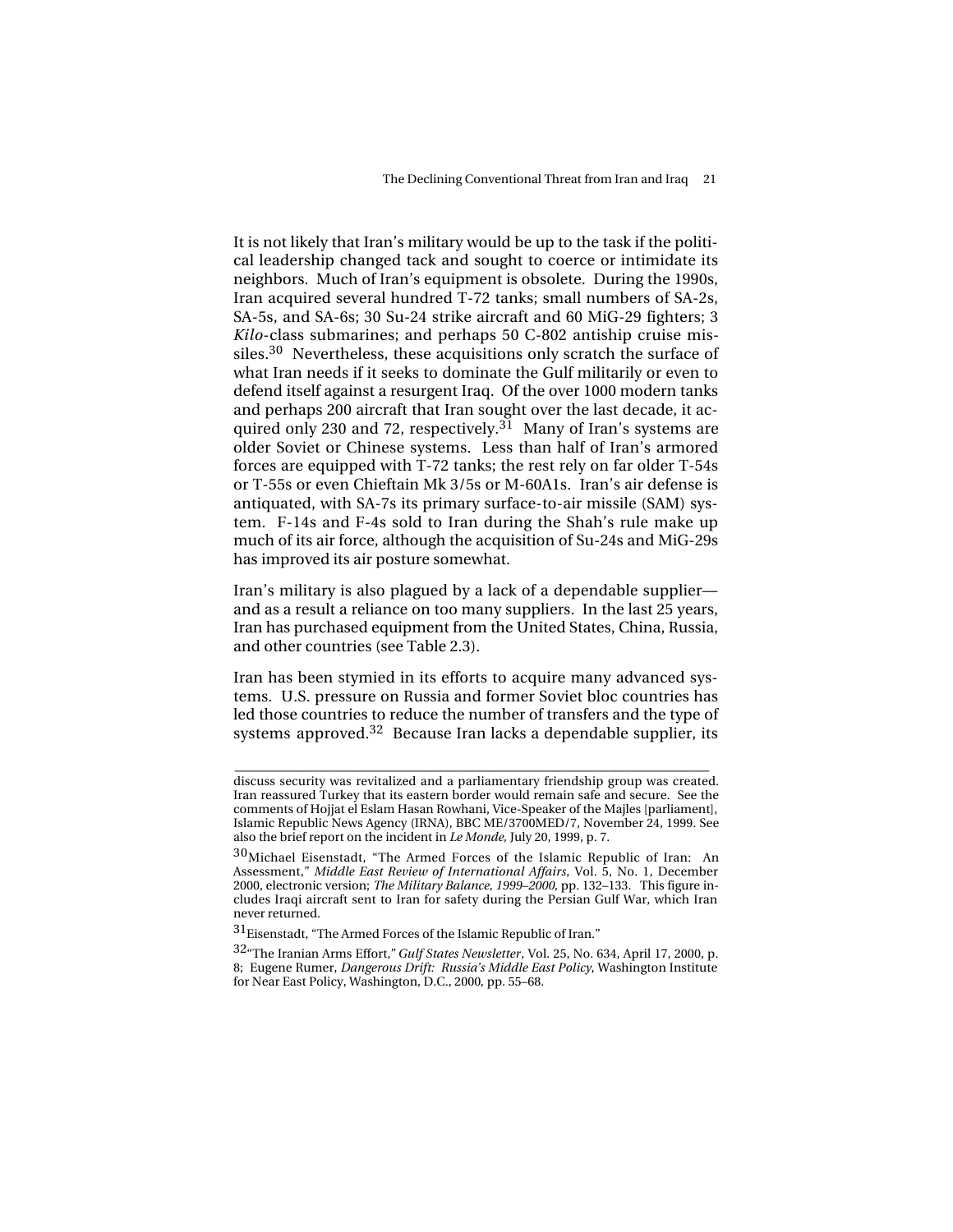### **Table 2.3**

#### **Origins of Iranian Military Platforms**

| Supplier             | MBT                          | APC                              | Combat<br>Aircraft<br>(Rotary) | Combat<br>Aircraft<br>(Fixed-Wing) |
|----------------------|------------------------------|----------------------------------|--------------------------------|------------------------------------|
| <b>United States</b> | M-47/48/60A1                 | M-113A1/A2                       | $AH-IJ$<br>$CH-47C$            | $F-4/5$<br>F14                     |
| Russia/FSU           | T-54/55/62/72                | $BTR - 50/60/152$<br><b>MTLB</b> |                                | $S_{11-24}$<br>$MiG-29$            |
| China                | Type-59                      |                                  |                                |                                    |
| UK                   | Chieftain Mk 3/5<br>Scorpion |                                  |                                |                                    |

SOURCE: IISS, *The Military Balance, 2000–2001* (U.S.-supplied materiel is more than ten years old).

forces have a hodgepodge of equipment, which makes training, maintenance, and supply difficult.

As with Iraq, Iran's order of battle disguises deeper weaknesses. Most of Iran's units' manpower and equipment are understrength. In addition, Iran has neglected command and control, advanced munitions, and other systems that would greatly improve military coordination and the effectiveness of existing systems. Many of Iran's systems lack spare parts, and there are not enough technical personnel to service weapons.33

Although Iran's military is not as politicized as Iraq's is, it is hardly a model of professionalism. Personal ties and loyalty to the regime often matter as much in promotion as military competence. In addition, Iran's military forces are divided between the regular army and the Islamic Revolutionary Guard Corps (IRGC). This IRGC division, which has roots in the early days of Iran's revolution, reduces the chance of a coup. However, it leads to duplication of missions

<sup>33</sup>Michael Eisenstadt, *Iranian Military Power: Capabilities and Intentions*, Washington Institute for Near East Policy, Washington, D.C., 1996*,* p. 44.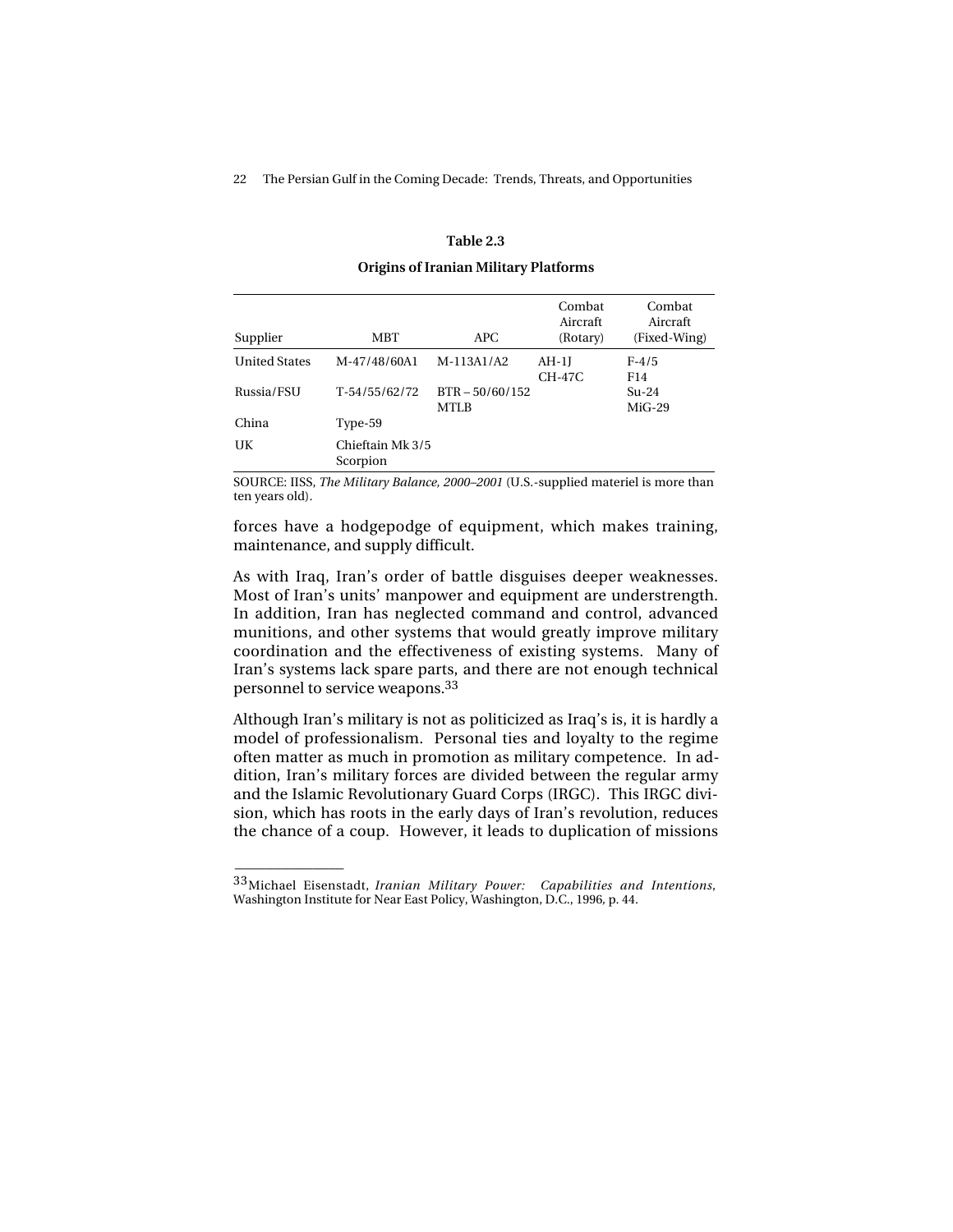and poor coordination, as different forces respond to different chains of command.34

Despite Iran's ambitious rhetoric, the country has actually spent little on its military forces in the last decade. Iran has considered purchasing a wide range of systems, but it has only acquired small numbers of advanced aircraft and tanks. The falling price of oil for much of the 1990s and economic stagnation in general have forced Iran to cut its military spending and procurement, leading to steady declines in military spending in the 1990s despite Iran's many military needs.35 Iran has not invested enough in its military to replace much of its older equipment.36 Michael Eisenstadt estimates that Iran has acquired less than one-fifth of the tanks and less than half of the combat aircraft and artillery it requires to ensure its security.<sup>37</sup>

Rather than seek to rebuild its forces entirely along past lines, Iran has focused its rebuilding on improving its capabilities against U.S. forces. As such, it has emphasized systems that improve its ability to counter U.S. naval forces and harass Gulf shipping. It has also strengthened its missile forces, which would be useful against both the United States and Iraq, Iran's primary foe. Tehran has not, however, developed a force projection capability, suggesting that it is not seeking to use conventional military aggression as part of its regional strategy.

Even if Iranian leaders favored military aggression, Iran's options are limited. Iran simply does not have the capabilities for sustained amphibious operations across the Persian Gulf.38 The air supremacy, naval supremacy, and highly skilled units needed for an amphibious assault are lacking. Iran's air force would not be a match for those of

<sup>34</sup>For an assessment, see Daniel Byman, Shahram Chubin, Anoushiravan Ehteshami, and Jerrold Green, *Iran's Security Policy in the Post-Revolutionary Era*, RAND, MR-1320-OSD, 2001*.*

<sup>35</sup>Eisenstadt, "The Armed Forces of the Islamic Republic of Iran"; Cordesman, *Iran's Military Forces in Transition,* p. 42. Iranian defense spending, however, increased by 50 percent in the 2000–2001 fiscal year.

<sup>36</sup>Cordesman, *Iran's Military Forces in Transition,* p. 45.

<sup>37</sup>Eisenstadt, *Iranian Military Power,* p. 36.

<sup>38</sup>Michael Eisenstadt concurs with this assessment; see "The Armed Forces of the Islamic Republic of Iran."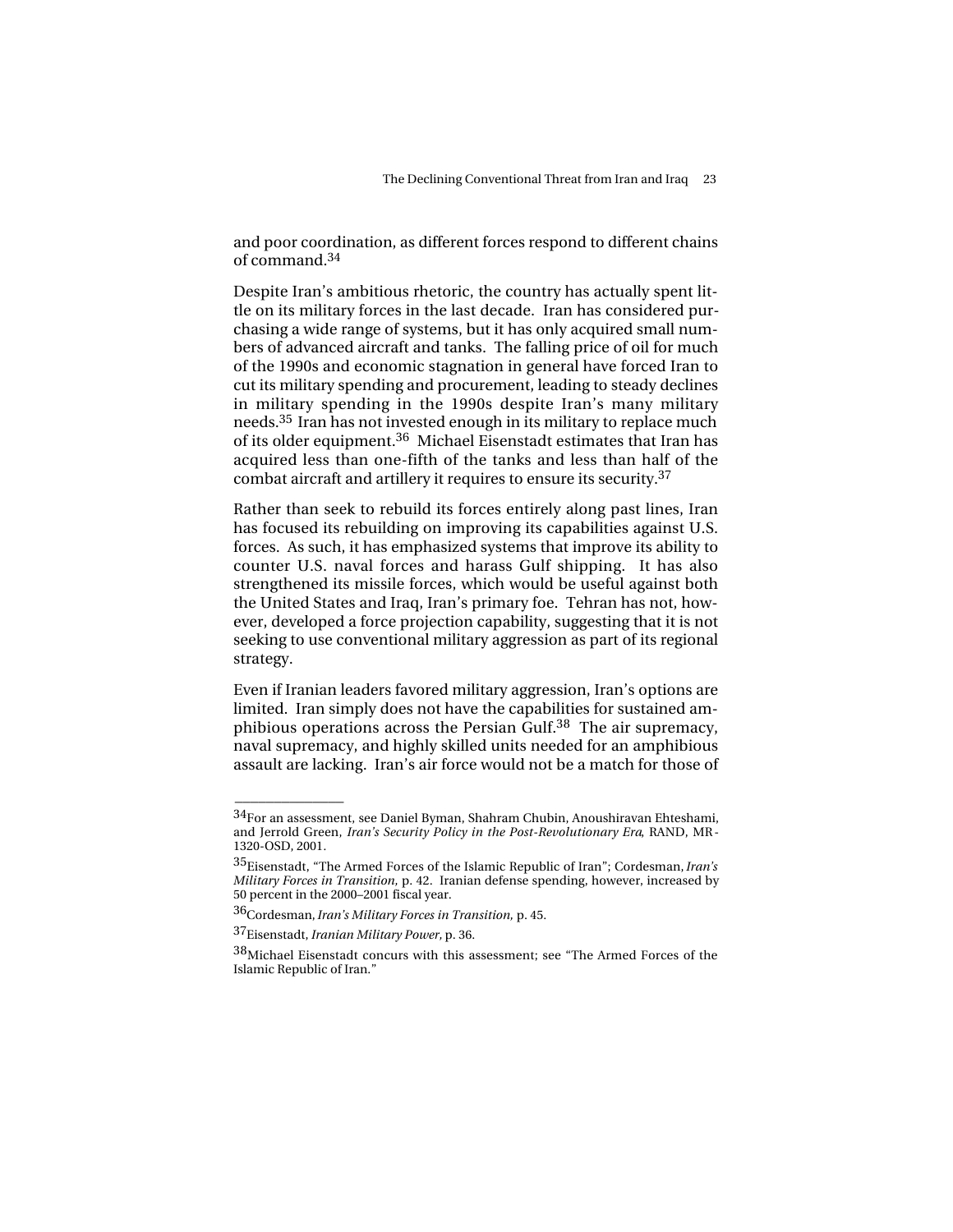the Gulf states, and its navy would not last long in the face of Gulf state attacks.

Nor does the configuration of forces favor an airborne assault operation. Even assuming the demands of coordination and sustainability could be met, and that such an operation would be unchallenged by the Gulf states' air defenses, Iran has one airborne brigade, with less than 2000 paratroops. Its army aviation component has a greater capacity in rotary-wing aircraft, but would face exponentially greater challenges from air defenses and demands for precision and coordination. Given the real-world constraints of equipment and maintenance on available lift, however, it is unlikely that Iran could deploy more than a battalion of airborne troops in an operation. This number is likely optimistic—even Kuwait City is beyond the range of the CH-47 helicopter, which constitutes nearly half of the rotary-wing airlift in the Iranian force (see Tables 2.4 and 2.5).

#### **Table 2.4**

#### **Iranian Air Transport**

| Lift Platform    | Number <sup>a</sup> | Capacity per<br>Platform | <b>Total Possible</b><br>Capacity | Range (mi) |
|------------------|---------------------|--------------------------|-----------------------------------|------------|
| CH-47 C (rotary) | 44                  | 40                       | 1760                              | 115        |
| <b>Bell 214</b>  | 130                 | 18                       | 2340                              | 299        |
| UH-1N            | 12                  | 14                       | 168                               | 493        |

SOURCE: IISS, *The Military Balance, 2000–2001.*

a<sub>Assuming all are operational. Sources suggest that Iran's rotary-wing aircraft are at</sub> 50 percent or less serviceability. See IISS, *The Military Balance, 2000–2001.*

#### **Table 2.5**

#### **Distance from Iranian Airfields to Gulf Capitals (mi)**

| Airbase/<br>Airfield | Kuwait City | Doha | Abu Dhabi | Riyadh |
|----------------------|-------------|------|-----------|--------|
| Vadahti              | 215         | 508  | 659       | 546    |
| Estahbanat           | 365         | 304  | 323       | 546    |
| Agha Jari            | 139         | 374  | 520       | 457    |
| Gach Saran           | 183         | 335  | 461       | 465    |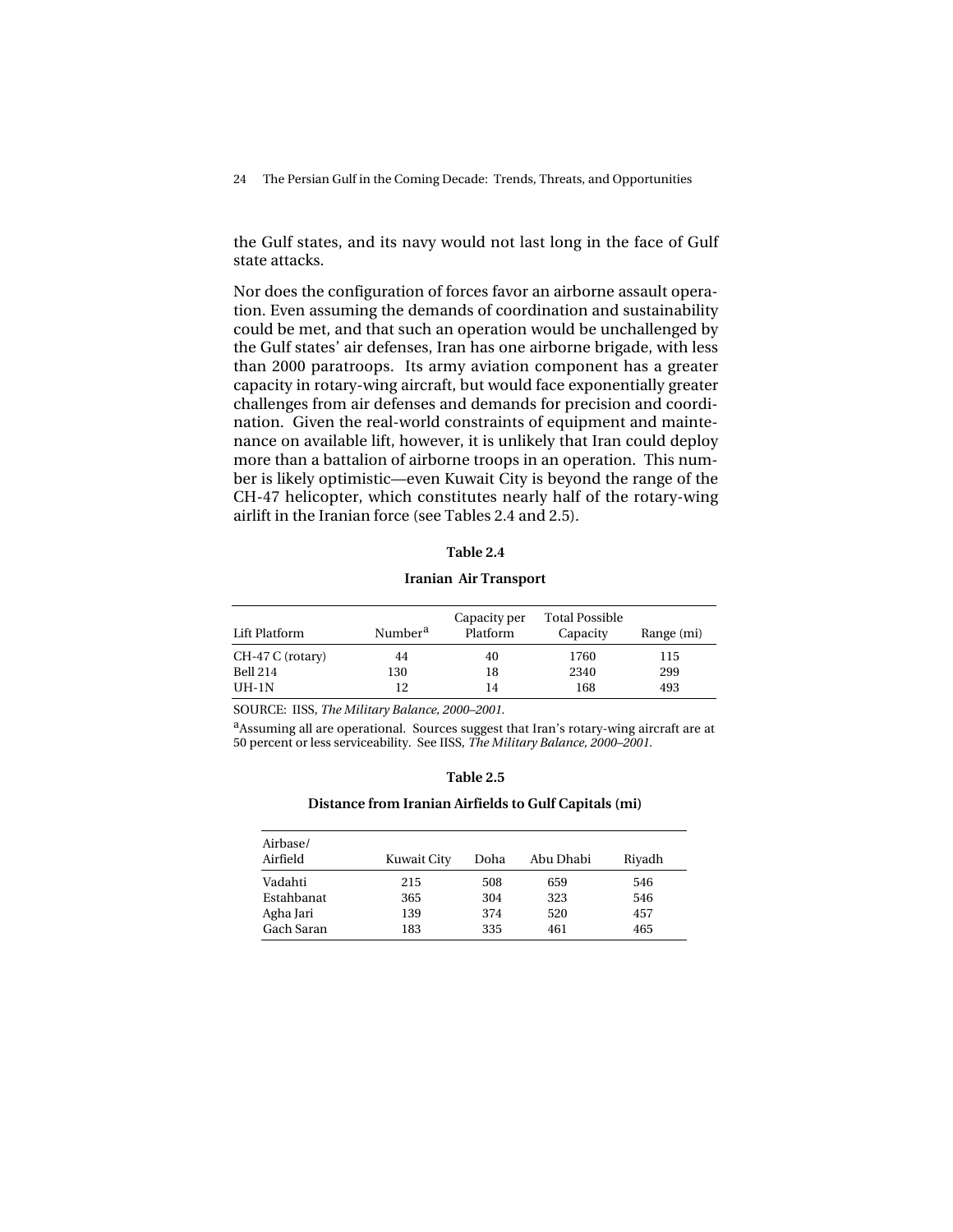A more realistic but still difficult option for Iran would be to subvert an already unstable Gulf state. Given the general stability of the Gulf regimes today,39 there are few opportunities for subversion. Gulf security services would probably quickly identify and arrest any Iranian provocateurs, although limited and uncoordinated acts of terror would be well within Iran's reach. As discussed in more detail below, however, discontent in the Gulf may increase on its own, and Iran could arm and train forces to exacerbate any unrest.

Iran could also use its limited forces to temporarily deny commercial shipping access to the Gulf. It could target shipping transiting the Gulf or sabotage harbor facilities. Iran's antiship cruise missiles, *Kilo*-class submarines, and mine warfare (see Table 2.6) would be useful in this regard. That said, closing the Gulf would shut down Iran's own oil exports, so the tactic would be considered only in extreme circumstances. In addition, Iran's attacks on Gulf shipping in 1987–1988 met with disaster. The U.S. Navy destroyed Iran's navy with ease, and Iran's bellicose behavior united international opinion against Tehran.40 Any threat against Gulf shipping would thus risk military retaliation and would sacrifice the goodwill with Europe, Japan, and the Gulf states that Tehran has cultivated in the last year.

#### **Table 2.6**

#### **Iran's Naval Assets**

| Submarine    | Frigate  | Mine Warfare            | Amphibious                    | Marines                     |
|--------------|----------|-------------------------|-------------------------------|-----------------------------|
| 3 Kilo class | 3 Alvand | 2 Hejaz (mine<br>layer) | 4 Hengam (225)<br>troops)     | $2 \text{ bridges } (2600)$ |
|              |          | 4 MCM                   | 3 Iran Hormuz (140<br>troops) |                             |
|              |          |                         | 2 Foque LSL                   |                             |

SOURCE: IISS, *The Military Balance, 2000–2001*.

 $\overline{\phantom{a}}$ 

NOTE: MCM = Mine Countermeasures Ship; LSL = Landing Ship Logistics.

<sup>39</sup>See Daniel Byman and Jerrold Green, *Political Violence and Stability in the States of the Northern Persian Gulf*, RAND, MR-1021-OSD, 1999*.*

<sup>40</sup>Michael A. Palmer, *Guardians of the Gulf: A History of America's Expanding Role in the Persian Gulf, 1833–1992,* The Free Press, New York, 1992, pp. 128–149.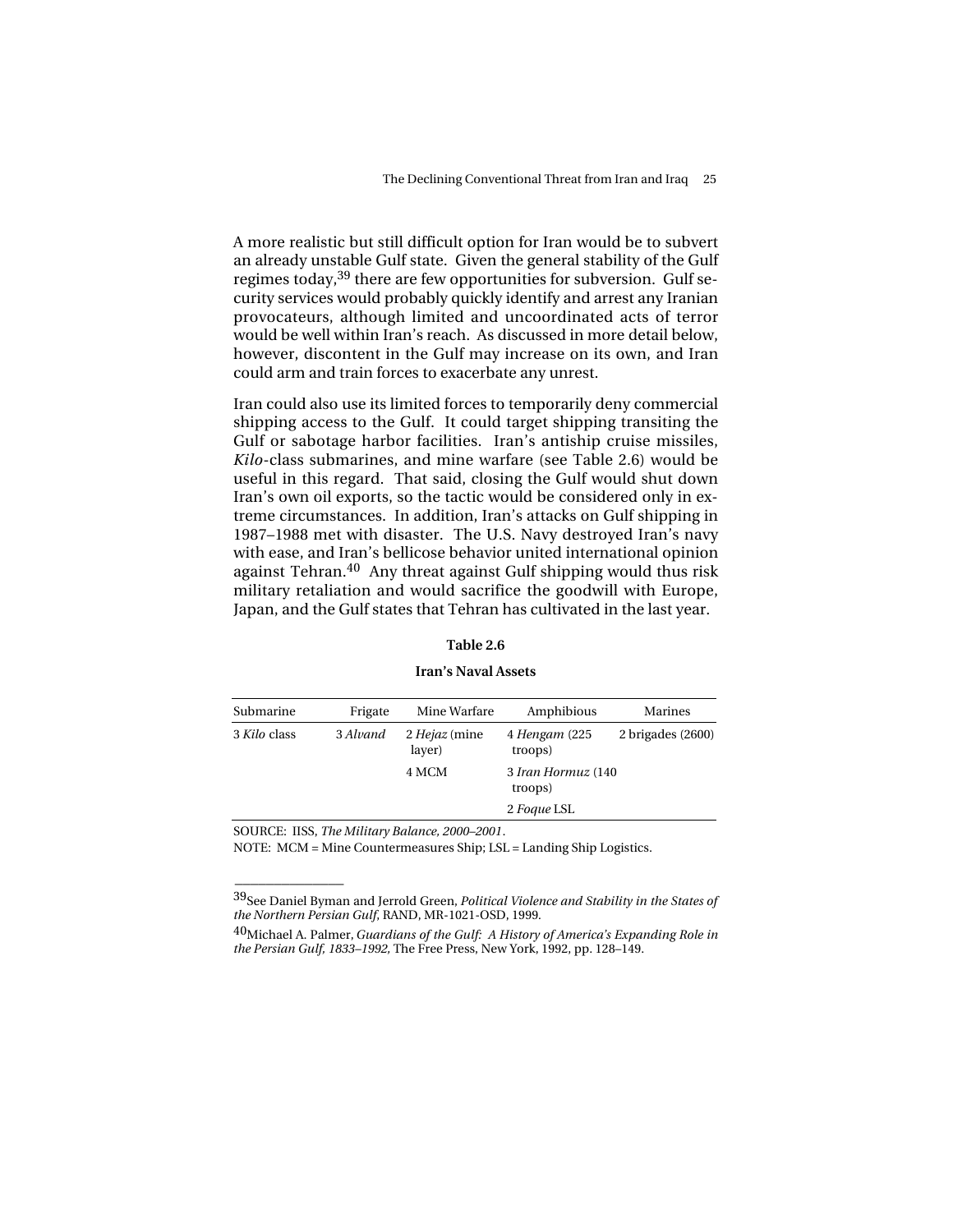Finally, Iran could seize an island in the Gulf claimed by a U.S. ally or an offshore oil platform. As it has in the past with Abu Musa and the Greater and Lesser Tunb islands, Iran could make a land grab, using its forces to fend off any Gulf state attempt to recover the island or platform and raising the cost to the United States of doing so. Such an operation would offer Iran only limited benefits while risking U.S. military retaliation and jeopardizing Tehran's relations with all the Gulf states.

# **THE FUTURE MILITARY THREAT FROM IRAN AND IRAQ: KEY UNCERTAINTIES**

Three uncertain factors complicate future assessments of the threat that Iran and Iraq will pose to U.S. partners in the Gulf: the pace of the countries' efforts to rebuild their militaries; the direction their rebuilding will take; and their willingness to pursue weapons of mass destruction.

## **The Pace of Rebuilding**

\_\_\_\_\_\_\_\_\_\_\_\_\_\_

How quickly Iran and Iraq can rebuild their forces remains an open question. Both countries suffer from massive equipment shortfalls. Both countries would have to acquire large numbers of tanks, aircraft, artillery, and other systems to match the buildup of the Gulf states over the last ten years.

Both Iran and Iraq suffer from barriers that will hinder a military buildup. Both, as noted above, depend on high oil prices. Because both countries have drawn on a variety of suppliers in the past, their systems are often incompatible, and maintenance and training difficulties are considerable. In addition, foreign suppliers must be willing to sell both countries advanced systems. China can supply many basic systems but in general the systems it offers are obsolete and shoddy.<sup>41</sup> European suppliers could offer a wide range of systems, but they are likely to be responsive to U.S. and Gulf state requests not to provide Iran or Iraq with advanced systems.

<sup>41</sup>See Daniel Byman and Roger Cliff, *China's Arms Sales: Motivations and Implications*, RAND, MR-1119-AF, 1999, for a review.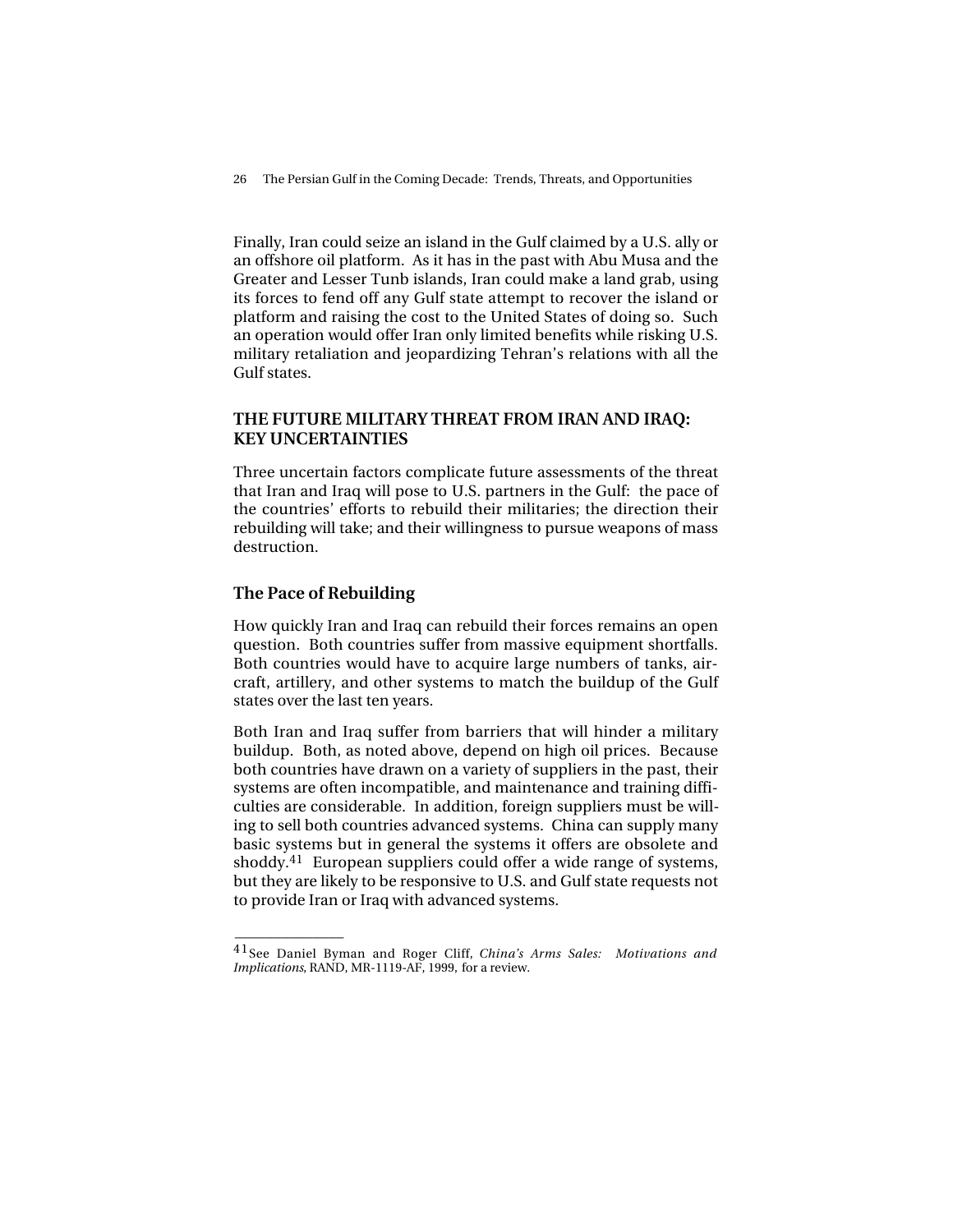Russia therefore remains the key question mark. Its arms industries need the revenue, it is often at odds with the United States, and it has long-standing arms relationships with both Iran and Iraq. Under U.S. pressure, Moscow in 1996 suspended the sale of advanced conventional systems and halted its aid for Iran's civilian nuclear program. During a March 2001 visit, however, Russian officials indicated that they would again begin helping Iran complete the building of several nuclear reactors and resume supplying advanced systems. Although no specific systems were mentioned in official reports, Russian press reports indicate that they may include T-72 tanks, Su-27 and MiG-29 aircraft, and advanced radars.<sup>42</sup>

Any Iranian regime, unlike the regime in Baghdad, will have to balance military ambitions with the wishes of the Iranian people. As noted earlier, there is little popular enthusiasm for military adventurism in Iran today. In addition, any regime that spent heavily on the military would risk neglecting Iran's many pressing economic problems, which have become a central political issue over the last decade. Even if oil prices are high, there is simply not enough money to embark on a massive military buildup and simultaneously fulfill Iran's infrastructure needs, repair its fraying safety net, provide benefits to the many unemployed, and otherwise restore economic health to the country (e.g., as of 1997, over 9000 km of railroad lines—the only links between some remote villages and the rest of Iran—were either under construction or still in study). Public discontent over living standards burst into the open during a series of demonstrations in the middle of a July heat wave two years ago, when poorer Iranians joined students in demonstrations against the regime. Any regime that emphasized guns over butter would risk unpopularity and would be likely to lose influence as a result.

It will be even harder for Iraq than for Iran to overcome the nonquantifiable problems that hinder a rapid increase in military power. As noted in Chapter Two, Iraqi morale is not likely to increase significantly. In addition, the Iraqi military, particularly its air force, requires considerable training. Politicization is likely to remain intense, because the regime fears giving commanders autonomy

 $^{42}$ "Khatami Has Bumpy Trip in Russia," Radio Free Europe/Radio Liberty Iran Report, Vol. 4, No. 11, March 19, 2001, electronic version.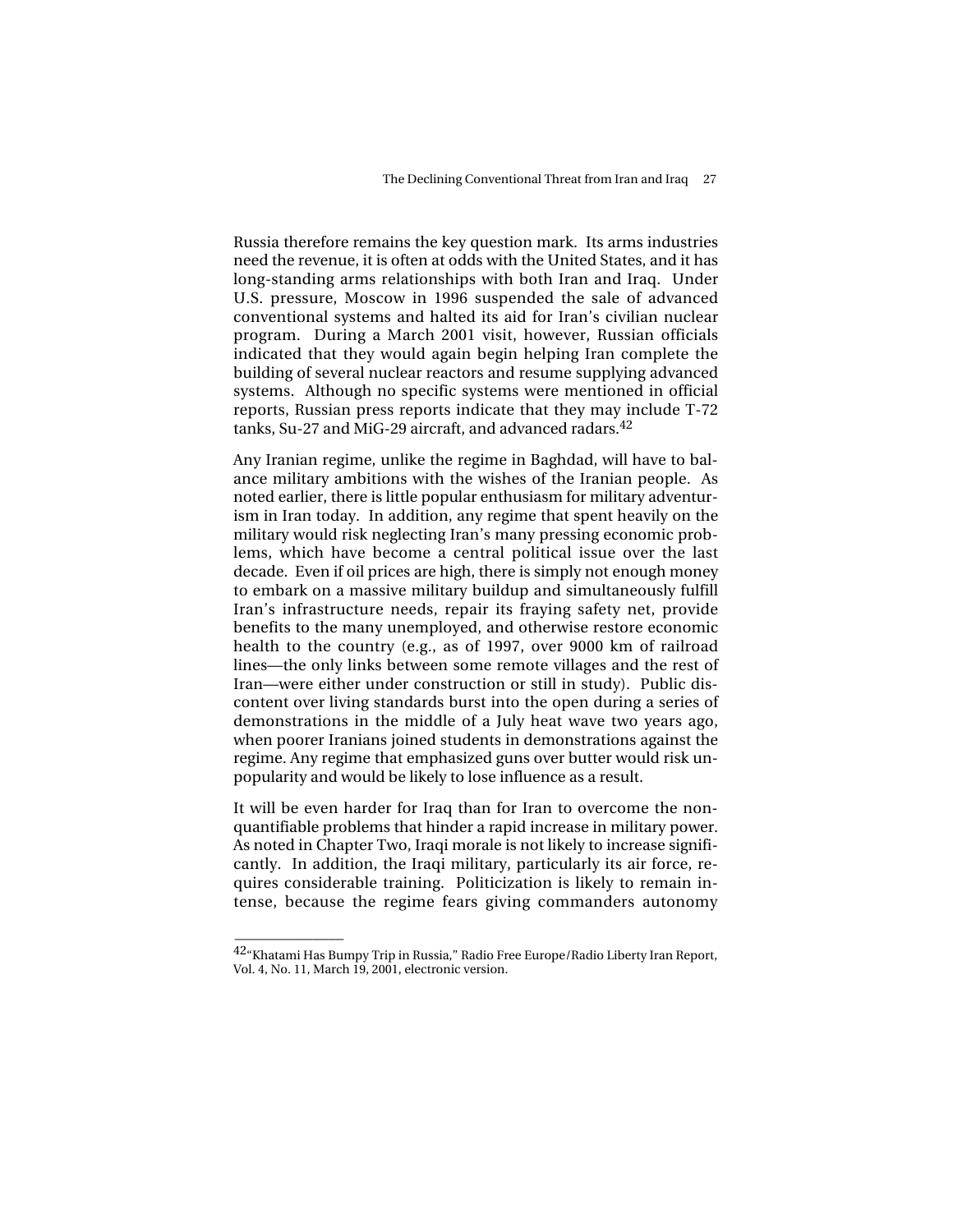or promoting individuals who enjoy the respect of the rank and file. And it will take Iraq years to assimilate any new military equipment.<sup>43</sup>

## **The Direction of Any Buildup**

\_\_\_\_\_\_\_\_\_\_\_\_\_\_

Whether Iran and Iraq can rebuild their militaries masks a deeper but perhaps more important question: What direction would this buildup take? Iranian and Iraqi military postures traditionally have focused on each other and are likely to do so in the future. Both militaries emphasized the need for large land forces to defend (or revise) their disputed border. Air forces contributed to this role, whereas naval forces were distinctly less important. Iran and Iraq remain bitter enemies, making it likely that they will continue to direct their military buildups against each other.

A posture based primarily on land forces, however, is less useful against U.S. forces with their qualitative superiority. Large tank forces would be highly vulnerable to U.S. air power and to precision weapons in general.<sup>44</sup> Even if Iran and Iraq acquired more modern Russian aircraft, such as MiG-29s and Su-24s, they probably would lack the airborne early warning capabilities and sophisticated air-toair munitions of U.S. platforms. More important, Iranian or Iraqi forces would almost certainly not be trained to the level of their U.S. counterparts. As a result, even massive buildups in Iraqi and Iranian land and air forces would not dramatically shift the military balance.

Iran and Iraq, however, could make a number of purchases that would offset U.S. dominance considerably and make it far harder for the United States to overwhelm their forces. Particularly worrisome purchases or developments would include:

<sup>43</sup>Indeed, even this assessment is optimistic. Past efforts to use modern systems efficiently have generally failed. Moreover, even the best militaries take years to learn how to maximize the potential of complex systems.

<sup>&</sup>lt;sup>44</sup>The Iraqi experience at Al-Khafii during the Gulf War, where U.S. air forces disrupted two Iraqi divisions, demonstrates air power's potency against ground targets in open terrain. Since the Gulf War, the United States has made considerable advances in sensors, precision, and command and control, making air power even more lethal. See Benjamin S. Lambeth, *The Transformation of American Air Power,* Cornell University Press, Ithaca, NY, 2000, pp. 121–124.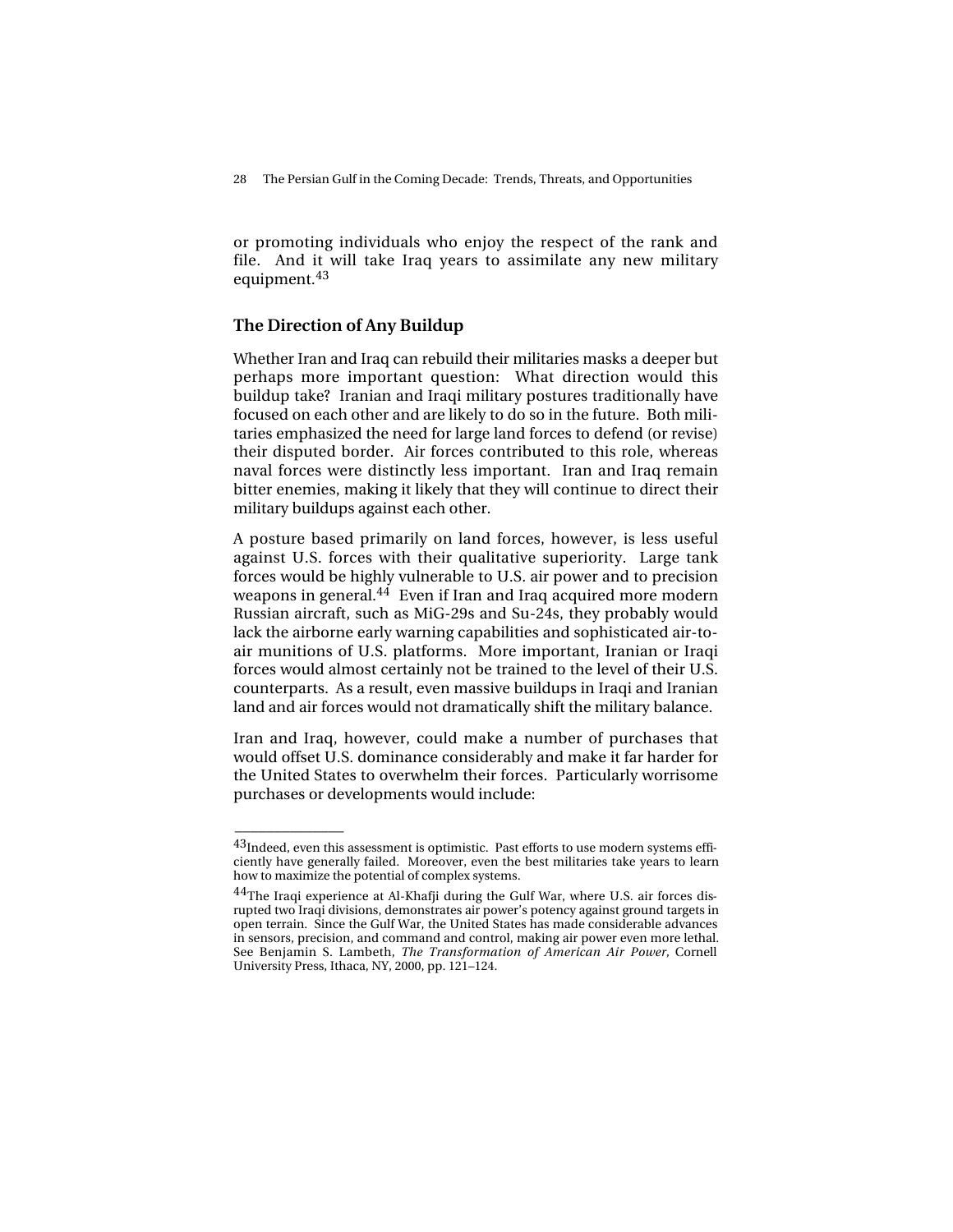- Advanced surface-to-air missiles. If Iran or Iraq acquired SA-10, SA-15, or SA-20 SAM systems, and trained properly on their use, U.S. air operations would become far more difficult. These advanced, long-range systems pose a more robust threat—in terms of range and their ability to defeat existing countermeasures—to U.S. aircraft than their predecessors. To minimize losses, U.S. forces would have to use more resources to suppress enemy air defenses, rely more heavily on stealth, operate aerial refueling and airborne reconnaissance and surveillance platforms outside of missile range, and otherwise tread far more cautiously.
- Sophisticated antiship cruise missiles (ASCMs). For Iran in particular, advanced ASCMs would greatly enhance its ability to target U.S. naval forces that sought to keep the Strait of Hormuz open, protect allied shipping, fly sorties from carriers in the Gulf, or otherwise conduct operations. Iran's C-801 and C-802 missiles are vulnerable to interception and, even if they score a hit, pack only a limited punch. Acquiring the SS-N-22 "Sunburn" ASCM, which was designed to overcome U.S. naval defenses, would give Tehran the ability to pose a far greater threat.<sup>45</sup>
- Ballistic missiles with improved guidance. Iran has, and Iraq had, large ballistic missile programs. These inaccurate missiles are used primarily as a terror weapon against cities or other large targets. Should Iran or Iraq improve the precision of their missile forces, however, they might be able to use them to target ports, airfields, or troop concentrations. This would hinder U.S. access to the region and complicate operations during a campaign.<sup>46</sup>
- Capable special operations forces (SOF). Given the imbalance in conventional forces, Iran or Iraq could use highly trained light forces to conduct sabotage, engage in terrorism, or deny the United States access to the region. If adversary SOF could seize or threaten ports and airports, attack U.S. and allied personnel deployed in the theater, or attack Gulf state leaders directly, it

<sup>45</sup>The Sunburn's manufacturers suggest that "one to two missiles could cripple a destroyer-sized ship while up to five could sink a 20,000-ton [carrier-sized] vessel." (Periscope Military Database, accessed May 1, 2002.)

<sup>46</sup>For a review of the threat, see John Stillion and David T. Orletsky, *Airbase Vulnerability to Conventional Cruise-Missile and Ballistic-Missile Attacks: Technology, Scenarios, and U.S. Air Force Responses*, RAND, MR-1028-AF, 1999*.*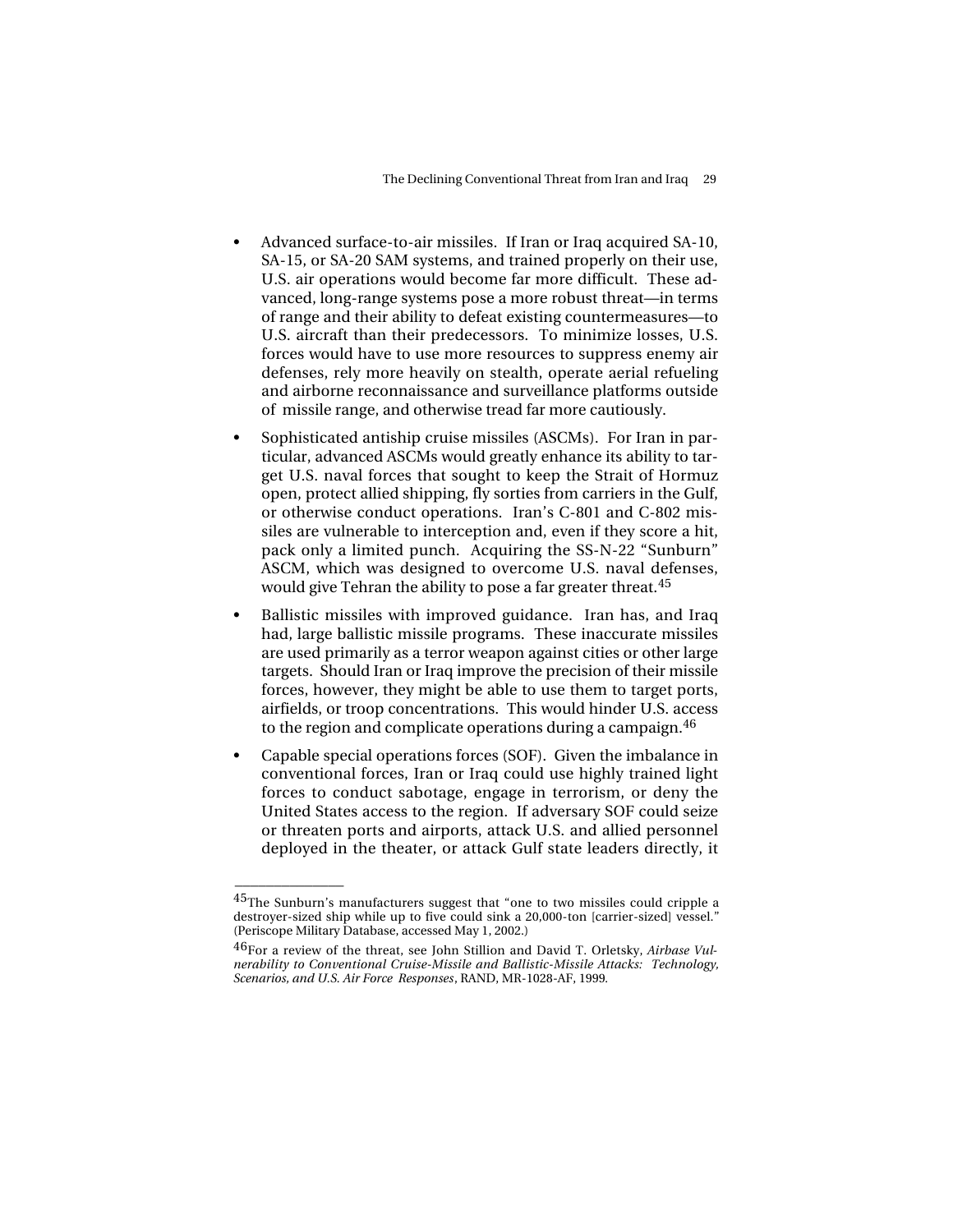could hinder U.S. operations and planning and pose risks to Gulf regimes.

• Smaller numbers of better-trained forces. Iran and Iraq both have large military forces whose duties often include internal policing, building infrastructure, or other activities not directly related to conventional military operations. Typically, their forces have not used equipment effectively or been able to engage in sophisticated operations.47 Small numbers of better trained forces would be more effective in resisting the U.S. military.

Shifting their posture in the above directions is not likely to enable Iran or Iraq to defeat U.S. forces, but it might deter U.S. involvement or raise costs for the United States. If Tehran or Baghdad carefully picked the timing and issue of the dispute, they might be able to gain a political victory even though their forces in general are outclassed by those of the United States.<sup>48</sup>

## **A Shift Toward WMD?**

 $\overline{\phantom{a}}$ 

The future status of Iran and Iraq's WMD programs is unknown. Predictions made a decade ago that both countries would by now possess nuclear weapons have proven false. That said, both Iran and Iraq have myriad incentives to acquire WMD. Although both countries regularly cite Israel's weapons programs as justification for their own efforts, they would probably seek WMD even if Israel abandoned its nuclear program. Their rivalry with each other, and to a lesser extent their broader quest for regional dominance, is incentive enough. WMD offer considerable power for little cost relative to

<sup>47</sup>See Pollack, "The Influence of Arab Culture on Arab Military Effectiveness," for a review.

<sup>48</sup>In the past, Iraq has tried to exploit anti-U.S. sentiment arising from the collapse of the Palestinian-Israeli peace negotiations to improve its standing in the region. Iraq has also at times engaged in anti-U.S. provocations, including minor troop movements, at times when support for the U.S. containment of Iraq in the region and in Europe appeared limited.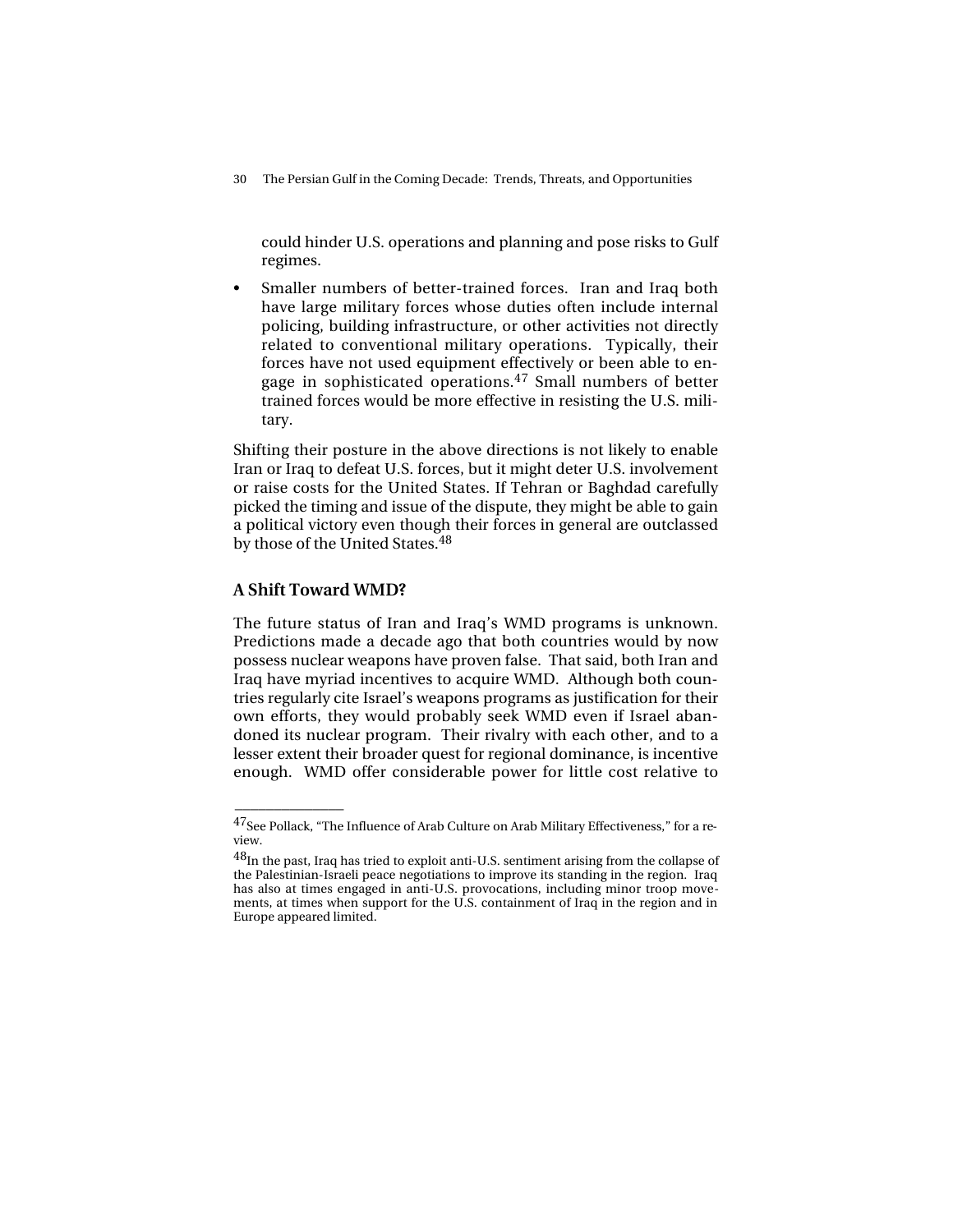conventional weapons. In addition, both countries' leaders probably see WMD as a useful hedge against the United States.<sup>49</sup>

Iran is pursuing WMD, though at a less frenetic pace than Iraq did in the 1980s. Tehran has stockpiled several hundred tons of chemical agents and has weaponized them successfully. Tehran is researching biological weapons and has repeatedly tried to acquire nuclear weapons. It has also tried to improve its indigenous capabilities for producing plutonium or highly enriched uranium. If Iran can divert fissile material, the timeline for developing a nuclear weapon could shorten to as little as a year or two.<sup>50</sup>

Successful production of nuclear weapons, however, may be some years off for Iran—particularly if it is not able to divert fissile material. Tehran is not near the level that Iraq reached before the Gulf war.51 Budget limits also prevent Iran from making massive investments in WMD. Moreover, Iran is concerned about its international reputation, which would be jeopardized if it flagrantly violated international agreements on nuclear weapons.

Baghdad's WMD status is less certain, but still troubling. The UN Special Commission on Iraq (UNSCOM) and the International Atomic Energy Agency (IAEA) have destroyed or dismantled much of Iraq's nuclear weapons infrastructure between 1991 and 1998. Yet experts disagree on the extent of Iraq's remaining programs and capabilities.<sup>52</sup> It is highly possible that Iraq retains chemical

<sup>49</sup>Neil Partrick, "Weapons of Mass Destruction and the Threat to the Gulf," speech given to the Royal United Services Institute Gulf Security Conference 2000 in London, June 2000. Iran almost certainly also sees WMD as increasingly necessary in the face of the growing threat perceived as emerging from Pakistan (Robert J. Einhorn, testimony before the Senate Foreign Relations Committee, October 5, 2000).

<sup>50</sup>Eisenstadt, "The Armed Forces of the Islamic Republic of Iran."

<sup>51</sup>Partrick, "Weapons of Mass Destruction and the Threat to the Gulf."

<sup>52</sup>The last inspections occurred in December 1998, but in fact inspections had been sporadic and limited for over a year before that. Since December 1998, the IAEA has inspected some Iraqi facilities, but these inspections did not involve assessing undeclared facilities—the core of Iraq's programs. Most recently, the former director of Iraq's nuclear weapons program from 1987 to 1990 reported in testimony to the U.S. Senate Foreign Relations Committee that Iraq possessed most of the components for a nuclear device and noted German intelligence reports that Iraq could have a nuclear weapon by 2005. (Paul Richter, "Scientist Warns of Iraq's Nuclear Gains," *Los Angeles Times*, August 1, 2002.)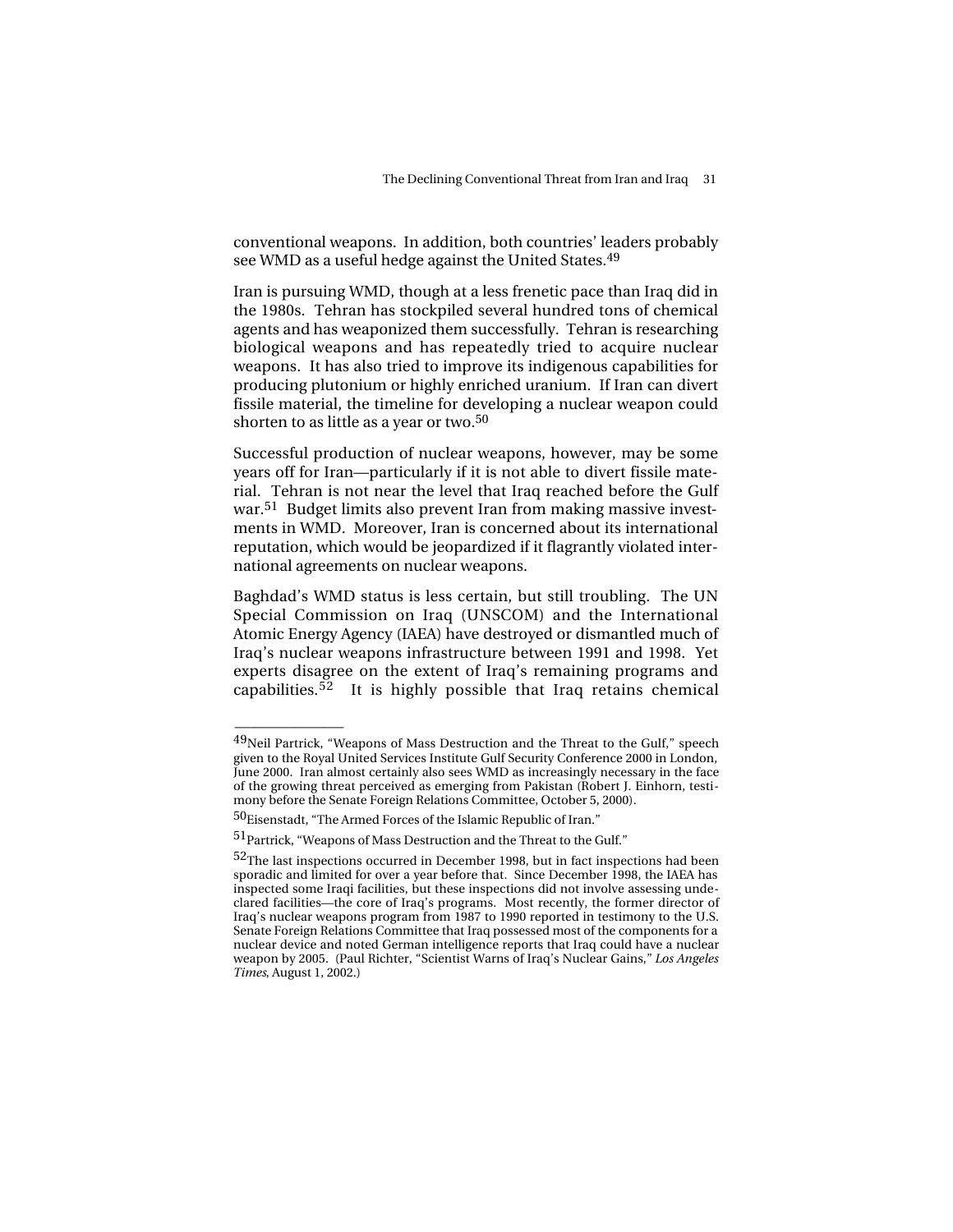weapons precursor stocks and production equipment, biological stocks and some munitions, and some nuclear components as well as expertise. In effect, this enables Iraq to rapidly rebuild its programs should sanctions be lifted. It may also allow Baghdad to quickly become a nuclear power if it acquires fissile material. Iraq might also be able to use biological weapons with lethal effect today, although their effective dissemination will be a challenge.<sup>53</sup>

### **GULF PARTNERS**

### **Strengths**

The military balance is increasingly favorable for the United States not only because of the weakness of Iran and Iraq but also because of the increased relative strength of its Gulf partners. Although Iran and Iraq possess advantages in some gross measures of military strength, such as army size or artillery pieces, the combined assets of the Gulf states meet or exceed those of Iran and Iraq in other measures, such as combat aircraft or main battle tanks (see Table 2.7).

| Country       | Army    | <b>MBT</b> | Ground<br>Combat<br><b>Vehicles</b> | Artillery | Combat<br>Aircraft |
|---------------|---------|------------|-------------------------------------|-----------|--------------------|
| Iran          | 325,000 | 1.495      | 2.640                               | 2.794     | 236                |
| Iraq          | 375,000 | 2.200      | 6.600                               | 2.100     | 210                |
| Bahrain       | 8.500   | 106        | 517                                 | 107       | 24                 |
| Kuwait        | 11,000  | 385        | 748                                 | 86        | 54                 |
| Oman          | 25,000  | 117        | 378                                 | 120       | 24                 |
| Oatar         | 8.500   | 44         | 328                                 | 44        | 18                 |
| <b>UAE</b>    | 59,000  | 331        | 1,509                               | 312       | 65                 |
| Saudi Arabia  | 75,000  | 1.055      | 3.900                               | 450       | 343                |
| Saudi/Kuwait  | 86,000  | 1,440      | 4,648                               | 536       | 397                |
| $GCCa$ states | 187,000 | 2,038      | 7,380                               | 1,119     | 528                |

#### **Table 2.7**

#### **Gross Military Measures for Iran, Iraq, and the Gulf States**

SOURCE: IISS, *The Military Balance, 2000–2001.*

a<sub>Gulf</sub> Cooperation Council.

<sup>53</sup>Scott Ritter, "The Case for Iraq's Qualitative Disarmament," *Arms Control Today*, June 2000, p. 11; Michael Eisenstadt, *Iraq's Weapons of Mass Destruction (WMD): An Emerging Challenge for the Bush Administration*, Washington Institute for Near East Policy, Washington, D.C., January 26, 2001.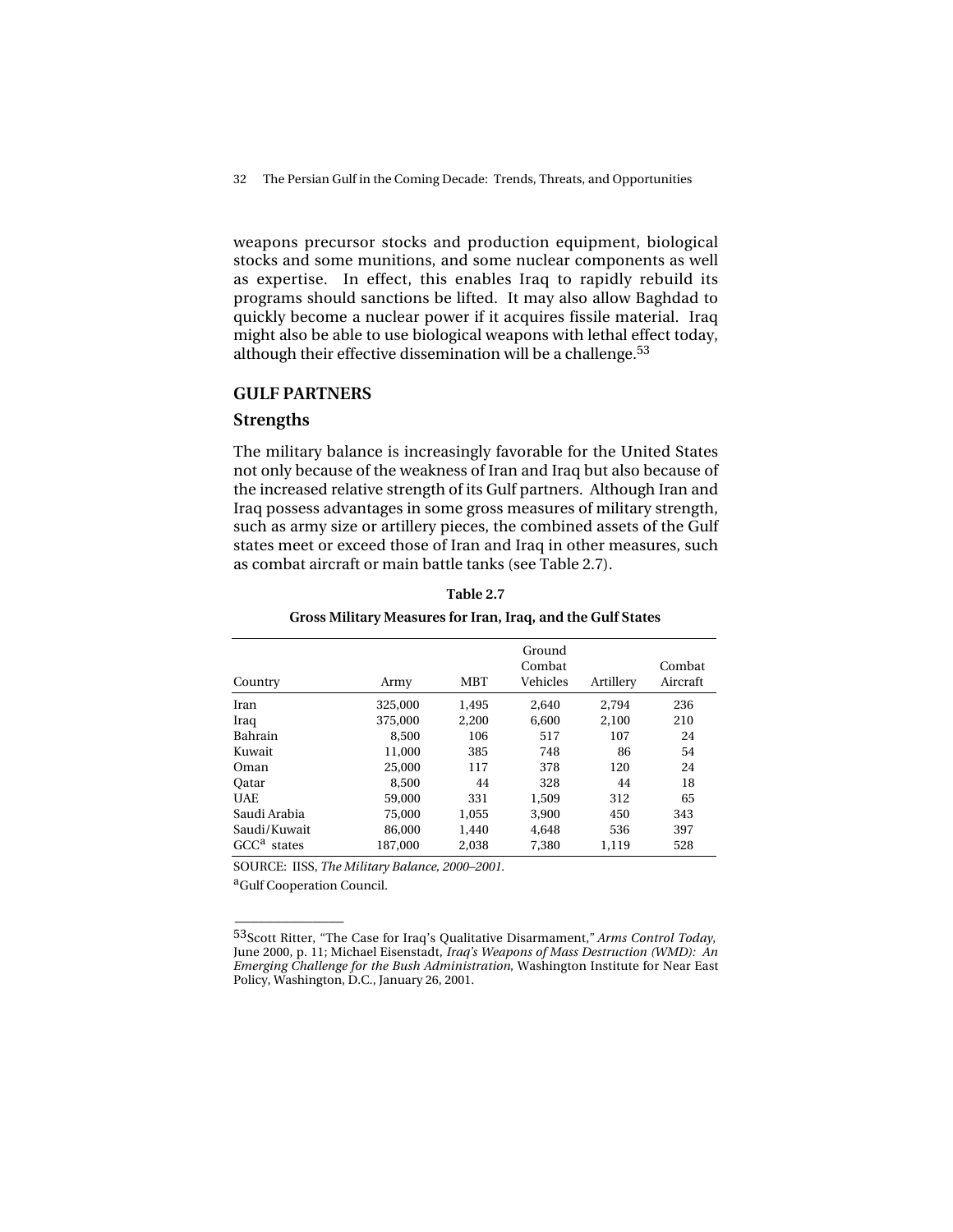This trend is even more pronounced when considering the effect of modern technologies on the regional balance of power. Given the size of their militaries, the amount of advanced equipment the Gulf states have purchased since the Gulf War is staggering. As Table 2.8 indicates, several Gulf states have bought highly advanced land, sea, and air systems.

This effort has given the Gulf states a growing "quantity of quality" platforms advantage over Iran and Iraq in the region (see Figures 2.1 and 2.2).

A second important factor is the improved air defense in the Gulf region. In 1995, Saudi Arabia completed the \$8 billion "Peace Shield" air defense system, linking advanced short-, medium-, and longrange radars to Saudi airborne warning and control systems (AWACS), fighters, and SAM and antiaircraft batteries; it is possible that it will become the foundation for a proposed Gulf-wide air defense system. Kuwait in 1995 established a similar system on a smaller scale, and has expressed interest in linking its early warning system to that of Saudi Arabia. The Omani air force is planning a similar upgrade. In 2001, the GCC states began construction of a joint air defense system—called Hizaam Al Taawun, or "Belt of Cooperation"—linked to each of the individual state's air defense systems.<sup>54</sup>

The Gulf states are at least a generation ahead, if not more, of Iran and Iraq in terms of the quality of their equipment. Even though, as discussed below, their militaries do not perform close to U.S. or Western allied standards, possession of systems that enable them to engage the enemy with more precision, lethality, and speed enhances their overall ability to defend themselves.

This is particularly true regarding most contingencies with Iran. The Gulf states' superb air assets (as seen above), capable naval systems (see Table 2.9), and advanced air defense systems, enable them, without U.S. assistance, to deny Iran the air and sea supremacy it

<sup>54</sup>Jane's Sentinel Security Assessment, *Saudi Arabia—Armed Forces*, July 3, 2002.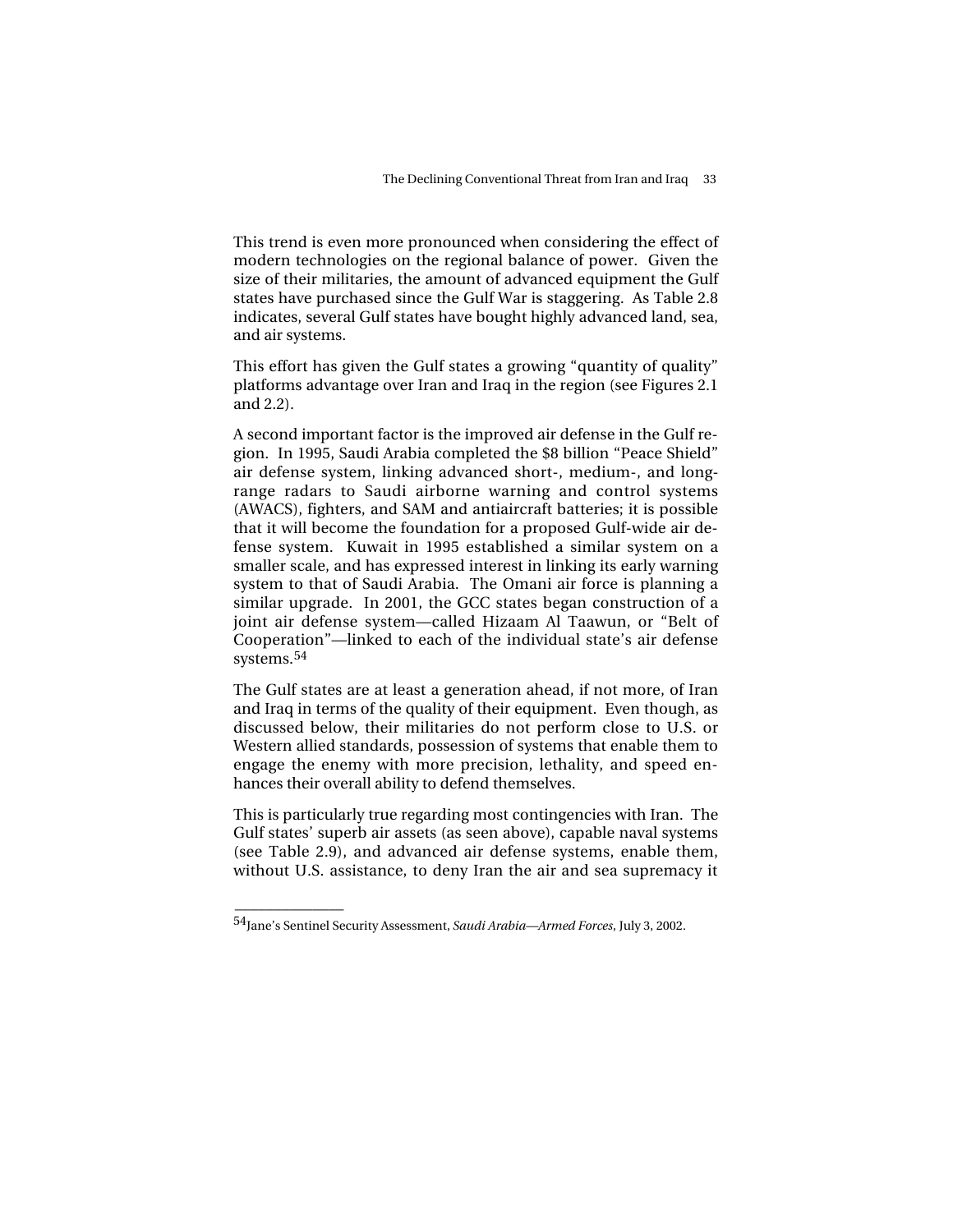|  | Table 2.8 |
|--|-----------|
|--|-----------|

## **Gulf State Selected Military Purchases, 1991–2000**

|       | Saudi                                                                           |                                   |                                                                                                    |                                                                            |                                      |                                             |
|-------|---------------------------------------------------------------------------------|-----------------------------------|----------------------------------------------------------------------------------------------------|----------------------------------------------------------------------------|--------------------------------------|---------------------------------------------|
| Type  | Arabia                                                                          | Kuwait                            | <b>UAE</b>                                                                                         | <b>Bahrain</b>                                                             | Oatar                                | Oman                                        |
| Land  | 315 M-1A2s                                                                      | 218 M-1A2 Abrams<br>tanks         | 390 Leclerc MBTs                                                                                   | 60 M-60A3s                                                                 | <b>10 AMX-30 MBTs</b>                | 44 Challenger 2<br><b>MBTs</b>              |
| Sea   | Retrofit existing<br>frigates; acquire 2<br>Lafayette-<br>class F-3000 frigates | Um Almaradin fast<br>patrol craft | TNC-45 fast attack<br>craft                                                                        |                                                                            | 4 <i>Barzan</i> fast<br>attack craft | 80 Piranhas                                 |
| Air   | 72 F-15S; 48 Tornado<br>bombers                                                 | 40 F/AF-18C/D<br>fighter bombers  | 80 F-16 block 60<br>fighters; 30 Mirage<br>2000-9 aircraft:<br>upgrades to 33<br>other Mirage 2000 | $10$ F-16C/Ds<br>(AMRAAM-<br>equipped) <sup>a</sup>                        | 12 Mirage 2000-5<br>fighters         | Upgrades to <i>Jaguar</i><br>fighters       |
| Other | 20 <i>Patriot</i> (PAC2) SAM<br>units; 12 AH-64 attack<br>helicopters           | 16 AH-64D attack<br>helicopters   | 10 AH-64A combat<br>helicopters;<br>acquiring air-<br>launched cruise<br>missiles                  | Acquiring<br>ATACMS;<br>SAMs; 30 AH-<br>1Es Cobra<br>attack<br>helicopters |                                      | Modernizing air<br>defense radar<br>network |

SOURCES: IISS, *The Military Balance, 1999–2000*, pp. 124–128; Anthony H. Cordesman, *The Military Balance in the Gulf,* Vols. III and IV, Center for Strategic and International Studies, Washington, D.C., 1998; http://www.fas.org/asmp/profiles/kuwait.htm; http://www.fas.org/asmp/profiles/saudi\_arabia.htm.

aAMRAAM = Advanced Medium-Range Air-to-Air Missile.

 $^{34}\,$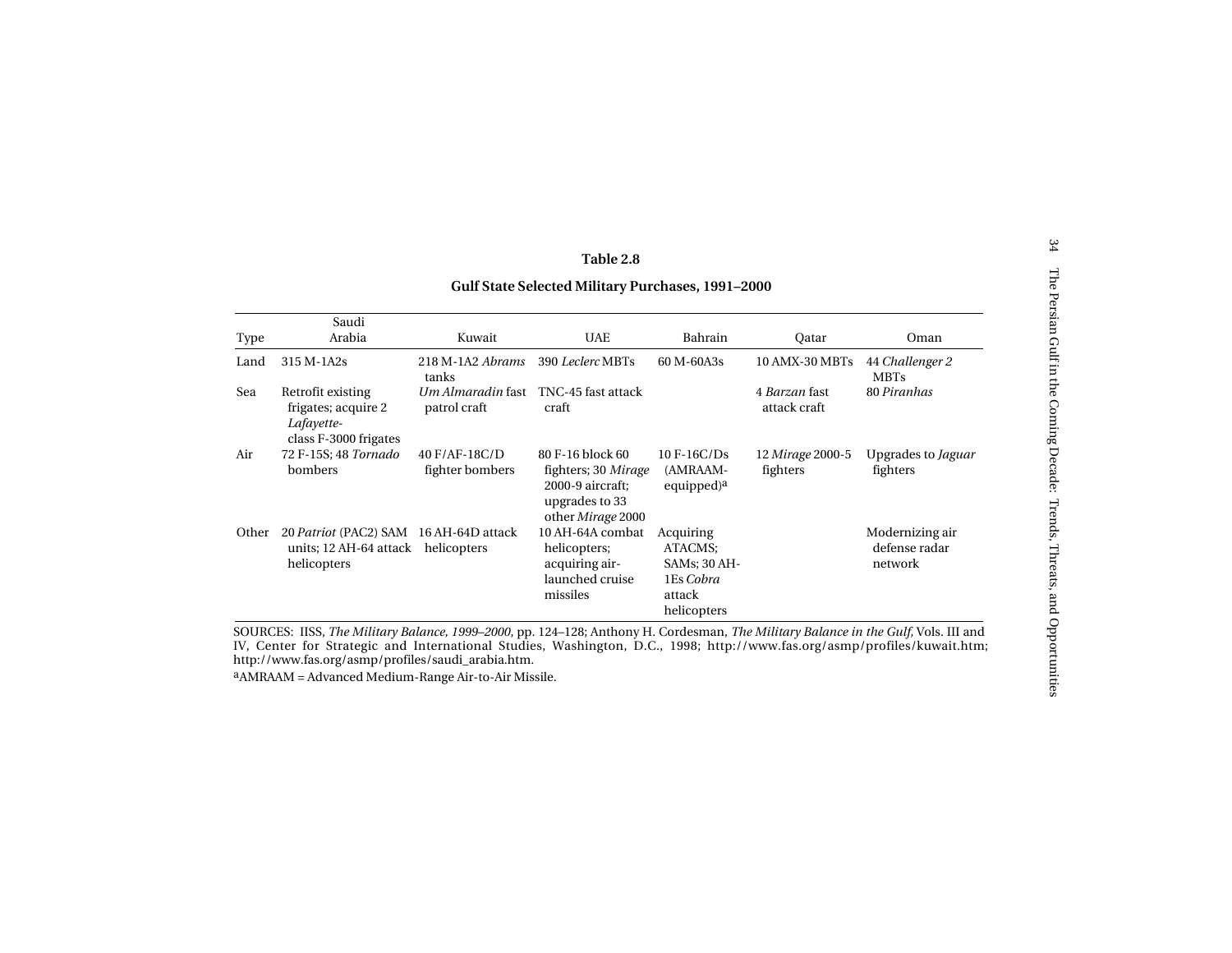#### The Declining Conventional Threat from Iran and Iraq 35



SOURCES: IISS, The Military Balance, Volumes 1990–1991 through 2000–2001; and Cordesman, If We Fight Iraq.

### **Figure 2.1—Iraqi, Iranian, and Gulf States' "Quality" Main Battle Tanks**

would need to conduct sustained amphibious operations against the Gulf littoral.<sup>55</sup>

The Gulf states have also benefited from closer cooperation with the U.S. military. Increased U.S. training since the end of the Gulf War and regular exercises with the U.S. military have improved the proficiency of Gulf allied forces. U.S. efforts to improve the interoperability of the Gulf militaries and enhance early warning capabilities also improve the Gulf states' ability to defend against Iran or Iraq.56

 $\rm ^{55} If$  the Gulf states used their systems to full capacity and coordinated their efforts, they could prevent Iran from engaging in all but the most limited hit-and-run operations in the Gulf.

<sup>56</sup>Interviews with U.S. military personnel, May 2000 and February 2001.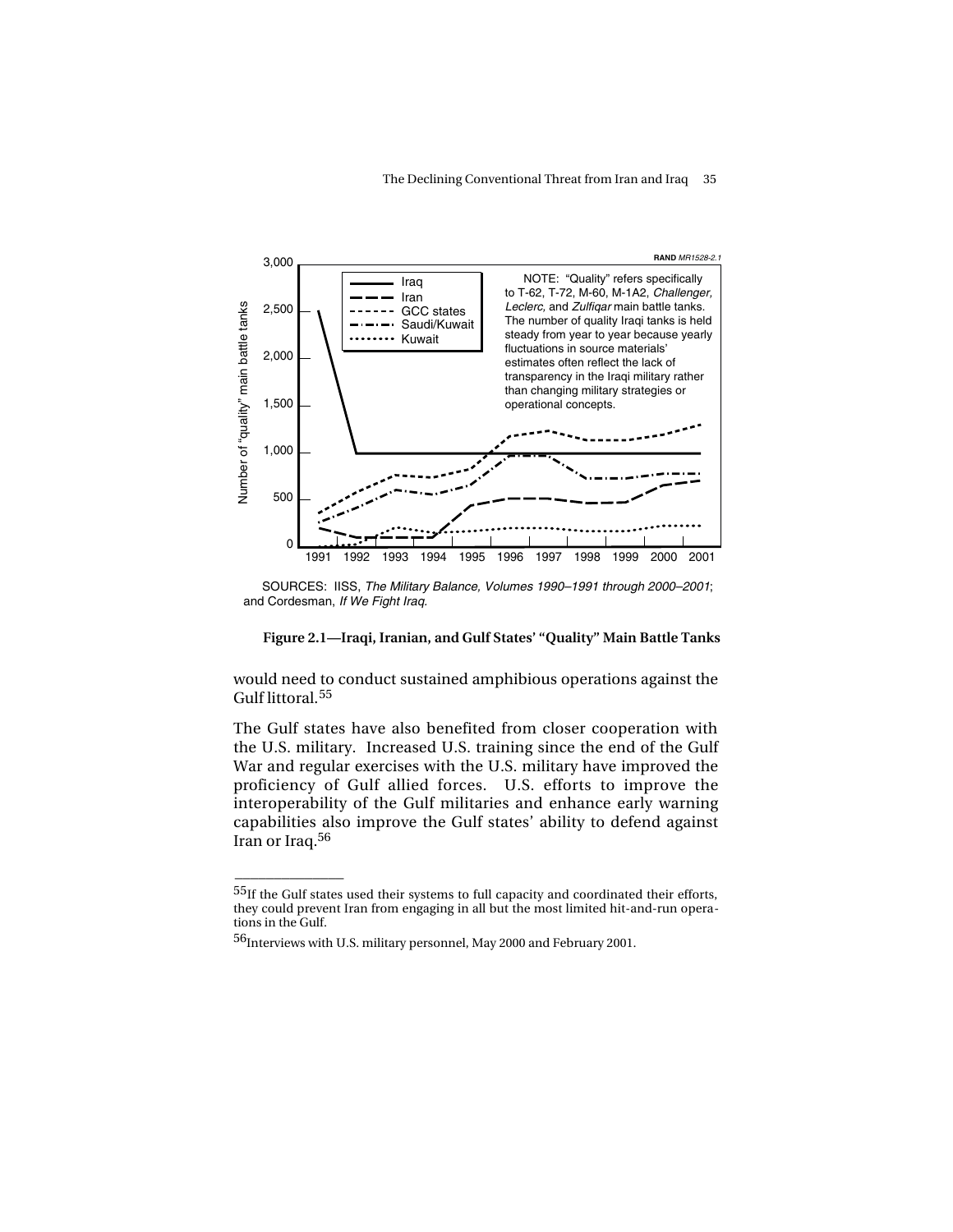

SOURCE: IISS, The Military Balance, 2000–2001.

NOTE: "Quality" refers specifically to the following types of fixed-wing aircraft: F-4E, F-5, F-14, F-15, F/A-18, Su-20, Su-224, Su-25, MiG-25, MiG-29, Hawk 102, Hawk Mk63, and modern Mirage and Tornado variants.

#### **Figure 2.2—Iraqi, Iranian, and Gulf States' "Quality" Combat Aircraft**

### **Weaknesses**

 $\overline{\phantom{a}}$ 

Despite the impressive capabilities of their military systems, the Gulf partners remain dependent on the United States in many contingencies, particularly those involving an Iraqi invasion of Kuwait or Saudi Arabia. Like Iran and Iraq, Saudi Arabia and the other Gulf states have a range of problems that hinder their military effectiveness.<sup>57</sup>

<sup>57</sup>Much of this subsection is drawn from an internal report by Nora Bensahel and Daniel Byman, "Improving Engagement with U.S. Partners in the Persian Gulf."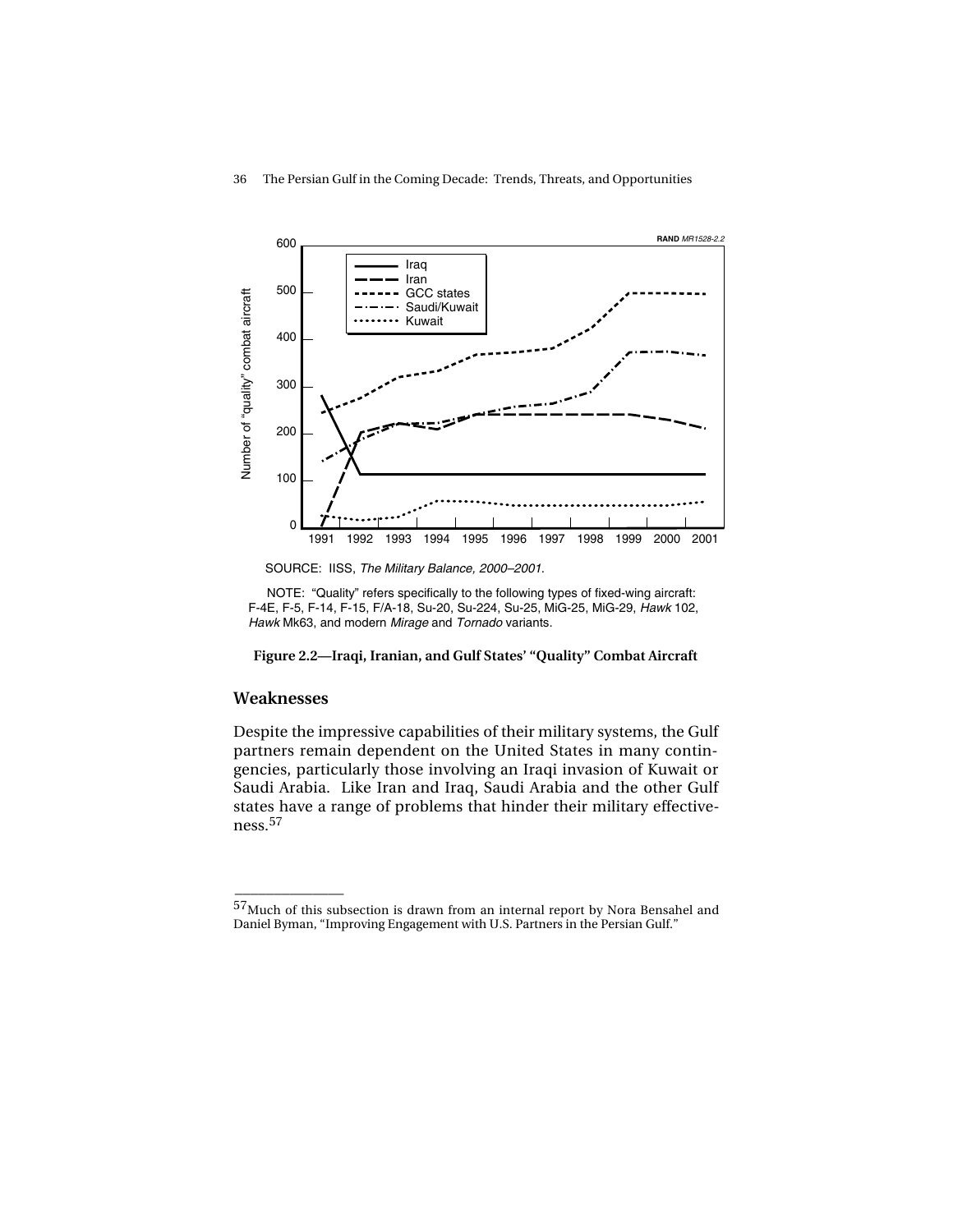| Table 2.9 |
|-----------|
|           |

**Naval Surface Assets in the Gulf**

| Country      | Frigates<br>w/SSM | Frigates<br>$w/o$ SSM | Corvettes Missile Patrol<br>(SSM) | Craft | Craft          | Patrol<br>Craft<br>Inshore MW MCM |   |   |
|--------------|-------------------|-----------------------|-----------------------------------|-------|----------------|-----------------------------------|---|---|
| Iran         | 3                 |                       | 2                                 | 20    | 3              | 38                                | 9 | 5 |
| Iraq         |                   |                       |                                   |       |                | 5                                 |   | 2 |
| Bahrain      |                   |                       | 2                                 | 4     |                | 4                                 |   |   |
| Kuwait       |                   |                       |                                   | 8     | $\mathfrak{D}$ |                                   |   |   |
| Oman         |                   |                       | $\mathfrak{D}$                    | 4     |                |                                   |   |   |
| Oatar        |                   |                       |                                   | 7     |                |                                   |   |   |
| <b>UAE</b>   | 2                 |                       | $\mathfrak{D}$                    | 8     | 6              |                                   |   |   |
| Saudi Arabia | 4                 |                       | 4                                 | 9     |                |                                   |   |   |

SOURCE: IISS, *The Military Balance, 2000–2001.*

NOTE: SSM = Surface-to-Surface Missile, MW = Mine Warfare, MCM = Mine Countermeasures.

Many of the Gulf states face severe manpower shortages because of a small base of eligible recruits. Populations in these states are small to begin with, and as Table 2.10 demonstrates, they often include a high percentage of third-country nationals. Male nationals of military age constitute only a small percentage of the total population, ranging from 12 percent in Qatar and the UAE to 22.3 percent in Saudi Arabia. Military service is not prestigious, and the best recruits often pursue other opportunities.58

As a result of these manpower shortages, many of the Gulf states recruit foreign personnel to meet their force goals. More than half of Qatar's military consists of foreign nationals, and the percentages are also high in Bahrain and the UAE.59 Most of these foreign personnel

 $^{58}\!$  Interviews with U.S. government and military officials, May 2000.

<sup>59</sup>Qatar actively recruits military personnel in Oman, and as many as 70 percent of Qatari military personnel are Omani and Baluch. This narrows Oman's own recruiting base substantially, forcing the Omani military to rely on foreigners. Approximately 3700 of Oman's 43,500 military personnel are third-country nationals. Anthony H. Cordesman, *Bahrain, Oman, Qatar, and the UAE: Challenges of Security*, Westview Press, Boulder, CO, 1997*,* pp. 180, 273.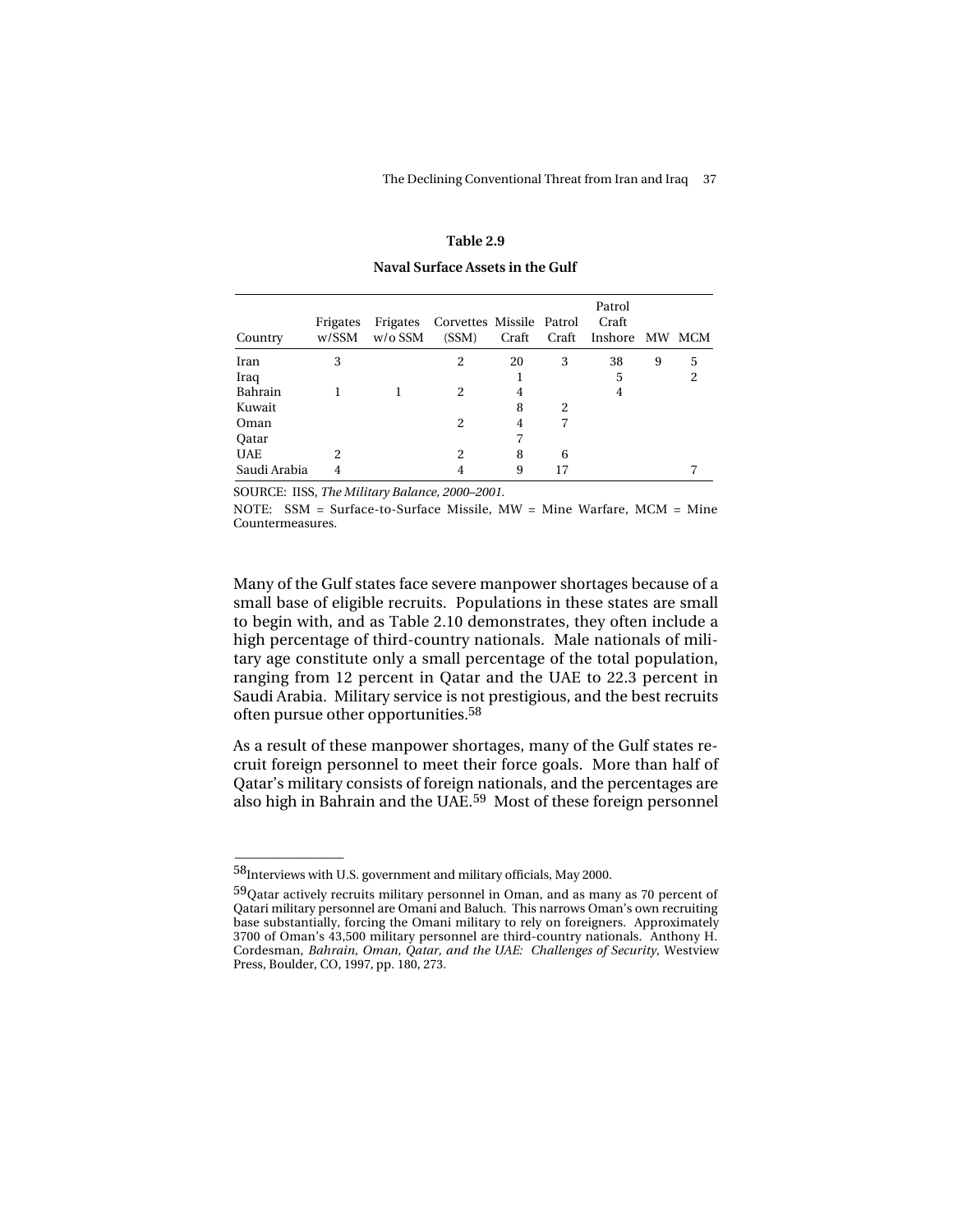### **Table 2.10**

#### **Population of Eligible Military Recruits**

| Country      | <b>Total Population</b> | Third-Country<br>Nationals as a<br>Percentage of Total<br>Population | Men Aged 13-32 as a<br>Percentage of Total<br>Population |
|--------------|-------------------------|----------------------------------------------------------------------|----------------------------------------------------------|
| Bahrain      | 626,000                 | 37                                                                   | 15.5                                                     |
| Kuwait       | 2,200,000               | 65                                                                   | 16.4                                                     |
| Oman         | 2,213,000               | 27                                                                   | 17.0                                                     |
| Oatar        | 681,000                 | 75                                                                   | 11.7                                                     |
| Saudi Arabia | 18,000,000 <sup>a</sup> | 27                                                                   | 22.3                                                     |
| <b>UAE</b>   | 2,650,000               | 76                                                                   | 11.7                                                     |

SOURCES: IISS, *The Military Balance, 1999–2000*; *CIA Factbook 1999.*

aMost experts interviewed agreed that Saudi population figures are almost certainly exaggerated, perhaps by as much as a third.

come from poorer Islamic states, such as Egypt, Jordan, Pakistan, and Sudan. Foreign contractors provide crucial technical and maintenance support to the Gulf states, since few of these militaries have indigenous support capabilities. Foreign military personnel usually are not as reliable or loyal as nationals. Most regional militaries try to ensure that nationals instead of foreigners staff their elite units, but any major engagement will involve other units as well.

Nor are the Gulf state forces particularly skilled. Regional land forces' maneuver capabilities are poor. Their operational plans have generally been designed for static border defense, so they lack both the equipment and communications assets necessary to go beyond their fixed positions. They also lack effective combined arms and joint capabilities. Moreover, the services do not communicate well with each other, and different elements of single services (e.g., artillery and infantry units) do not coordinate their actions. Neither Saudi Arabia nor Kuwait has demonstrated a capacity for combined arms operations at the brigade level or higher.<sup>60</sup>

Gulf state air forces cannot compensate for the limited numbers and poor skills of the ground forces. Although the Gulf states' air forces are reasonably skilled at air-to-air operations, they have few air-to-

<sup>60</sup>Cordesman, *If We Fight Iraq,* p. 2.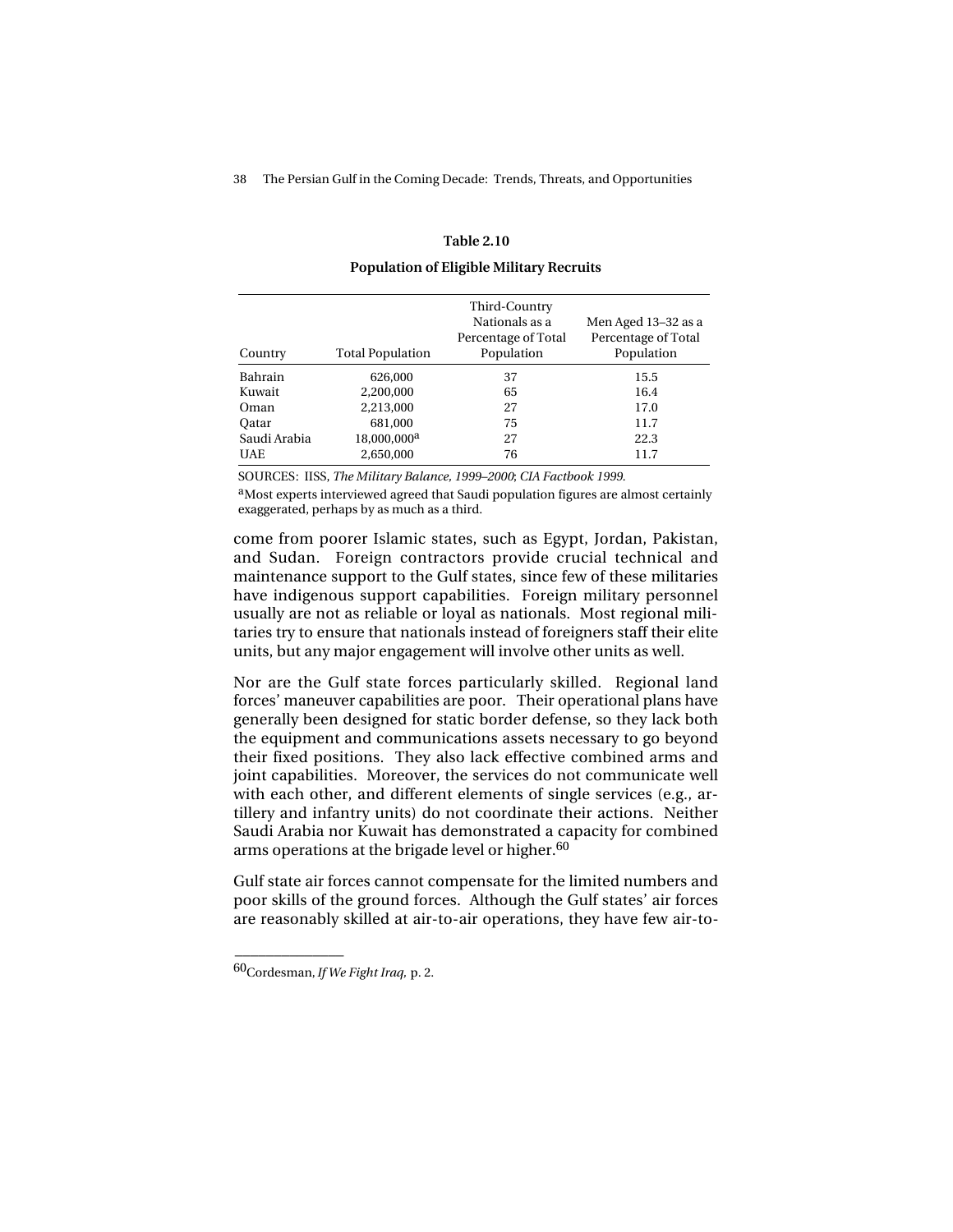ground capabilities. In general, Gulf state air forces do not train on air-to-ground missions. Their platforms do not possess the advanced munitions that would destroy or disrupt advancing enemy armored columns. Interservice communication within country militaries, to say nothing of interservice communication among possible Gulf coalition members, is almost invariably poor, preventing effective air-land coordination. As a result, Gulf air forces could do little to halt a significant invasion. Indeed, the Royal Saudi Air Force's skill levels have declined over the last decade despite considerable government investment. Both the Saudi and Kuwaiti capacity for joint operations remains low.61

Gulf militaries are plagued by many of the same problems that Iran and Iraq face. Gulf militaries generally do not train under realistic operational conditions.62 They tend to spend their procurement dollars on acquiring new and technologically advanced weapon systems instead of developing basic support capabilities. A frequent consequence is the inability to integrate the new, advanced weapon systems into realistic concepts of operation and training activities. For example, more than 100 M-1A1 tanks in Saudi Arabia are warehoused, awaiting trained staff.

The Gulf states generally lack the logistics infrastructure to sustain operations for more than a short time. Preventive maintenance is not emphasized.63 Finally, the Gulf militaries suffer from problems related to the chain of command. Personal relationships, family ties, and political factors often determine key promotion and staffing decisions. This problem is exacerbated when members of the royal family serve in the military, because ranks do not always correspond to family status.<sup>64</sup>

<sup>61</sup>Cordesman, *If We Fight Iraq.*

<sup>62</sup>Pilots are not always required to become instrument rated; the desert skies usually have high visibility and pilots are not required to retest their skills once they have become certified. In Kuwait and Saudi Arabia, land forces generally train for only a few hours every day, avoiding extended hours in the heat. They almost never train in chemical protective gear. Interviews with U.S. government and military officials, May 2000.

 $63$ Oman, where logistics and maintenance capabilities are emphasized more than elsewhere in the Gulf, is a partial exception to these generalizations. Cordesman, *Bahrain, Oman, Qatar, and the UAE,* pp. 172–196.

<sup>64</sup>Interviews with U.S. government and military officials, May 2000.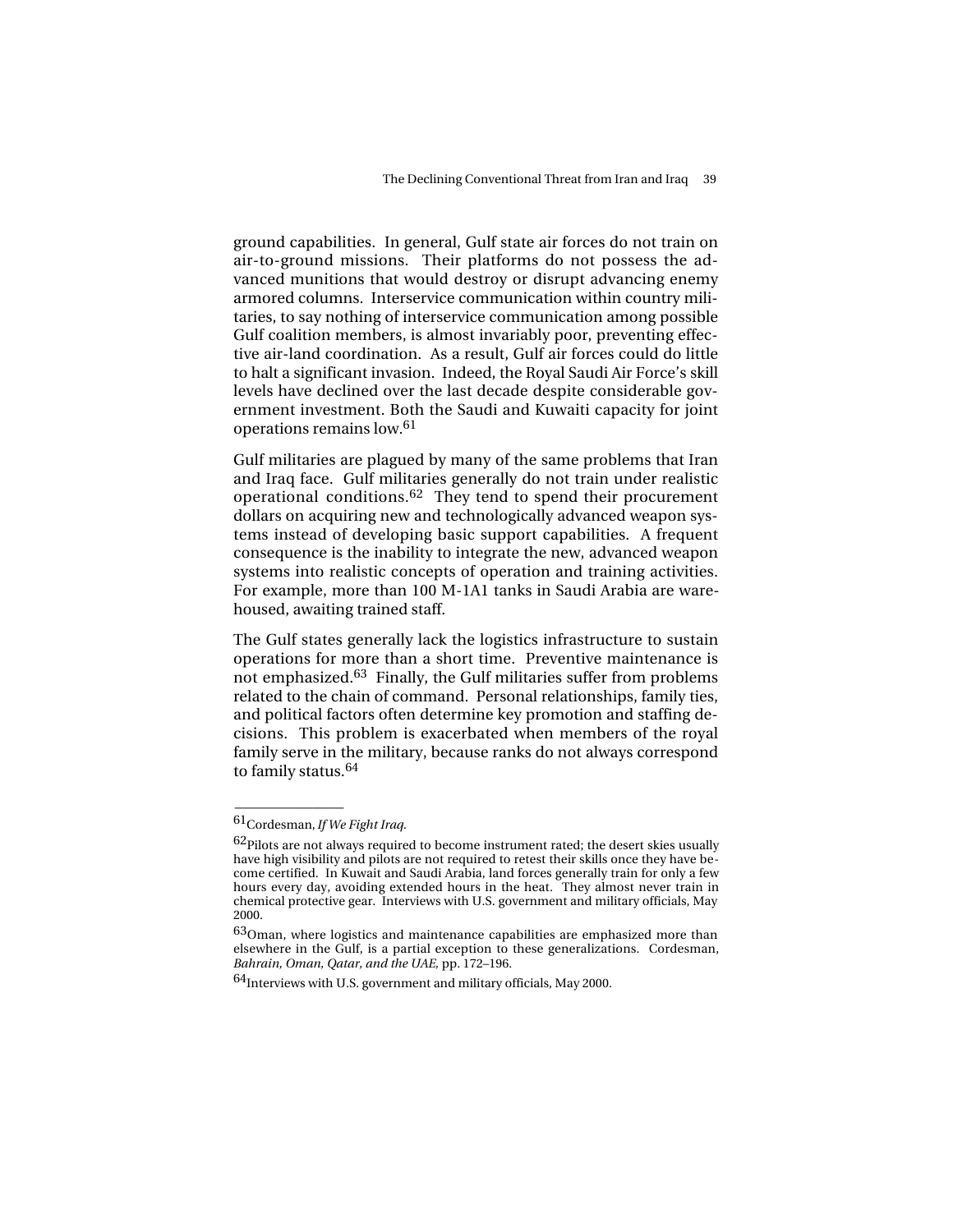Unfortunately, the Gulf states show little sign of pooling their military resources to counter threats from Iran or Iraq. In general, all the regional militaries prefer to work bilaterally with the United States rather than multilaterally. Political disagreements within the GCC have limited military cooperation in the region. The smaller GCC states fear Saudi hegemony and distrust the GCC as a mechanism for resolving bilateral differences. As Simon Henderson notes, "If it [the GCC] had a motto, it would probably be 'caution.'"65 Personal differences among leaders and minor border disputes also inhibit cooperation.66

A chief consequence of these problems is that Saudi Arabia and Kuwait will remain heavily reliant upon U.S. forces in the event of a large land attack by Iraq. Current Kuwaiti defense doctrine accepts and relies upon this fact, stating as its objective the halt of a ground attack for 48 hours, in which time a coalition response can be mobilized.67

## **THE DOMINANT U.S. POSITION**

 $\overline{\phantom{a}}$ 

In addition to the greater strength of U.S. partners and the weakness of likely adversaries, the United States has dramatically increased its regional military presence and overall capacity to respond to contingencies. As a result, the Iranian or Iraqi militaries are overmatched and would have relatively few options for aggression as long as U.S. forces in the region can quickly respond to belligerence.

The U.S. presence in the Gulf varies according to rotation schedules and the security situation of the moment, but it has expanded dramatically since before the Gulf War. On average, the United States deploys 25,000 personnel in the Gulf region, as well as an additional 1000 U.S. Air Force (USAF) personnel in Turkey who are responsible for Operation Northern Watch. Currently, U.S. forces include ap-

<sup>65</sup>Simon Henderson, *The Gulf Cooperation Council Defense Pact: An Exercise in Ambiguity*, Washington Institute for Near East Policy, Washington, D.C., January 16, 2001, electronic version.

<sup>66</sup>Ghanim Alnajjar, "The GCC and Iraq," *Middle East Policy*, Vol. 7, No. 4, October 2000, p. 92; Henderson, *The Gulf Cooperation Council Defense Pact*.

<sup>67</sup>Jane's World Armies, "Kuwait," Jane's Information Group (www.janes.com), July 17, 2001.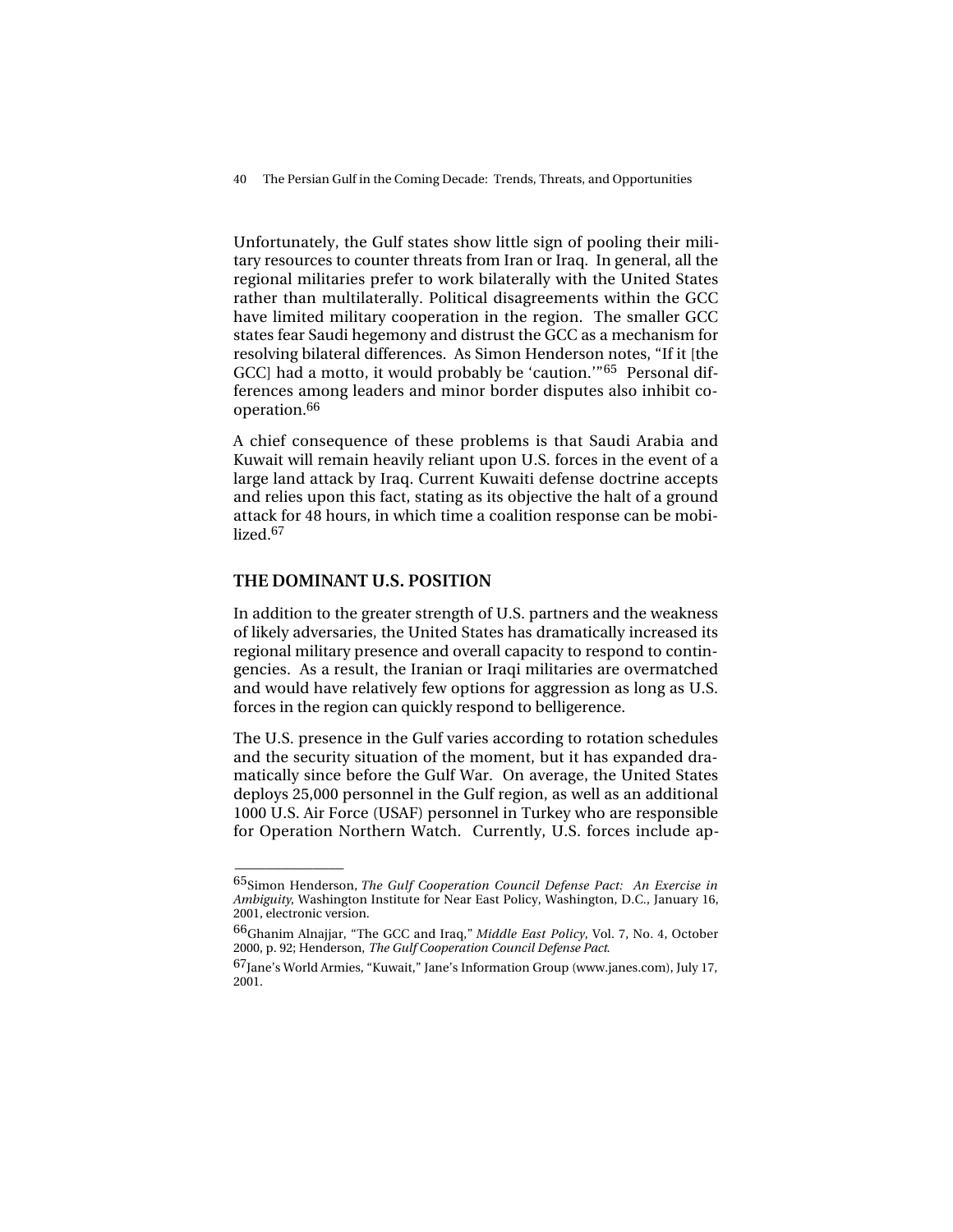proximately 5000 Army soldiers (manning one heavy brigade) in Kuwait; 5000 USAF personnel largely in Kuwait and Saudi Arabia (home to a U.S.-run Coalition Air Operations Center); and 13,000– 15,000 Navy and Marine personnel. Roughly 200 aircraft are in the region, most of which are part of Operations Northern and Southern Watch.68 There are some 3300 troops in Qatar, mostly at the al-Udeid airbase, which is being developed as a second Coalition Air Operations Center.69 (All troop deployment numbers in the region are notional and likely to change, given the continuing war on terrorism.)

In addition to the forces it has in the theater, the United States has augmented its cooperation with the Gulf states and its ability to respond rapidly in a host of other ways. Washington has prepositioned U.S. Army mechanized brigade sets, USAF bare-base sets, U.S. Navy forward logistics sets and infrastructure, and other assets in several Gulf countries. The United States was recently reported to have prepositioned equipment for three Army armored brigades and a Marine brigade in the region.<sup>70</sup> Washington is also arranging to preposition large amounts of Army equipment in Qatar, making Camp Snoopy there the largest Army prepositioning site in the world. In addition, the United States has signed defense cooperation agreements with all the Gulf states except for Saudi Arabia.71 U.S. forces exercise frequently with Gulf state militaries and have an enhanced ability to work with regional partners and use regional facilities with little notice.

The United States has made great strides in the last decade in improving its ability to respond rapidly to a crisis, independent of prepositioning or its forward presence. Advances in targeting, in-

<sup>68</sup>Alfred B. Prados, "Saudi Arabia: Post-War Issues and U.S. Relations," *CRS Issue Brief*, December 2, 1996, accessed at http://www.fas.org/man/crs/3-113.htm on March 8, 2001; "U.S. Forces Order of Battle," Federation of American Scientists, available at http://www.fas.org/man/dod-101/ops/iraq\_orbat.htm.

<sup>69</sup>Robert Burns, "U.S. Beefs Up Airbase in Qatar," *Associated Press*, July 2, 2002, and Bradley Graham and Thomas Ricks, "Contingency Plan Shifts Saudi Base to Qatar; US Wants to Lessen Dependence on Riyadh," *Washington Post*, April 6, 2002.

 $^{70}\rm{Eric}$  Schmitt and Thom Shanker, "American Arsenal in the Mideast Is Being Built Up to Confront Saddam Hussein," *New York Times*, August 19, 2002.

 $71$ Washington has had a defense agreement with Oman since 1979. The agreements with the other Gulf states were signed in the decade after the Gulf War.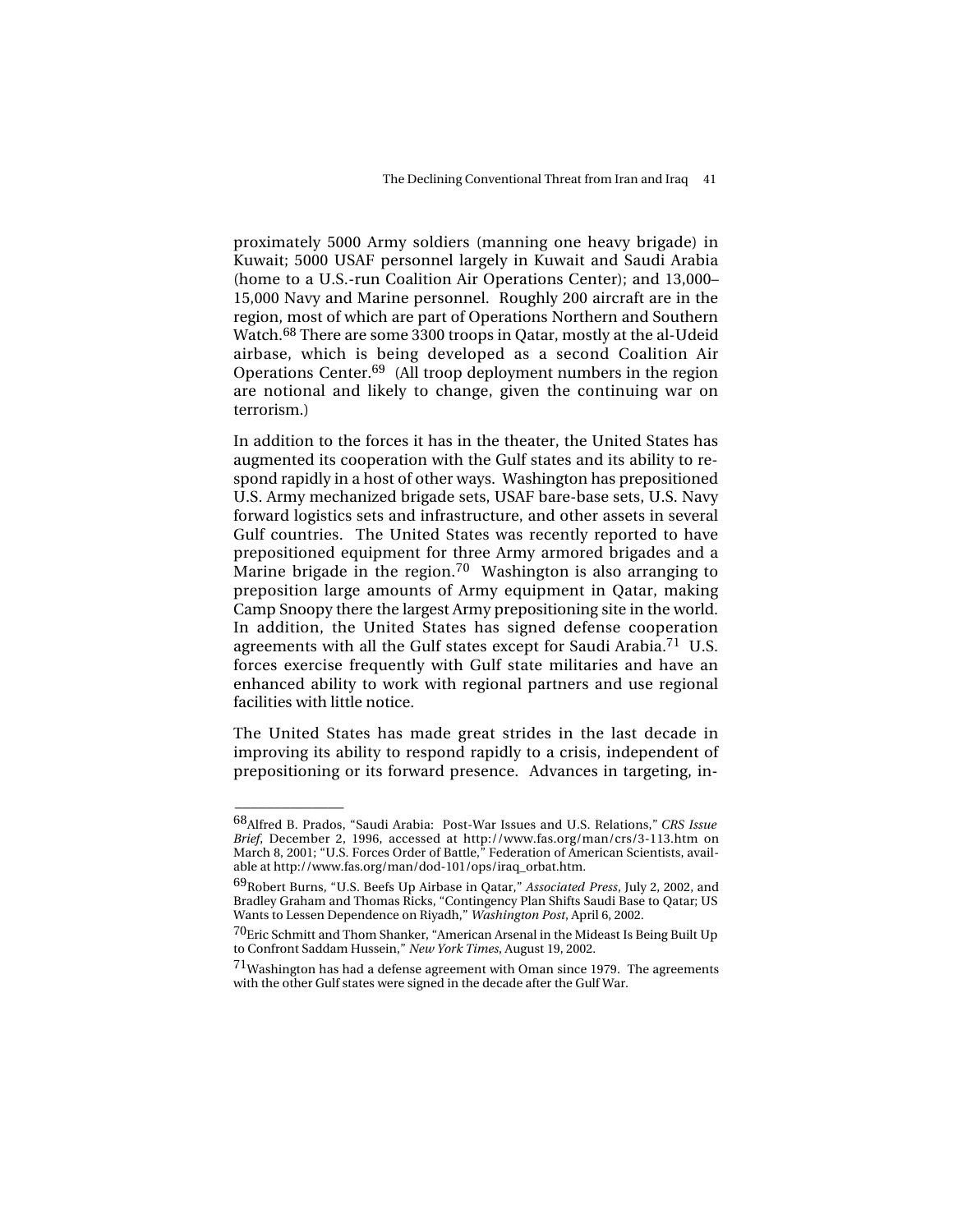formation processing, and precision munitions enable early arriving aircraft to deliver more and more-lethal strikes than before. As a result, the United States is well prepared to respond to contingencies that would tax in-place assets.<sup>72</sup>

The strong U.S. capabilities do not rule out all adversary options. The use of nuclear weapons, and to a lesser degree biological systems, would change the playing field in the Gulf region considerably. Although Iran and Iraq possess extensive chemical stockpiles, the Iran-Iraq war suggested that neither country used these weapons with remarkable skill. Given U.S. defenses, post–Gulf War preparation for operations in a chemical environment, and the speed of operations, it is not likely that chemical weapons would significantly change the military balance, although they would complicate operations considerably. Nuclear weapons, however, pose a far graver risk, both as a tactical and as a strategic threat. The risk of a nuclear attack on U.S. forces or U.S. partners would raise the risks of any U.S. intervention considerably. As a result, it might embolden U.S. adversaries, making them more likely to consider land grabs or other limited attacks in the hope that their nuclear arsenal would deter the United States from counterattacking with impunity. In some circumstances, biological weapons could also be used as a strategic threat, although the delayed effects of a strike and the weapons' unproven nature make them less effective than nuclear weapons.

Even the tacit threat of using these weapons against the United States, however, poses risks for Iran or Iraq. If Iran or Iraq threatened to use biological or nuclear weapons, the United States might intervene directly given the threat these weapons pose: thus, the supposed deterrent effect of these weapons might instead produce a motive (or, from Tehran or Baghdad's point of view, a pretext) for an attack. In any event, the United States would be likely to elevate counter-proliferation as an objective if military operations were conducted for other reasons (e.g., to enforce no-fly zones over Iraq), perhaps leading to attacks on biological or nuclear facilities.

Beyond WMD, Iraq and Iran would have a free hand in their own countries and might commit acts, such as moving against the Kurds

<sup>72</sup>Lambeth, *The Transformation of American Air Power,* pp. 168–169, 297–321.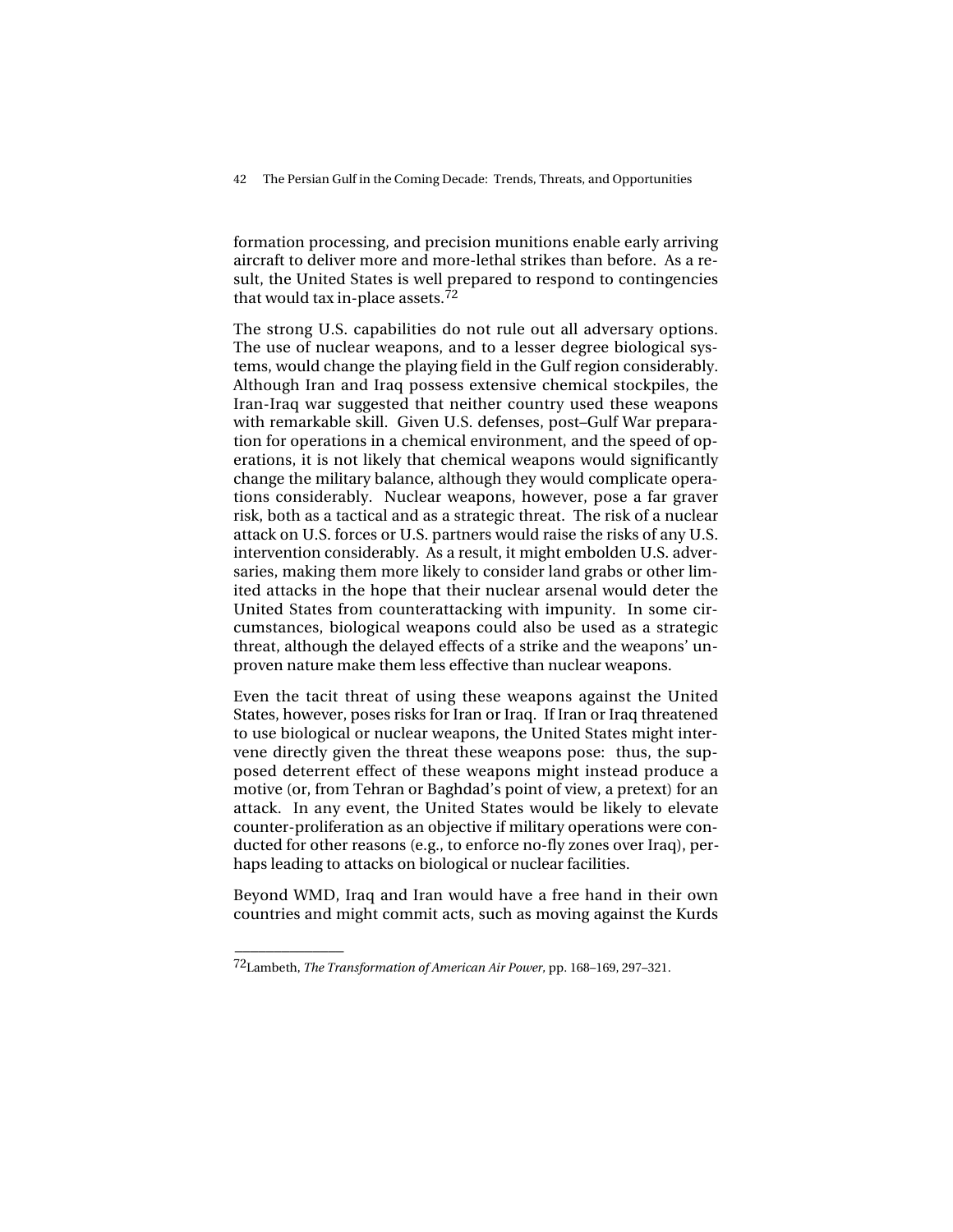in northern Iraq, that would bring them into conflict with the United States. Finally, Iraq might be able to conduct a short-notice invasion of Kuwait with two to three divisions that would be difficult for the United States to defeat easily, although over time Iraqi forces would be overwhelmed.

## **A DECLINE IN SUBVERSION**

In addition to a decreased danger of outright invasion, the threat of subversion has also fallen in the last decade and shows little sign of reawakening. In the past, subversion was a potent threat. Although Iraq never managed to inspire Gulf citizens with its message, Iran at times shook the Gulf with its efforts to weaken, subvert, and overthrow the traditional Arab regimes. Iran's appeal was particularly strong to the Gulf's Shi'a Muslims, who constitute roughly 70 percent of Bahrain's population, 25 percent of Kuwait's, and 5 percent of Saudi Arabia's (where they are concentrated in areas such as al-Hasa' Province, where much of Saudi Arabia's oil reserves are located). In Bahrain, Shi'a demonstrations unsettled the island in 1980, and in December 1981 Shi'a conspirators of the Islamic Front for the Liberation of Bahrain tried to overthrow the government—with Iran helping organize the group and offering naval support in the event of a successful coup. Demonstrations took place in Kuwait in response to the Iranian revolution, and Shi'a groups linked to Iran blew up the U.S. Embassy in Kuwait and tried to assassinate the Kuwaiti emir. In Saudi Arabia, rioting broke out in 1979 and 1980 in response to Khomeini's return to Iran and calls for revolution.73 During much of this time, Khomeini and lesser leaders in Iran regularly called for revolution in the Gulf, denouncing the ruling families as impious, corrupt, and pawns of the West. This revolutionary rhetoric appealed even to nonreligious Shi'a, who keenly felt the discrimination and second-class status they routinely suffered in the Gulf.<sup>74</sup>

The most significant recent involvement of Iran in subversion in the Gulf was its meddling in Bahrain between 1994 and 1996, when rioting and demonstrations were common among Bahraini Shi'a. The

<sup>73</sup>Martin, *The Unstable Gulf,* pp. 81–83.

<sup>74</sup>Graham Fuller and Rend Rahim Francke, *The Arab Shi'a: The Forgotten Muslims*, St. Martin's Press, New York, 1999*.*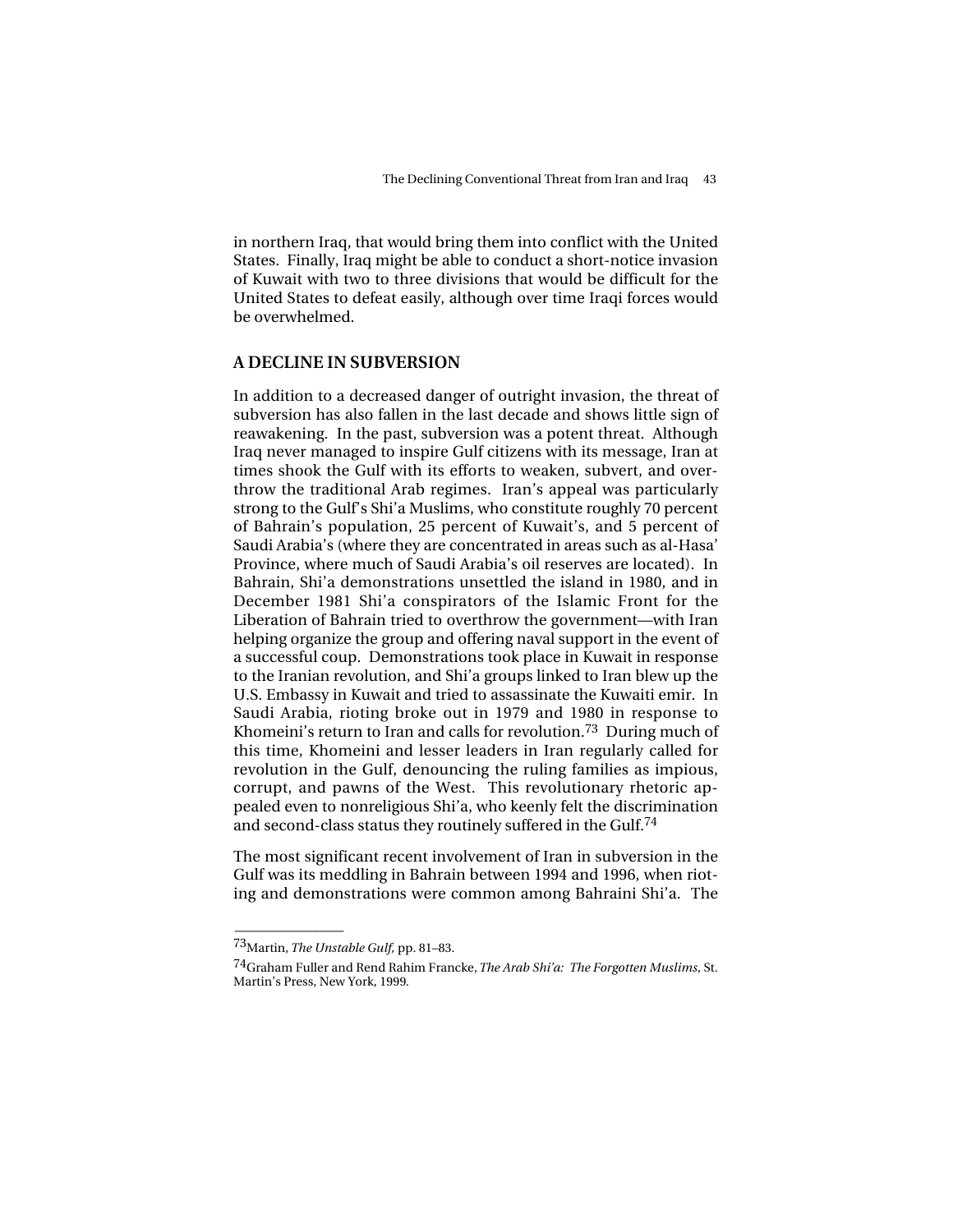causes of the violence were linked to discrimination, corruption, and other problems endemic to Bahrain. Iran, however, tried to create a Bahraini Hezbollah organization, but the Bahraini Security and Information Service quickly suppressed this.<sup>75</sup>

Since that time, Iran has become far less active in promoting unrest in the Gulf. It continues to support terrorists seeking to halt Arab-Israeli peace negotiations and backs anti-regime groups in Turkey and particularly in Iraq. Although information is scarce, it is highly likely that Tehran retains ties to Shi'a radicals and other militants in the Gulf—ties formed from kinship and religious networks and through previous attempts to mobilize local Shi'a and other Muslims. Iran, however, has actively courted the Gulf states in an attempt to improve relations. In part, this effort has resulted from the futility of supporting peoples against governments and Iran's need to cooperate with the Gulf states, particularly Saudi Arabia, in the oil market.

Perhaps most important, the attraction of the Iranian revolution has declined in the Gulf. The death of the charismatic Ayatollah Khomeini, and his replacement by the uninspiring and intellectually second-rate Ayatollah Khamene'i, has cooled the ardor of many Gulf citizens. In addition, cultural differences between the Arab Shi'a of the Gulf and the Persian Shi'a of Iran, the stagnation of the Iranian economy, and the evident discontent that most Iranians today appear to have for their own leadership have made Iran a less attractive model in general. As a result, the appeal of the Iranian revolution has diminished.76

The twin threats of conventional military aggression and subversion have both declined in recent years. The possibility of aggression remains real but is more manageable than it was because of a decline in the power of regional adversaries, improved regional partner capabilities, and a far stronger U.S. regional position. Subversion is even less of a concern given Iran's more moderate government and

<sup>75</sup>Byman and Green, *Political Violence and Stability,* pp. 33–35. The Iranian-backed Bahraini Hezbollah actively spread propaganda against the Al Khalifa, but the organization was not linked to any actual acts of violence or to the larger demonstrations that occurred. "Bahrain: Defendants' Confessions Reported," Manama WAKH, FBIS-NES-96-110, June 5, 1996; "Bahrain: Interior Ministry on Arrest of 'Hizballah of Bahrain' Group," Manama WAKH, FBIS-NES-96-107, June 3, 1996.

<sup>76</sup>Fuller and Francke, *The Arab Shi'a,* pp. 77–78.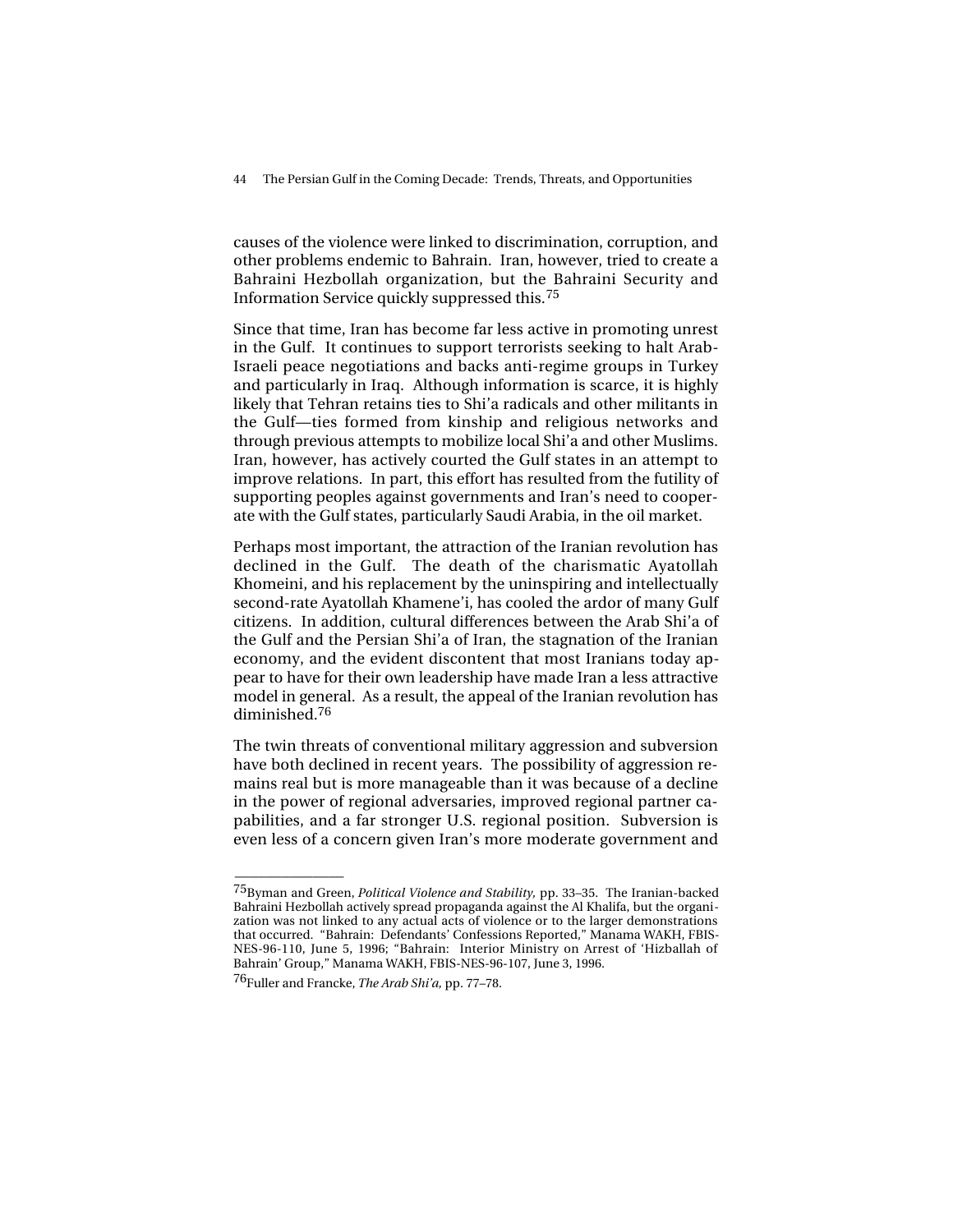The Declining Conventional Threat from Iran and Iraq 45

the declining appeal of its message. As discussed in the next chapter, however, threats to U.S. interests remain, particularly in the form of instability among U.S. Gulf partners. Moreover, as Chapter Four indicates, many uncertainties remain that could lead to additional challenges for the United States in the Gulf region.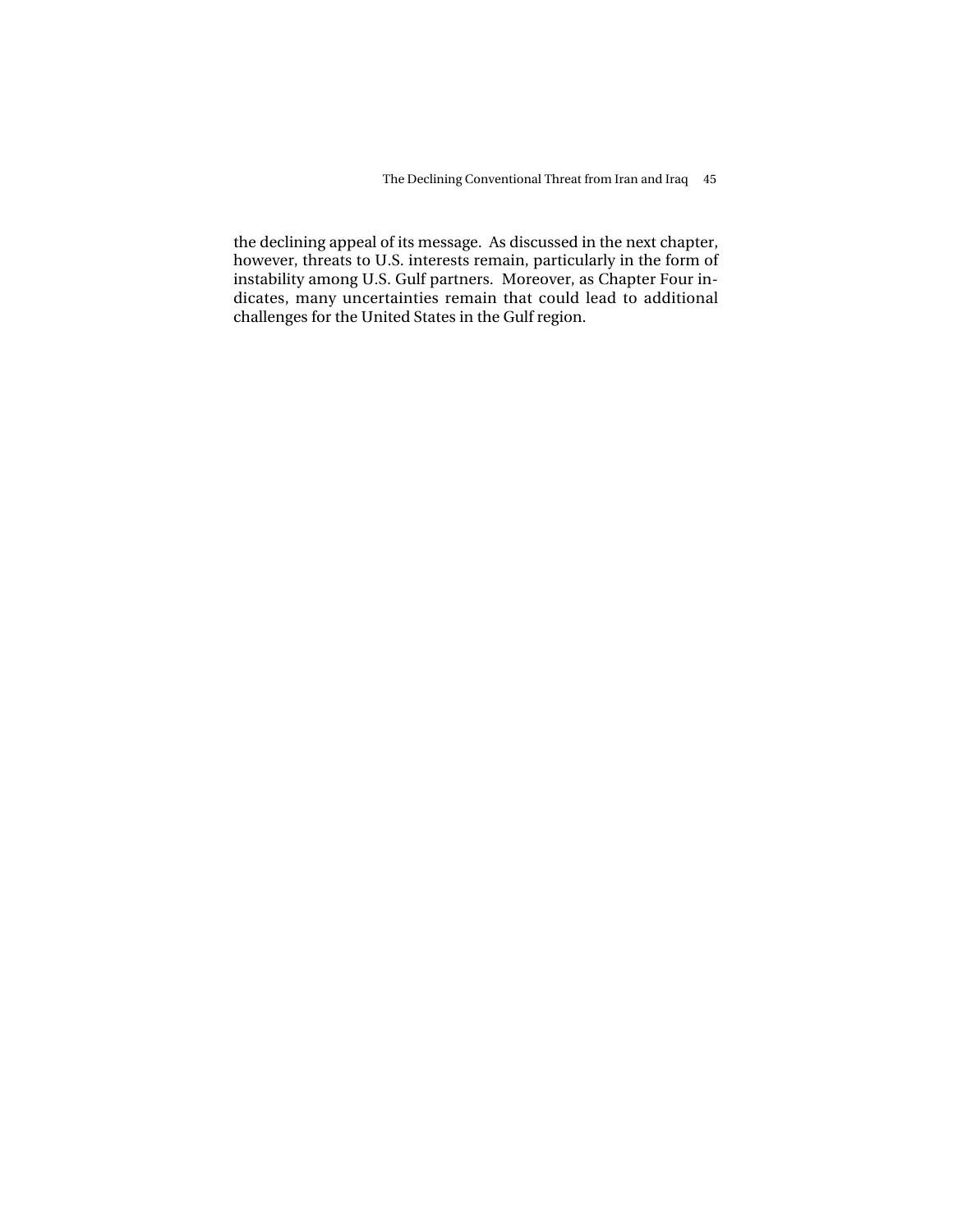Chapter Three

# **INTERNAL THREATS TO REGIONAL PARTNERS**

Although the external threats to U.S. interests are limited, the picture is darker when the internal situation of U.S. partners is examined. To be clear: U.S. partners are not on the brink of revolution or dramatic regime change. It is likely, however, that economic and social pressures will grow in the coming decade, making it more difficult for these states to cooperate openly and wholeheartedly with the United States. Iran and Iraq, even more than U.S. partners, face internal threats that could lead to dramatic regime change.

## **THE FRAYING SOCIAL CONTRACT**

A range of economic and social problems is undermining the political arrangement that has governed social relations in the Gulf since the discovery of oil. Gulf governments have not established effective political institutions for managing any increased tension. As a result, governments in the Gulf are under more pressure to be responsive, and the potential for unrest is growing.

### **Growing Stagnation and Reform**

Discontent stemming from economic problems may increase in several Gulf states in the next decade. Despite their countries' oil wealth, citizens in Oman, Bahrain, and Saudi Arabia face a declining standard of living and rising unemployment rates. State-dominated economies, rapid population growth, and a lack of economic diversification will make it difficult for these governments to maintain the cradle-to-grave welfare state that earned them the goodwill of much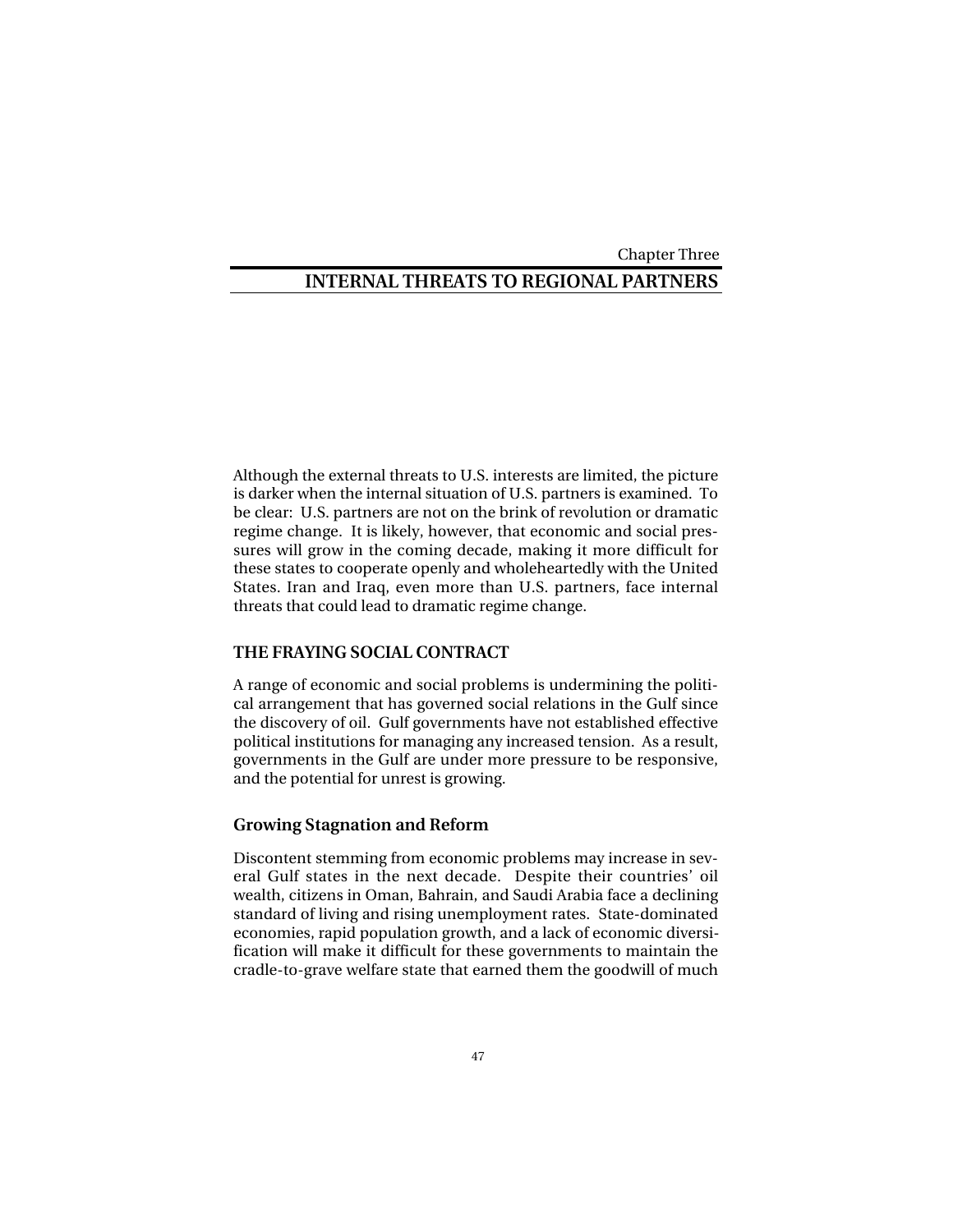of their citizenry in the past. In all three of these countries, population growth has averaged over 3 percent per year in the past two decades, greatly straining existing social services and posing an employment problem that would challenge even strong economies.<sup>1</sup> Kuwait, Qatar, and the UAE, on the other hand, have enough energy reserves to maintain a high living standard for their citizens even if energy prices should fall; they are not likely to experience unrest for economic reasons.<sup>2</sup>

### **Economic Problems Common to the Gulf States**

\_\_\_\_\_\_\_\_\_\_\_\_\_\_

Oil wealth, which led to dramatic standard of living increases in the Gulf for much of the second half of the twentieth century, no longer is enough to ensure the prosperity of several states. Living standards in Saudi Arabia, Bahrain, and Oman have remained at a standstill in recent years. For example, from 1980 to 1998, the Saudi economy grew at an average of 0.2 percent a year—a stagnation that ended only when oil prices soared in 1999 and 2000.<sup>3</sup>

<sup>1</sup>For a review of the implications, see Byman and Green, *Political Violence and Stability in the States of the Northern Persian Gulf*, pp. 14–16.

<sup>&</sup>lt;sup>2</sup>Kuwait and the UAE are also heavily dependent on oil exports, although both countries have offset this dependence through significant investments in "downstream" industries. Oman and Bahrain, which lack large oil reserves, already face economic problems. Qatar enjoys rich natural gas reserves as well as oil deposits. Oil also constitutes the lion's share of Iran's and Iraq's exports and government revenues. See http://www.eia.doe.gov/cabs/saudi2.html and http://www.eia.doe.gov/emeu/cabs/ orevcoun.html .

<sup>3&</sup>quot;Can Crown Prince Abdullah Lead His Desert Kingdom into the 21st Century?" *Business Week*, May 21, 2001; United States Embassy in Riyadh, "Saudi Arabia: 2000 Economic Trends," April 2000; Saudi American Bank, "The Saudi Economy: 2001 Performance, 2001 Forecast," p. 1. During this time, real gross domestic product (GDP) growth averaged only 1.9 percent a year. Real GDP, however, does not take into account temporary increases in the price of oil, which can create windfalls. Real gross domestic income (GDI) measures the total income available to the entire economy, both to the government and the private sector. When oil prices are high, real GDP underestimates how well the Saudi economy is doing; when prices are low, it overestimates the strength of the economy. From 1995 to 2000, real GDI grew at an average 6.4 percent, with the year 2000 representing an impressive 20.7 percentage growth. Should the terms of trade shift against Saudi Arabia, real GDI will fall accordingly. See "Special Report on Saudi Arabia," *Middle East Economic Digest*, March 16, 2001, p. 30.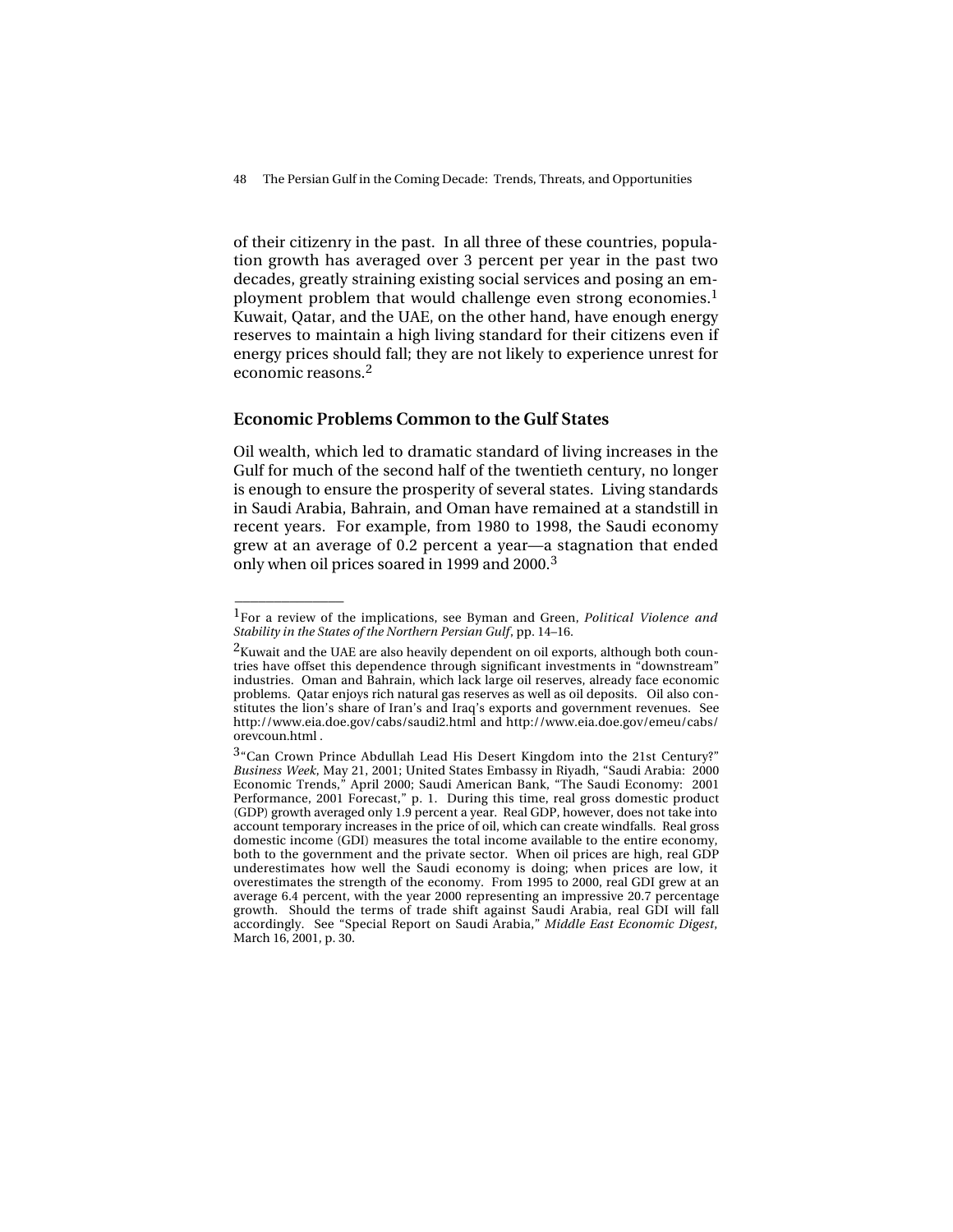Gulf regimes have failed to diversify their economies beyond the oil  $\sec$ tor.<sup>4</sup> Oil dominates the Gulf economies, leaving them vulnerable to sudden price fluctuations. For example, about 40 percent of Saudi Arabia's GDP, and over 90 percent of its export earnings come from oil revenues. Many industries depend heavily on subsidized energy, as well as direct and indirect government subsidies, to survive. As discussed in greater detail in Chapter Four, oil prices are predicted to average around \$21 a barrel (in 1998 dollars) in the coming decade a price that will not bankrupt the Gulf states but will not be enough to solve the economic problems of Saudi Arabia, Bahrain, and Oman in particular.5

The Gulf states suffer from a number of weaknesses that inhibit growth outside the oil sector. All the Gulf states spend heavily on government salaries, and investment levels are low compared with other developing economies.6 The state dominates the economies of most Gulf states. Over half of the workforce in the Gulf is employed directly by the state. Even outside the oil sector, governments often dominate electric companies, hotels, banks, telecommunications, and other sectors.<sup>7</sup>

The remarkable energy reserves in the Gulf have hindered economic diversification in the region. Outside and domestic investment focus first on the energy sector. Moreover, the surge in oil prices led to rapid increases in the prices of nontradable goods, which in turn led local manufacturers and merchants to concentrate on the lucrative

 $4$ For a more comprehensive look at the economic challenges facing states in the region and their likely political consequences and responses, see Alan Richards, "The Political Economy of Economic Reform in the Middle East," in Nora Bensahel and Daniel Byman (eds.), *Security Trends in the Middle East and Their Implications for the United States*, RAND, forthcoming.

<sup>&</sup>lt;sup>5</sup>This prediction comes from the authors' interviews with executives in the U.S. oil industry and government. It also meshes with the U.S. Department of Energy's "base scenario." See Energy Information Administration, *Annual Energy Outlook 2001*, at http://www.eia.doe.gov/oiaf/aeo/economic.html#international.

 $^6$ Saudi American Bank, "The Saudi Economy," pp. 8–9; "Can Crown Prince Abdullah Lead His Desert Kingdom into the 21st Century?"

<sup>7</sup>F. Gregory Gause III, *Oil Monarchies: Domestic and Security Challenges in the Arab Gulf States*, Council on Foreign Relations Press, New York, 1993, pp. 52–53, 59. Saudi Arabia faces another problem: payment on the debt is crowding out government capital expenditures, which are needed to diversify the economy. United States Embassy in Riyadh, "Saudi Arabia: 2000 Economic Trends."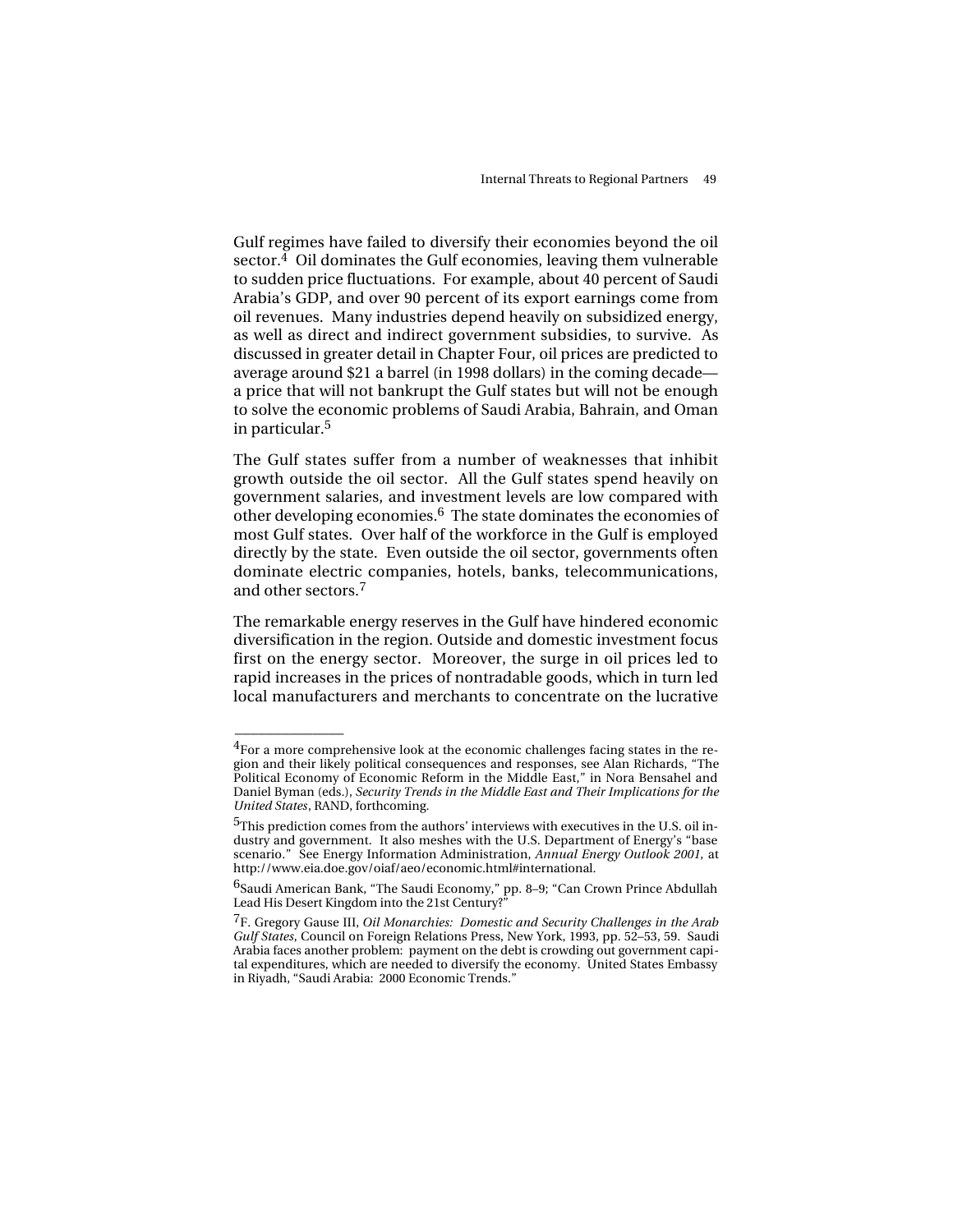domestic market rather than on developing industries that were globally competitive. Investments in energy have produced few positive externalities that have encouraged the growth of other sectors of the economy.<sup>8</sup>

Corruption and ruling family involvement in the economy are other problems. Interviews with area businessmen and U.S. officials in the Gulf indicate that connections with the ruling family are often required for any major business. In addition, in Saudi Arabia, royal family members are increasingly demanding a share of private business transactions, whereas previously they had confined their role to the state's oil sector and government-directed activities.9 Although solid information on the amount spent on the thousands of royal family members is lacking, a common estimate is that each Saudi prince receives about \$3000 per month, with senior princes getting far more. Opposition groups, no doubt exaggerating, claim that 40 percent of government revenues go to the royal family.10 The lack of transparency in the Saudi economy only fuels speculation and conspiracy theories and inhibits foreign investment. Government spending on the royal family, on defense, and on other sensitive matters is seldom revealed.<sup>11</sup>

Education systems in the Gulf are inadequate and do not produce large numbers of skilled workers, although they have advanced from only 30 years ago, when many states lacked a comprehensive education system and much of the populace in the region was illiterate. Moving much beyond basic literacy, however, has proven a difficult step.12 Moreover, roughly half of Saudi Arabia's graduates have

<sup>8</sup>The so-called "Dutch disease" is a common phenomenon in resource-rich economies. In the Gulf, many of the problems inherent in resource-based wealth are magnified by political, demographic, and social weaknesses.

<sup>&</sup>lt;sup>9</sup>Interviews in Saudi Arabia, May 2000.

<sup>10&</sup>quot;Can Crown Prince Abdullah Lead His Desert Kingdom into the 21st Century?"

 $11$ For an opposition criticism along these lines, see "The Saudi Economy Crisis: Entrance and Exit," available at http://www.miraserve.com/pressrev/eprev76.htm (downloaded May 23, 2001).

<sup>12</sup>James Placke, "Low Oil Prices: Implications for the Gulf Monarchies," talk at the Washington Institute for Near East Policy, Washington, D.C., July 15, 1998.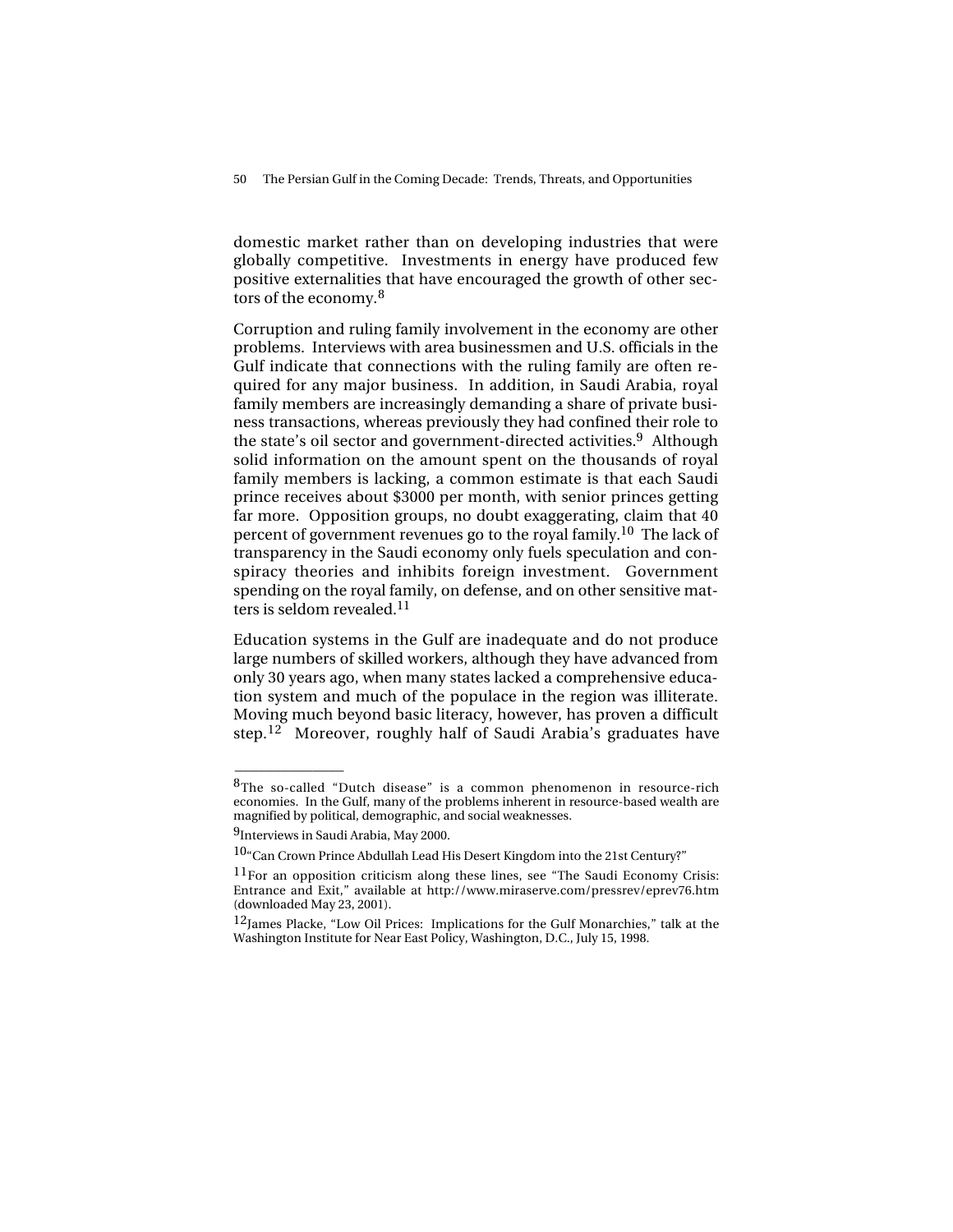degrees in subjects related to the study of Islam, leaving them unprepared for the modern job market. Too often, graduates of Gulf schools are not trained to think critically and are largely innumerate.

The Gulf states also are dependent on expatriate workers. The salaries for menial jobs are low, and many Gulf state citizens consider manual labor to be beneath them. The poor education system, however, has hindered efforts to replace high-skilled foreign labor. As a result, efforts to replace expatriate workers with locals— "Omanization," "Saudization," "Bahrainization," and so on have not occurred at a rapid pace.

As a result of these economic problems, unemployment is growing. Saudi Arabia's unemployment rate is estimated at 14 percent and is steadily increasing. Bahrain and Oman probably suffer similar unemployment rates.<sup>13</sup> Unemployment is likely to increase in the coming years as a result of rapid population growth. Saudi Arabia, Qatar, Oman, and Kuwait all had estimated population growth rates in 2000 of over 3 percent, rates they have sustained for several decades.14 Over half the Saudi population is under 18. The economy currently creates enough jobs for only 40,000 of the 110,000 who enter the job market each year.15 Brad Bourland, the chief economist at the Saudi American bank, notes that job creation in Saudi Arabia "has not been keeping up with labour force growth over the past decade." 16 The Kingdom needs a job growth rate of over 6 percent to keep up with its increasing population.17

<sup>13</sup>http://www.odci.gov/cia/publications/factbook/geos/ba.html#Econ. Information on Gulf employment rates is limited both because of poor government information in general and because there are few incentives for individuals to register as unemployed.

<sup>14</sup>http://www.odci.gov/cia/publications/factbook.

<sup>15</sup>Saudi American Bank, "The Saudi Economy," pp. 2 and 12–13; "Can Crown Prince Abdullah Lead His Desert Kingdom into the 21st Century?"; United States Embassy in Riyadh, "Saudi Arabia: 2000 Economic Trends."

<sup>16</sup>During this time, real GDP averaged only 1.9 percent a year. See "Special Report on Saudi Arabia," p. 30.

<sup>17</sup>United States Embassy in Riyadh, "Saudi Arabia: 2000 Economic Trends."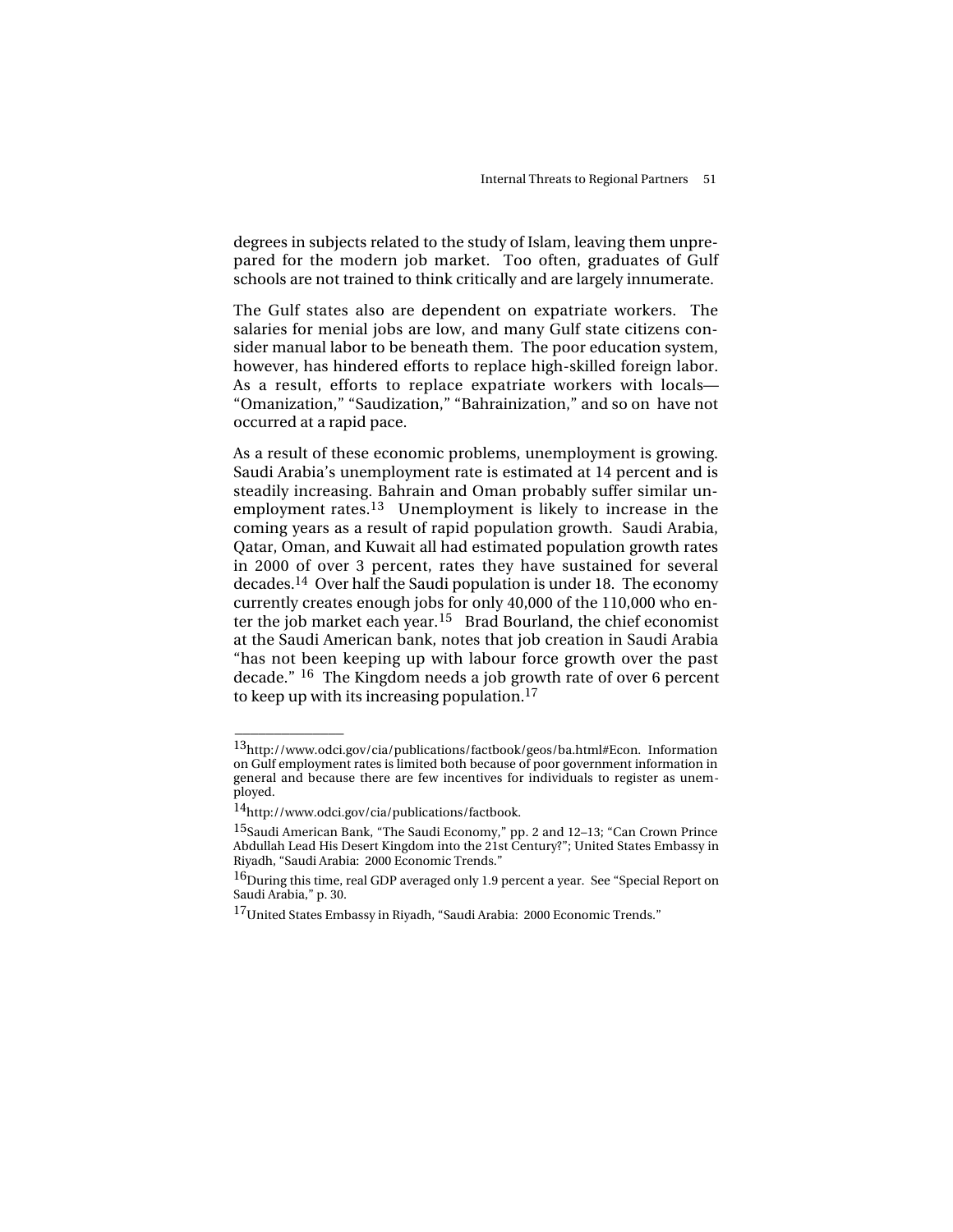### **Limited Momentum for Reform**

Several Gulf states are moving fitfully in the direction of economic reform. Bahrain has tried to portray itself as a regional financial center and Oman has tried to encourage foreign investment. Most surprisingly, Saudi Arabia is taking several steps in the right direction. The Saudi government has used the recent boom in oil prices to improve its overall fiscal strength rather than increasing spending. In September 1998, Saudi Arabia invited U.S., and later European, energy companies to submit proposals, reversing years when foreign direct investment in energy was discouraged. In addition, it has adopted a privatization strategy, approved a foreign investment law, opened its stock market to foreign investors, and tried to stimulate tourism, among other changes. It has also taken steps to adhere to World Trade Organization (WTO) regulations and streamline regulations for companies operating in the Kingdom.18

How far the Gulf states will go down this path is not clear. The surge in oil prices has reduced the pressure for reform. So far, regional states have not made much of an effort to sell state assets, a key part of any reform. Moreover, state monopolies and many ruling family members with ties to the patronage-driven economy oppose significant change. The thousands of ruling family members also enjoy a range of free or subsidized services, perquisites that will be difficult for rulers to cut.19

## **Impact on the Social Contract?**

 $\overline{\phantom{a}}$ 

If reform does not succeed, the social contract in several Gulf states may fray. Even as regional economies have stagnated, the expectations of the citizenry have risen. When oil prices were high, Saudi and other Gulf state leaders forged a bargain with their peoples. The regime would provide a high level of services in exchange for political loyalty, or at least passivity. Governments today, however, cannot

<sup>18</sup>Saudi American Bank, "The Saudi Economy," pp. 2, 17–18. The progress of Saudi Arabia toward WTO standards is particularly important, because it will address many of the Kingdom's problems with transparency and a lack of market regulations.

<sup>19&</sup>quot;Can Crown Prince Abdullah Lead His Desert Kingdom into the 21st Century?"; United States Embassy in Riyadh, "Saudi Arabia: 2000 Economic Trends."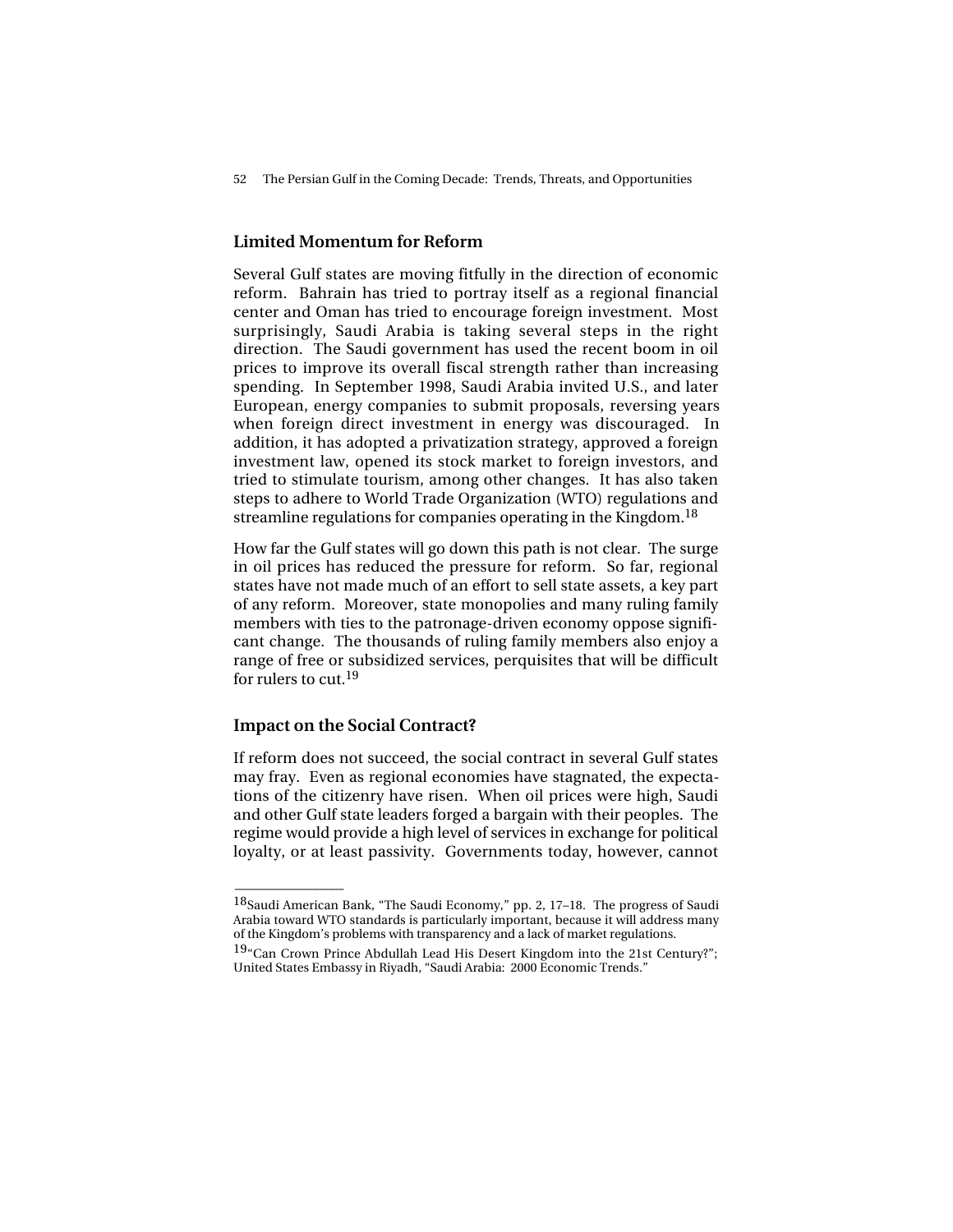provide enough jobs, advanced educational opportunities, or other benefits, and the economies are not diversified enough to offer sufficient opportunities in the private sector.<sup>20</sup>

Gulf youths today expect more from the government than did their parents, even though they are receiving less. Most Gulf residents under the age of 30—easily more than two-thirds of the population grew up accustomed to a high standard of living. They continue to expect high-quality health care, housing, and other services that their parents never knew as children. Furthermore, many received higher degrees, increasing their ostensible qualifications for high-status, high-paying jobs. As a result, many Gulf residents consider jobs involving physical labor unacceptable and believe it is their right to have an undemanding, high-paying government job. If regimes cannot provide such largesse, the population is likely to be less supportive and more critical. This will make open support for the United States difficult, particularly for unpopular military operations.

# **HOW THE U.S. PRESENCE AND POLICY INCREASE CHALLENGES**

The U.S. military presence and overall policy at times increase domestic criticism of the Gulf regimes. Regional governments support the U.S. presence directly, by providing fuel, supplies, and reimbursements to the United States, and indirectly, by forgoing rent and tax payments. Although the total cost is only around \$300 million a year,21 the *perception* of the cost of the U.S. presence is high. Much of the public in the Gulf believes their governments spend large amounts on supporting U.S. forces (and correctly believe they spend far more on procuring U.S.-origin weapon systems).<sup>22</sup> One opposi-

<sup>20</sup>Joseph Kostiner, "Low Oil Prices: Implications for the Gulf Monarchies," talk at the Washington Institute for Near East Policy, Washington, D.C., July 15, 1998.

<sup>21</sup>United States Secretary of Defense, *Report on Allied Contributions to the Common Defense*, March 2000, pp. III-28 and D-10 through D-12.

<sup>&</sup>lt;sup>22</sup>Information on public attitudes in the Gulf, particularly in Saudi Arabia, is difficult to obtain. That said, interviews with academics and government and military officials in the region, as well as knowledgeable Americans, suggest widespread public concerns about spending to maintain U.S. forces. Estimates given in interviews run into the tens of billions of dollars a year, far exceeding the actual amount required to maintain the U.S. presence in the region.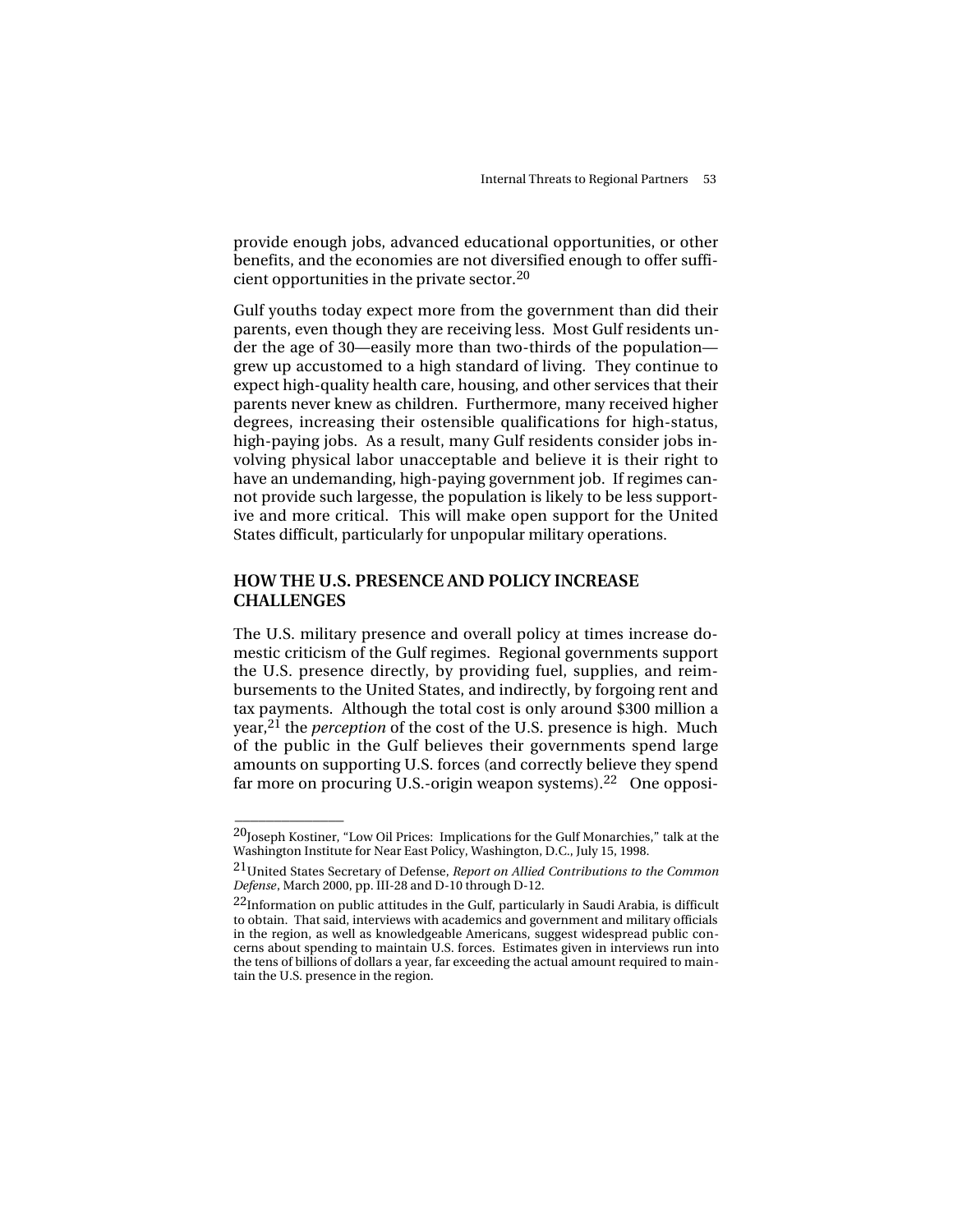tion publication acidly observes, "It is noteworthy that the United States continued to send delegations urging the Kingdom to cut its budget deficit, and then sent others urging the same officials to pay the money owed to arms exporters and other contractors, while continuing to put pressure to win new arms deals. And these are obviously irreconcilable demands."23

The large U.S. military presence in the Gulf serves as a constant reminder that the regional states do not possess the military capabilities to defend themselves. It exposes the regional governments to domestic criticism for failing to ensure state security and relying instead on security guarantees from the United States. This criticism is particularly strong in Saudi Arabia, a country whose annual defense budget is almost twice as large as the combined defense budgets of Iran and Iraq.

Depending on foreigners to provide security is particularly problematic because Western political and religious values are often seen as incompatible with Islamic teachings. This perception poses particular problems in Saudi Arabia, whose religious establishment believes that Western values are corrupting and should be kept out of the country, and whose leaders' legitimacy is at least partly based on their status as "guardians of the faith" and protectors of the holy Muslim cities, Mecca and Medina. In Saudi Arabia, even pro-regime religious leaders such as Shaykh 'Abd al-Aziz bin Baz have implicitly criticized Saudi security ties to the United States. The U.S. military presence highlights the erosion of traditional values and institutions. The perception of what the U.S. military presence entails often shapes attitudes. Yusif al-Karadawi, a respected and modern Islamist cleric living in Qatar, argues that the U.S. military presence poses a danger "not just in Qatar, but across the Gulf. You have given money and weapons to Israel at our expense! And everywhere your military goes it has insisted on alcohol, night clubs, discos, and bars. And, in Islam, these things are all very definitely *haraam* [forbidden]."24

<sup>23&</sup>quot;The Saudi Economy Crisis."

<sup>24</sup>Mary Anne Weaver, "Democracy by Decree," *The New Yorker*, November 20, 2000, p. 59. Of course, U.S. forces in the Gulf face considerable restrictions in their interactions with the local population. Despite the circumspection of U.S. forces, perceptions of licentiousness remain.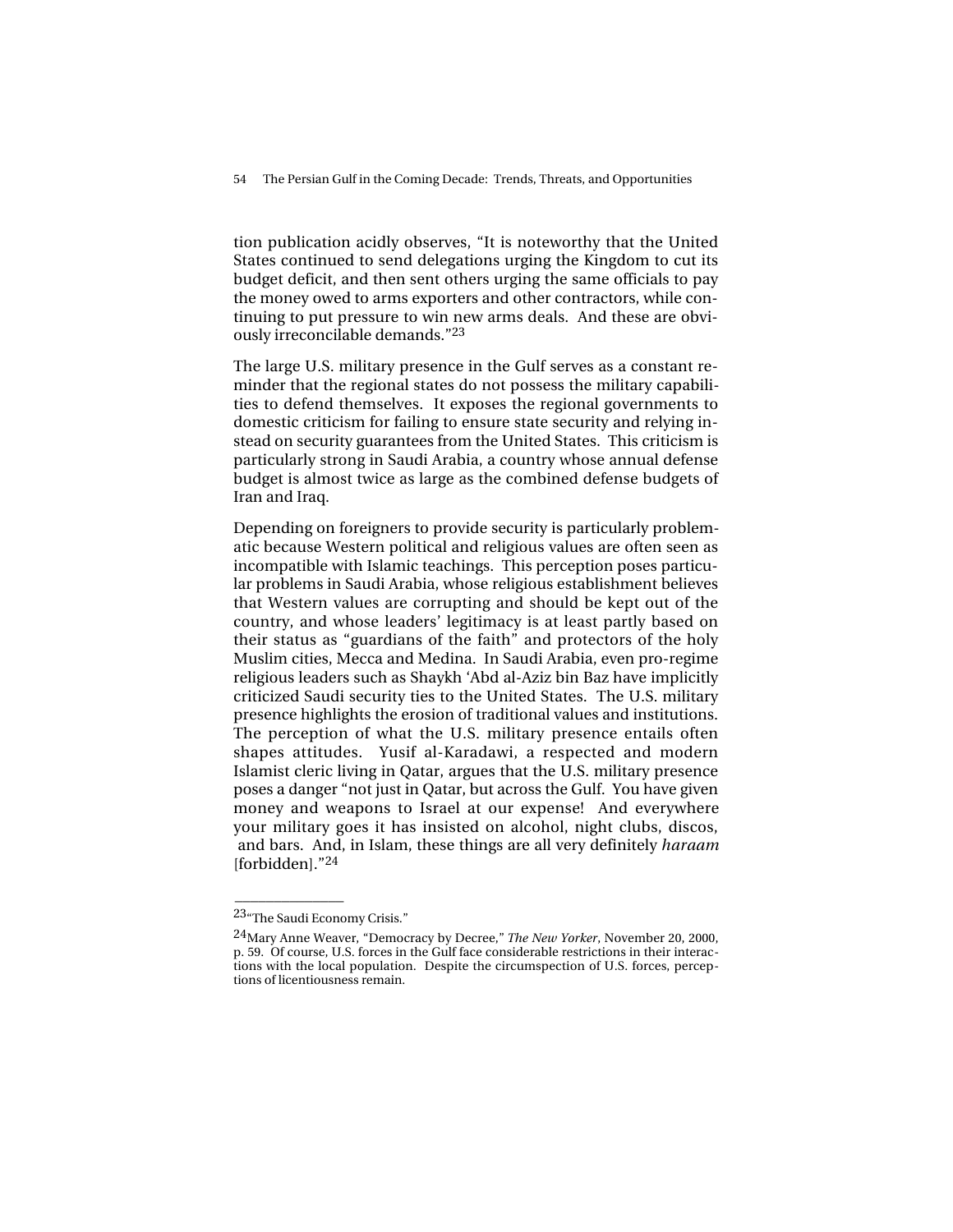# **OPPOSITION TO U.S. POLICY IN THE MIDDLE EAST**

Many U.S. actions in the Middle East are widely unpopular in the Gulf. Most criticism centers on the staunch U.S. support of Israel. Particular concerns include Israel's treatment of the Palestinians and its nuclear program, both of which lead to allegations that the United States has a double standard. Many Gulf citizens are also concerned about the suffering of the Iraqi people, for which sanctions are widely blamed. Outside of Kuwait, enforcement of the no-fly zones is often viewed as gratuitous cruelty: many Gulf residents believe the United States looks for pretexts to bomb Iraq and kill Muslims when possible. More generally, the United States is seen as a hegemonic power that seeks to spread its values and dominate the politics of weaker states. Conspiracy theories concerning the United States, and particularly the "true" purpose of its military forces, also abound.25

Area regimes have managed the tensions raised by the U.S. presence and security relationship successfully for the last decade (and, in several cases, for far longer) without facing massive instability. Moreover, although U.S. policy may be unpopular, it is of far less concern to most Gulf citizens than more basic issues such as government accountability and the overall economic performance. That said, an unpopular U.S. presence and policy can lead to increased pressure on the Gulf states and may act as a lightning rod for criticism.

## **DRAMATIC REGIME CHANGE IN IRAQ OR IRAN**

 $\overline{\phantom{a}}$ 

Any discussion of unrest within U.S. partners should recognize that both Iran and Iraq face the possibility, although hardly the likelihood, of internally generated regime change in the coming years. U.S. adversary regimes are far less stable than those of U.S. partners, raising the prospect of an improvement, or at least a change, in the region's security environment.

<sup>25</sup>Byman and Green, *Political Violence and Stability in the States of the Northern Persian Gulf*.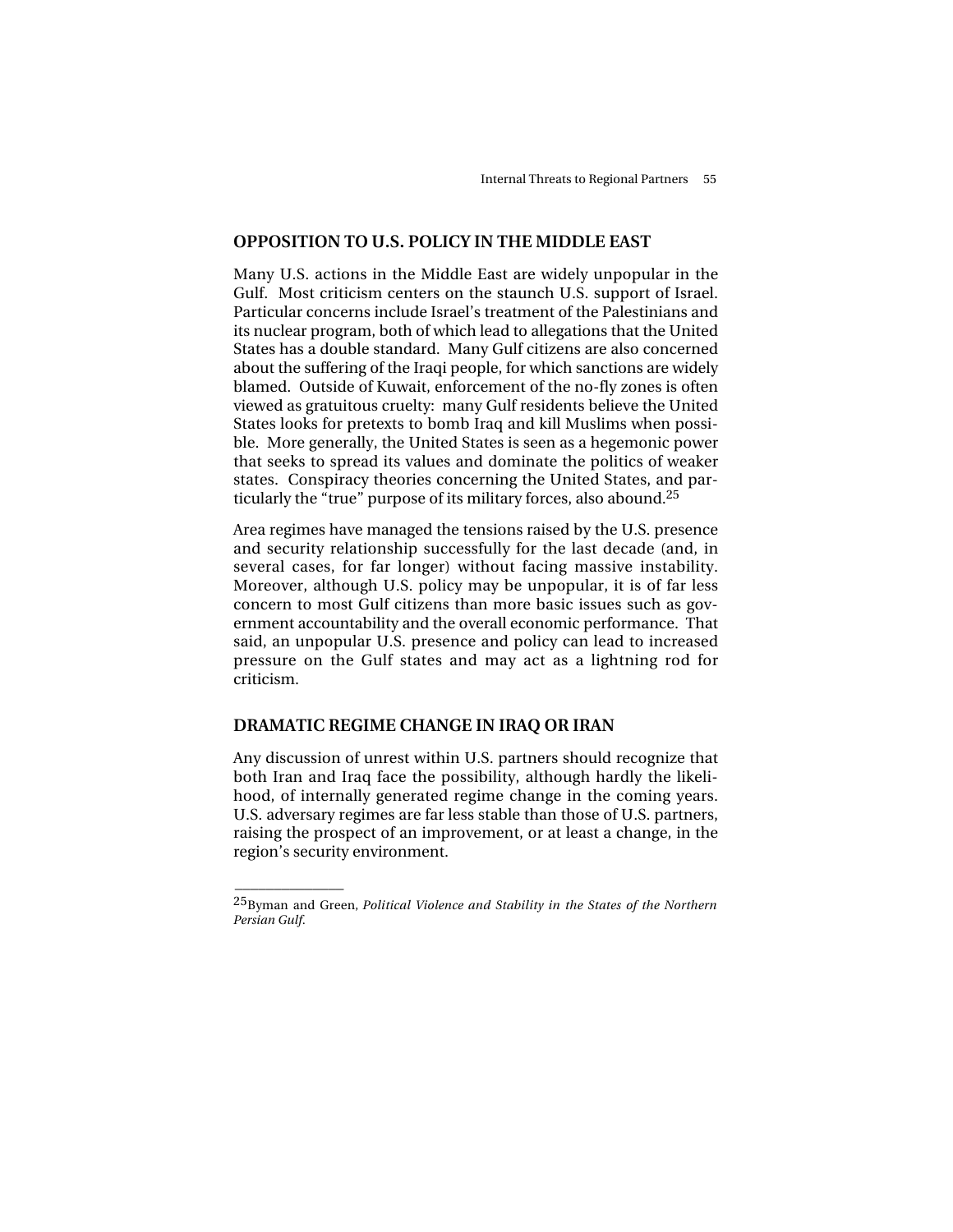In Iraq, most plausible successor regimes are likely to be friendlier toward the United States and its partners.<sup>26</sup> That said, the future Iraqi regime is difficult to predict. As Gary Sick notes, "Iraq is a brittle regime, heavily dependent on one man, and change could occur suddenly and unpredictably."<sup>27</sup> To prevent a challenge to his rule, Saddam has systematically crippled all other Iraqi institutions and civil society.<sup>28</sup> Should he die suddenly, it would be difficult for any successor to consolidate power. Moreover, given the individual nature of his regime, even a successor from the same power base that produced Saddam might pursue a vastly different foreign policy.

Instability in Iraq, however, poses an immediate threat to its neighbors in the form of refugees. Unrest and violence in Iraq, whether due to the collapse of the regime or a renewal of ethnic and sectarian pogroms by the Baath, could lead to refugee flows numbering in the hundreds of thousands. Many Kurds might flee and quickly overwhelm facilities in Turkey and Iran, while Shi'a might go to Kuwait and Saudi Arabia as well as to Iran. The humanitarian implications are considerable and the demographic balance in countries with small populations like Kuwait and Saudi Arabia could change overnight.

A regime not led by Saddam Husayn is likely to be less aggressive and less prone to miscalculation even if its leadership shares his expansionistic ambitions. Moreover, Iraq is not inherently an aggressor state. Although Iraq's near-landlocked status has led various regimes to seek a sea outlet through the Shatt al-Arab or through Kuwait, Iraq

<sup>26</sup>See Daniel Byman, "Iraq After Saddam," *The Washington Quarterly*, Autumn 2001, pp. 151–162, for a review. After the end of the Gulf War in 1991, U.S. officials feared that a collapse of the Baath regime in Iraq could lead to widespread instability and might allow Iran an opportunity to increase its influence in the region. Many officials also believed that U.S. partners in the region feared instability and would oppose U.S. policy if it might further destabilize Iraq. For a critique, see Byman, "Let Iraq Collapse," *The National Interest*, No. 45, Fall 1996, pp. 48–60, where he argues that the fear of Iranian influence is exaggerated and that instability in Iraq would reduce threats to U.S. partners.

<sup>27</sup>Gary Sick, "The Future of Iraq," *Middle East Policy*, Vol. 7, No. 4, October 2000, p. 60.

<sup>28</sup>See Regis W. Matlak, "Inside Saddam's Grip," *National Security Studies Quarterly*, Spring 1999, accessed from http://www.georgetown.edu/sfs/programs/nssp/ nssq/Matlak.pdf, for a review.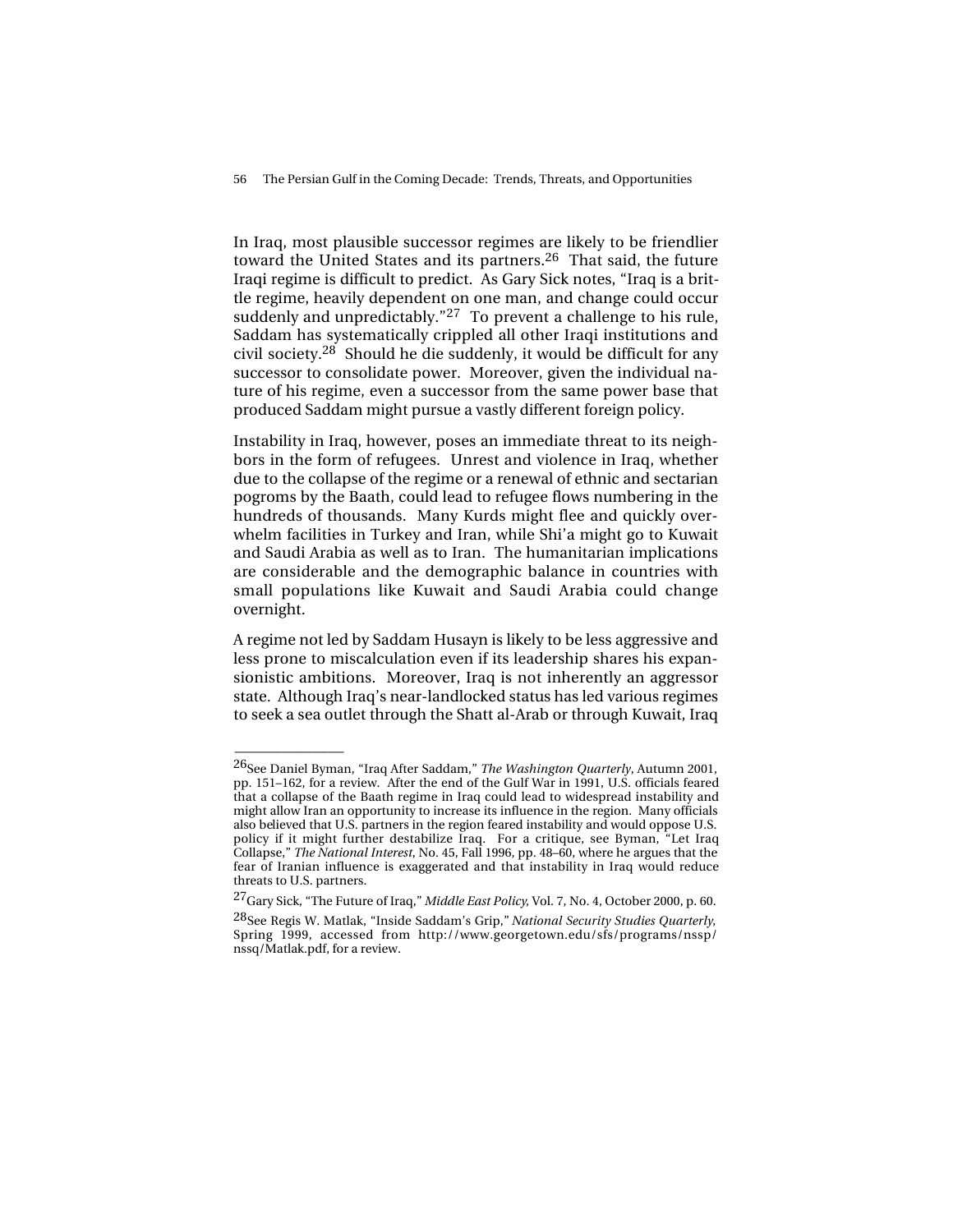could easily pursue the same goal through diplomacy and commercial incentives.29

Change is likely in Iran, although any shift is likely to be evolutionary and narrower in scope. The political system designed for the singular abilities of Ayatollah Khomeini has proven unfit for his successors. No actor or faction has proven able to consolidate power. As a result, reformers of all stripes and an array of conservatives are wrestling over fundamental issues such as the role of government in the economy, the proper level of free speech, the degree of state enforcement of social mores, and Iran's foreign policy orientation. Iran's unique political system, the *velayat-e faqih* (or rule of jurisprudence), is being increasingly questioned, both by secular Iranians and, more and more, by Iran's religious establishment, which views it as an incorrect interpretation of Islam that is corrupting religion in general.

The demographic problems that pose a challenge to the long-term stability of U.S. partners in the Persian Gulf, ironically, may prove favorable to U.S. interests in Iran. Although the clerical regime has successfully reduced the rate of population growth in recent years, 30 for over ten years after the revolution Iran's population grew more than 3 percent per year, leading to a bulge in the population cohort that is just entering the workforce. This demographic pressure augurs well for U.S. interests, because younger Iranians have been in the forefront of reform efforts and are less supportive of the clerical regime than is the older generation.

Thus, it is possible that an Iranian regime may emerge that is far less ideological, more open to the West, and more focused on Iran's economic needs. Such a regime would still have difficulties with the United States, particularly on the issue of WMD, which any Iranian regime would probably pursue. Nevertheless, a more moderate Iran would be far less threatening to the Gulf states and to U.S. interests overall.

<sup>29</sup>Al-Khafaji, "The Myth of Iraqi Exceptionalism," pp. 63–64.

 $30$ In 2000, for example, the population growth rate was less than 1 percent. See http://www.odci.gov/cia/publications/factbook/index.html.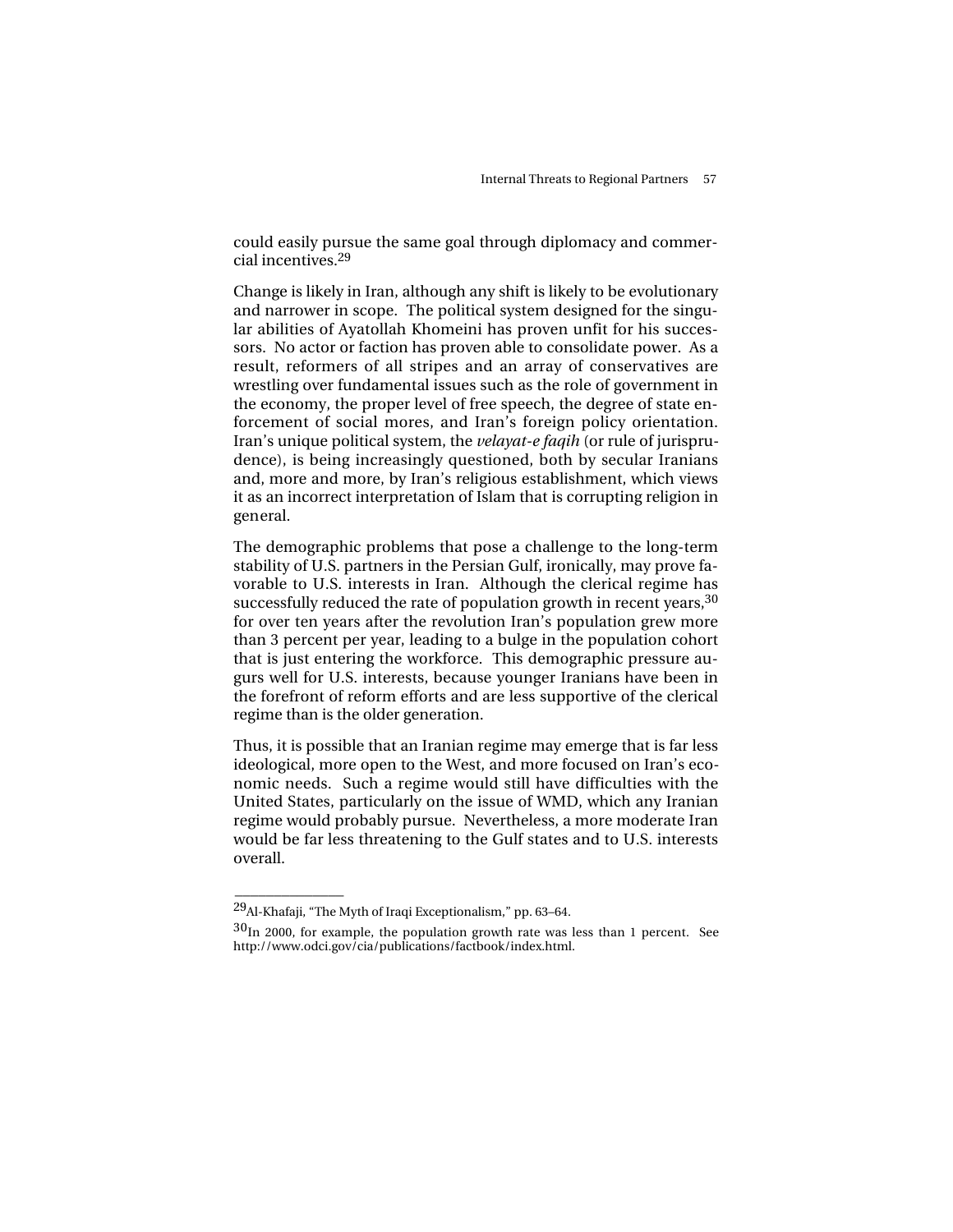### Chapter Four

# **CONCLUSIONS**

The likely challenges in the Gulf in the coming decade defy easy description. Many of the trends are positive, but several daunting problems remain that will pose challenges for the U.S. military and for U.S. policy. This final chapter reviews the implications of the above trends, suggesting areas that deserve greater attention in the coming years. The United States should focus less on the conventional military threat and more on the risk of WMD. Equally important, Washington must recognize the risk of instability in several Gulf partners, particularly in Saudi Arabia, and try to minimize any deleterious effects of the U.S. military presence.

### **THE SHIFTING CHALLENGE**

Many of the threats that the United States and its partners have prepared for during the last decade have diminished. Iran's, and especially Iraq's, militaries have declined relative to those of the Gulf states, and their ability to conduct large-scale, sustained operations is highly questionable. Tehran's ability to subvert Gulf governments has also declined. Iraq's size and favorable terrain enable it to pose a continuing threat to Kuwait and Saudi Arabia, but this threat has declined over the past decade in the face of Gulf state military improvements, extensive U.S. forward presence and prepositioning, and improvements in U.S. rapid deployment capabilities. Because Iraq remains hostile and Iran's regime is in flux, the United States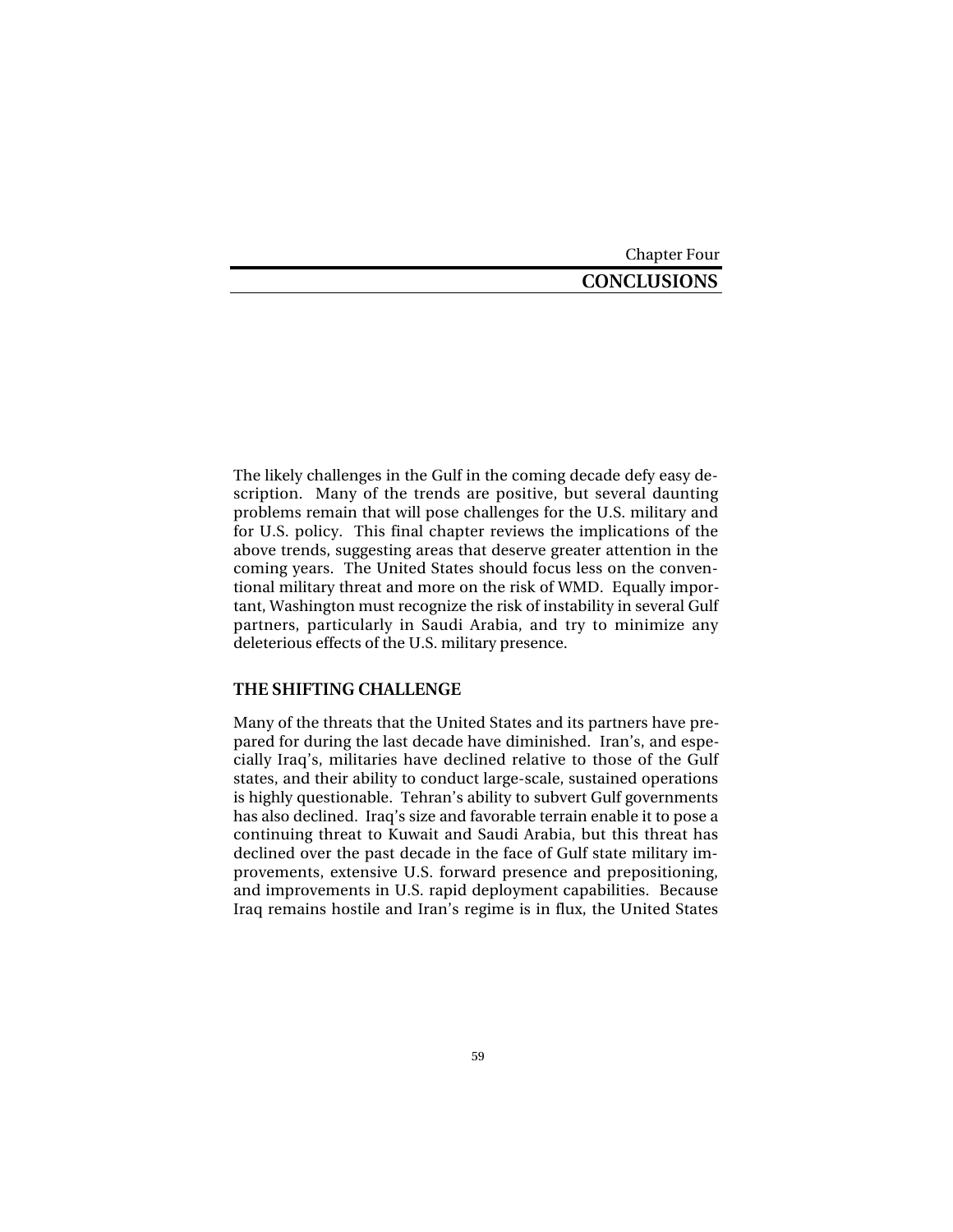should tread cautiously. Nevertheless, U.S. planners should recognize that the traditional threats have decreased.<sup>1</sup>

Weapons of mass destruction remain a grave concern. The Iraqi program appears to have stalled, or is making only limited progress, as a result of a combination of sanctions, inspections, and international scrutiny. Iran's program also has not proceeded as quickly as expected for budget reasons and the declining Iraqi threat. That said, both Iran and Iraq seek all forms of WMD. Iraq has demonstrated that it will use WMD, and its willingness to suffer ten years of sanctions suggests its commitment to keeping its WMD programs. If sanctions are lifted, Baghdad is likely to make an aggressive effort to restore its WMD programs, and Tehran is likely to increase the pace of its effort in response.

Given conventional U.S. superiority, it is not likely that Iran or Iraq would challenge the United States directly without considering the use of WMD. Neither regime would openly threaten WMD lightly: such a threat is likely to occur only if the United States challenges the regime's very existence or the country's territorial integrity. The WMD threat may also be implicit—simply possessing ballistic missiles or other means of delivery with chemical, biological, or nuclear warheads may make the United States and its partners tread carefully.

# **THE CONFLICTING SECURITY DYNAMICS OF THE OIL MARKET**

Oil prices per barrel over the next decade are predicted to be (in 1998 dollars) between \$14.90 and \$26.31, with the expected price at approximately \$21.00 per barrel.2 However, the track record of experts predicting oil prices is poor. During the 1970s, the U.S. Department of Energy anticipated that oil would reach \$250 per barrel by the year 2000. Similarly, few in early 1999 anticipated that oil prices would

\_\_\_\_\_\_\_\_\_\_\_\_\_\_

<sup>1</sup>Indeed, the United States must prepare for the possibility of widespread instability in Iran or Iraq. Although the U.S. partners in the Gulf face their own set of problems, they are not suffering the fundamental systemic crisis as is Iran today nor is their governing structure as brittle or individual dependent as that in Iraq. The possibility of civil war or widespread unrest in Iraq or Iran, while low, remains real.

<sup>2</sup>Energy Information Administration, *International Energy Outlook 2000*.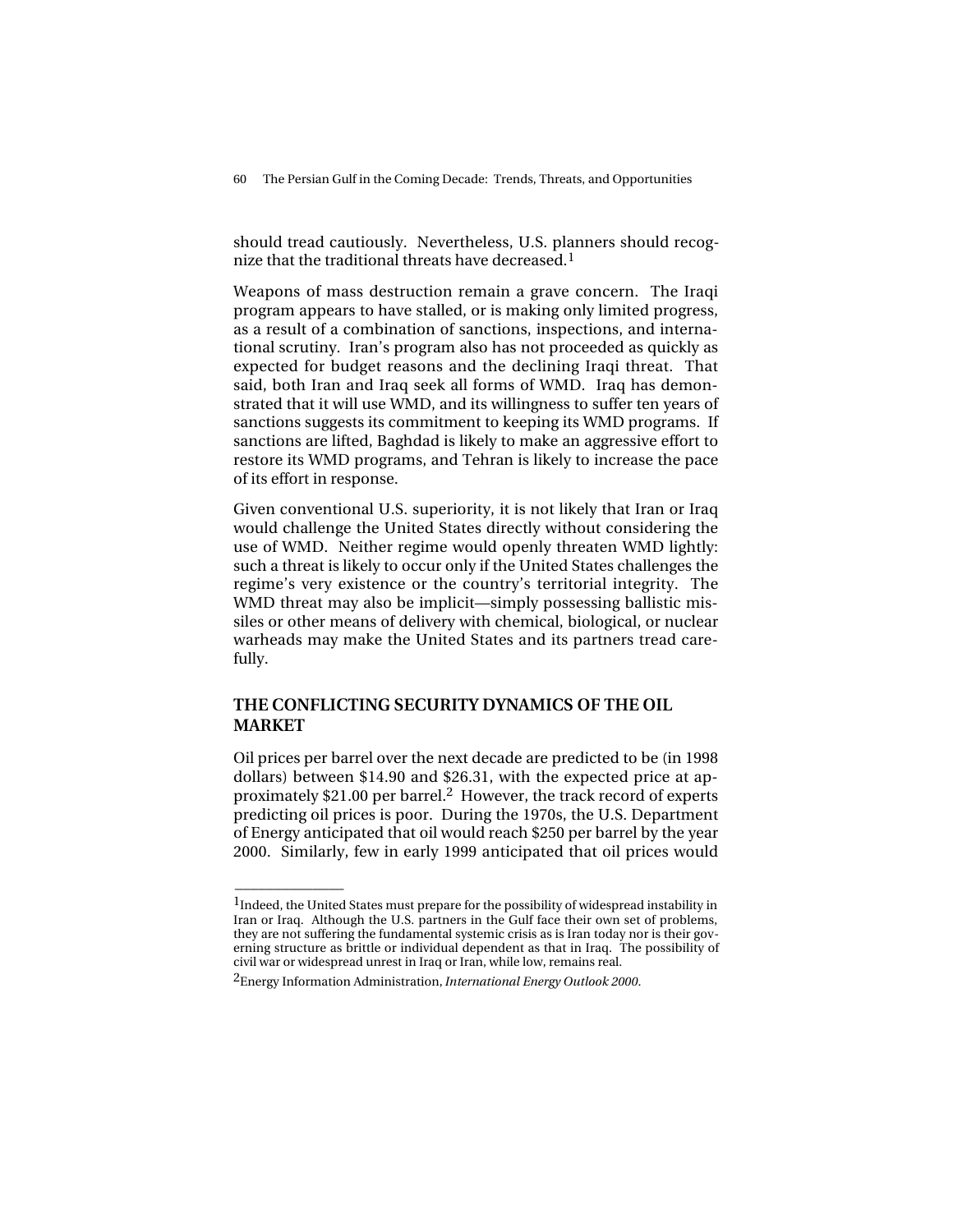more than triple in the coming year, even temporarily.<sup>3</sup> Even in 2000, the marketplace misjudged how high oil prices would go.<sup>4</sup> Thus, the \$14.90–\$26.31 estimated range given above must be viewed with caution.

Whether oil prices are low or high, the Gulf will remain vital to the overall world supply. If oil prices are low, Gulf producers are likely to assume a greater percentage of overall production. Gulf production costs are among the lowest in the world, allowing Gulf producers to profit even if the price of oil plummets. Producers in the Caspian or North Sea, in contrast, can make a profit only when oil prices are high.<sup>5</sup> Should oil prices remain high, however, the importance of the Gulf states, along with all other producers, will grow because there will no longer be many producers waiting to increase production in response to a sudden supply disruption.

The security dynamics of the oil market are often contradictory. On the one hand, a higher oil price will enable Iran and Iraq to purchase more weapons and otherwise sustain their regimes. On the other hand, a low oil price will hurt U.S. partners as well as adversaries, increasing the risk of political instability in the region.

Low prices could have the following implications:

Tension among states in the region.<sup>6</sup> Because Iran, unlike Iraq and Saudi Arabia, cannot increase production if the price of oil

\_\_\_\_\_\_\_\_\_\_\_\_\_\_

<sup>3&</sup>quot;Energy Survey," *The Economist*, February 10, 2001, p. 13. The Energy Department's prediction was in anticipated year 2000 prices.

<sup>4</sup>Saudi American Bank, "The Saudi Economy," p. 4.

<sup>&</sup>lt;sup>5</sup>In Saudi Arabia, for example, production costs are approximately \$1.50 per barrel, compared with more than ten times that price in the North Sea. Energy Information Administration, *International Energy Outlook 2000*. A long-term disruption is much less likely because of broad structural changes in the oil market. Lowered cost of operations, deeper drilling, and improved abilities to detect oil have greatly increased overall world oil reserves. Placke, "Low Oil Prices."

 $<sup>6</sup>$ Use of oil pricing and production to influence regional states is a common practice.</sup> In 1997, Saudi Arabia pushed the Organization of the Petroleum Exporting Countries (OPEC) to increase production in part to punish Iran for cheating on its oil quota. Richard, "New Cohesion in OPEC's Cartel?" After the May 1997 election of Mohammed Khatami in Iran, Saudi Arabia and Iran worked together to coordinate their policies within OPEC.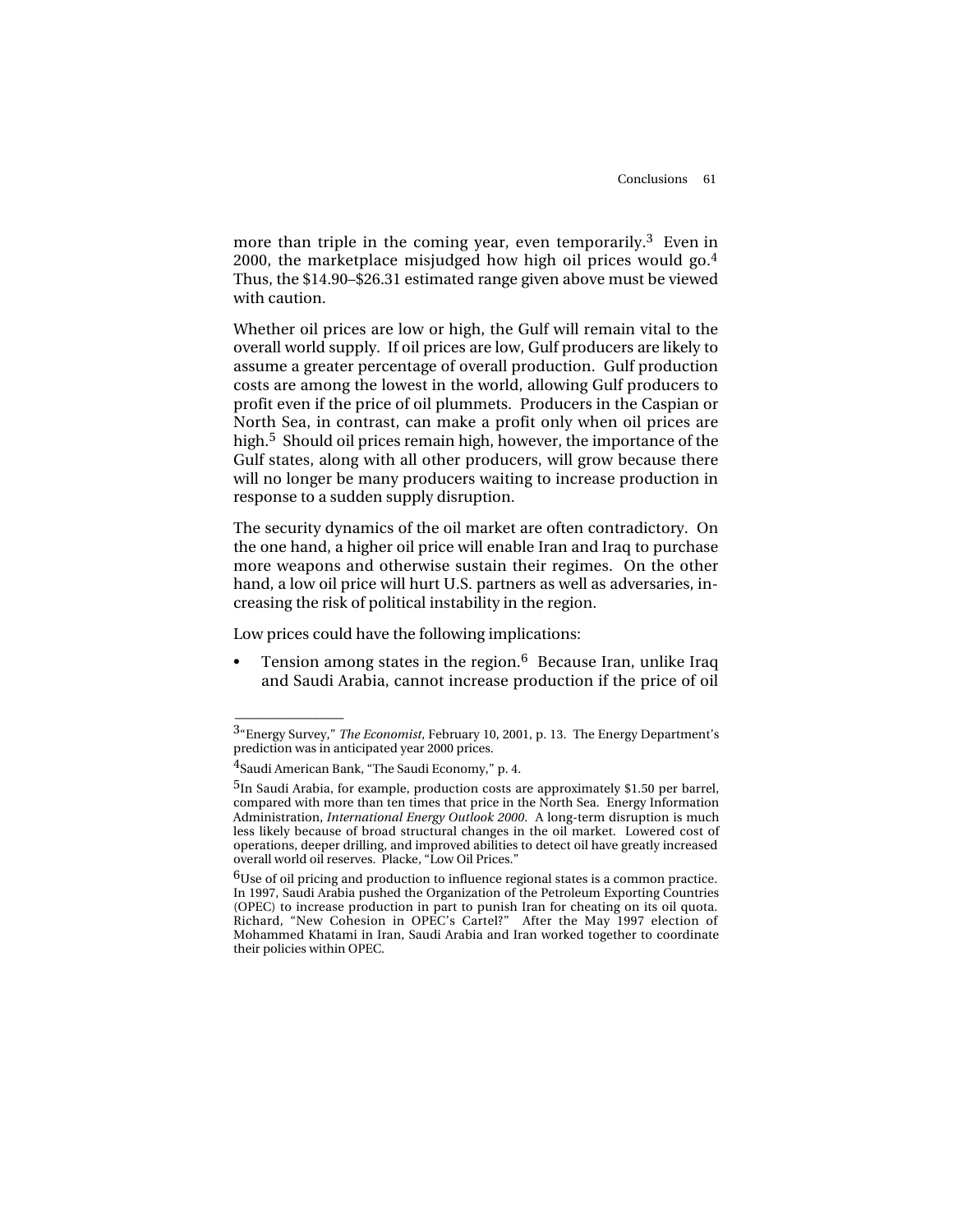falls, it will suffer far more from a market collapse.<sup>7</sup> If Iraq or Saudi Arabia is viewed as causing this collapse through deliberate overproduction, it would generate tremendous anger in Tehran.

- Internal unrest in regional states. Almost all regional states' economies depend on oil. A low price of oil would decrease regimes' ability to buy off popular dissent but is not likely to significantly lower popular expectations of the government. Regimes may be forced to privatize state assets, reduce the size of the safety net, limit subsidies to businesses, cut largesse to ruling family members, and otherwise take politically difficult steps.
- Hinder Iran and Iraq's efforts to rebuild their militaries. As noted above, both Iran and Iraq need qualitative and quantitative improvements in their military forces if they are to regain past levels of effectiveness. These improvements will require a great deal of money, both for purchases and to maintain large numbers of men at arms. In Iran's case, budget constraints prevented it from making major arms purchases over the past decade and probably hindered its overall drive to develop nuclear weapons. Had Iraq not been restricted by sanctions, the low price of oil throughout most of the 1990s would have limited its purchases.<sup>8</sup>

High oil prices, of course, would have the opposite implications. Area regimes will simply have more—more to spend on government services, more to pass on to bolster local economies, and more to buy off dissent should it arise. The U.S. Embassy in Riyadh estimates that every \$1 increase in the price of a barrel of oil provides the Saudi

 $\overline{\phantom{a}}$ 

<sup>&</sup>lt;sup>7</sup> Iran does not have the excess capacity that Saudi Arabia and Iraq enjoy and its costs of extraction are higher. Bijan Zanganeh, Iran's petroleum minister, has claimed that enhanced recovery techniques greatly increase the recoverable amount of Iran's reserves. If true, this would increase Iran's ability to produce more and to sustain surge production. See Moin Siddiqi, "The Key to Iran's Prosperity," *The Middle East*, No. 307, December 2000, p. 34.

<sup>8</sup>U.S. partners, of course, will also spend less on defense. When oil prices fell in 1998, Saudi Arabia cut defense spending 22 percent. Steve Liesman, "Low Oil Prices Pressure Saudi Economy," *Wall Street Journal*, March 1, 1999, available at http://www.idrel.com.lb/shufme/archives/docsme/wsj990301.htm (downloaded May 21, 2001).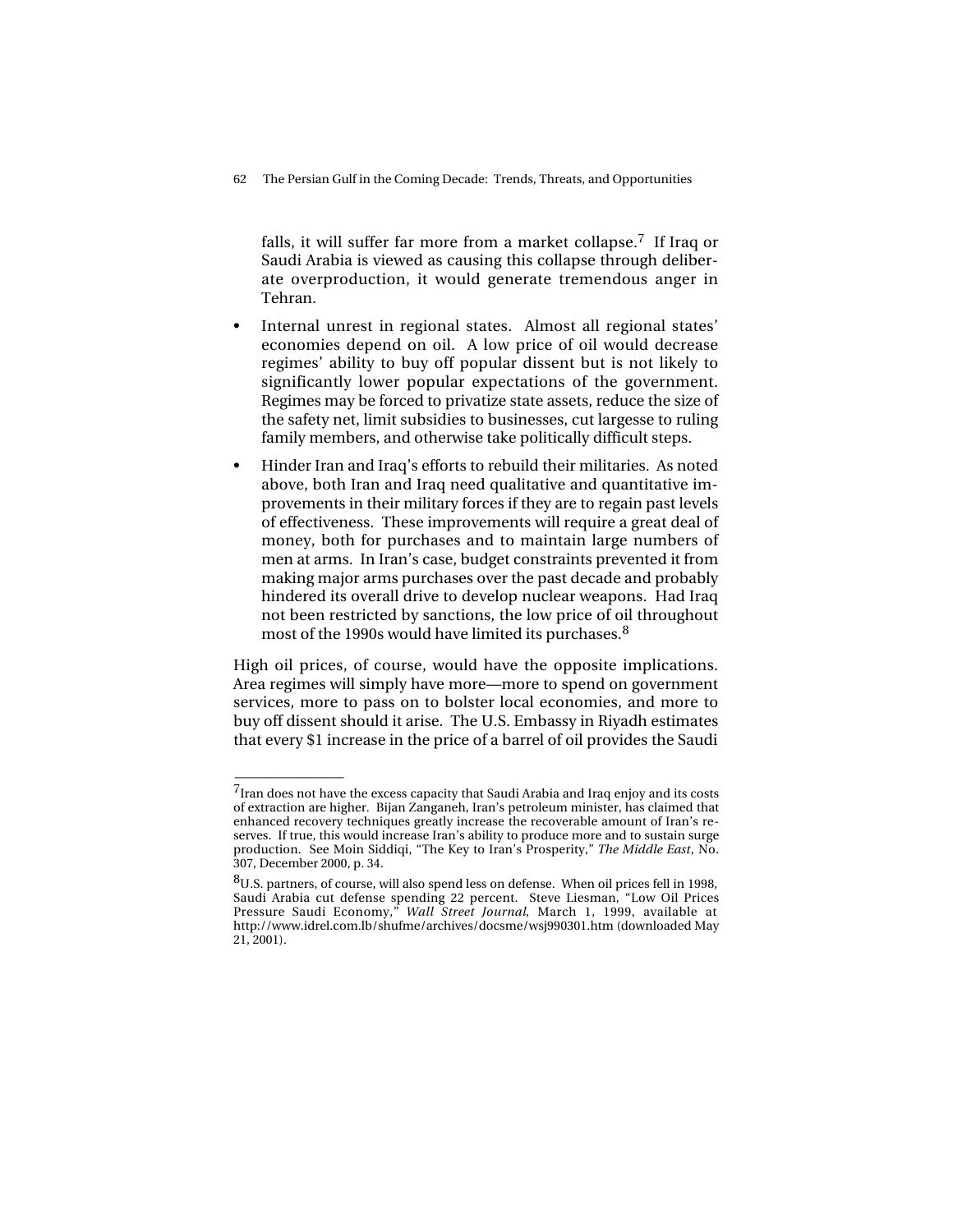government with an additional \$2.9 billion in annual revenues.9 If the Gulf states choose to restructure their economies—a sensible long-term decision, but one that they avoided in the past when oil prices were high—they will be able to cushion many of the negative effects, such as higher initial unemployment. However, high prices will enable Iran and Iraq to rebuild their militaries more quickly and to acquire larger numbers of more sophisticated equipment.

# **LOOKING OUTSIDE THE MIDDLE EAST**

Many of the potential problems in the Gulf that may arise in the coming decade have their solutions outside the region, and indeed outside the Middle East itself. Some key factors, such as the price of oil, are determined by international markets and are difficult for the United States to control. Others, such as the status of the Arab-Israeli conflict, are subject to U.S. influence but nevertheless remain difficult to manage, or even to predict.

The quality of the conventional weapons that Iran and Iraq will possess will be in large part determined by Russia and Europe, and China to a lesser degree. Whether Iran and Iraq possess advanced SAMs and antiship cruise missiles, are trained to use various sophisticated systems, and otherwise are able to acquire the capabilities needed to challenge the United States effectively depends more on decisions in Moscow or Paris than those in Baghdad or Tehran. During the 1990s, the United States effectively limited the flow of advanced weapons to Iran and to Iraq, but changes in U.S.-Europe or U.S.-Russia relationships could lead to greater problems in the Gulf.

The cooperation of outside powers is particularly important to halt WMD programs in Iran and Iraq. If Iran or Iraq could divert fissionable material, they could accelerate the time frame of their nuclear programs, perhaps acquiring a functional weapon within two years. Assistance in training technicians, developing civilian nuclear power. improving the accuracy of ballistic missile systems, or mastering other difficult tasks also would have a tremendous impact on the timetable and lethality of Iranian or Iraqi programs.

 $\overline{\phantom{a}}$ 

<sup>9</sup>United States Embassy in Riyadh, "Saudi Arabia: 2000 Economic Trends."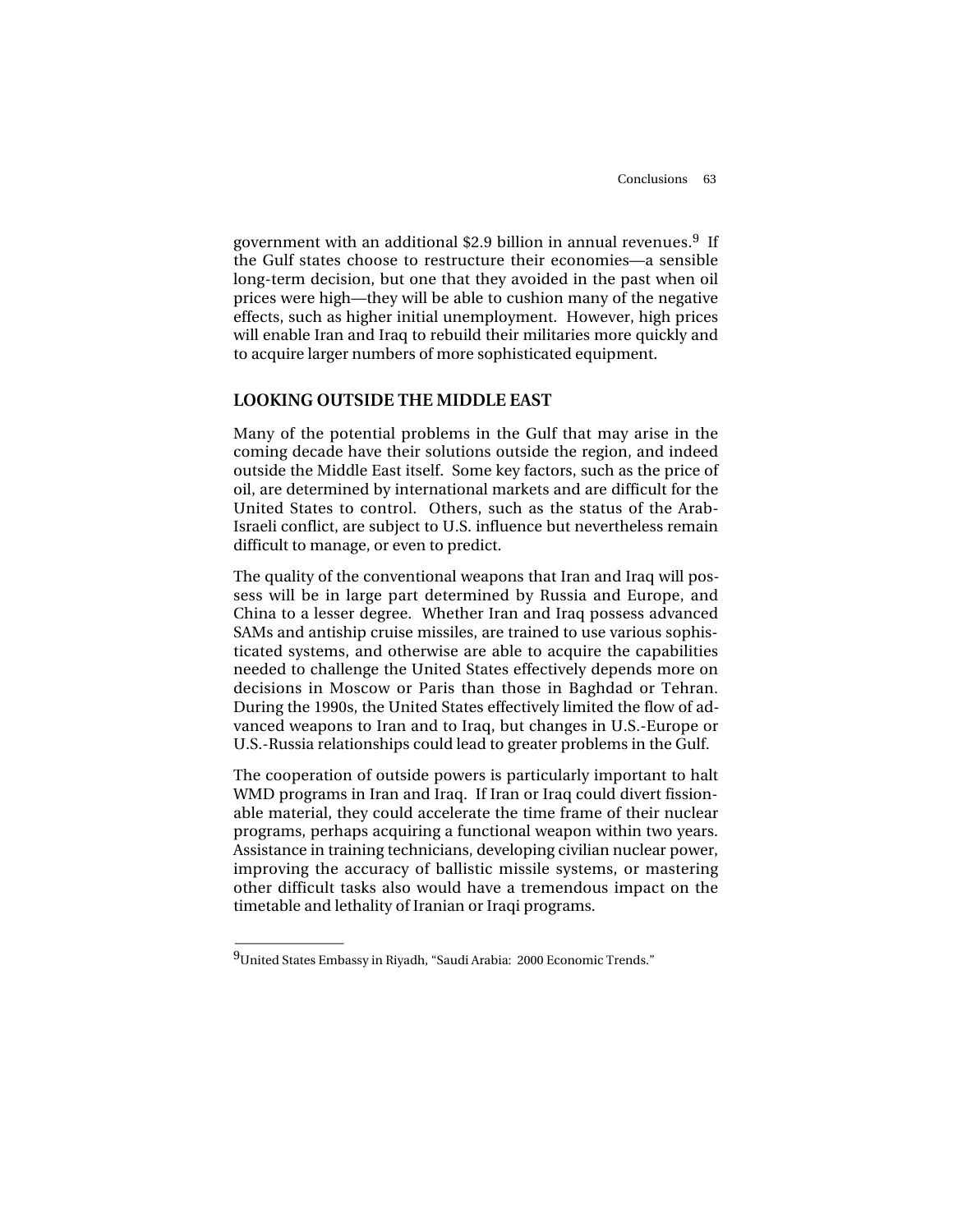# **ANTICIPATING INSTABILITY WITHIN U.S. ADVERSARIES**

The United States must prepare for the prospect of chronic and widespread instability in Iran or Iraq. Unrest in Iraq after the Gulf War led hundreds of thousands of Kurds and Shi'a to flee the country to Turkey and Iran and eventually led to the creation of protected zones in northern and southern Iraq. Another spate of unrest in Iraq could involve even more difficult problems. Warring factions might use WMD against each other or against civilians seen as supporting their rivals. Iran and Turkey might intervene directly to eradicate domestic opposition groups currently based in Iraq. If unrest occurred in Iran, Iraq might try to readjust the long-disputed border over the Shatt al-Arab. Both countries' neighbors would seize on any instability to put their proxies in power, or at least to undermine those of their rivals.

Even if the regimes do not collapse, it is possible that leaders in these countries might try to divert domestic instability by creating a crisis abroad. Iranian conservatives have already tried to rally support by criticizing the United States—growing domestic unrest might lead them to become even more confrontational. Saddam in the past has used adventurism abroad to bolster his support at home and increased strife might lead him to become more aggressive.

Instability in either country might multiply the tasks required of the U.S. military. If regimes use foreign adventures to divert domestic discontent, U.S. attempts to deter aggression will be far more difficult. If governments collapse, U.S. forces might be called on to assist in humanitarian relief, to secure WMD, to prevent outside meddling, or even to aid a preferred faction in coming to power.

# **PREPARING FOR ANTI-U.S. PRESSURE AMONG PARTNERS**

The United States currently has achieved a balance between its military requirements in the Gulf and the ability of regional partners to host and work with U.S. forces. Although the size and positioning of U.S. forces may shift in response to various political or economic requirements of U.S. partners, in general the U.S. mix of low visibility, reliance on multiple states for prepositioning and forward presence, and increased military engagement has satisfied Gulf states without jeopardizing their stability.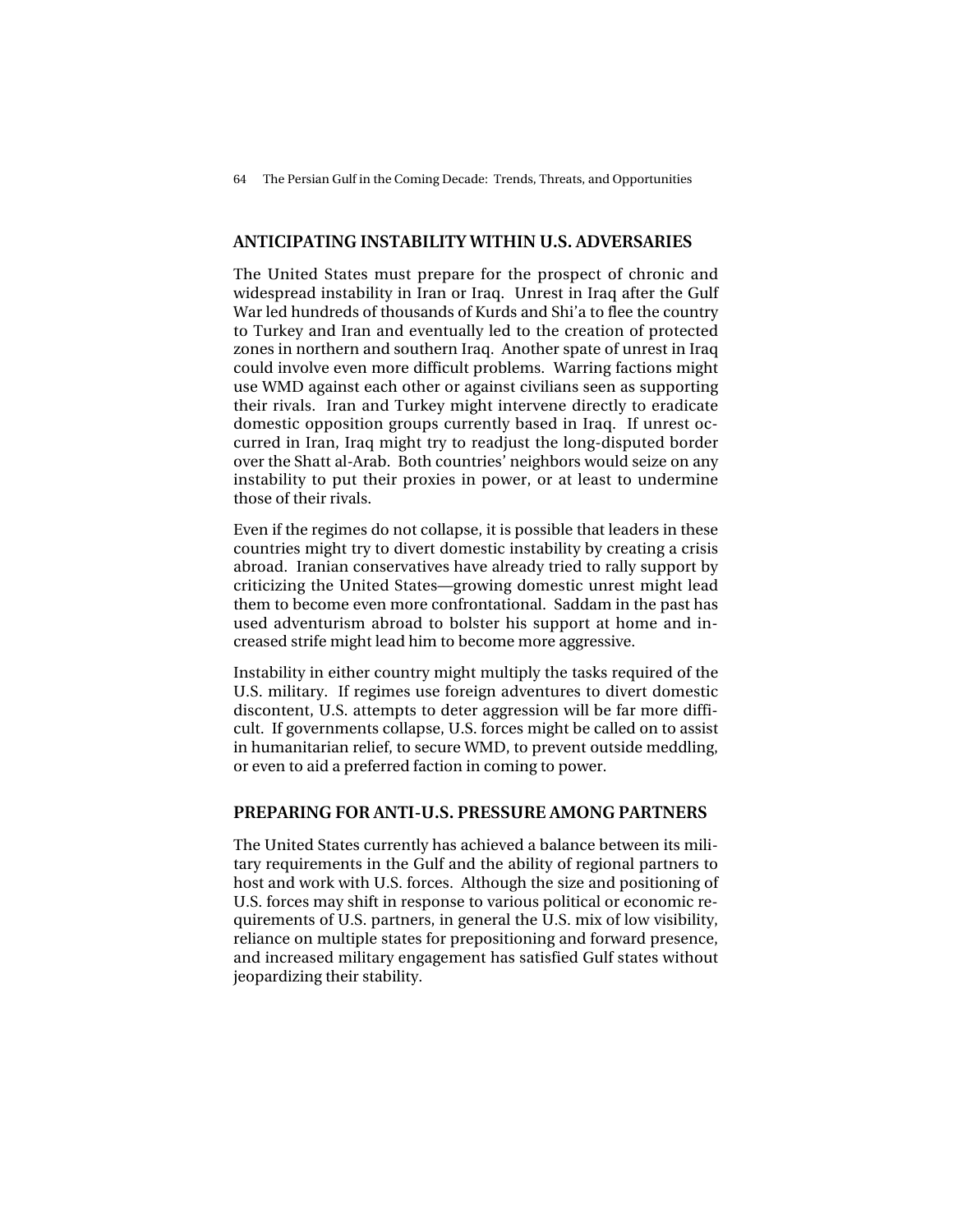Nevertheless, as discussed in Chapter Three, the Gulf states may face pressure to decrease ties to the United States, particularly to the U.S. military. The U.S. presence may grow unpopular in conjunction with other U.S. policies that are viewed with disfavor in the region (particularly with regard to the Arab-Israeli conflict), U.S. support for Gulf regimes that are increasingly at odds with their populations, social crises that lead to criticism of Westernizing influences, or other, unanticipated, problems. The U.S. military presence may act as a lightning rod for criticism. In addition, governments facing restive populations may be loathe to further provoke them by making unpopular foreign policy decisions that involve cooperating with the United States.

Such problems are not likely to lead to a complete rupture with the United States, but they may make the operating environment difficult for the United States in a variety of ways. Possible problems include:

- Placing limits on U.S. operations. Over the last ten years, Gulf regimes have regularly placed limits on the use of force against Iraq.10 Increased popular input into decisionmaking may make the regimes more likely to avoid supporting operations that are seen as victimizing Iraq or the Iraqi people. This may include refusing a U.S. request to enforce the so-called "no-drive zone," which is important for the defense of Kuwait.
- Responding slowly during a crisis. Even if Gulf regimes permit the United States to overfly their territory and have access to bases on their soil for operations, they may not respond to these requests quickly, leading to costly delays.
- Limiting support for other U.S. initiatives in the region. Gulf regimes may find it difficult to support U.S. positions on the Arab-Israeli conflicts, on proliferation in the region, and on other contentious issues.
- Reducing military purchases in general, including from U.S. arms companies.

\_\_\_\_\_\_\_\_\_\_\_\_\_\_

<sup>10</sup>For a review, see Byman and Waxman, *Confronting Iraq.*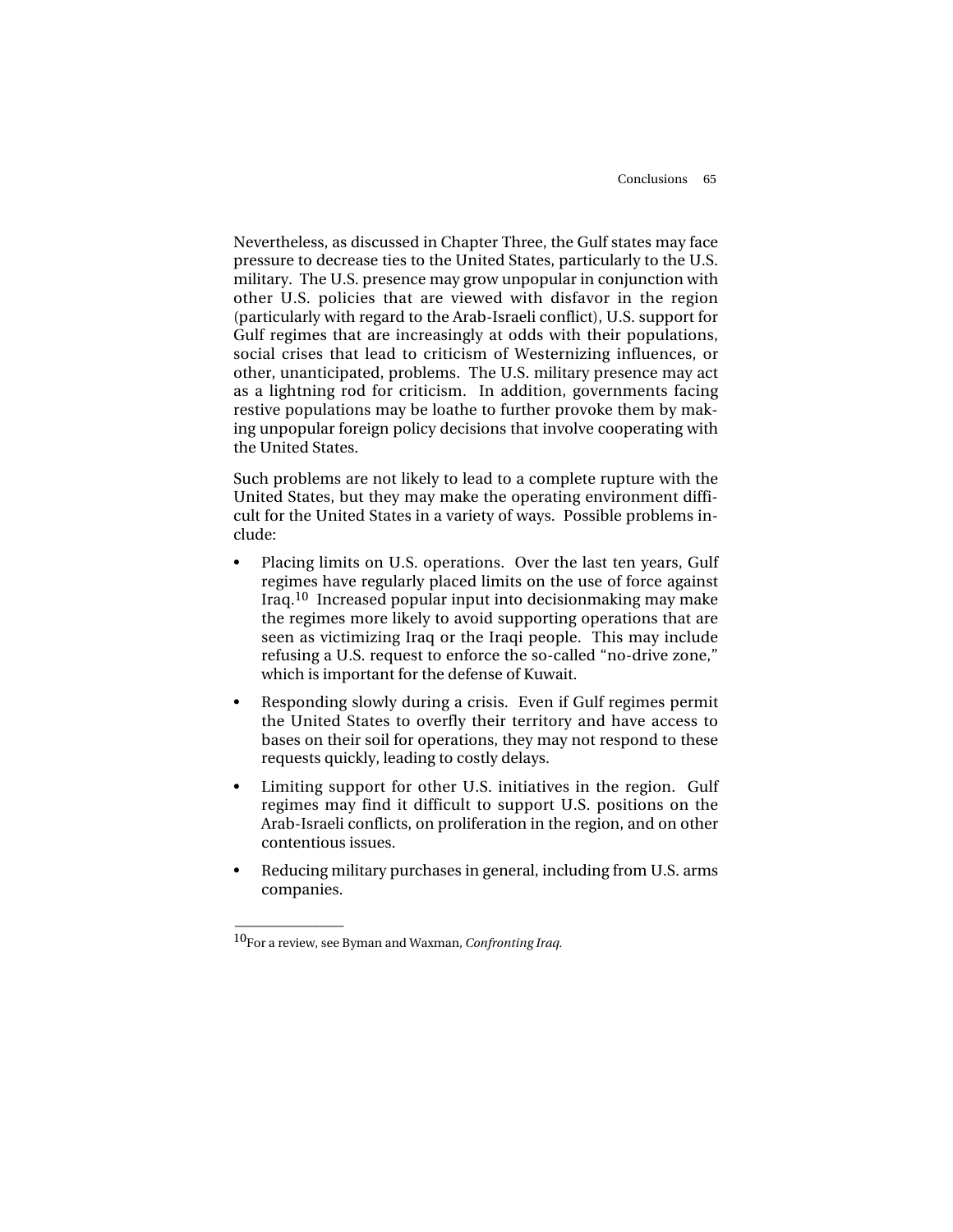- 66 The Persian Gulf in the Coming Decade: Trends, Threats, and Opportunities
- Reducing the overall size, or at least the visibility, of the U.S. military presence. Such pressure is particularly likely in Saudi Arabia, where interviews suggest that popular opinion appears to be strongly against the U.S. military presence. One observer summarized the Saudi point of view toward the U.S. presence as: "We want you to be like the wind. We want to feel you, but we don't want to see you."<sup>11</sup>

## **FINAL WORDS**

\_\_\_\_\_\_\_\_\_\_\_\_\_\_

The above problems are not insurmountable for the United States. Indeed, in many respects they are easier to meet than the more traditional problems or Iranian or Iraqi aggression. Meeting these challenges, however, requires several shifts for USAF and U.S. military planners. Most important, they require anticipating a range of less traditional concerns, such as the threat of WMD and the potential for domestic unrest among U.S. partners. In addition, they require recognizing that the U.S. position in the Gulf depends heavily on events outside the region. Finally, planners must recognize that partners may be less willing to cooperate openly with Washington in the future. Recognizing these shifts will enable the United States to secure its interests in the Gulf region in the coming decade.

<sup>11</sup>As quoted in Alterman, "The Gulf States and the American Umbrella."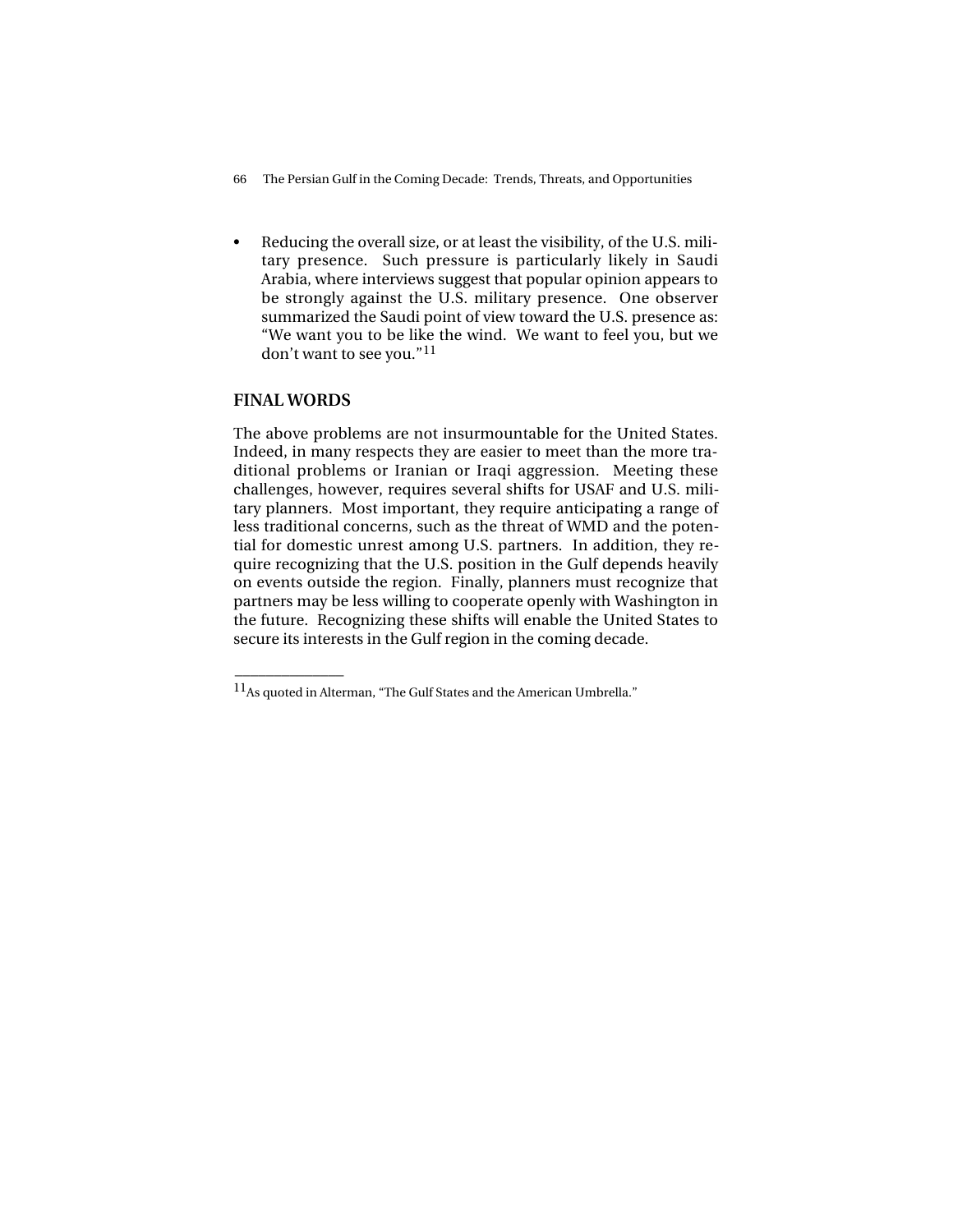Appendix

**MILITARY STRENGTH IN THE GULF STATES**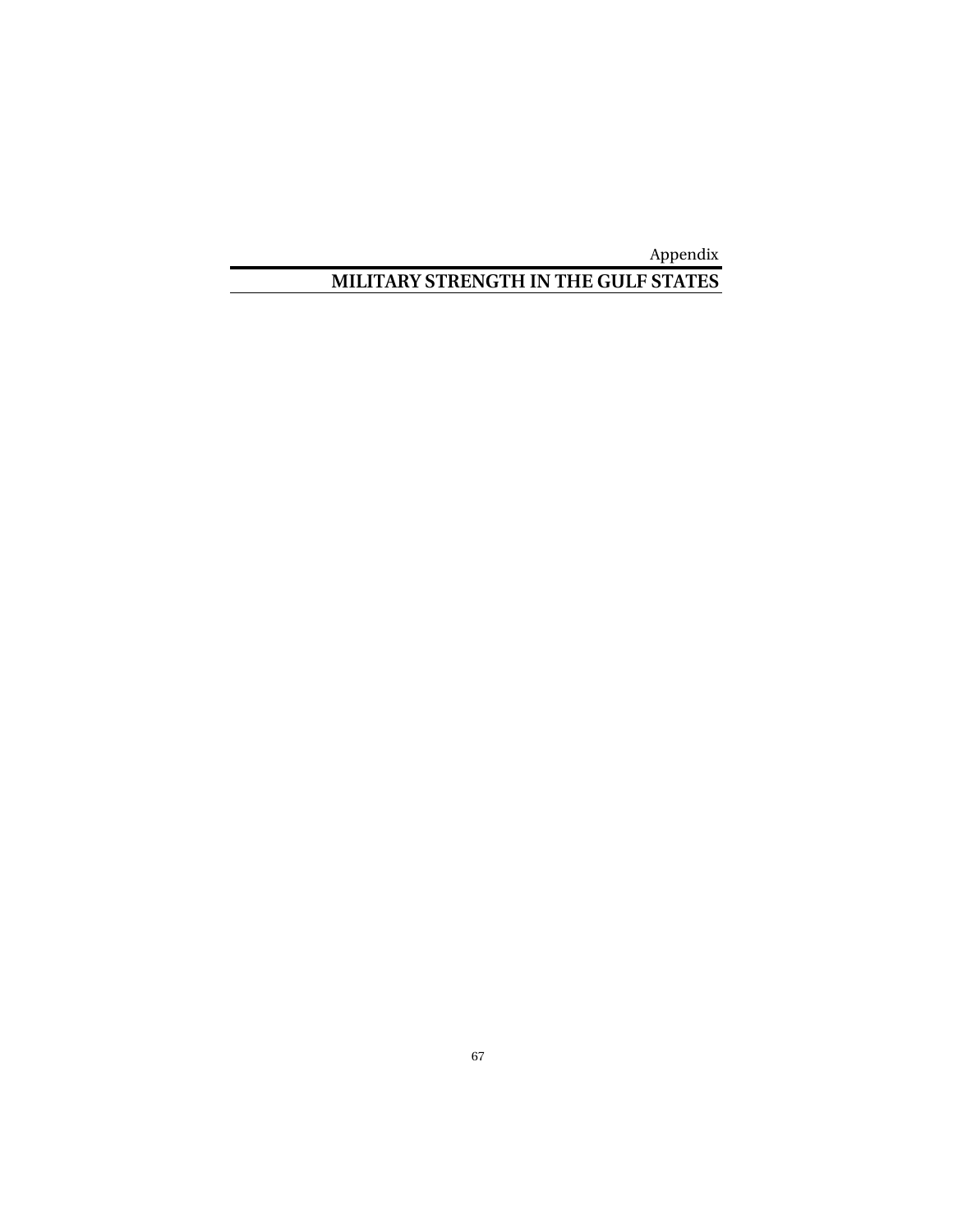| Gross Measures of Military Strength in the Gulf |         |            |                       |         |                              |                  |                    |                              |                       |
|-------------------------------------------------|---------|------------|-----------------------|---------|------------------------------|------------------|--------------------|------------------------------|-----------------------|
| Country                                         | Army    | <b>MBT</b> | Ouality<br><b>MBT</b> | All GCV | Total<br>Artillery<br>Attack | Helicopters      | Combat<br>Aircraft | Modern<br>Combat<br>Aircraft | Surface<br>Combatants |
| Iran                                            | 325,000 | 1,495      | 715                   | 2.640   | 2.794                        | 100              | 236                | 212                          | 28                    |
| Iraq                                            | 375,000 | 2,200      | 1.000                 | 6,600   | 2,100                        | 120              | 210                | 112                          |                       |
| Bahrain                                         | 8.500   | 106        | 106                   | 517     | 107                          | 40               | 24                 | 24                           | 11                    |
| Kuwait                                          | 11,000  | 385        | 293                   | 748     | 86                           | 16               | 54                 | 54                           | 10                    |
| Oman                                            | 25,000  | 117        | 117                   | 378     | 120                          | $\boldsymbol{0}$ | 24                 | $\mathbf{0}$                 | 13                    |
| Oatar                                           | 8,500   | 44         | 44                    | 328     | 44                           | 19               | 18                 | 12                           | 7                     |
| <b>UAE</b>                                      | 59,000  | 331        | 331                   | 1.509   | 312                          | 47               | 65                 | 65                           | 18                    |
| Saudi Arabia                                    | 75,000  | 1.055      | 710                   | 3.900   | 450                          | 24               | 343                | 343                          | 34                    |
| Saudi/Kuwait                                    | 86,000  | 1.440      | 1.003                 | 4.648   | 536                          | 40               | 397                | 397                          | 44                    |
| Saudi/GCC                                       | 187,000 | 2.038      | 1.601                 | 7.380   | 1,119                        | 146              | 528                | 498                          | 93                    |

**Gross Measures of Military Strength in the Gulf**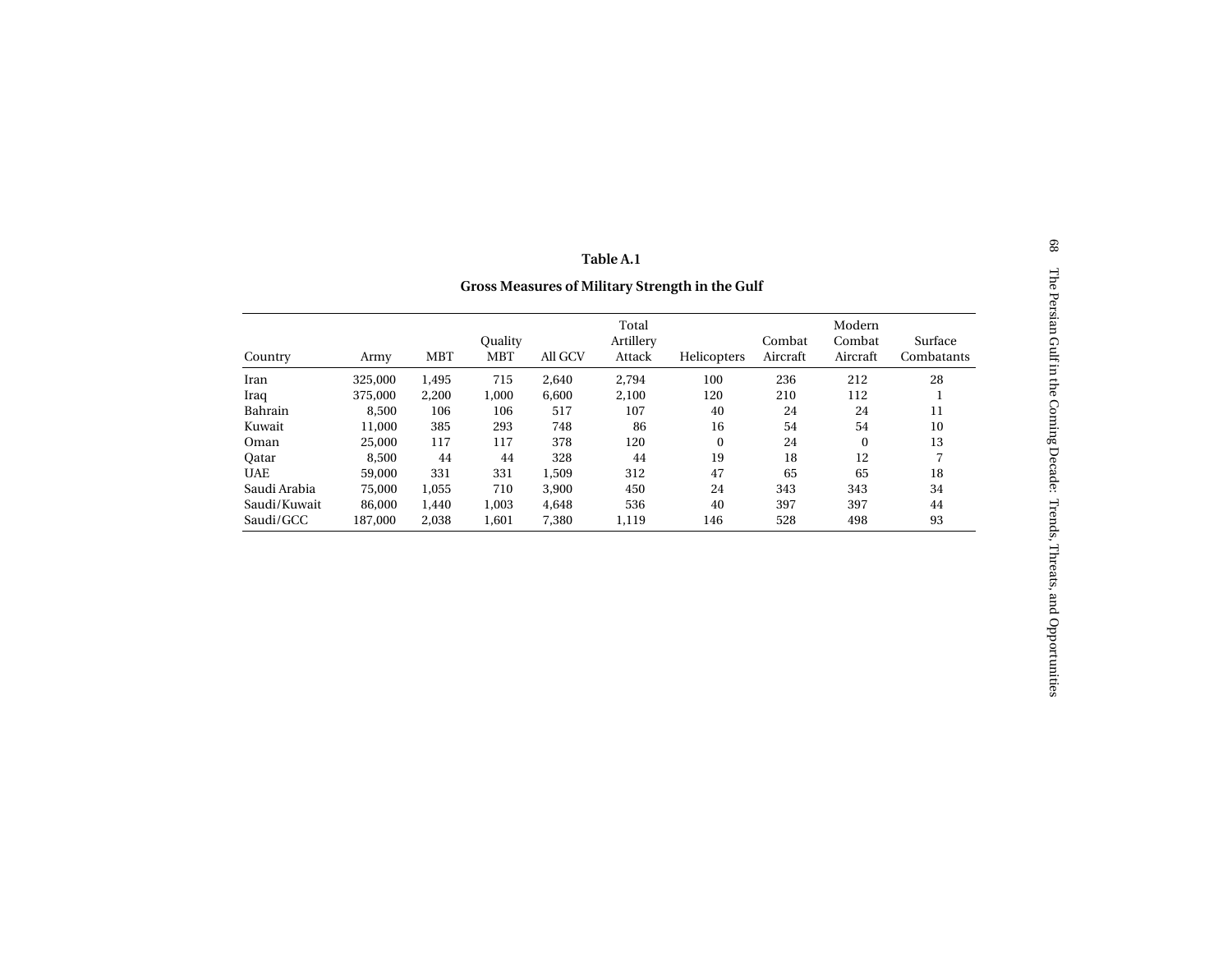### **Table A.2**

### **Combat Units in the Gulf**

|         | Army Combat Unit |                                                                              |                                                                |                                                                |                                                                                                                        |                        |  |
|---------|------------------|------------------------------------------------------------------------------|----------------------------------------------------------------|----------------------------------------------------------------|------------------------------------------------------------------------------------------------------------------------|------------------------|--|
| Country | HQ Unit          | Division                                                                     | <b>Brigade</b>                                                 | Battalion                                                      | Special<br>"Guard" Unit                                                                                                | Combat Air<br>Squadron |  |
| Iran    | 4 corps          | 4 armored<br>division<br>6 infantry division                                 | 1 airborne brigade                                             |                                                                | 16-20 division<br>$(2 \text{ armd}, 5 \text{ mech}, 10)$<br>infantry, 1 Special<br>Forces, and 15-20<br>indep brigade) | 5 FGA<br>7 FTR         |  |
| Iraq    | 7 corps          | 3 armored<br>division<br>3 mechanized<br>division<br>12 infantry<br>division |                                                                |                                                                | 6 division<br>(2 armored, 3)<br>mechanized, 1<br>infantry)<br>4 Special Republican<br>Guard brigade                    | 17 FTR/FGA             |  |
| Bahrain |                  |                                                                              | 1 armored brigade<br>1 infantry brigade<br>1 artillery brigade | 1 Special<br>Forces<br>battalion<br>1 air defense<br>battalion |                                                                                                                        | 1 FGA<br>1 FTR         |  |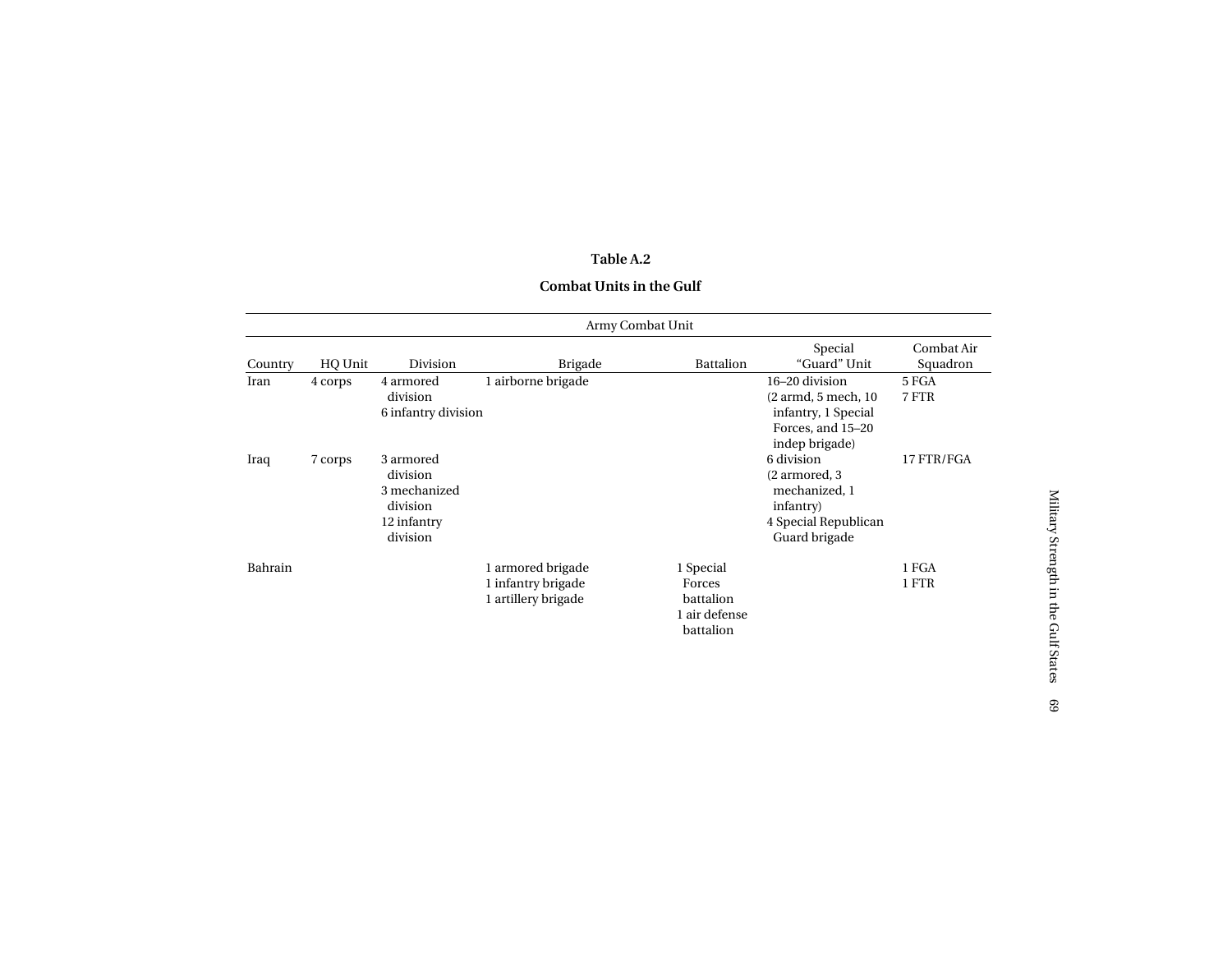| Army Combat Unit |         |          |                                                                                                                                                                                                                                                            |           |                         |                        |  |
|------------------|---------|----------|------------------------------------------------------------------------------------------------------------------------------------------------------------------------------------------------------------------------------------------------------------|-----------|-------------------------|------------------------|--|
| Country          | HQ Unit | Division | <b>Brigade</b>                                                                                                                                                                                                                                             | Battalion | Special<br>"Guard" Unit | Combat Air<br>Squadron |  |
| Kuwait           |         |          | 2 armored brigade<br>1 artillery brigade<br>1 mechanized infantry brigade<br>1 engineering brigade<br>1 reconnaissance (mechanized)<br>brigade<br>1 armored brigade<br>2 infantry brigade HQ<br>2 armored regiment<br>1 armored reconnaissance<br>regiment |           |                         | 4 FTR/FGA              |  |
| Oman             |         |          | 4 artillery regiment<br>1 armored division regiment<br>8 infantry regiment<br>1 airborne regiment<br>1 engineering regiment                                                                                                                                |           |                         |                        |  |

**Table A.2—continued**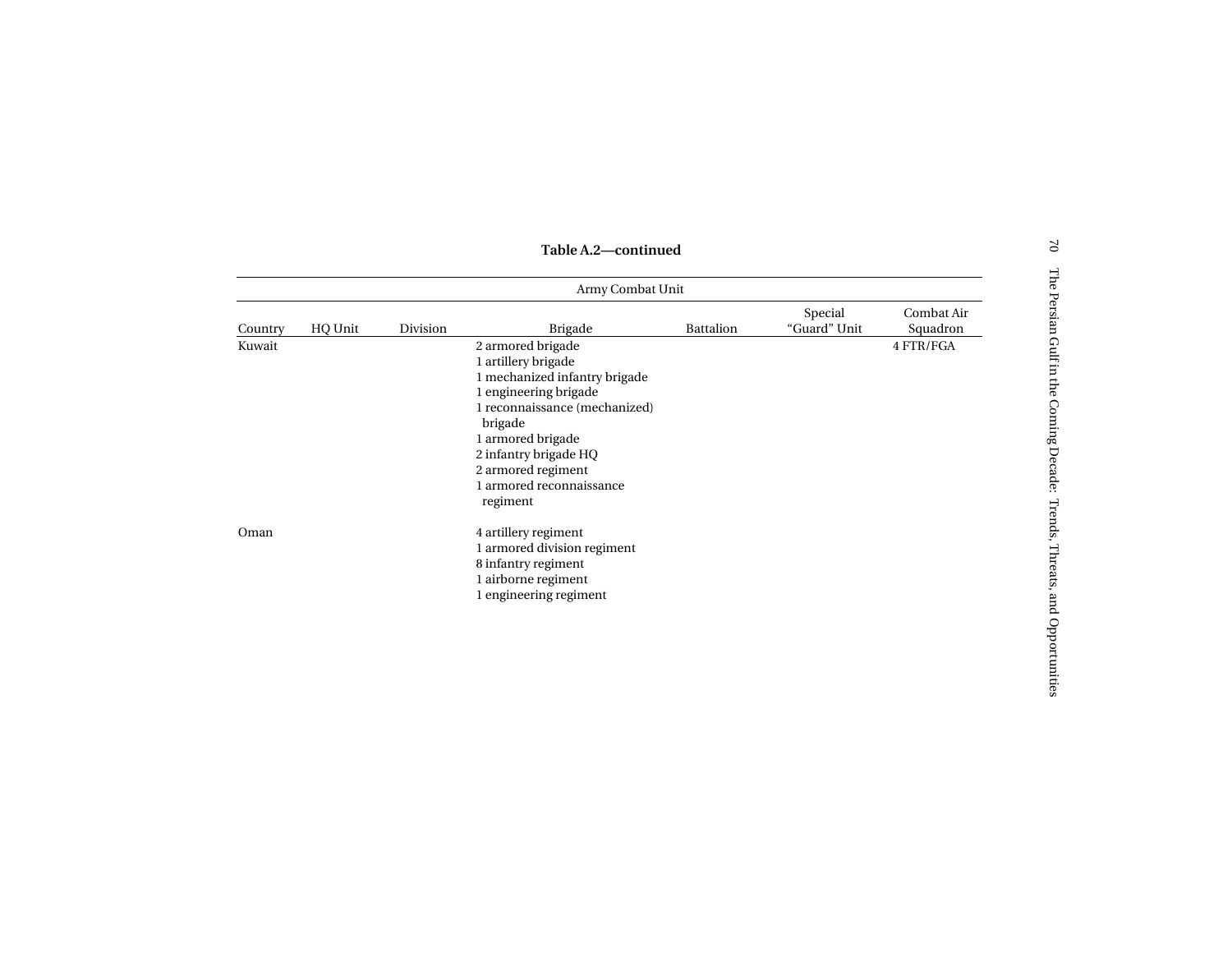|                 | Army Combat Unit |          |                                                                          |                                                                                                                              |                         |                        |  |  |
|-----------------|------------------|----------|--------------------------------------------------------------------------|------------------------------------------------------------------------------------------------------------------------------|-------------------------|------------------------|--|--|
| Country         | HQ Unit          | Division | <b>Brigade</b>                                                           | Battalion                                                                                                                    | Special<br>"Guard" Unit | Combat Air<br>Squadron |  |  |
| Qatar           |                  |          |                                                                          | 1 Special<br>Forces<br>battalion<br>1 armored<br>battalion<br>4 mechanized<br>infantry<br>battalion<br>1 mortar<br>battalion | 1 Guard regiment        | 2 FTR/FGA              |  |  |
| <b>UAE</b>      |                  |          | 1 armored brigade<br>2 mechanized infantry brigade<br>2 infantry brigade |                                                                                                                              | 1 Guard brigade         | 3 FTR<br>1 FGA         |  |  |
| Saudi<br>Arabia |                  |          | 3 armored brigade<br>5 mechanized brigade<br>1 airborne brigade          | 8 artillery<br>battalion<br>1 army aviation<br>command                                                                       | 1 Guard regiment        | <b>11 FTR</b><br>7 FGA |  |  |

### **Table A.2—continued**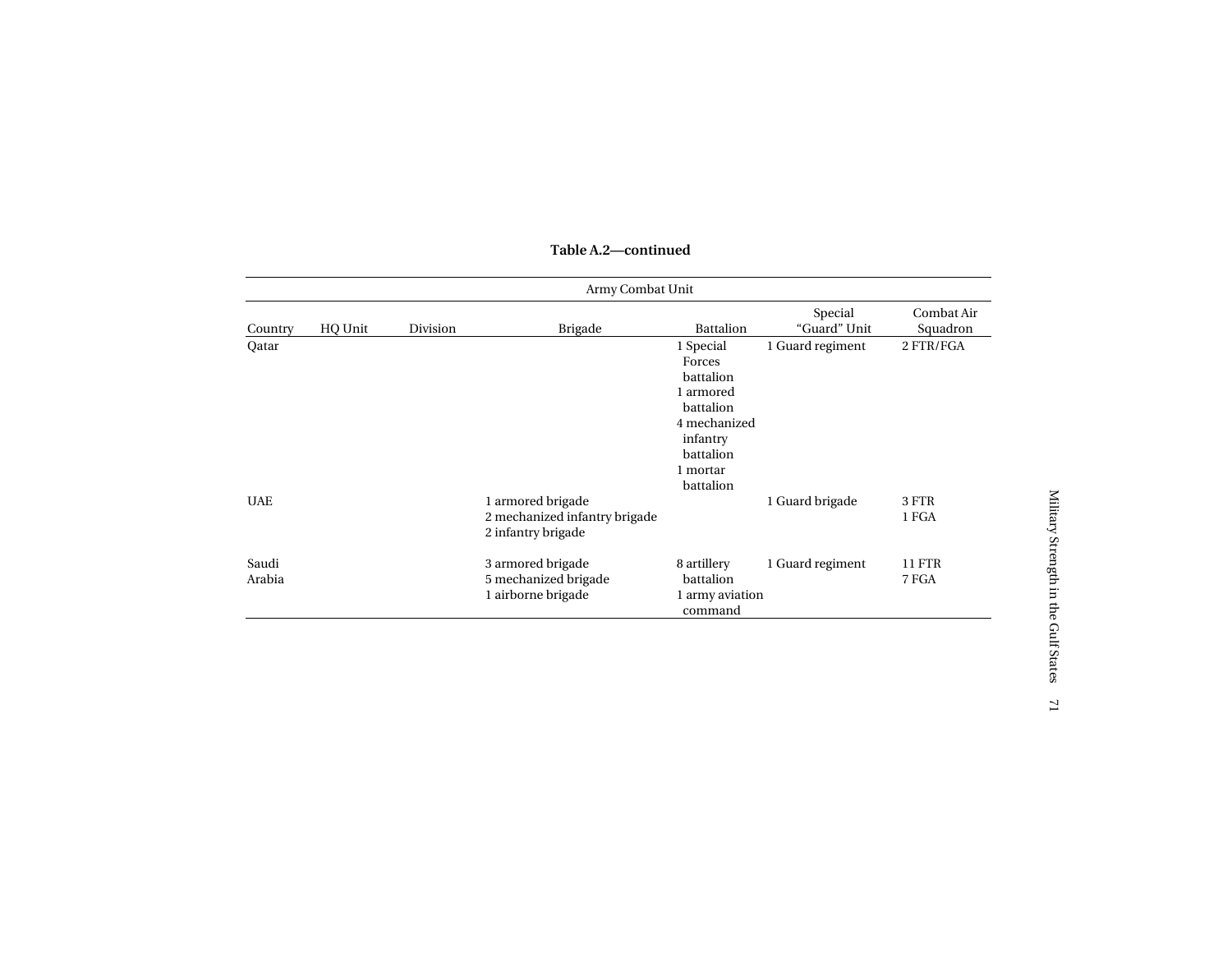

SOURCE: IISS, The Military Balance, 2000–2001.

**Figure A.1—Gulf States' "Quality" Main Battle Tanks**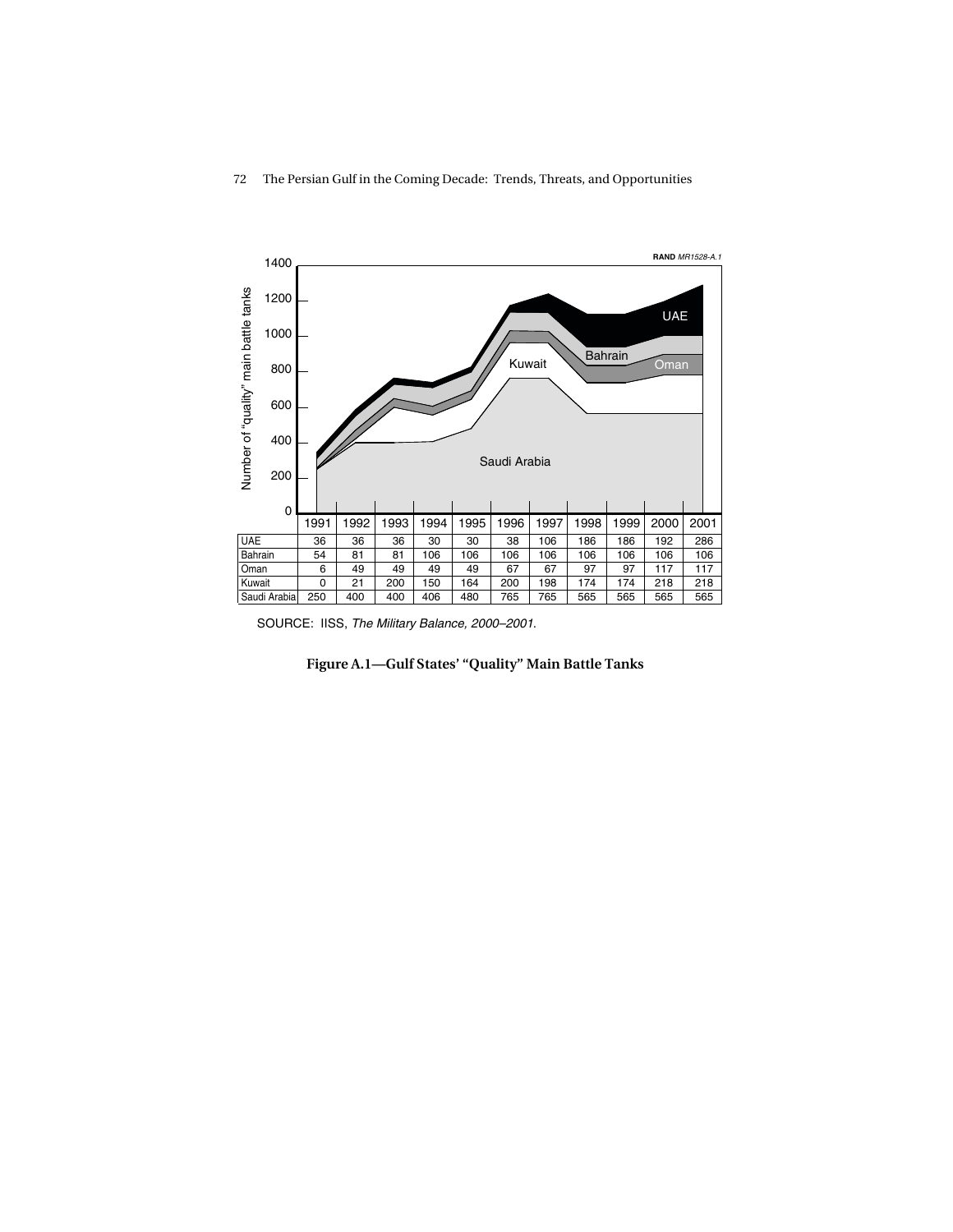## Military Strength in the Gulf States 73



SOURCE: IISS, The Military Balance, 2000–2001.

**Figure A.2—Gulf States ' "Quality" Combat Aircraft**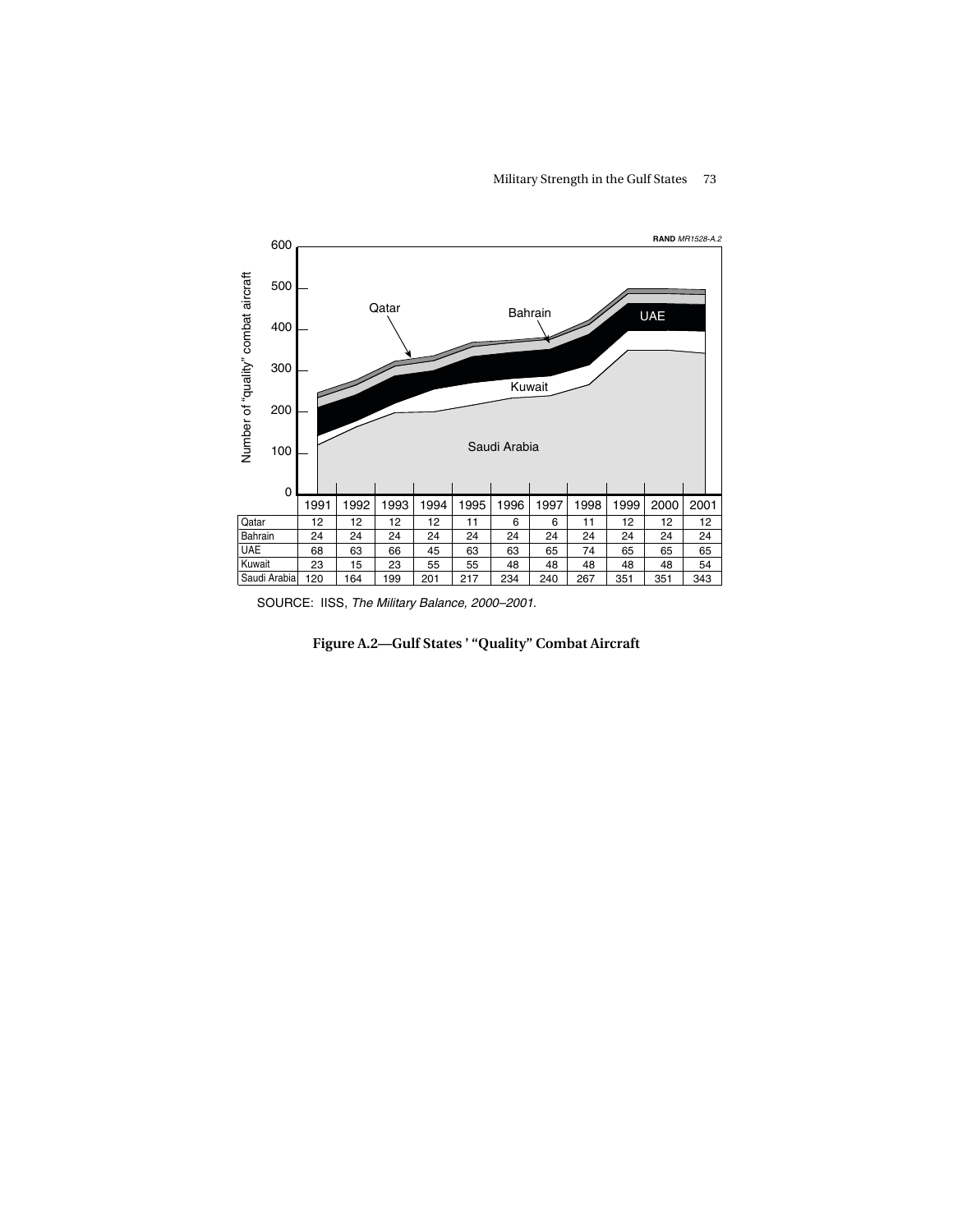# **BIBLIOGRAPHY**

- Al-Khafaji, Isam, "The Myth of Iraqi Exceptionalism," *Middle East Policy,* Vol. 7, No. 4, October 2000, pp. 62–86.
- Alnajjar, Ghanim, "The GCC and Iraq," *Middle East Policy,* Vol. 7, No. 4, October 2000, pp. 92–99.
- Alterman, Jon, "The Gulf States and the American Umbrella," *Middle East Review of International Affairs*, Vol. 4, No. 4, December 2000, electronic version.
- Amirahmadi, H., "Economic Costs of the War and Reconstruction in Iran," in C. Bina and H. Zangeneh (eds.), *Modern Capitalism and Islamic Ideology in Iran,* St. Martin's Press, New York, 1992.
- Axelgard, Fred, "Iraq and the War with Iran," *Current History,* February 1987, pp. 57–82.
- "Bahrain: Defendants' Confessions Reported," Manama WAKH, FBIS-NES-96-110, June 5, 1996.
- "Bahrain: Interior Ministry on Arrest of 'Hizballah of Bahrain' Group," Manama WAKH, FBIS-NES-96-107, June 3, 1996.
- Baram, Amatzia, *Building Toward Crises: Saddam Hussein's Strategy for Survival,* Washington Institute for Near East Policy, Washington, D.C., 1998.
- Barkey, Henri J., "Hemmed in by Circumstances: Turkey and Iraq Since the Gulf War," *Middle East Policy*, Vol. 7, No. 4, October 2000, pp. 110–126.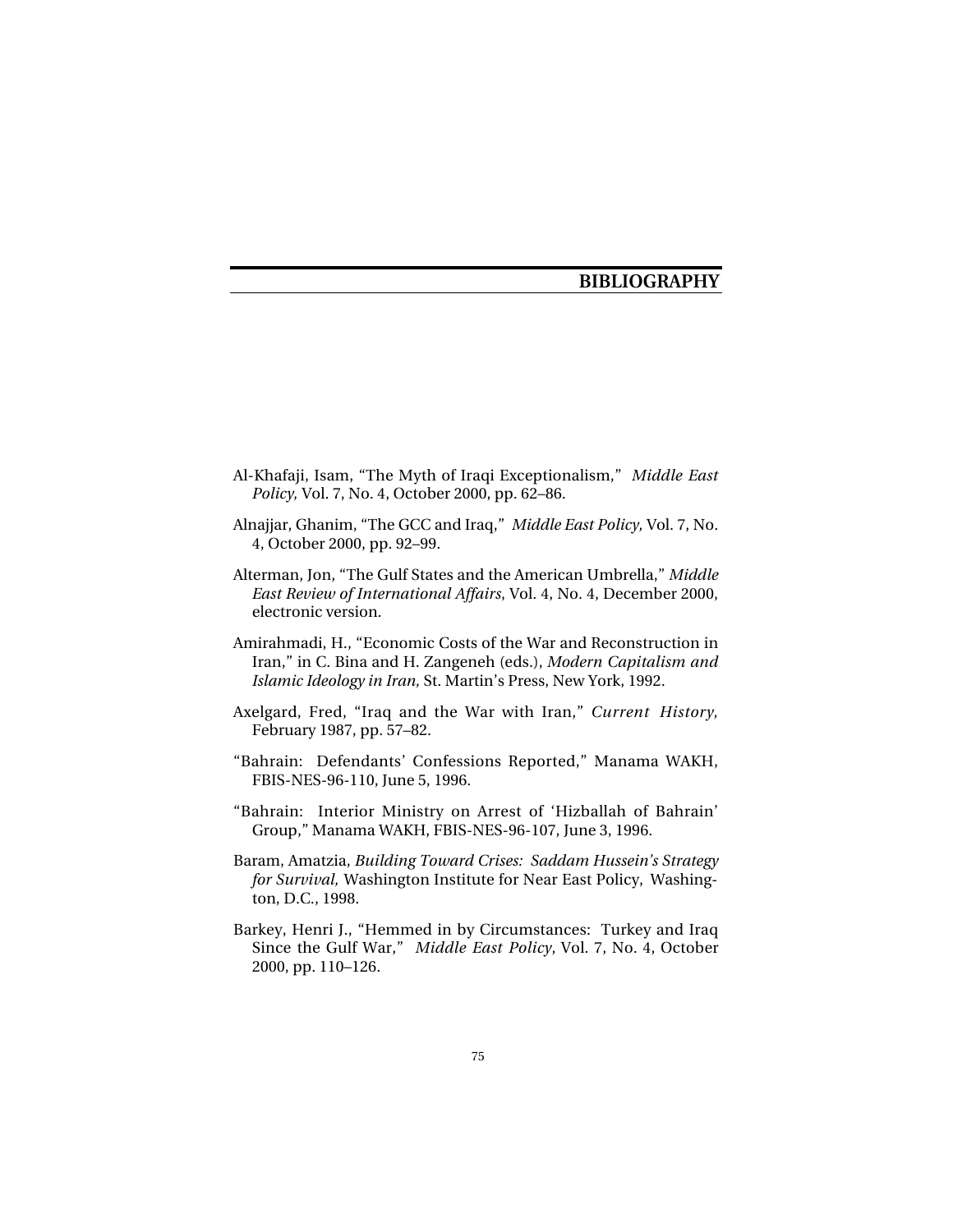- Bensahel, Nora, "Political Reform in the Middle East," in Nora Bensahel and Daniel Byman (eds.), *Security Trends in the Middle East and Their Implications for the United States*, RAND, forthcoming.
- Borger, Julian, "Iraq Rearming for War, Say Defectors," *The Guardian,* April 29, 2002.
- Boyne, Sean, and Salameh Nematt, "Baghdad Resurgent," *Jane's Defence Weekly*, July 25, 2001.
- "BP Amoco Statistical Review of World Energy 2000," available at http://www.bpamaco.com/worldenergy (accessed March 5, 2001).
- Brooks, Risa, "Civil-Military Relations in the Middle East," in Nora Bensahel and Daniel Byman (eds.), *Security Trends in the Middle East and Their Implications for the United States*, RAND, forthcoming.
- Burns, Robert, "U.S. Beefs Up Airbase in Qatar," *Associated Press*, July 2, 2002.
- Byman, Daniel, "Iraq After Saddam," *The Washington Quarterly,* Autumn 2001, pp. 151–162.
- \_\_\_\_\_\_\_\_, "Let Iraq Collapse," *The National Interest,* No. 45, Fall 1996, pp. 48–60.
- \_\_\_\_\_\_\_\_, Shahram Chubin, Anoushiravan Ehteshami, and Jerrold Green, *Iran's Security Policy in the Post-Revolutionary Era,* RAND, MR-1320-OSD, 2001.
- \_\_\_\_\_\_\_\_, and Roger Cliff, *China's Arms Sales: Motivations and Implications*, RAND, MR-1119-AF, 1999.
- \_\_\_\_\_\_\_\_, and Jerrold Green, *Political Violence and Stability in the States of the Northern Persian Gulf,* RAND, MR-1021-OSD, 1999.
- \_\_\_\_\_\_\_\_, and Matthew Waxman, *Confronting Iraq: U.S. Policy and the Use of Force Since the Gulf War,* RAND, MR-1146-OSD, 2000.
- "Can Crown Prince Abdullah Lead His Desert Kingdom into the 21st Century?" *Business Week,* May 21, 2001, available at http://www.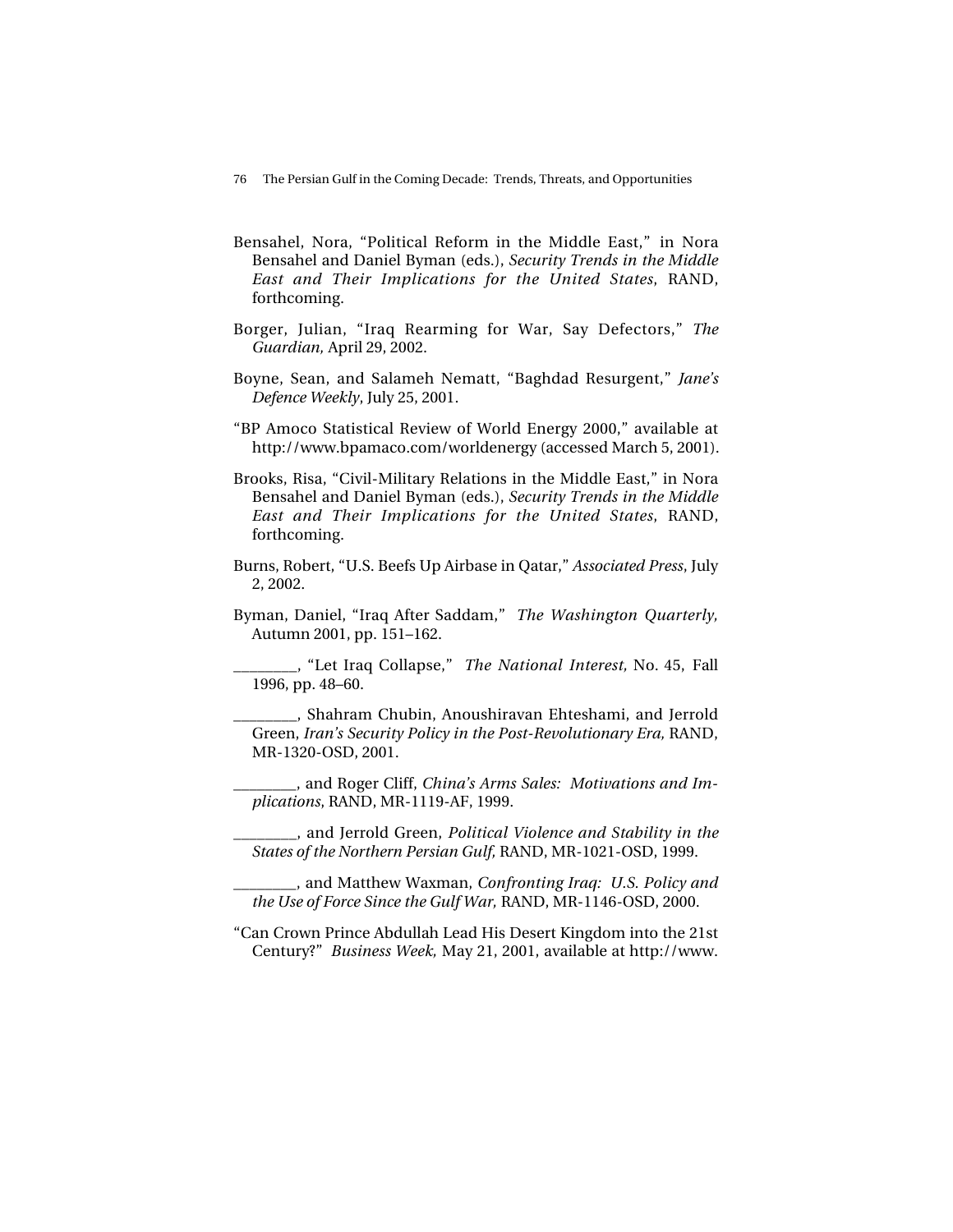businessweek.com:/2000/00\_30/b3691008.htm (accessed May 19, 2001).

- Cockburn, Andrew, and Patrick Cockburn, *Out of the Ashes: The Resurrection of Saddam Hussein,* HarperCollins, New York, 1999.
- Cohen, Eliot (ed.), *Gulf War Air Power Survey*, Vol. 2, Office of the Secretary of the Air Force, Washington, D.C., 1993.
- Cordesman, Anthony H., *The Military Balance in the Gulf, Vol. III: Southern Gulf Forces,* Center for Strategic and International Studies, Washington, D.C., 1998.
- \_\_\_\_\_\_\_\_, *Bahrain, Oman, Qatar, and the UAE: Challenges of Security*, Westview Press, Boulder, CO, 1997.
- \_\_\_\_\_\_\_\_, *If We Fight Iraq: Iraq and the Conventional Military Balance*, Center for Strategic and International Studies, Washington, D.C., January 31, 2002.
- \_\_\_\_\_\_\_\_, *Iran's Military Forces in Transition: Conventional Threats and Weapons*, Praeger, Westport, CT, 1999.

\_\_\_\_\_\_\_\_, *The Military Balance in the Gulf, Vol. IV: The Southern Gulf,* Center for Strategic and International Studies, Washington, D.C., 1998.

\_\_\_\_\_\_\_\_, "The Persian-Arabian Gulf and the Revolution in Military Affairs," *National Security Studies Quarterly,* Vol. 6, No. 32*,* Summer 2000, pp. 81–89.

\_\_\_\_\_\_\_\_, and Ahmed Hashim, *Iraq: Sanctions and Beyond,* Westview Press, Boulder, CO, 1997.

- David, Steven R., "Saving America from the Coming Civil Wars," *Foreign Affairs,* Vol. 78, No. 1, January/February 1999, pp. 103–116.
- Einhorn, Robert J., testimony before the Senate Foreign Relations Committee, October 5, 2000.
- Eisenstadt, Michael, "The Armed Forces of the Islamic Republic of Iran: An Assessment," *Middle East Review of International Affairs,* Vol. 5, No. 1, December 2000, electronic version.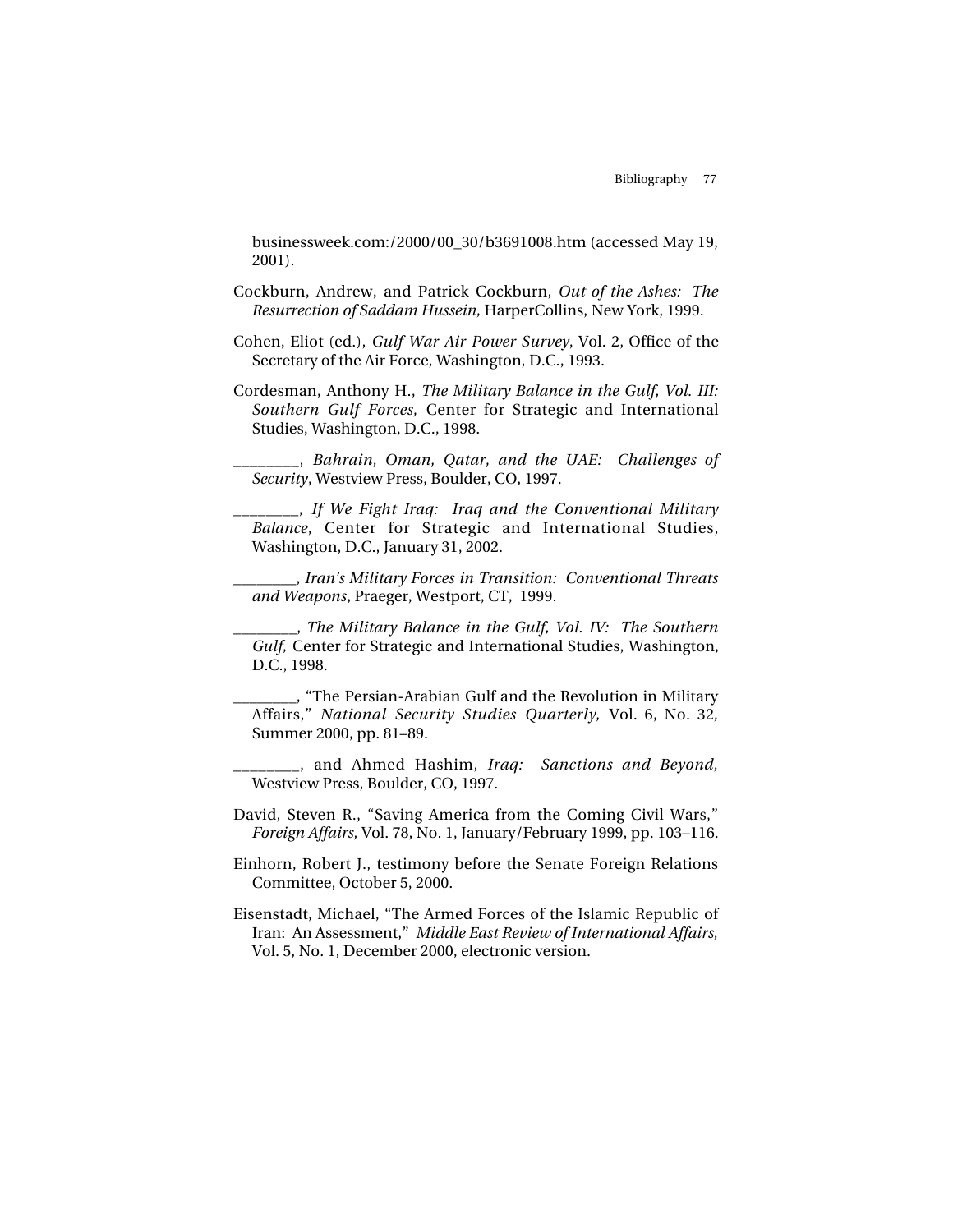\_\_\_\_\_\_\_\_, *Iranian Military Power: Capabilities and Intentions,* Washington Institute for Near East Policy, Washington, D.C., 1996.

\_\_\_\_\_\_\_\_, *Iraq's Weapons of Mass Destruction (WMD): An Emerging Challenge for the Bush Administration*, Washington Institute for Near East Policy, Washington, D.C., January 26, 2001.

\_\_\_\_\_\_\_\_, "Recent Changes in Saddam's Inner Circle: Cracks in the Wall?" *Policywatch* 22, November 22, 1991.

- El Eslam Hasan Rowhani, Hojjat, Vice-Speaker of the Majles [parliament], Islamic Republic News Agency, BBC ME/ 3700MED/7, November 24, 1999.
- Energy Information Administration, *Annual Energy Outlook 2001*, available at http://www.eia.doe.gov/oiaf/aeo/economic.html# international (accessed March 13, 2001).
- Energy Information Administration, *International Energy Outlook 2000,* March 31, 2000, available at http://www.eia.doe.gov/oiaf/ ieo.html (accessed January 17, 2001).
- Energy Information Administration, "Iran" (September 2000), available at http://www.eia.doe.gov/emeu/cabs/iran.html (accessed January 16, 2001).
- Energy Information Administration, "Iraq" (September 2000), available at http://www.eia.doe.gov/emeu/cabs/iraq.html (accessed January 16, 2001).
- Energy Information Administration, "OPEC Revenues: Country Details" (October 2000), available at http://www.eia.doe.gov/ emeu/cabs/orevcoun.html (accessed January 16, 2001).
- Energy Information Administration, "OPEC Revenues Fact Sheet" (October 2000), available at http://www.eia.doe.gov/emeu.cabs. opecrev2.html (accessed January 16, 2001).
- Energy Information Administration, "Saudi Arabia" (November 2000), available at http://www.eia.doe.gov/cabs/saudi2.html (accessed January 16, 2001).
- "Energy Survey," *The Economist,* February 10, 2001, pp. 1–24 (survey section).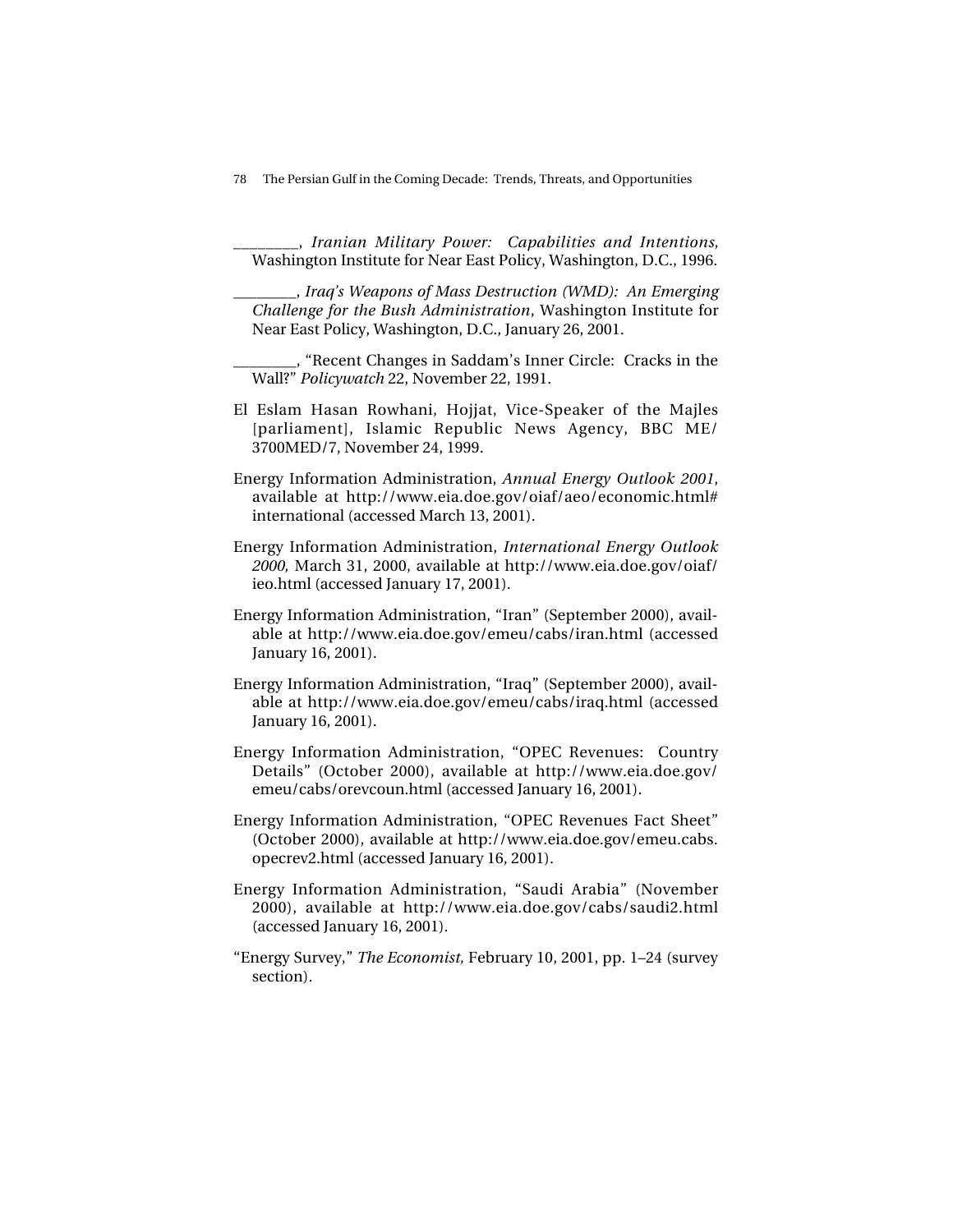- Fried, Edward R., and Philip H. Trezise, *Oil Security: Retrospect and Prospect*, Brookings Institution, Washington, D.C., 1993.
- Fuller, Graham, and Rend Rahim Francke, *The Arab Shi'a: The Forgotten Muslims,* St. Martin's Press, New York, 1999.
- Gause, F. Gregory III, *Oil Monarchies: Domestic and Security Challenges in the Arab Gulf States,* Council on Foreign Relations Press, New York, 1993.
- \_\_\_\_\_\_\_\_, "Saudi Arabia Over a Barrel," *Foreign Affairs,* Vol. 79, No. 3, May/June 2000, pp. 80–94.
- Graham, Bradley, and Thomas Ricks, "Contingency Plan Shifts Saudi Base to Qatar; US Wants to Lessen Dependence on Riyadh," *Washington Post*, April 6, 2002.
- Henderson, Simon, "Arab Gulf Politics and Powell's Visit," *Policywatch* 520, Washington Institute for Near East Policy, Washington, D.C., February 26, 2001.
	- \_\_\_\_\_\_\_\_, *The Gulf Cooperation Council Defense Pact: An Exercise in Ambiguity*, Washington Institute for Near East Policy, Washington, D.C., January 16, 2001, electronic version.
- International Institute of Strategic Studies, *The Military Balance, 1999–2000,* London, 2000.
	- \_\_\_\_\_\_\_\_, *The Military Balance, 2000–2001,* London, 2001.
- "The Iranian Arms Effort," *Gulf States Newsletter*, Vol. 25, No. 634, April 17, 2000, pp. 8–10.
- Jane's Sentinel Security Assessment, *Iraq—Air Force*, January 9, 2002.
- Jane's Sentinel Security Assessment, *Saudi Arabia—Armed Forces*, July 3, 2002.
- Kanovsky, Eliyahu, *Iran's Economic Morass: Mismanagement and Decline Under the Islamic Republic,* WINEP, 1997.
- Kechichian, Joseph A., *Oman and the World: The Emergence of an Independent Foreign Policy,* RAND, MR-680-RC, 1995.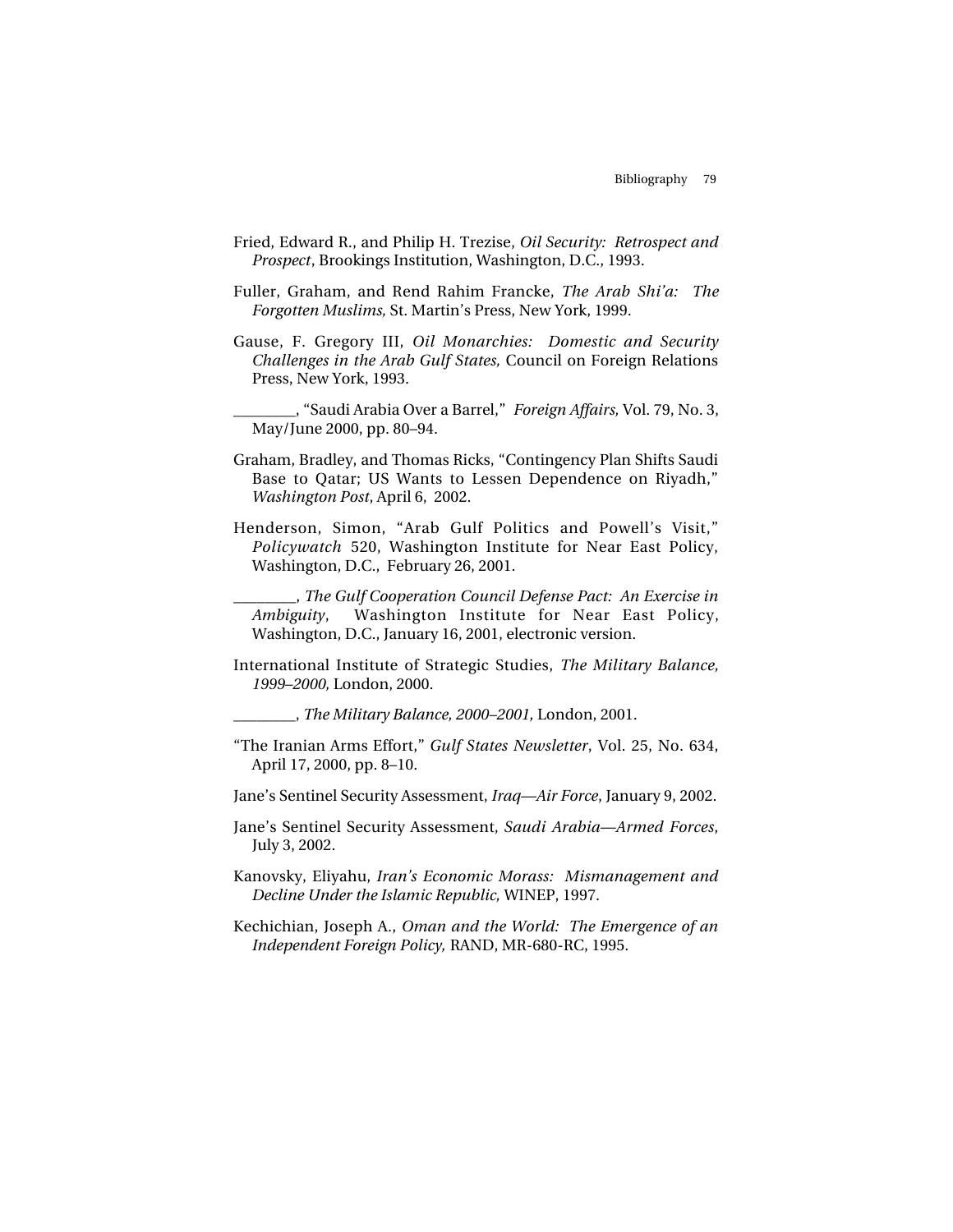- 80 The Persian Gulf in the Coming Decade: Trends, Threats, and Opportunities
- "Khatami Has Bumpy Trip in Russia," Radio Free Europe/Radio Liberty Iran Report, Vol. 4, No. 11, March 19, 2001, electronic version.
- Kostiner, Joseph, "Low Oil Prices: Implications for the Gulf Monarchies," talk at the Washington Institute for Near East Policy, Washington, D.C., July 15, 1998.
- Kreisel, W., "Health Situation in Iraq," testimony presented at the European Union Committee on Foreign Affairs, Human Rights, Common Security, and Defense Policy, Brussels, Belgium, February 26, 2001, electronic version.
- Lambeth, Benjamin S., *The Transformation of American Air Power,* Cornell University Press, Ithaca, NY, 2000.
- Liesman, Steve, "Low Oil Prices Pressure Saudi Economy," *Wall Street Journal,* March 1, 1999, available at http://www.idrel. com.lb/shufme/archives/docsme/wsj990301.htm (downloaded May 21, 2001).
- Lynch, Colum, "UN Council Approves Revision of Iraqi Sanctions," *Washington Post*, May 14, 2002.
- Marr, Phebe, "Comments," *Middle East Policy,* Vol. 7, No. 4, October 2000, pp. 87–91.

\_\_\_\_\_\_\_\_, *The Modern History of Iraq,* Westview Press, Boulder, CO, 1985, pp. 180–181.

- Martin, Lenore, *The Unstable Gulf: Threats from Within,* Lexington Books, Lexington, MA, 1984.
- Matlak, Regis W., "Inside Saddam's Grip," *National Security Studies Quarterly,* Spring 1999, accessed from http://www.georgetown. edu/sfs/programs/nssp/nssq/Matlak.pdf.
- Palmer, Michael A., *Guardians of the Gulf: A History of America's Expanding Role in the Persian Gulf, 1833–1992,* The Free Press, New York, 1992.
- Parasiliti, Andrew, and Sinan Antoon, "Friends in Need, Foes to Heed: The Iraqi Military in Politics," *Middle East Policy,* Vol. 7, No. 4, October 2000, pp. 134–138.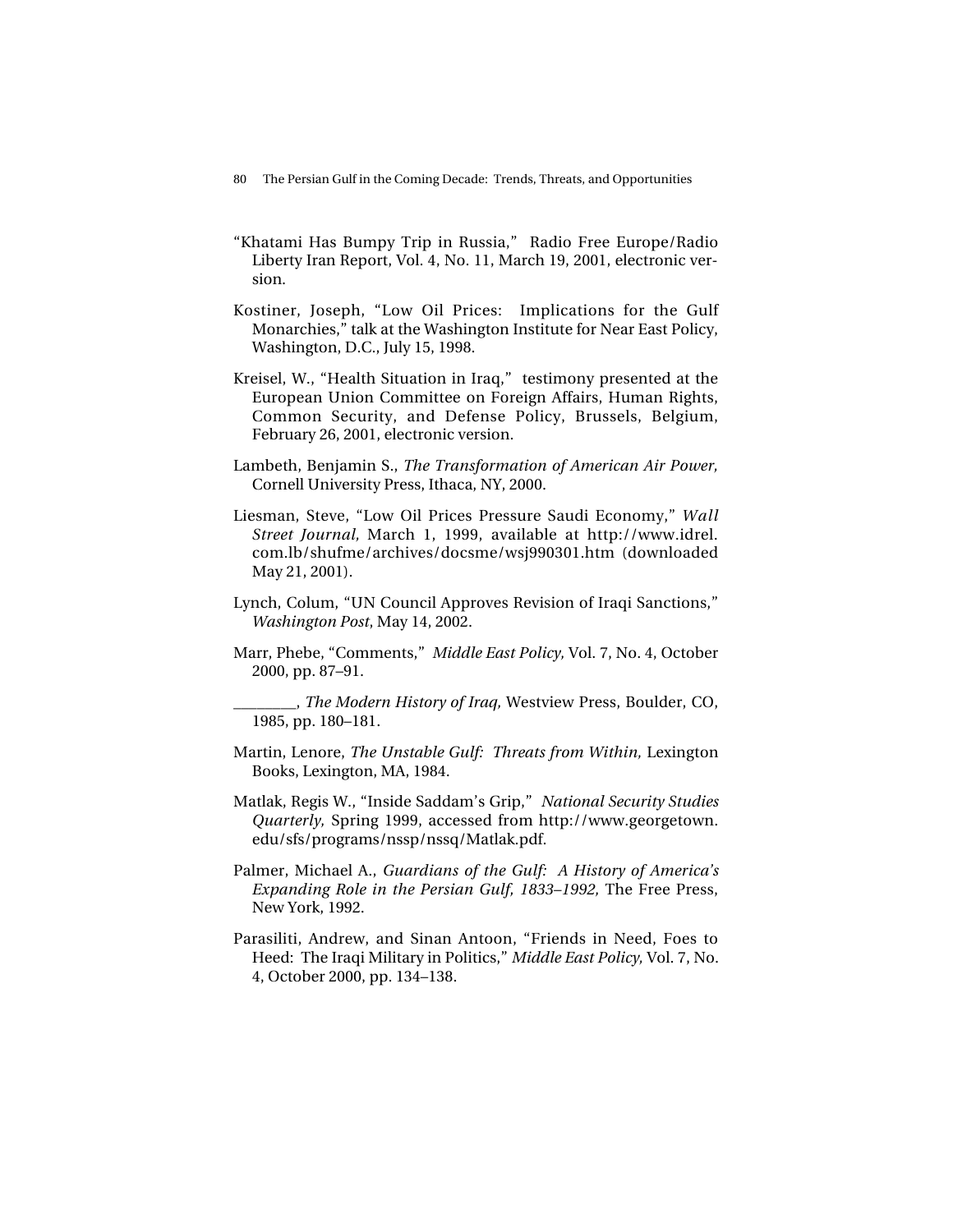- Partrick, Neil, "Weapons of Mass Destruction and the Threat to the Gulf," speech given to the Royal United Services Institute Gulf Security Conference 2000 in London, June 2000.
- Pisik, Betsy, "Iraqi Trade Doing Fine Despite Sanctions," *Washington Times*, October 25, 2000, p. 1.
- Placke, James, "Low Oil Prices: Implications for the Gulf Monarchies," talk at the Washington Institute for Near East Policy, Washington, D.C., July 15, 1998.
- Pollack, Kenneth, "The Influence of Arab Culture on Arab Military Effectiveness," unpublished dissertation, Cambridge, MA, 1996.
- Powell, Colin L., "Opening Statement Before the Senate Foreign Relations Committee," March 8, 2001.
- Prados, Alfred B., "Saudi Arabia: Post-War Issues and U.S. Relations," *CRS Issue Brief,* December 2, 1996, http://www.fas. org/man/crs/3-113.htm (accessed March 8, 2001).
- Quandt, William, "The Middle East on the Brink: Prospects for Change," *Middle East Journal,* Vol. 50, No. 1, Winter 1996.

\_\_\_\_\_\_\_\_, *Saudi Arabia in the 1980s: Foreign Policy, Security, and Oil,* The Brookings Institution, Washington, D.C., 1981.

- Ramazani, R. K., *Revolutionary Iran,* Johns Hopkins Press, Baltimore, MD, 1988.
- Richard, James, "New Cohesion in OPEC's Cartel? Pricing and Politics," *Middle East Review of International Affairs*, Vol. 3, No. 2, June 1999, electronic version.
- Richards, Alan, "The Political Economy of Economic Reform in the Middle East," in Nora Bensahel and Daniel Byman (eds.) *Security Trends in the Middle East and Their Implications for the United States*, RAND, forthcoming.
- Richter, Paul, "Scientist Warns of Iraq's Nuclear Gains," *Los Angeles Times,* August 1, 2002.
- Ritter, Scott, "The Case for Iraq's Qualitative Disarmament," *Arms Control Today,* June 2000, pp. 8–14.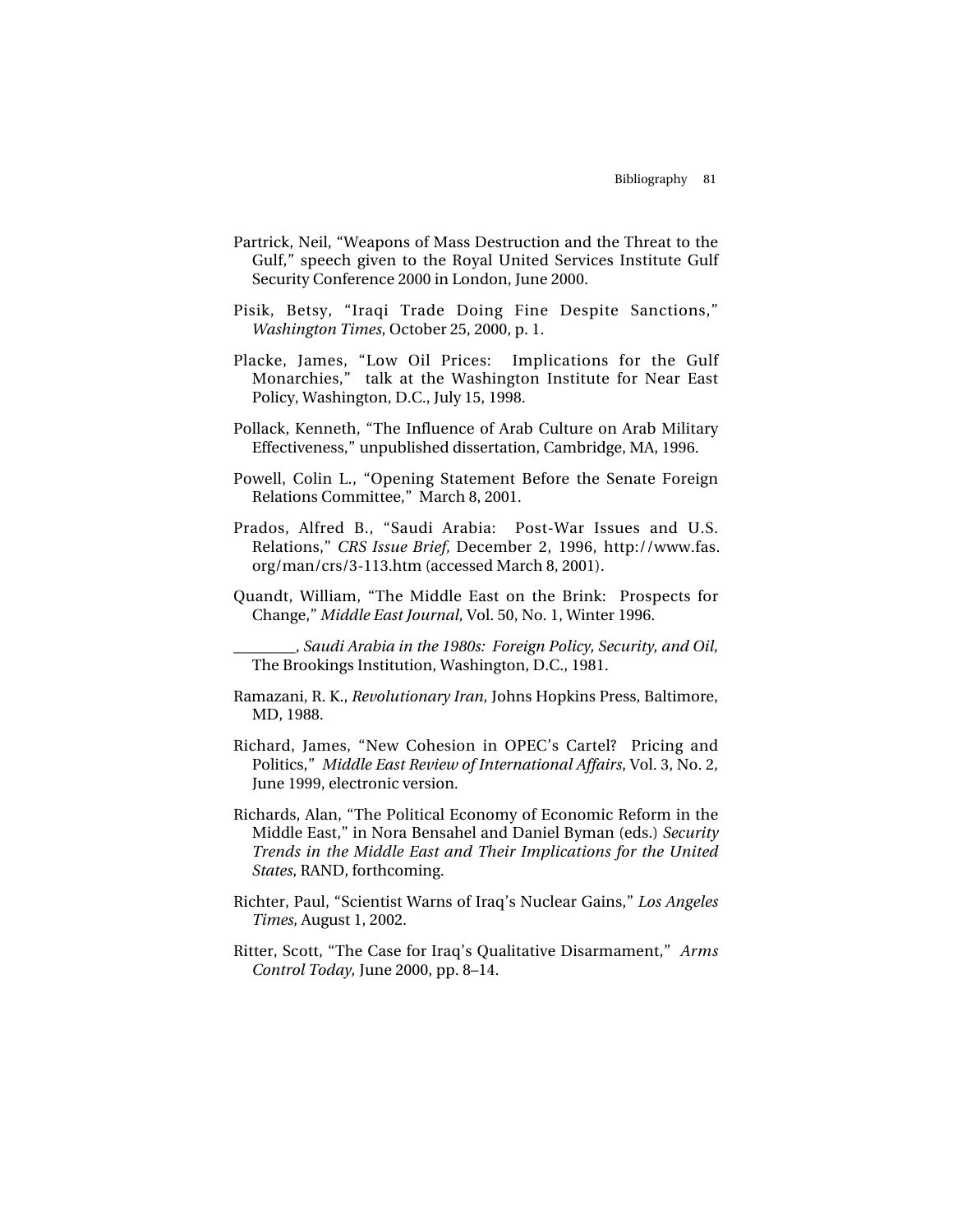- Rumer, Eugene, *Dangerous Drift: Russia's Middle East Policy,* Washington Institute for Near East Policy, Washington, D.C., 2000.
- Safran, Nadav, *Saudi Arabia: The Ceaseless Quest for Security,* Cornell University Press, Ithaca, NY, 1988.
- Saudi American Bank, "The Saudi Economy: 2001 Performance, 2001 Forecast," available at www.samba.com.sa (downloaded May 23, 2001).
- "The Saudi Economy Crisis: Entrance and Exit," available at http://www.miraserve.com/pressrev/eprev76.htm (downloaded May 23, 2001).
- Schmitt, Eric, and Thom Shanker, "American Arsenal in the Mideast Is Being Built Up to Confront Saddam Hussein," *New York Times*, August 19, 2002.
- Sciolino, Elaine, *Persian Mirrors: The Elusive Face of Iran,* The Free Press, New York, 2000.
- Sick, Gary, "The Future of Iraq," *Middle East Policy,* Vol. 7, No. 4, October 2000, pp. 58–61.
- Siddiqi, Moin, "The Key to Iran's Prosperity," *The Middle East,* No. 307, December 2000, pp. 34–37.
- Slevin, Peter, and Glenn Kessler, "U.S. to Seek Mideast Reforms; Programs Aim to Foster Democracy, Education, Markets," *Washington Post*, August 21, 2002.
- Smil, Vaclav, "The Energy Question, Again," *Current History*, Vol. 99, No. 641, December 1, 2000, pp. 408–412.
- "Special Report on Saudi Arabia," *Middle East Economic Digest*, March 16, 2001, p. 30.
- Stillion, John, and David T. Orletsky, *Airbase Vulnerability to Conventional Cruise-Missile and Ballistic-Missile Attacks: Technology, Scenarios, and U.S. Air Force Responses,* RAND, MR-1028-AF, 1999.
- United States Embassy Riyadh, "Saudi Arabia: 2000 Economic Trends," April 2000, available at http://www.usembassy.state. gov/riyadh/wwwhet00.html (downloaded May 21, 2001).